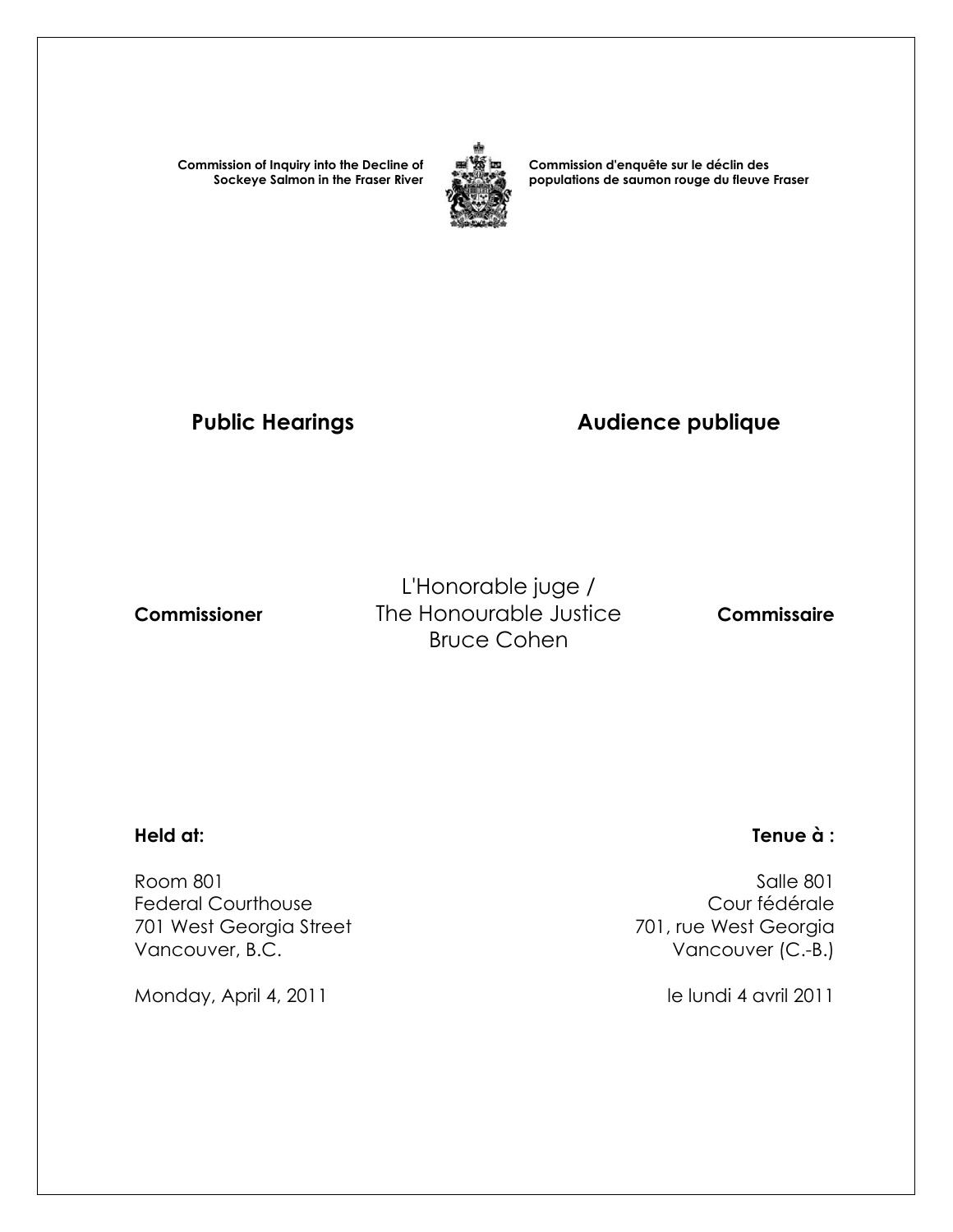## **APPEARANCES / COMPARUTIONS**

| <b>Brock Martland</b><br>Lara Tessaro     | <b>Associate Commission Counsel</b><br><b>Junior Commission Counsel</b>                                                                                                                                                                                               |
|-------------------------------------------|-----------------------------------------------------------------------------------------------------------------------------------------------------------------------------------------------------------------------------------------------------------------------|
| Mitchell Taylor, Q.C.<br>Jonah Spiegelman | Government of Canada ("CAN")                                                                                                                                                                                                                                          |
| Boris Tyzuk, Q.C.<br>Clifton Prowse, Q.C. | Province of British Columbia ("BCPROV")                                                                                                                                                                                                                               |
| No appearance                             | Pacific Salmon Commission ("PSC")                                                                                                                                                                                                                                     |
| Chris Buchanan                            | <b>B.C. Public Service Alliance of Canada</b><br>Union of Environment Workers B.C.<br>('BCPSAC")                                                                                                                                                                      |
| No appearance                             | Rio Tinto Alcan Inc. ("RTAI")                                                                                                                                                                                                                                         |
| <b>Shane Hopkins-Utter</b>                | <b>B.C. Salmon Farmers Association</b><br>('BCSFA")                                                                                                                                                                                                                   |
| No appearance                             | Seafood Producers Association of B.C.<br>('SPABC")                                                                                                                                                                                                                    |
| Lisa Glowacki                             | Aquaculture Coalition: Alexandra<br>Morton; Raincoast Research Society;<br>Pacific Coast Wild Salmon Society<br>("AQUA")                                                                                                                                              |
| <b>Judah Harrison</b>                     | <b>Conservation Coalition: Coastal Alliance</b><br>for Aquaculture Reform Fraser<br>Riverkeeper Society; Georgia Strait<br>Alliance; Raincoast Conservation<br>Foundation; Watershed Watch Salmon<br>Society; Mr. Otto Langer; David Suzuki<br>Foundation ("CONSERV") |
| Don Rosenbloom                            | Area D Salmon Gillnet Association; Area<br>B Harvest Committee (Seine) ("GILLFSC")                                                                                                                                                                                    |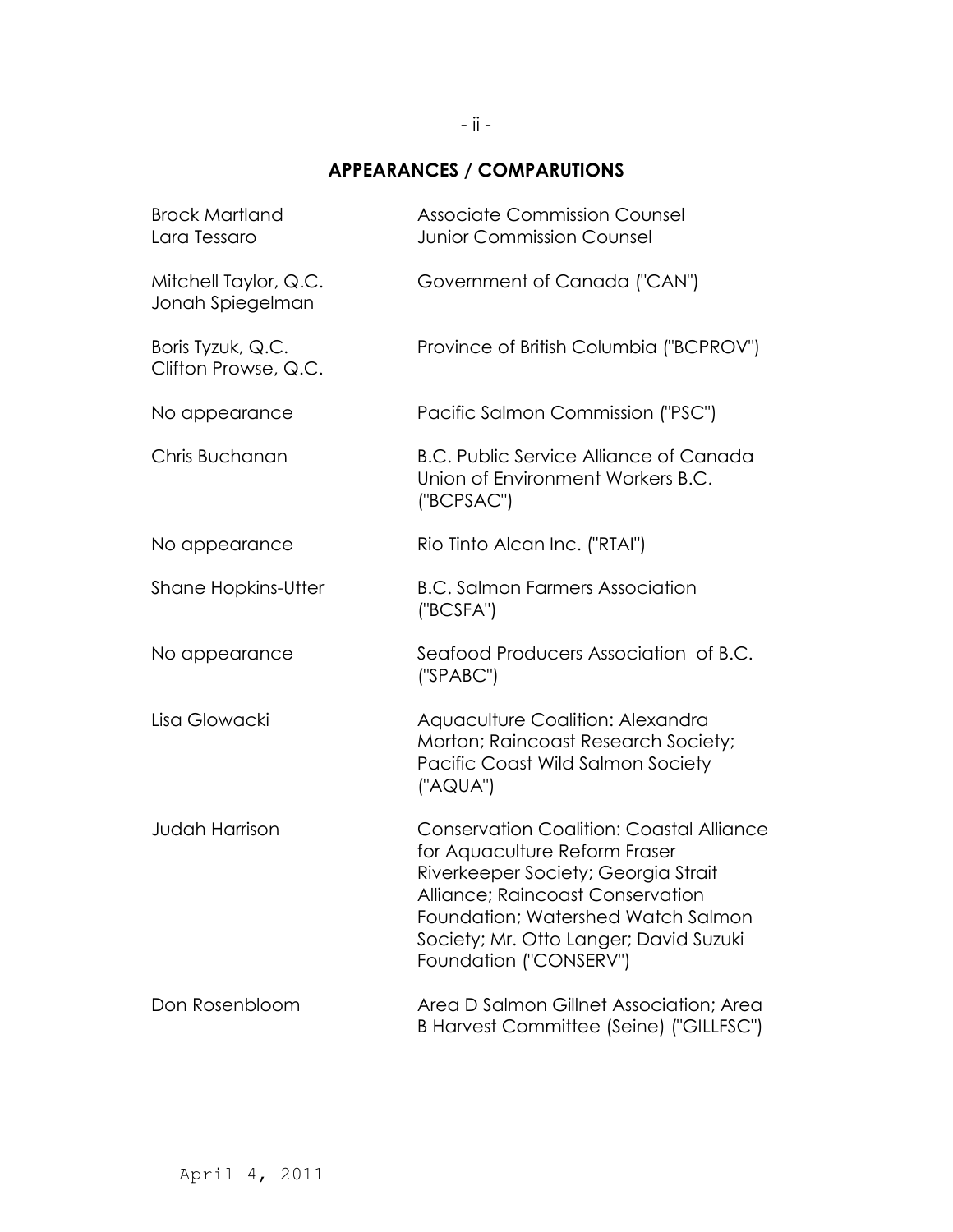# - iii -

# **APPEARANCES / COMPARUTIONS, cont'd.**

| No appearance            | Southern Area E Gillnetters Assn.<br><b>B.C. Fisheries Survival Coalition ("SGAHC")</b>                                                                                                                                                                                                                                                                                                                                                                                                                                                                                                       |
|--------------------------|-----------------------------------------------------------------------------------------------------------------------------------------------------------------------------------------------------------------------------------------------------------------------------------------------------------------------------------------------------------------------------------------------------------------------------------------------------------------------------------------------------------------------------------------------------------------------------------------------|
| Christopher Harvey, Q.C. | West Coast Trollers Area G Association;<br>United Fishermen and Allied Workers'<br>Union ("TWCTUFA")                                                                                                                                                                                                                                                                                                                                                                                                                                                                                          |
| Keith Lowes              | B.C. Wildlife Federation; B.C. Federation<br>of Drift Fishers ("WFFDF")                                                                                                                                                                                                                                                                                                                                                                                                                                                                                                                       |
| No appearance            | Maa-nulth Treaty Society; Tsawwassen<br>First Nation; Musqueam First Nation<br>("MTM")                                                                                                                                                                                                                                                                                                                                                                                                                                                                                                        |
| No appearance            | <b>Western Central Coast Salish First</b><br>Nations:<br>Cowichan Tribes and Chemainus First<br><b>Nation</b><br>Hwlitsum First Nation and Penelakut Tribe<br>Te'mexw Treaty Association ("WCCSFN")                                                                                                                                                                                                                                                                                                                                                                                           |
| Leah Pence<br>Anja Brown | <b>First Nations Coalition: First Nations</b><br>Fisheries Council; Aboriginal Caucus of<br>the Fraser River; Aboriginal Fisheries<br>Secretariat; Fraser Valley Aboriginal<br>Fisheries Society; Northern Shuswap Tribal<br>Council; Chehalis Indian Band;<br>Secwepemc Fisheries Commission of the<br>Shuswap Nation Tribal Council; Upper<br>Fraser Fisheries Conservation Alliance;<br>Other Douglas Treaty First Nations who<br>applied together (the Snuneymuxw,<br>Tsartlip and Tsawout); Adams Lake<br>Indian Band; Carrier Sekani Tribal<br>Council; Council of Haida Nation ("FNC") |
| No appearance            | Métis Nation British Columbia ("MNBC")                                                                                                                                                                                                                                                                                                                                                                                                                                                                                                                                                        |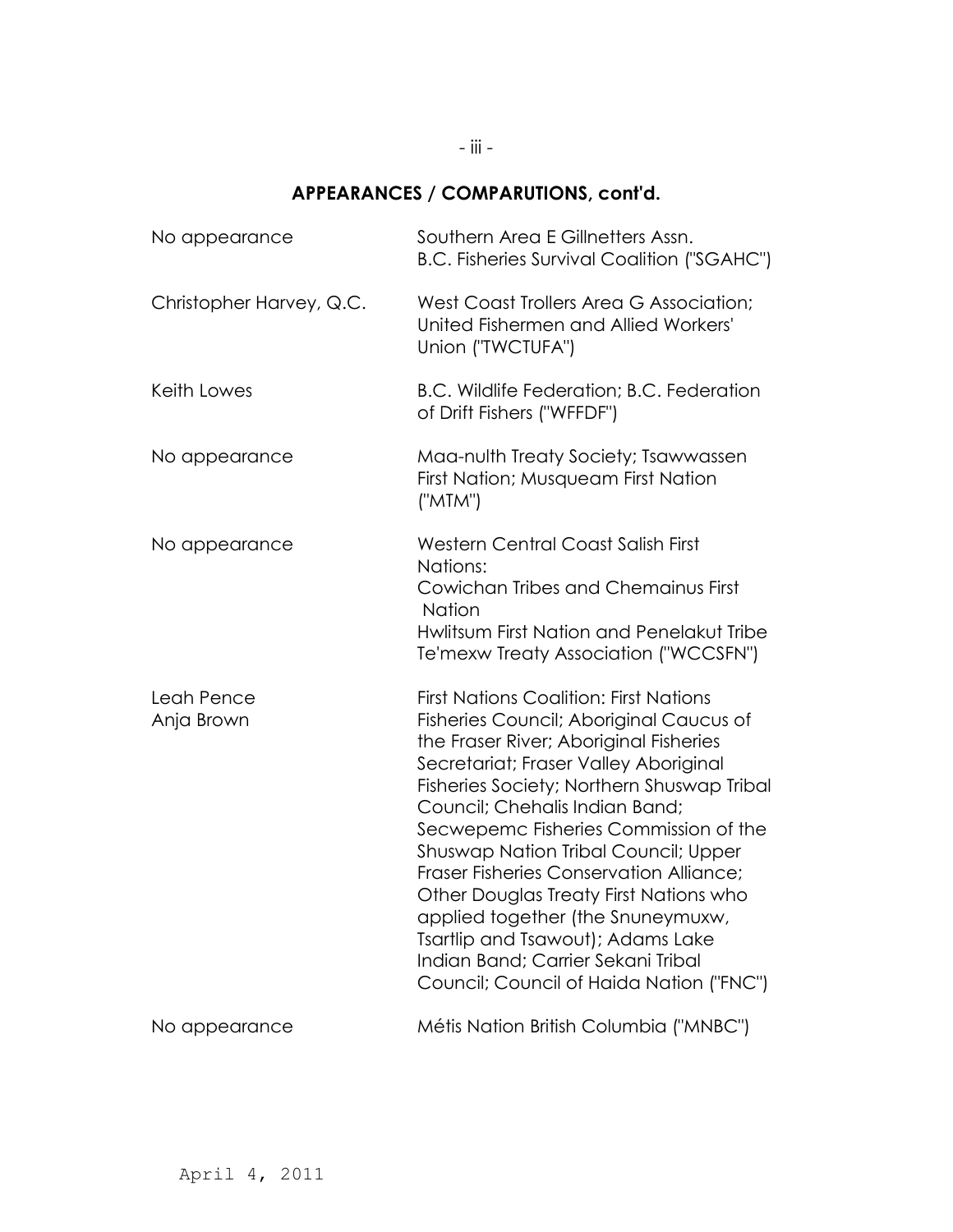- iv -

#### **APPEARANCES / COMPARUTIONS, cont'd.**

| No appearance    | Sto:lo Tribal Council<br>Cheam Indian Band ("STCCIB")                                                 |
|------------------|-------------------------------------------------------------------------------------------------------|
| No appearance    | Laich-kwil-tach Treaty Society<br>Chief Harold Sewid, Aboriginal<br>Aquaculture Association ("LJHAH") |
| Krista Robertson | Musgamagw Tsawataineuk Tribal<br>Council ("MTTC")                                                     |
| No appearance    | Heiltsuk Tribal Council ("HTC")                                                                       |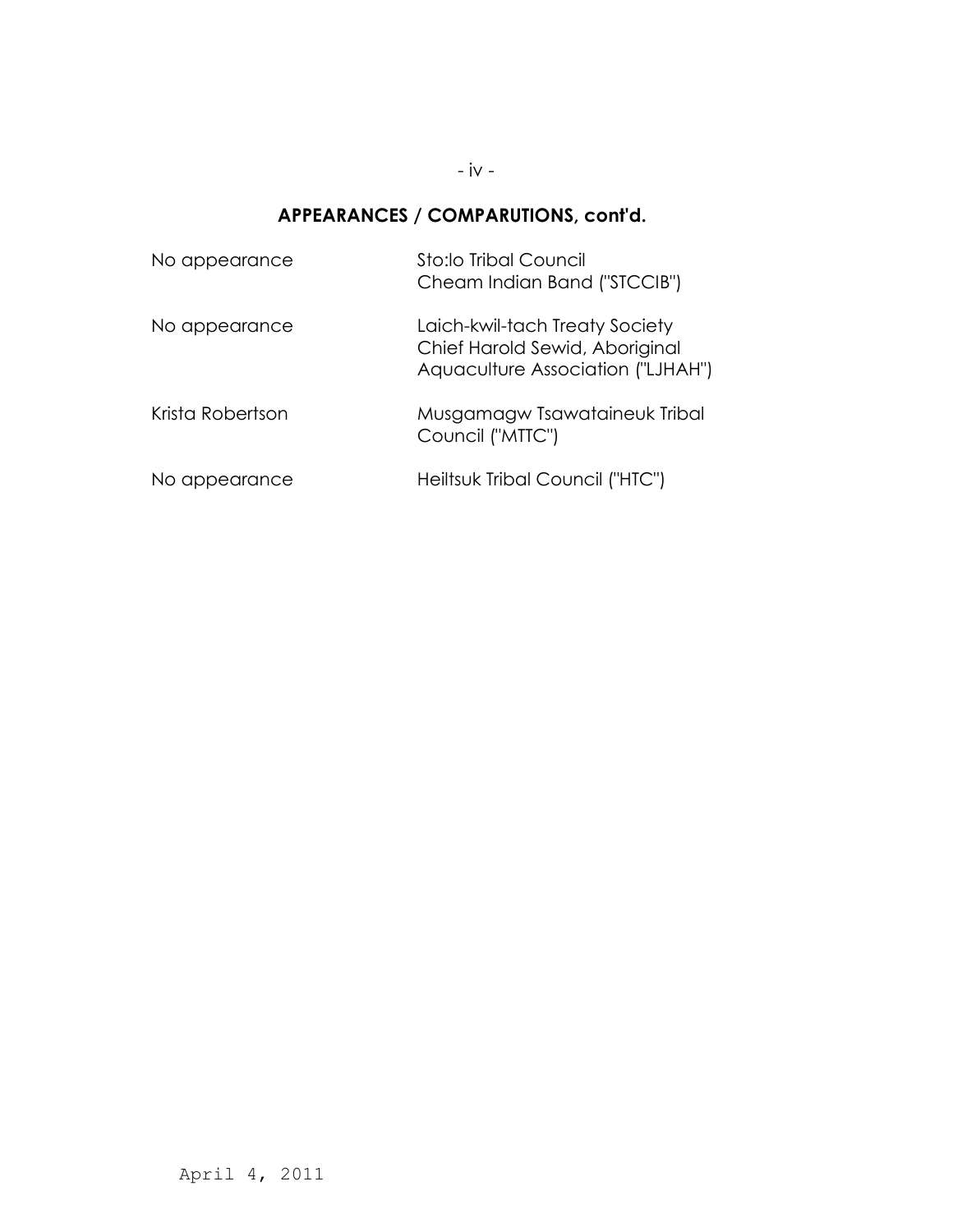### **TABLE OF CONTENTS / TABLE DES MATIERES**

en de la provincia de la provincia de la provincia de la provincia de la provincia de la provincia de la provi

PANEL NO. 27

| PATRICE LeBLANC (Affirmed)<br>In chief by Mr. Martland<br>Cross-exam by Mr. Taylor<br>Cross-exam by Mr. Harrison | 3/6/13/16/21/28/34/38/43/47/51/53<br>56/62/64/68/69/72/75/77/81/82/84/85<br>90 |
|------------------------------------------------------------------------------------------------------------------|--------------------------------------------------------------------------------|
| REBECCA REID (Affirmed)                                                                                          |                                                                                |
| In chief by Mr. Martland                                                                                         | 4/11/12/15/20/25/28/33/35/40/46/                                               |
|                                                                                                                  | 49/51/53                                                                       |
| Cross-exam by Mr. Taylor                                                                                         | 55/57/62/63/64/67/68/70/73/74/80/                                              |
|                                                                                                                  | 84/85                                                                          |
| <b>JASON HWANG (Affirmed)</b>                                                                                    |                                                                                |
| In chief by Mr. Martland                                                                                         | 5/11/14/20/25/27/30/43/50/53                                                   |
| Cross-exam by Mr. Taylor                                                                                         | 58/64/65/67/71/73/75/80/81/85                                                  |
| Cross-exam by Mr. Harrison                                                                                       | 86/91                                                                          |
|                                                                                                                  |                                                                                |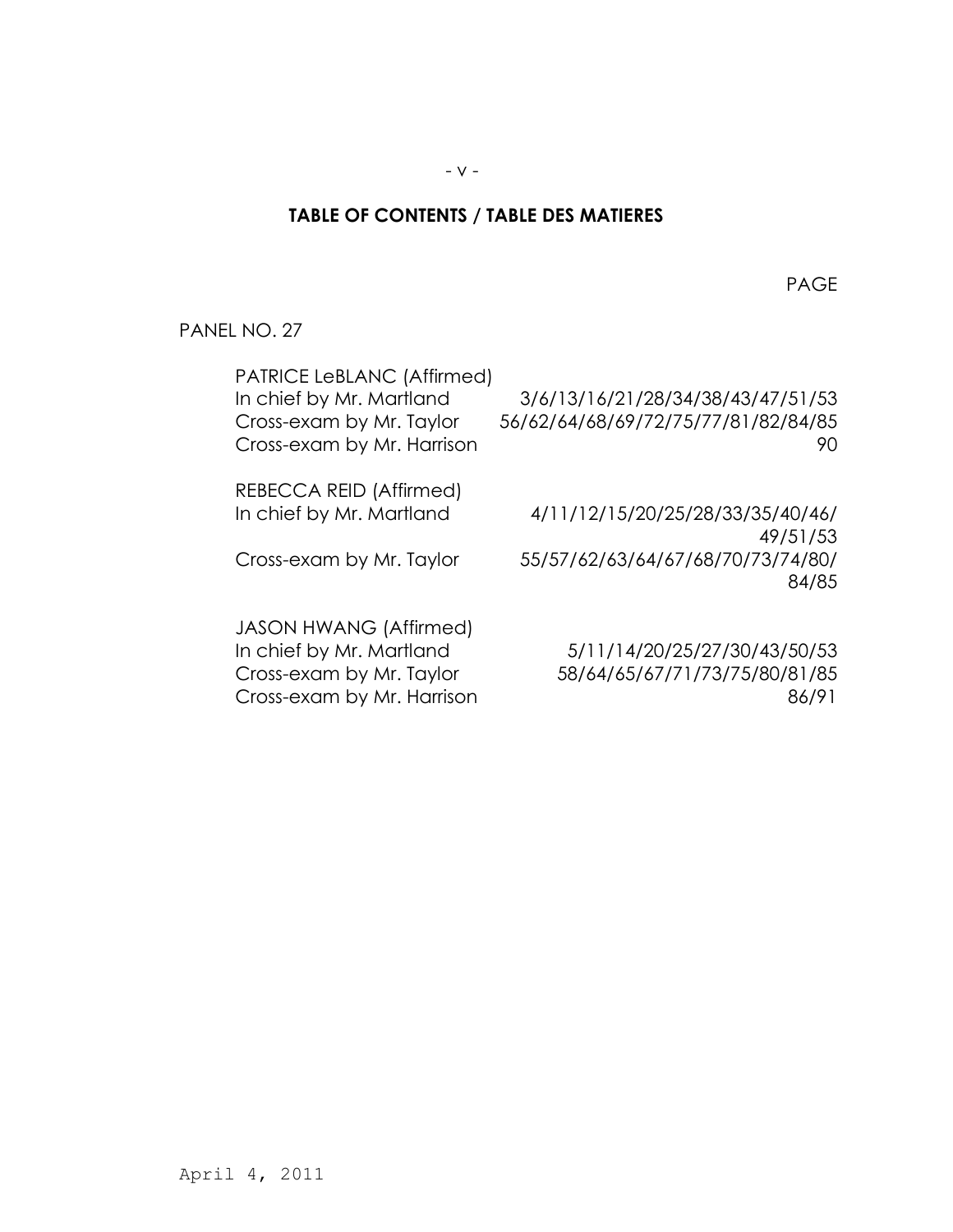# **EXHIBITS / PIECES**

| <u>No.</u> | <b>Description</b>                                                                                        | <u>Page</u>    |
|------------|-----------------------------------------------------------------------------------------------------------|----------------|
| PPR8       | Department of Fisheries and Oceans Habitat<br>Management Policies and Practices dated March 8,<br>2011    | $\overline{2}$ |
| 645        | Curriculum vitae of Patrice LeBlanc                                                                       | 3              |
| 646        | Resume of Rebecca Anne Reid                                                                               | $\overline{4}$ |
| 647        | Curriculum vitae of Jason Hwang                                                                           | 5              |
| 648        | Fish Habitat Management presentation by Patrice<br>LeBlanc to CCFAM Inland Fisheries Committee,           |                |
|            | October 27, 2008                                                                                          | 9              |
| 649        | Memorandum to Distribution re National Evaluation<br>of Fish Habitat Compensation to Achieve No Net       |                |
|            | Loss; Final Publications for Circulation, dated March<br>8,2006                                           | 17             |
| 650        | Management Action Plan, DFO & EC Response to<br>May 2009 CESD Audit Report & Progress Made,               |                |
|            | October 28, 2010                                                                                          | 22             |
| 651        | EPMP Implementation Project Phase 1 Diagnostic                                                            | 36             |
| 652        | E-mail dated August 15, 2007, from Bonnie Antcliffe<br>to Patrice LeBlanc, cc Rebecca Reid, Subject: EPMP |                |
|            | Report                                                                                                    | 36             |
| 653        | Canada-British Columbia Fish Habitat Management                                                           |                |
|            | Agreement                                                                                                 | 50             |
| 654        | Pacific Region - Oceans, Habitat and Enhancement<br><b>Branch</b>                                         | 58             |
| 655        | Inventory of Integrated Planning Initiatives and                                                          |                |
|            | Intergovernmental Cooperation Processes the                                                               |                |
|            | Habitat Management Program Supports                                                                       | 61             |
| 656        | National Habitat Compliance Protocol between                                                              |                |
|            | Oceans and Habitat and Fisheries Aquaculture                                                              |                |
|            | Management, 2007                                                                                          | 63             |
| 657        | National Habitat Compliance Protocol between<br>Habitat Management Program and Conservation               |                |
|            | and Protection Directorate, 2010                                                                          | 63             |
|            |                                                                                                           |                |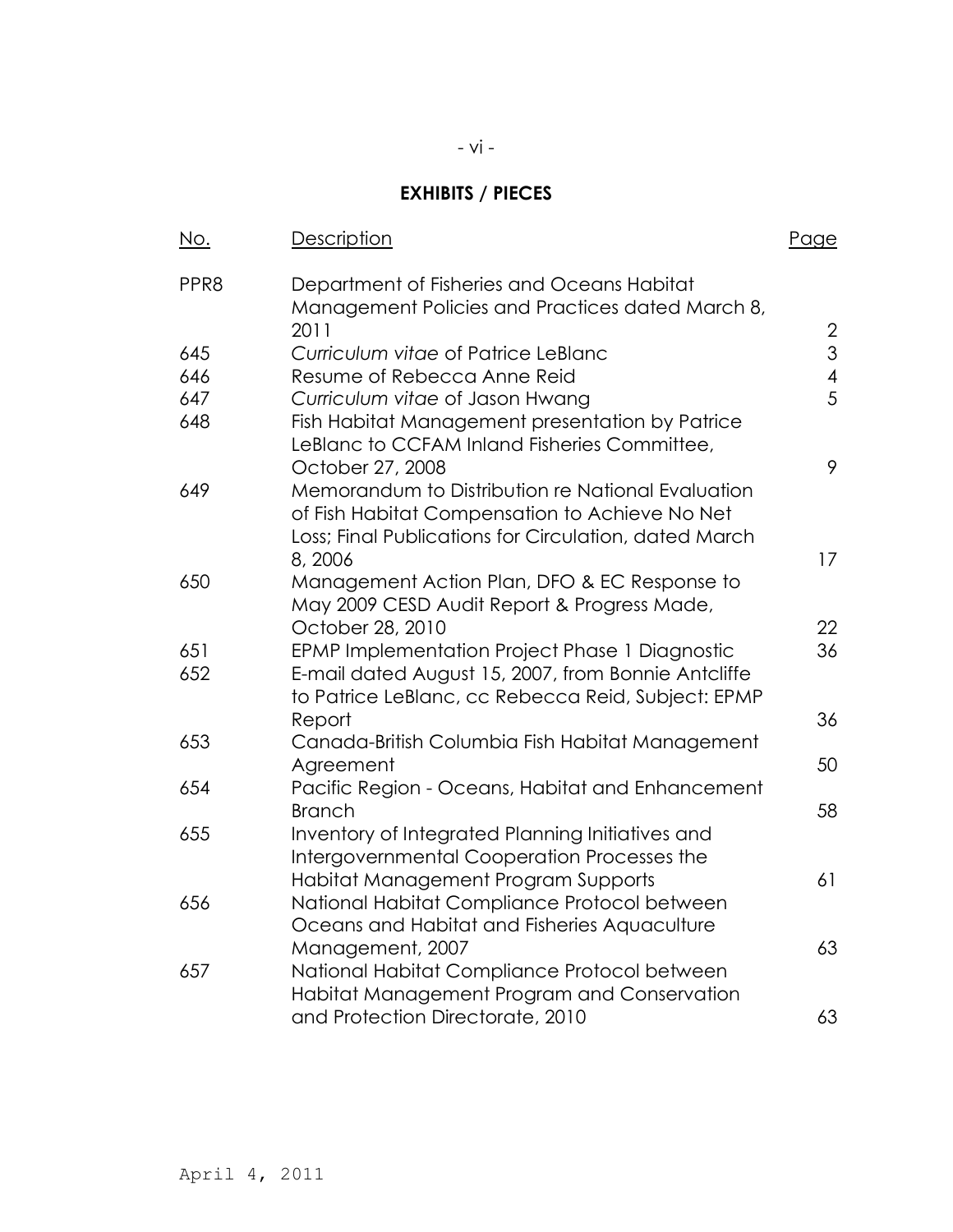# **EXHIBITS / PIECES (cont'd)**

| <u>No.</u> | Description                                    | Page |
|------------|------------------------------------------------|------|
| 658        | Regional Habitat Regulatory Decision Framework | 64   |
| 659        | Modernizing the Program                        | 65   |
| 660        | Habitat Conservation and Stewardship Program   | 77.  |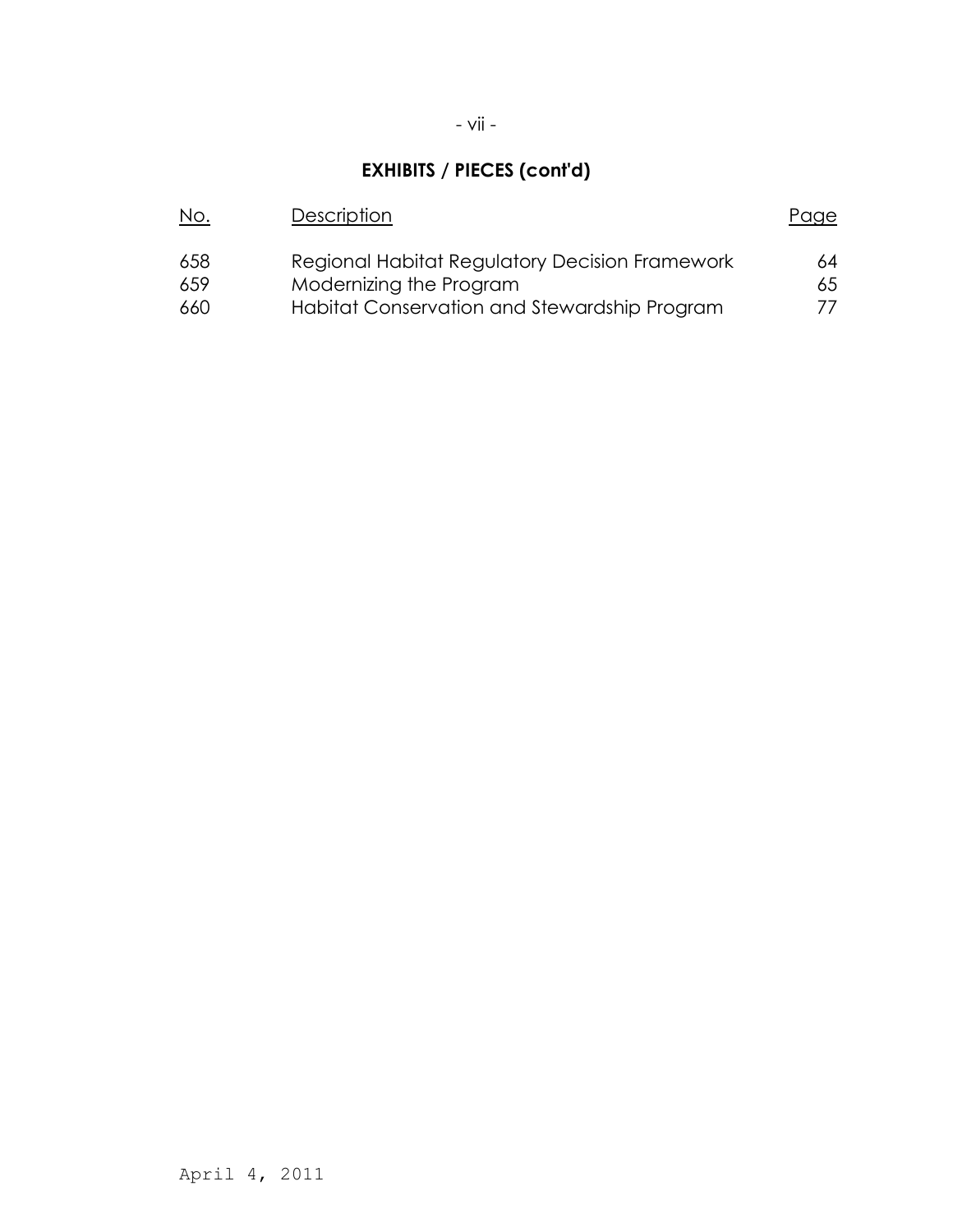1 Proceedings

1 Vancouver, B.C. /Vancouver<br>2 (C.-B.) 2 (C.-B.)<br>3 April 4 3 April 4, 2011/le 4 avril 2011 4 5 THE REGISTRAR: Order. The hearing is now resumed.<br>6 MR. MARTLAND: Thank vou. Mr. Commissioner, Brock 6 MR. MARTLAND: Thank you. Mr. Commissioner, Brock Martland,  $M-a-r-t-l-a-n-d$ , and I am appearing 8 along with Lara Tessaro, T-e-s-s-a-r-o, and Micah 9 Carmody, C-a-r-m-o-d-y, and the first name is M-i-<br>10 c-a-h. This is with respect to the hearings that  $c-a-h$ . This is with respect to the hearings that 11 begin today on Habitat Management. I will perhaps 12 take a few moments at the outset to offer you some 13 comments about the hearings that are coming, and 14 then we'll begin with our panel today. 15 We are leading evidence in these hearings,<br>16 Mr. Commissioner, really at an overview level w 16 Mr. Commissioner, really at an overview level with<br>17 Tespect to Habitat Management by the Department of respect to Habitat Management by the Department of 18 fisheries and Oceans. We will be following -- we 19 have two days with this panel, one day with the<br>20 second, with the witness who is testifying alon second, with the witness who is testifying alone 21 on Wednesday, Dave Carter, and then on Thursday, 22 Friday, and concluding on Monday, we turn to 23 Habitat Enforcement. 24 These are not hearings that focus on 25 particular habitat impacts. As I say, they are 26 general and they are at an overview level. And I<br>27 say that simply to alert participants to the fact 27 say that simply to alert participants to the fact<br>28 that there may well be questions that arise in the that there may well be questions that arise in the 29 context of a particular habitat issue, for 30 example, gravel extraction or aquaculture, which<br>31 do tie to the management or overview part of thi: 31 do tie to the management or overview part of this,<br>32 and I think that's appropriate. On the other and I think that's appropriate. On the other 33 hand, once we veer more and more into detail on 34 particular habitat topics, and especially those 35 for which we have dedicated hearing time planned 36 ahead, I may be looking to object or at least try 37 to curtail us departing from the management 38 overview approach, if you will. 39 I should also say that I'm heartened by the 40 response from participants' counsel with respects 41 to their estimates and approach from the estimates<br>42 I've received. This is a panel where, without I've received. This is a panel where, without 43 trying very hard, I could spend three days 44 covering points in direct. No doubt participants 45 could spend a great many hours or days with their 46 questions, as well. And the simple fact is we 47 need to conclude this evidence in the two days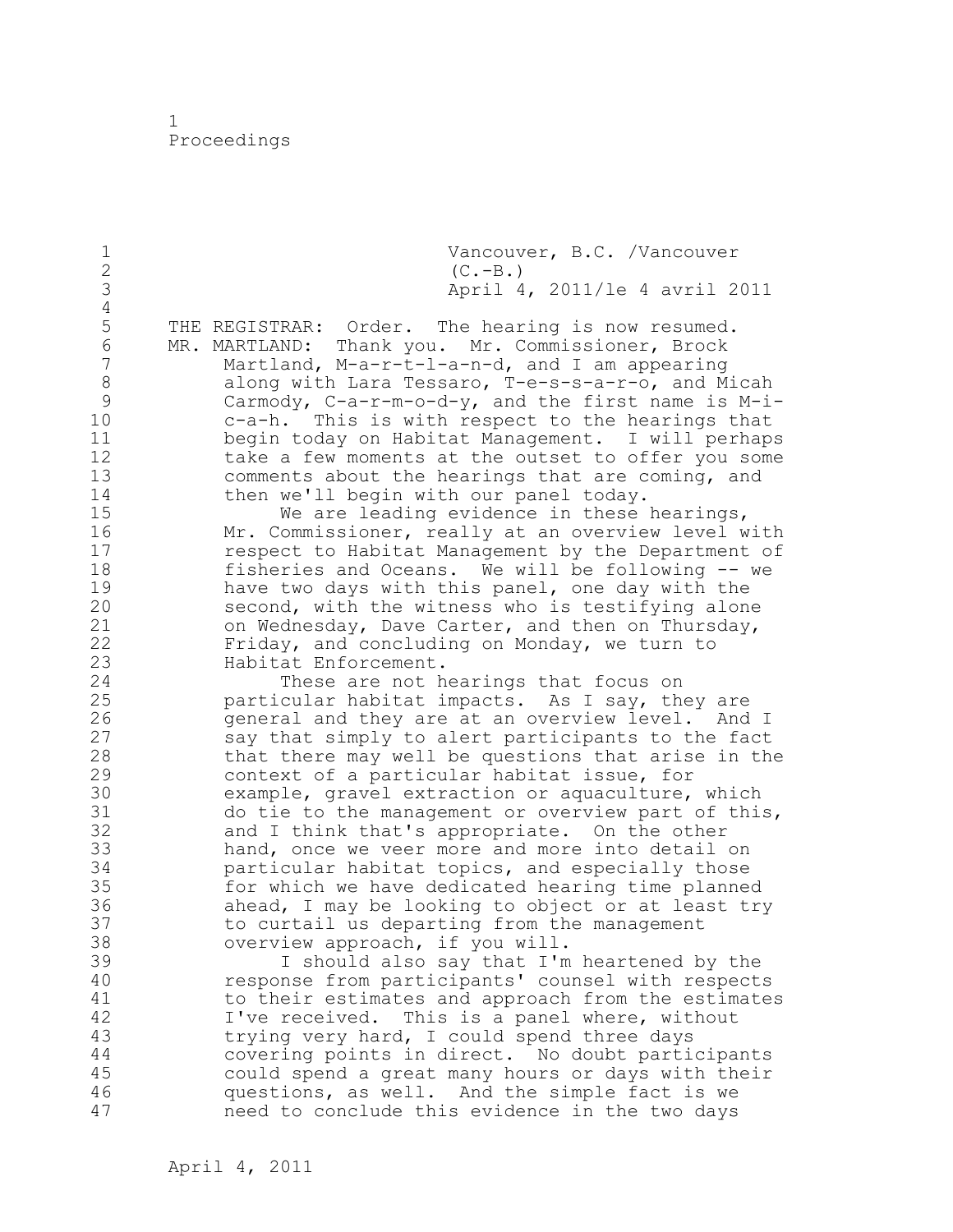2 PANEL NO. 27 Proceedings

1 that we have. 2 As a result of that imperative, I have cut 3 down my questions and certainly the number of<br>4 documents that I'll be referring to. I'll be 4 documents that I'll be referring to. I'll be 5 asking participants to follow the same course. 6 Again, I will make myself somewhat of a pest in reminding people of the remaining time for their 8 questions. As I say, though, from the estimates<br>9 that have been provided, Mr. Taylor, for example 9 that have been provided, Mr. Taylor, for example,<br>10 for Canada indicating in the range of an hour, I for Canada indicating in the range of an hour, I 11 think we're in good shape and I'm optimistic that 12 if my questions and Mr. Taylor's, and perhaps 13 those of one other or two other participants 14 conclude today, we should be in good shape to 15 conclude this. 16 As a procedural matter at the outset, I 17 would like to have the Policy and Practice Report 18 that has been prepared in relation to these 19 hearings and is before you on the screen. It's<br>20 the Department of Fisheries and Oceans Habitat the Department of Fisheries and Oceans Habitat 21 Management Policies and Practices dated March 8, 22 2011. I would ask that please be filed as a PPR 23 in these proceedings. 24 THE REGISTRAR: That will be marked as PPR number 8. 25 26 PPR8: Department of Fisheries and Oceans<br>27 Habitat Management Policies and Practices Habitat Management Policies and Practices 28 dated March 8, 2011 29 30 MR. MARTLAND: In terms of the exhibit list that's been<br>31 orovided to participants, I'll be making reference provided to participants, I'll be making reference 32 to that exhibit list and the numbers on it as I go 33 to particular documents. As I say, I don't intend 34 to mark even half of those documents as exhibits. 35 Mr. Commissioner, that said, I am in position 36 to begin with the evidence of the first panel, 37 comprised of Patrice LeBlanc, Rebecca Reid, and 38 Jason Hwang. If they could be affirmed, please, 39 Mr. Registrar. 40 41 PATRICE LeBLANC, affirmed. 42 REBECCA REID, affirmed. 44 45 JASON HWANG, affirmed. 46 47 THE REGISTRAR: State your name, please.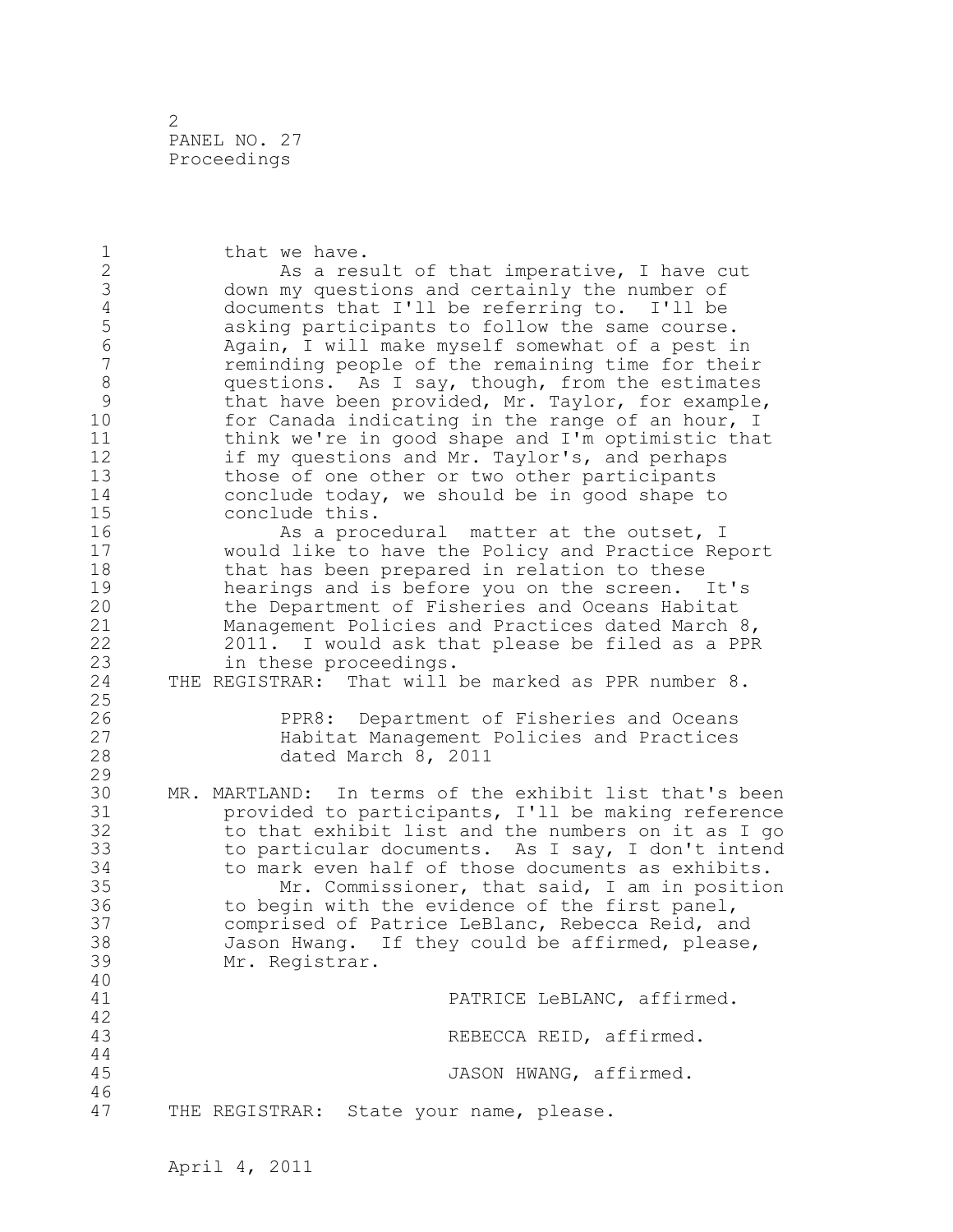1 MR. HWANG: Jason Hwang. 2 MR. MARTLAND: I'm sorry, the microphone. 3 THE REGISTRAR: Oh, I'm sorry, we'll do this again. 4 State your name, please.<br>5 MR. HWANG: Jason Hwang. 5 MR. HWANG: Jason Hwang.<br>6 MS. REID: Rebecca Reid. 6 MS. REID: Rebecca Reid.<br>7 MR. LeBLANC: Patrice Le MR. LeBLANC: Patrice LeBlanc. 8 THE REGISTRAR: Thank you. Counsel.<br>9 MR. MARTLAND: Thank you. MR. MARTLAND: Thank you. 10 11 EXAMINATION IN CHIEF BY MR. MARTLAND: 12 13 Q I will begin simply with biographies, and, Mr. 14 Bisset, if you could please bring up number 2 on 15 the exhibit list. 16 Mr. LeBlanc, I'll ask this of you. I hope 17 you recognize your *c.v.* on the screen there; is 18 that correct? 19 MR. LeBLANC: Yes.<br>20 MR. MARTLAND: I w MR. MARTLAND: I would ask that be marked as an 21 exhibit, please. 22 THE REGISTRAR: Exhibit 645. 23 24 EXHIBIT 645: *Curriculum vitae* of Patrice 25 LeBlanc  $\frac{26}{27}$ MR. MARTLAND: 28 Q And I will ask a remarkably awkward and long 29 question, but I think it's an efficient way for me 30 to try and cover your background. I would ask you<br>31 to please alert me if I've got anything wrong. to please alert me if I've got anything wrong. 32 And I should indicate these are descriptions that 33 are from the witness summaries. The witness 34 summaries, Mr. Commissioner, are not being filed 35 in the hearings, but they have been provided to 36 participants. 37 In a brief way, Mr. LeBlanc, you have degrees 38 from l'Université de Moncton, University of 39 Toronto, and additional graduate work in 40 Environmental and Resource Studies from Dalhousie 41 University; is that correct?<br>42 MR. LeBLANC: Correct. MR. LeBLANC: Correct. 43 Q You joined DFO in 1982 as Chief, Habitat and 44 Resource Development Research Division, after 45 previously having worked in academia and spending 46 14 years in senior positions in environmental 47 management, both with consulting firms and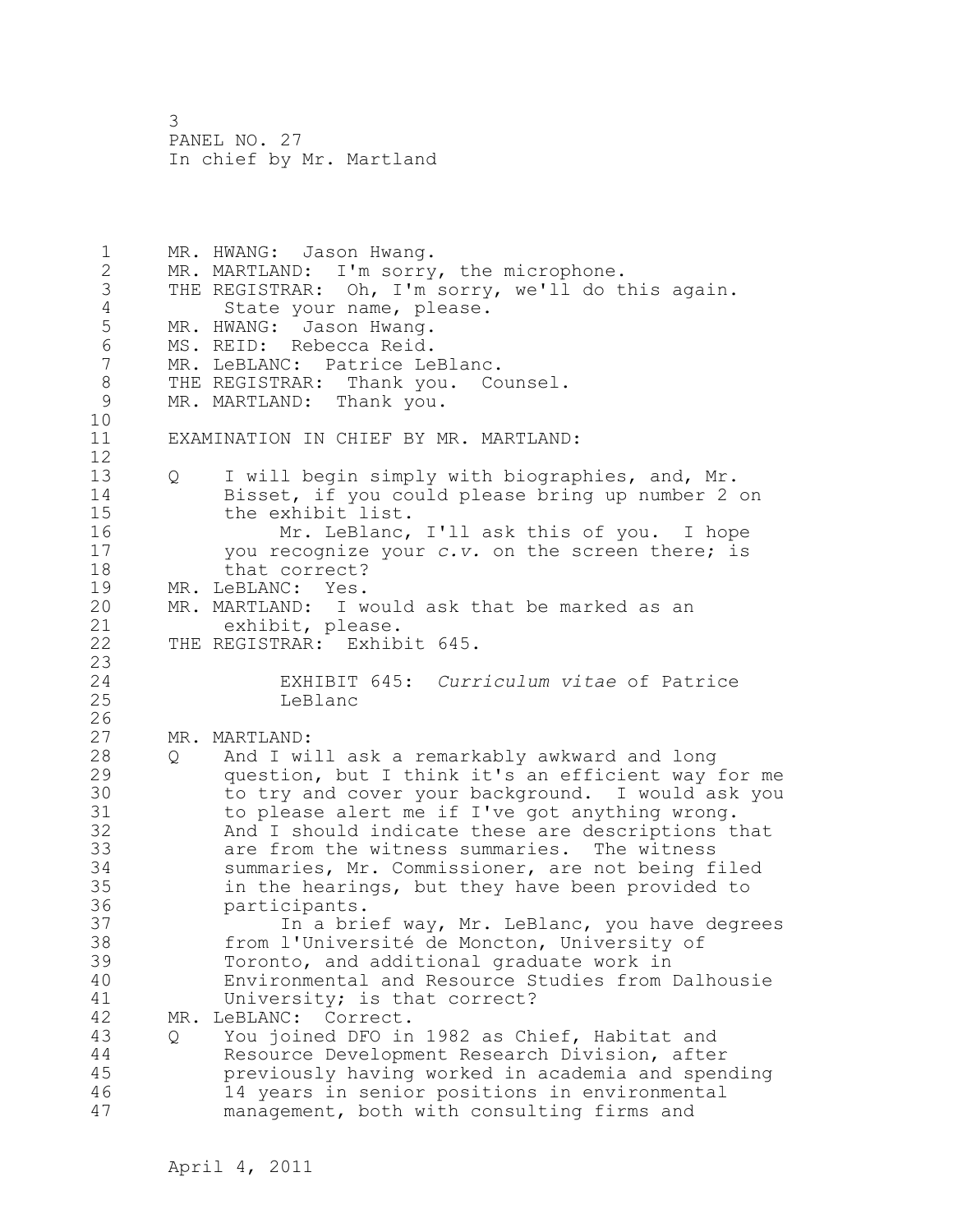1 provincial electrical -- I'm sorry, provincial 2 electricity utilities? 3 MR. LeBLANC: Correct.<br>4 Q In 1988 you left 4 Q In 1988 you left the Department and joined the<br>5 Canadian Environmental Assessment Agency, and 5 Canadian Environmental Assessment Agency, and in 6 1995 you took a two-year assignment to head the newly established Environmental Management 8 Authority of the Republic of Trinidad and Tobago,<br>9 and I'm sure that last position is one we're all 9 and I'm sure that last position is one we're all<br>10 iealous of on a dark day like this. And you jealous of on a dark day like this. And you 11 returned to the Department of Fisheries in 1998 as 12 Director, Habitat Operations Branch; is that 13 correct? 14 MR. LeBLANC: That's correct. 15 Q In the last 14 years, I understand, you served as 16 the National Director of the DFO's Habitat 17 Management Branches, apart from a six-month 18 assignment, again or at least in that case, acting 19 as a Special Advisor to the Government of the Bahamas. 21 MR. LeBLANC: Correct. 22 Q And you currently serve as the Director of the 23 Habitat Management Policy Branch in the Program 24 Policy Sector based in the National Capital 25 Region? 26 MR. LeBLANC: Correct.<br>27 0 Thank you. If I 27 Q Thank you. If I could ask, Mr. Bisset, for number 28 3 on the list to be brought up. 29 Ms. Reid, I think you'll recognize your *c.v.* 30 when it appears there; is that correct?<br>31 MS. REID: That's right. MS. REID: That's right. 32 MR. MARTLAND: And I'd ask that be marked as the next 33 exhibit, please. 34 THE REGISTRAR: Exhibit 646. 35 36 EXHIBIT 646: Resume of Rebecca Anne Reid 37 38 MR. MARTLAND: 39 Q Ms. Reid, you have degrees from the University of 40 Saskatchewan and from UBC, and began your career 41 with DFO in 1990 as a Fish/Shellfish Quality Specialist, and from 1996 to 2000 you worked on 43 Aboriginal Fisheries issues, and after that served 44 as Area Director, Central Coast Area, as Regional 45 Director, Policy and Economic Analysis, and as 46 Regional Director, Treaty and Aboriginal Policy; 47 is that correct?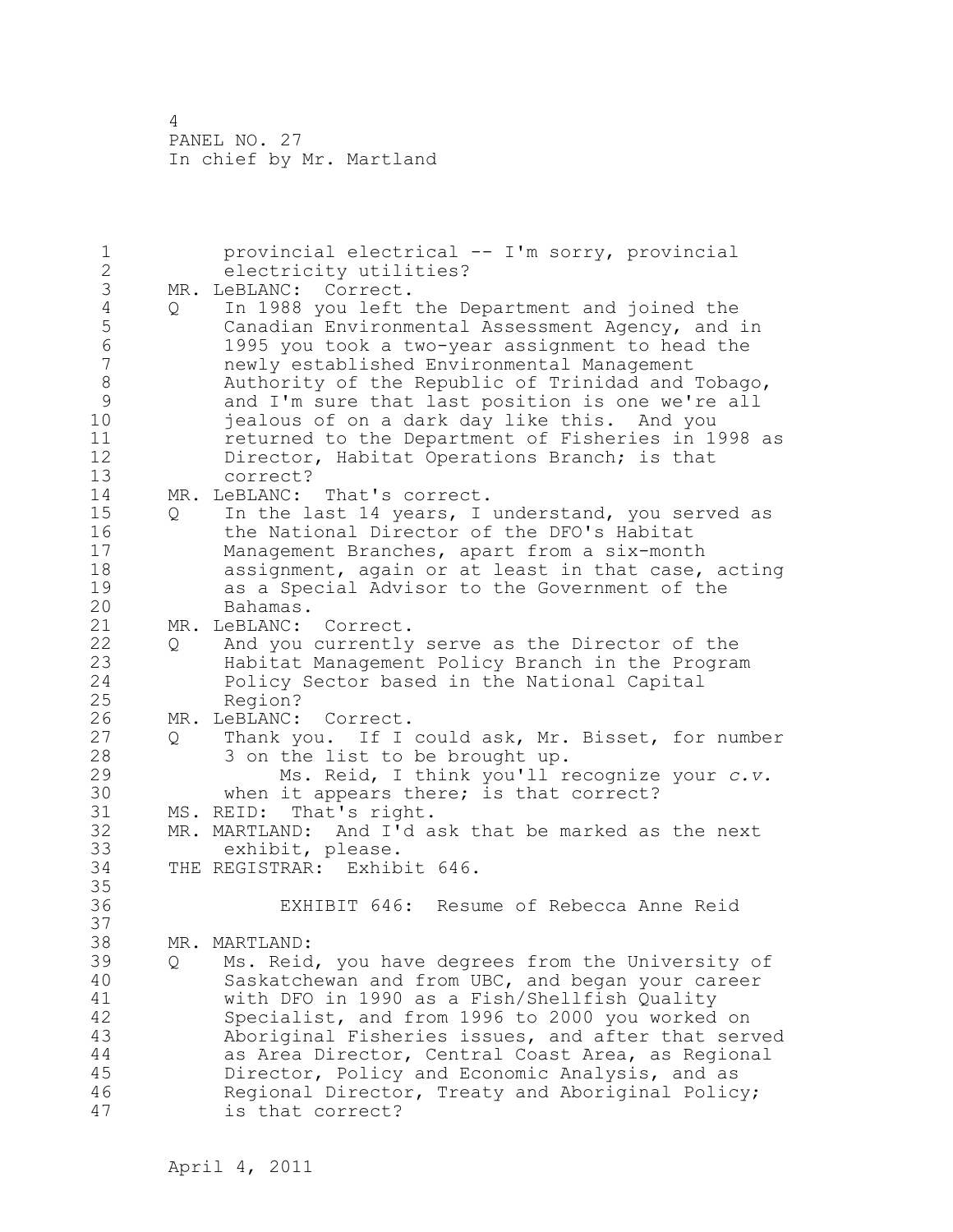1 MS. REID: That's right. 2 Q In 2007 you became the Regional Director in OHEB, 3 Oceans Habitat and Enhancement Branch, assuming 4 responsibility for the Habitat Management Program; 5 is that correct?<br>6 MS. REID: Yes, I jus 6 MS. REID: Yes, I just noticed a mistake on my resume,<br>7 where I've got that noted as my substantive where I've got that noted as my substantive 8 position. That's not correct.<br>9 0 Okay. And, sorry, the mistake 9 Q Okay. And, sorry, the mistake on the resume<br>10 cefers to the substantive, the last entry un refers to the substantive, the last entry under 11 "Experience"? 12 MS. REID: Where it says "Regional Director, OHEB. 13 Q Okay. 14 MS. REID: And it says "substantive position", but 15 that's an error. 16 Q Thank you for that correction. In 2007 you became 17 the Regional Director, I'm sorry, I just asked you 18 that. From June 2010 to January 2011, you served 19 as the Acting Associate Regional Director General;<br>20 is that correct? is that correct? 21 MS. REID: That's right. 22 Q And then your current position is Regional 23 Director, Fisheries Management. 24 MS. REID: That's right, yes. 25 Q Thank you. Mr. Hwang, I'll ask Mr. Bisset to 26 bring up number 4 on the list. Sir, that's your<br>27 c.v., and if I could ask you to push the button c.v., and if I could ask you to push the button on 28 the mike, so the red -- the trick is the red light 29 there, and I'll remind you of this if I note it. 30 That's your *c.v.*?<br>31 MR. HWANG: Yes. MR. HWANG: Yes. 32 MR. MARTLAND: Thank you. I'd ask that be marked as 33 the next exhibit. 34 THE REGISTRAR: Exhibit 647. 35 36 EXHIBIT 647: *Curriculum vitae* of Jason Hwang 37 38 MR. MARTLAND: 39 Q Mr. Hwang, you obtained a Biology B.Sc. from Simon 40 Fraser University 1994 and previously had a BCIT 41 Technical Diploma in Fisheries, Wildlife and<br>42 Recreation: is that correct? Recreation; is that correct? 43 MR. HWANG: Yes. 44 Q You serve as Area Manager, OHEB, for the B.C. 45 Interior Area, and in that capacity oversee both 46 the Habitat Program and the Salmonid Enhancement 47 Program for the BCI, the B.C. Interior Area?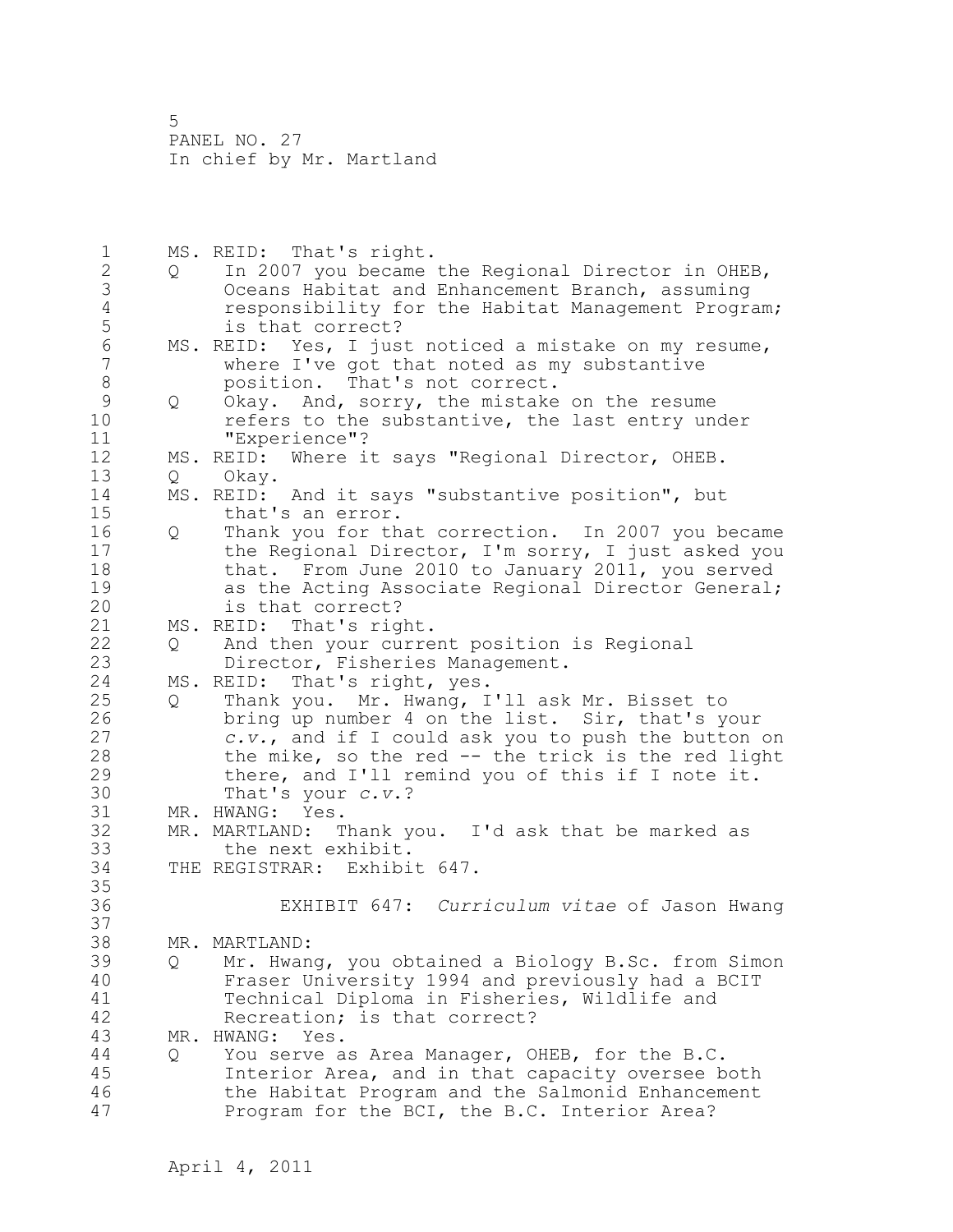1 MR. HWANG: Yes. 2 Q You have been in that position since 2006 and 3 previously from the years '99 to 2006 held a 4 similar position as Area Chief for the B.C.<br>5 1nterior North, and that was before, as I 5 1nterior North, and that was before, as I<br>6 11 understand, the North and South Areas were 6 understand, the North and South Areas were united under one Area Manager? 8 MR. HWANG: That's right.<br>9 0 Before that you spen 9 Q Before that you spent five years with the<br>10 Department as a Habitat Biologist based i Department as a Habitat Biologist based in Prince 11 George ? 12 MR. HWANG: Yes. 13 Q And you're currently based in Kamloops? 14 MR. HWANG: Right. 15 Q Thank you. I'll begin with questions about the 16 1986 Habitat Policy, and I'll do this without 17 asking for an explanation of the policy. Mr. 18 LeBlanc, I'll be directing these questions, I 19 expect, your way.<br>20 We have in t We have in the Policy and Practice Report, 21 and indeed an exhibit already in these proceedings 22 is the Habitat Policy itself. I won't be turning 23 to those for these questions. Rather, if I might 24 request, though, that you describe to us the 25 central -- what I have understood to be a central 26 feature of the Habitat Policy, the no net loss or<br>27 protective capacity principle, and if you could protective capacity principle, and if you could 28 please explain that in particular, we'd appreciate 29 it. 30 MR. LeBLANC: Okay. let me situate the no net loss in terms of the Habitat Policy of 1986, providing a 32 comprehensive framework for the administration of 33 provisions of the *Fisheries Act* to manage impacts 34 of human activities on fish and fish habitat. The 35 net gain objective is the broad policy objective 36 and conservation, restoration and development 37 goals underpin that net gain policy objective. 38 The no net loss is situated as one of the 39 guiding principles, or is the main guiding 40 principle in the policy to support the 41 conservation goal, and it is a guiding principle<br>42 which allows for offsetting losses to fish habit which allows for offsetting losses to fish habitat 43 when there is no ability to mitigate or reduce the 44 impact to a minimum. So it is intended to offset 45 losses. There is a procedure in the policy 46 document that allows for guiding people on how to, 47 or staff on how to apply the no net loss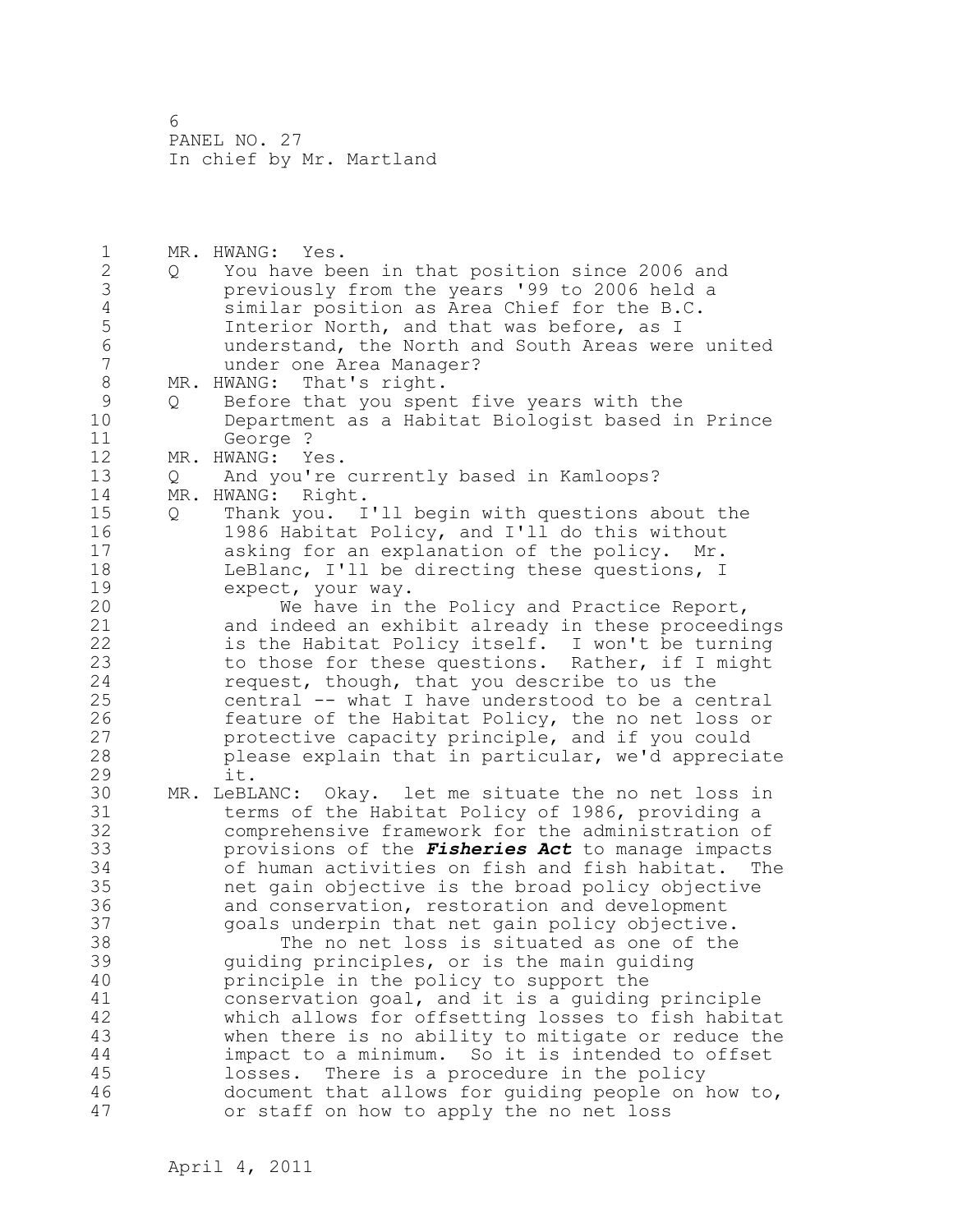1 principle.<br>2 Q In terms o 2 Q In terms of the use of an area, or an area 3 footprint as a surrogate for calculating the<br>4 impact on productive capacity, could you exp. 4 impact on productive capacity, could you explain<br>5 how that is used and what other approach could be 5 how that is used and what other approach could be 6 used, hypothetically or realistically? MR. LeBLANC: There are a number of scientific models 8 that can be used to assess, to help assess a no<br>9 het loss or the productive capacity I should say 9 10 10 net loss or the productive capacity I should say<br>10 10 10 of fish habitat. However, these are fairly of fish habitat. However, these are fairly 11 complicated and usually fairly difficult to apply 12 by practitioners in the field. What we use as 13 sort of as a surrogate is a footprint. So if you 14 have, just for an example, ten units of spawning 15 habitat being harmed, harmfully altered or 16 disrupted or destroyed, mostly destroyed, you 17 would then offset that ten units of habitat 18 somewhere, or an equivalent of that habitat 19 somewhere else near to the project.<br>20 0 And could you comment on how that, 20 Q And could you comment on how that, whether that 21 sort of use of an area footprint model works or 22 doesn't work in a situation where you're not 23 dealing with an impact that is area specific, and 24 the example that springs to mind is the degraded 25 water quality situation. 26 MR. LeBLANC: Well, the no net loss applies to both the<br>27 deposit of deleterious substances and to harm to 27 deposit of deleterious substances and to harm to<br>28 habitat. The compensation doesn't allow us to u habitat. The compensation doesn't allow us to use 29 it in the case of water quality degradation. 30 Q What sort of an approach would be used in that 31 context?<br>32 MR. LeBLANC: MR. LeBLANC: The only approach is to try to regulate 33 the deposit of deleterious substance to the lowest 34 level possible. We do have a set of regulations 35 that allow for standards to be established for 36 major industries, but not for the smaller 37 industries that deposit deleterious substances 38 into fish-frequented waters. 39 Q Now, this Habitat Policy, and just for the sake of 40 the record, it's Exhibit 260 already in these 41 proceedings. I don't think I need it brought up<br>42 on screen. But the -- and the proper name is the on screen. But the -- and the proper name is the 43 "Policy for the Management of Fish Habitat", but 44 in shorthand I think people refer to it as the 45 "Habitat Policy" or the "1986 Habitat Policy". 46 Not every policy that we've been leading in 47 evidence dates to the mid-'80s, and I think that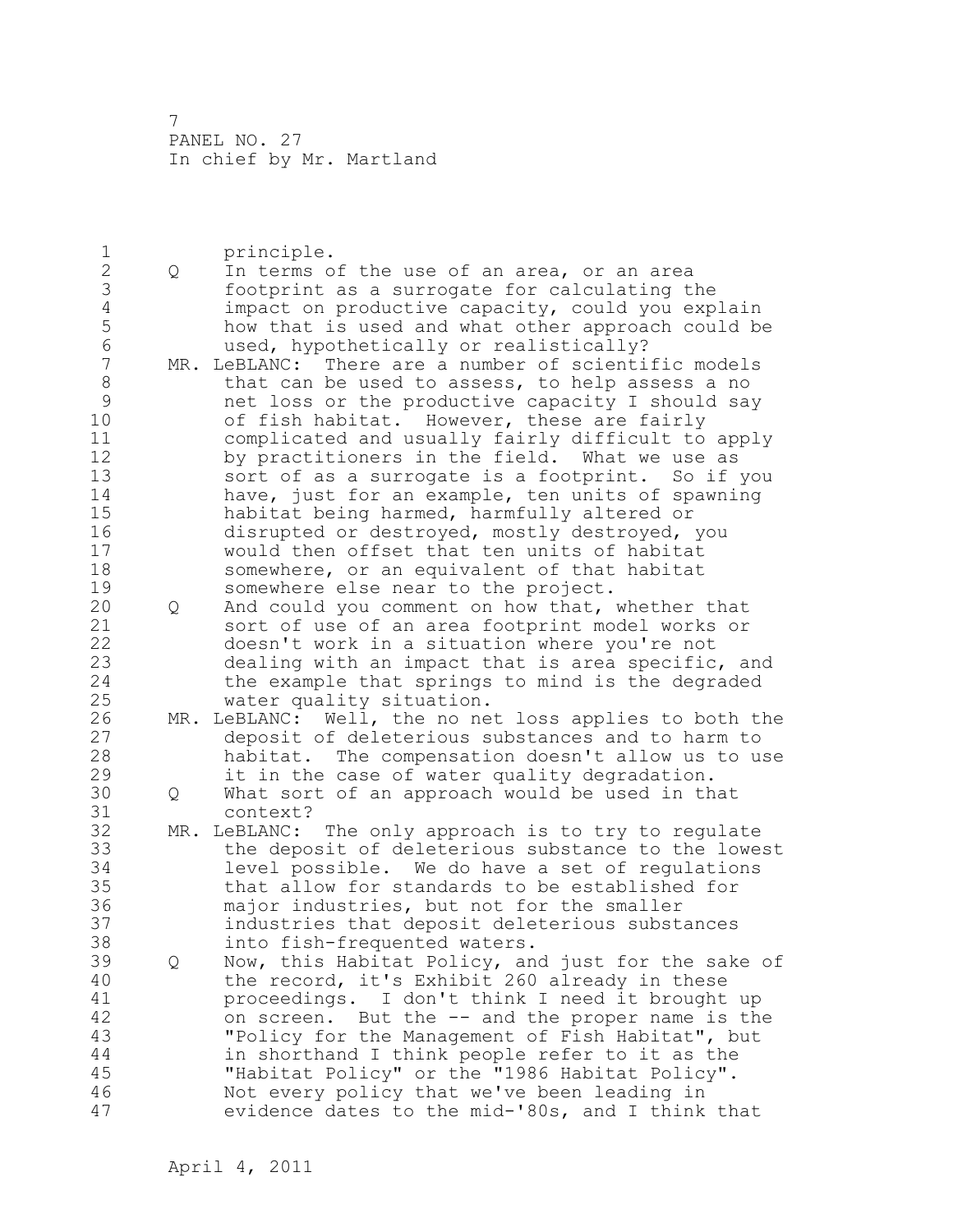1 suggests that this is a policy that has stood the 2 test of time over many years. I take it you were 3 involved, Mr. LeBlanc, in preparing this original 4 policy in the '80s?<br>5 MR. LeBLANC: That's cor. 5 MR. LeBLANC: That's correct. One of the members of<br>6 the team that finalized the policy for Minister 6 the team that finalized the policy for Minister<br>7 Siddon to table in Parliament in 1986. Siddon to table in Parliament in 1986. 8 Q And there has been some discussion in recent years<br>9 of a move towards a new or a revised. I'm not sure 9 of a move towards a new or a revised, I'm not sure<br>10 what the right word, if it's "revised" or a what the right word, if it's "revised" or a 11 "revision" or a "revamping", I don't know. 12 MR. LeBLANC: There's many words that have been used, 13 "modernized" and "renewable", of the policy. Yes, 14 there has been a number of discussions, given the 15 fact that it is a fairly old policy. 16 Q And I'll just identify that there's a question 17 around -- well, I'll preface my questions by 18 saying this. We understand that some part of this 19 revising or renewal of the policy may involve<br>20 materials going to the Minister and under materials going to the Minister and under 21 consideration by the Minister. And I'm not 22 looking to go behind the curtains on what the 23 Minister is doing at this point, although it may 24 be more related to the election than anything 25 else. But let me ask you instead, if you could 26 offer us with the benefit of your involvement,<br>27 vour understanding and your sense of the timin your understanding and your sense of the timing, 28 the progress, the work that has been done and is 29 yet to be done towards a renewal of the policy. 30 MR. LeBLANC: Significant amount of internal consultation has taken place over the last four or 32 five years to identify some areas that could be 33 improved in the policy, and it's all been 34 internal. Some policy research has been done. 35 The Minister has been briefed, however, there is 36 no decision taken as yet to move outside to do 37 some external -- both internal and external 38 consultation. 39 The proposal, if it does go forward, in terms 40 of renewal policy, would be to provide a 41 discussion paper that would allow for discussion<br>42 internally and externally with stakeholders and internally and externally with stakeholders and 43 partners to get their feedback on potential 44 improvements to the policy. And once that is 45 achieved, that would take, we approximated, about 46 six months. Then we would write a draft policy 47 and also then go back to internal and external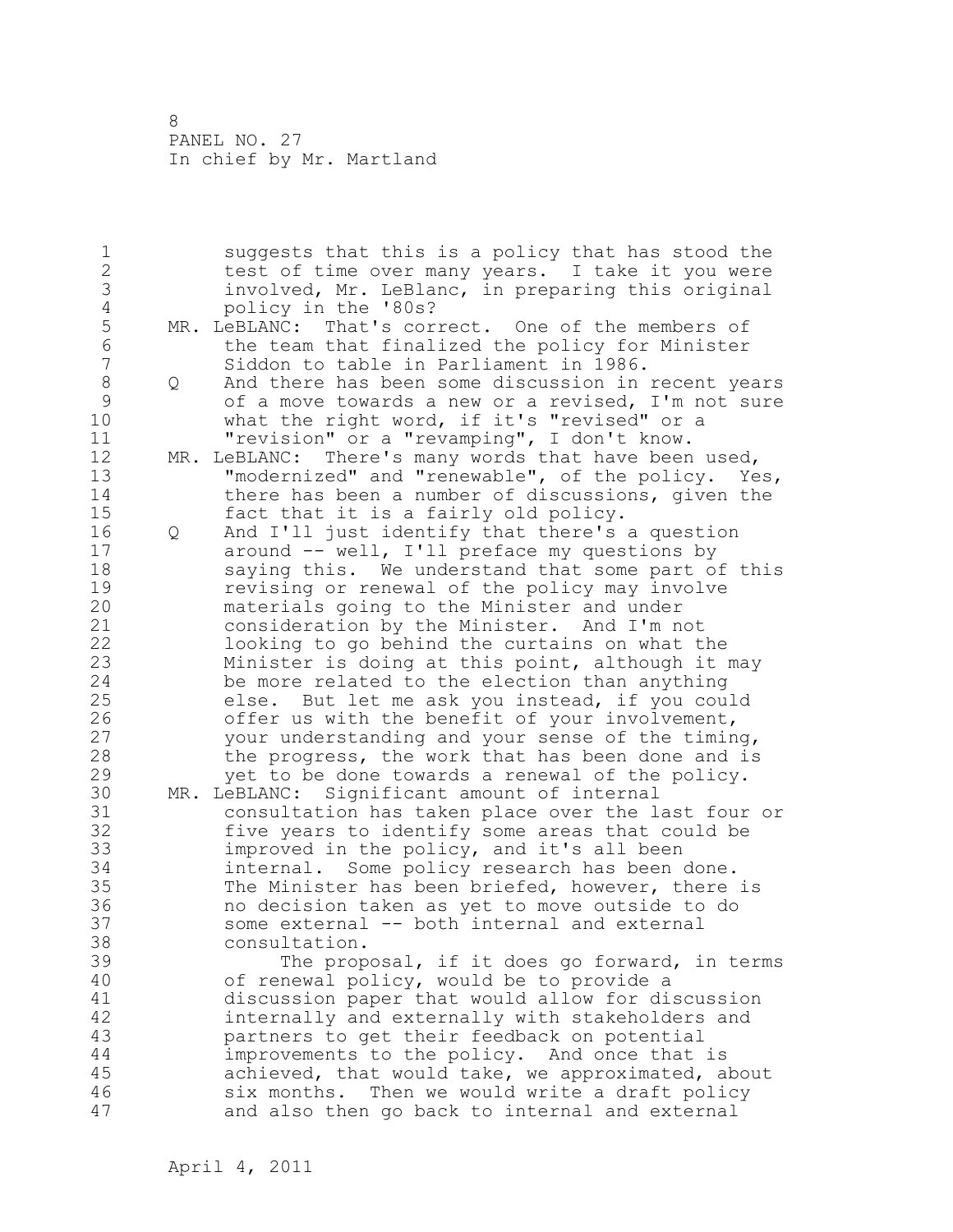1 consultations on the draft policy and finalize it. 2 The estimated time we provided for the Minister 3 was about a year before we could go back to her 4 with a final draft of a policy.<br>5 0 And has there been an external 5 Q And has there been an external consultation work<br>6 with whether it's the province or their 6 with whether it's the province or their stakeholders in particular, has that occurred to 8 this point?<br>9 MR. LeBLANC: No 9 MR. LeBLANC: No. No, no, no.<br>10 0 So the consultation you'v 0 So the consultation you've referred to is entirely 11 internal at this point? 12 MR. LeBLANC: That is correct. 13 Q And the one-year period, what does that, just so 14 I'm clear about it, what is that, does that take 15 us to the notional end release date of a new 16 policy, or does that refer to this initial work? 17 MR. LeBLANC: That is correct. It would take one year 18 to provide for the initial dialogue on the 19 discussion paper, draft a new policy, and get<br>20 ministerial approval and release of the polic ministerial approval and release of the policy 21 within a year. 22 Q If I might move to number 30 on the exhibit list, 23 please. Mr. LeBlanc, I think, well, you'll see 24 your name there. I take it this is a presentation 25 that you presented in Halifax in October of 2008. 26 And if I could just confirm that I have that 27 correct. 28 MR. LeBLANC: That's correct. 29 MR. MARTLAND: I'd ask this be marked as the next 30 exhibit please.<br>31 THE REGISTRAR: Exhi THE REGISTRAR: Exhibit 648. 32 33 EXHIBIT 648: Fish Habitat Management 34 presentation by Patrice LeBlanc to CCFAM 35 Inland Fisheries Committee, October 27, 2008 36 37 MR. MARTLAND: 38 Q And I don't know that I need to go to particular 39 parts, but I take it the context for this is that 40 in 2008 already at that point you're providing an 41 update, I take it, that's internal to DFO, but<br>42 providing an update on the modernization of the providing an update on the modernization of the 43 Habitat Policy? 44 MR. LeBLANC: Yes, an update on where we were in terms 45 of internal discussion. 46 Q And in fact I said internal, but I notice for the 47 CCFAM, could you describe for us what the CCFAM is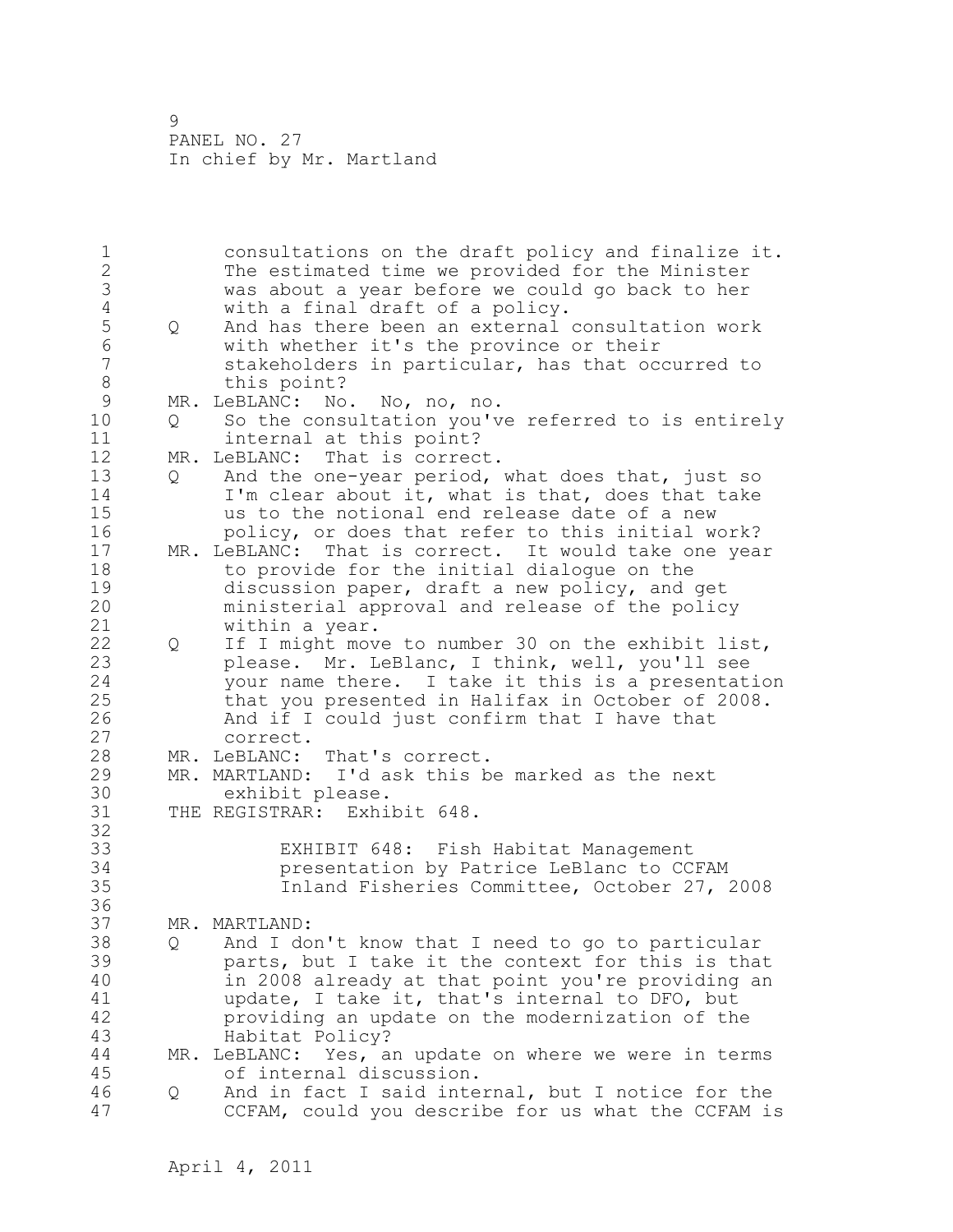| 1                   |     | and who may have been part of receiving this         |
|---------------------|-----|------------------------------------------------------|
| $\overline{2}$<br>3 |     | presentation, please?                                |
|                     | MR. | LeBLANC: The Canadian Council of Fisheries and       |
| $\sqrt{4}$          |     | Aquaculture Ministers are all the ministers of       |
| 5                   |     | provinces and territories and our Minister who       |
| 6                   |     | chairs or she chairs, sorry, that chairs the         |
| $\overline{7}$      |     | committee. Under that committee there is an          |
| $\,8\,$             |     | inter-governmental working group and a committee     |
| 9                   |     | of deputy ministers. The Inland Fisheries            |
| 10                  |     | Committee is one of the committees that reports to   |
| 11                  |     | the deputy ministers' committee, and it's            |
| 12                  |     | provincial fisheries officials and DFO staff that    |
| 13                  |     | -- at the director level.                            |
| 14                  | Q   | In terms of a renewal of the Habitat Policy, I'd     |
| 15                  |     | appreciate your thinking and your own views as to    |
| 16                  |     | where the new Habitat Policy should go, and in       |
| 17                  |     | particular any comments on the principle of no net   |
| 18                  |     | loss of productive capacity, whether that should     |
| 19                  |     | be maintained or changed in some way.                |
| 20                  | MR. | LeBLANC: I believe there are some very strong        |
| 21                  |     | parts of that policy that should be retained,        |
| 22                  |     |                                                      |
|                     |     | including the no net loss principle, guiding         |
| 23                  |     | principle. It is at the heart of the policy.         |
| 24                  |     | There will be some need to update some of the        |
| 25                  |     | policy, especially the new legislation that have     |
| 26                  |     | been introduced since the policy has been            |
| 27                  |     | introduced in '86, such as the <i>Canadian</i>       |
| 28                  |     | Environmental Assessment Act, environmental          |
| 29                  |     | assessment processes in the north, the duty to       |
| 30                  |     | consult aboriginal peoples, and the Species at       |
| 31                  |     | Risk Act.                                            |
| 32                  |     | The other is, I think, this is my view in            |
| 33                  |     | terms of introducing the notion of an ecosystem-     |
| 34                  |     | based approach, and results based regulation, that   |
| 35                  |     | concept in terms of strengthening the policy         |
| 36                  |     | itself. But the basic one would be applying an       |
| 37                  |     | ecosystem-based approach to habitat management,      |
| 38                  |     | where we would move away from individual, although   |
| 39                  |     | not eliminate the project review, we would provide   |
| 40                  |     | a greater context in terms of assessing the          |
| 41                  |     | impacts of human activities on fish and fish         |
| 42                  |     | habitat by establishing standards, thresholds,       |
| 43                  |     | identifying key priority habitats that need          |
| 44                  |     | protection and conservation.                         |
| 45                  |     | Ms. Reid, I'd like to ask you a similar type of      |
|                     | Q   |                                                      |
| 46                  |     | question, picking up on the last point.<br>There is, |
| 47                  |     | as we've heard, a move to modernize or renew the     |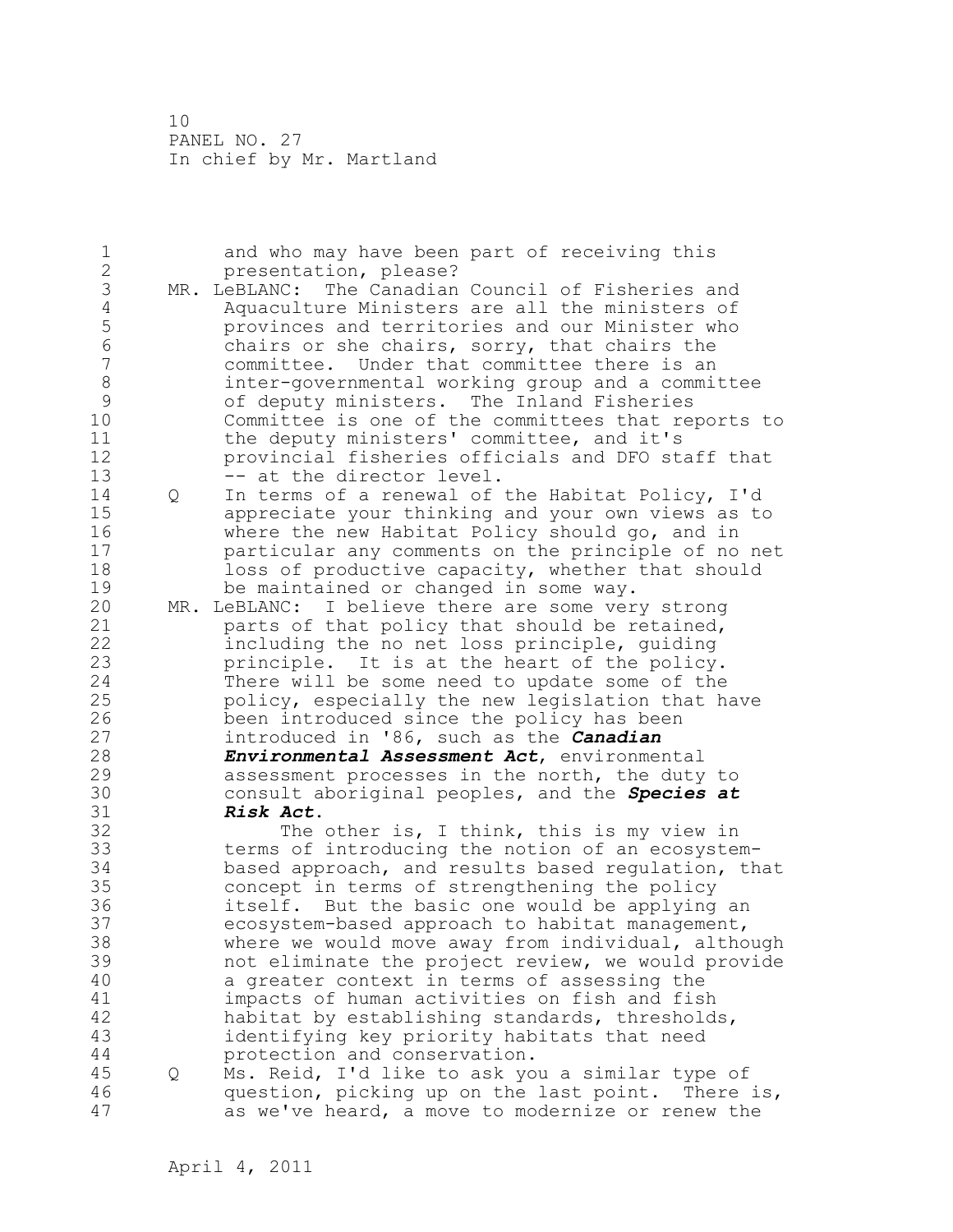1 Habitat Policy. Could you offer us your 2 perspective on whether there is a need and what 3 the need is to change the existing Habitat Policy,<br>4 please. 4 please.<br>5 MS. REID: W 5 MS. REID: Well, similar to Patrice, I think that the<br>6 manufaciole of no net loss is one that's fundament 6 principle of no net loss is one that's fundamental to the policy and something that should be 8 continued. I do agree that there are aspects of<br>9 the policy that are out of date, and need to be 9 the policy that are out of date, and need to be<br>10 bupdated, similar to what Patrice has already sa updated, similar to what Patrice has already said. 11 So that would be my summary. 12 Q Thank you. Mr. Hwang. 13 MR. HWANG: Similar to the others, I think the no net 14 loss principle is essential, and there is 15 certainly room to provide for some updating to the 16 **policy.** And I think the important thing from an 17 on the ground kind of practitioner's level is to 18 ensure that that quidance is clear and enabling, 19 and also to ensure that ultimately it's getting<br>20 the results that are going to provide for the results that are going to provide for 21 sustainability for the resource long term. 22 Q As the Habitat Policy has been so central a 23 document, as I take it in the work of the HMP, the 24 Habitat Management Program, for so many years and, 25 Mr. Hwang, I'll perhaps start with you this time 26 and go the other direction. Are there particular<br>27 things, having worked with the Habitat Policy, in things, having worked with the Habitat Policy, in 28 the formulation, the offsetting approach, the no 29 net loss principle, do you have particular, if 30 there were to be a revamped Habitat Policy, are<br>31 there particular things that you want to see or 31 there particular things that you want to see or<br>32 are afraid of seeing in the new policy? are afraid of seeing in the new policy? 33 MR. HWANG: Well, on the room for change side, I think 34 some of the strict interpretation of the way the 35 hierarchy of preferences for offsetting or 36 compensation are laid out, are at times 37 restrictive, and sometimes will compel a certain 38 project to choose a compensation option that isn't 39 necessarily as useful as other measures, but 40 either proponents or staff will be compelled to 41 sort of go to the first preference in the<br>42 hierarchy first. So some adjusted quidan hierarchy first. So some adjusted guidance that 43 provides for maybe choosing the most effective 44 offset as opposed to always rigorously following a 45 hierarchy would be useful, I think. 46 On the side of things that operational staff 47 may be concerned about, I think ultimately would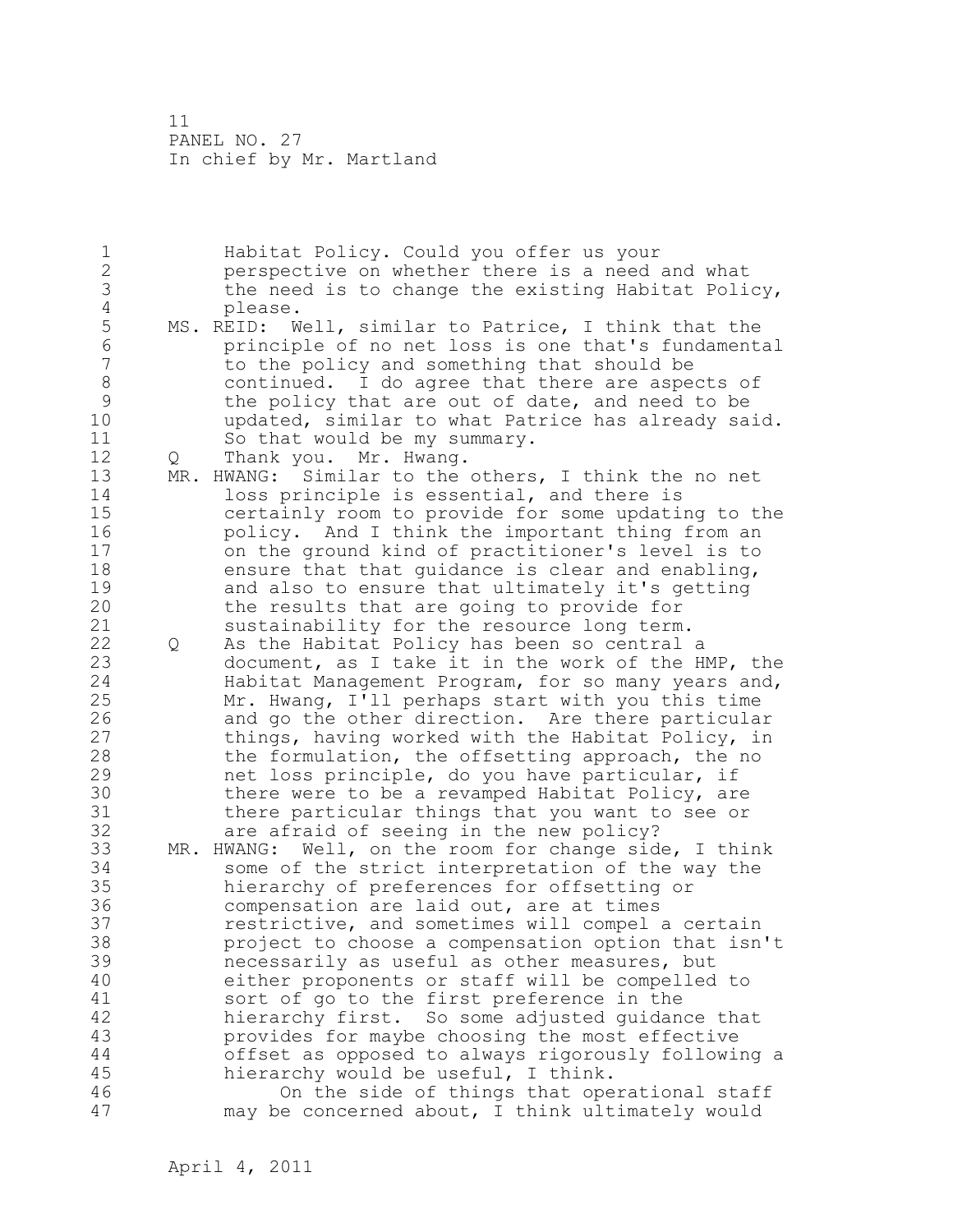1 be what you would generalize as something that 2 would lower the bar for habitat protection. It's 3 a very challenging thing to implement and a strong<br>4 bolicy is very, very helpful in terms of trying to 4 policy is very, very helpful in terms of trying to<br>5 carry that forward operationally. 5 carry that forward operationally.<br>6 0 Are there things that you're afra 6 Q Are there things that you're afraid of seeing? Do 7 you have... 8 MR. HWANG: Well, certainly, I think, I spoke quite<br>9 directly to the importance of having that no n 9 directly to the importance of having that no net<br>10 10ss principle carried forward, and I think loss principle carried forward, and I think 11 something that would adjust that or make that less 12 clear or certain would introduce potentially a 13 challenge to making decisions forward for long-<br>14 ferm sustainability of the habitat base. term sustainability of the habitat base. 15 Q Ms. Reid, are there things in this work towards a 16 revised or renewed policy, are there particular 17 things you'd like to see there, or particularly do 18 not want to see there? 19 MS. REID: Well, one of the things that I think is<br>20 important from an operational perspective, wh important from an operational perspective, when I 21 look at in my job working with habitat 22 practitioners and trying to make decisions around, 23 you know, mitigation or compensation measures, is 24 this balance between, you know, conservation and 25 economics, and the policy speaks to that and talks 26 about the need for that balance. But it is in<br>27 many ways left to the practitioner, to the many ways left to the practitioner, to the 28 program, to come up with the right balance, and 29 it's often a challenge. 30 In the case of environmental assessments,<br>31 oarticularly the more complex ones, there are 31 particularly the more complex ones, there are<br>32 methods to sort of allow for that balance to methods to sort of allow for that balance to be 33 found. But in the case of the Habitat Policy 34 itself, I think that it would be useful to have 35 more direction on that question. 36 The other aspect that is already incorporated 37 into the policy, but I think is extremely 38 important, is that aspect of partnerships, whether 39 it be with local or provincial governments, or 40 with First Nations. I think that strengthening 41 that part of the policy would be very helpful, as 42 well. 43 And as far as things I wouldn't want to see 44 lost, again I would go back to the not wanting to 45 see the loss of the no net loss principle. 46 Q Mr. LeBlanc, anything to add on this question of 47 the work towards a new policy?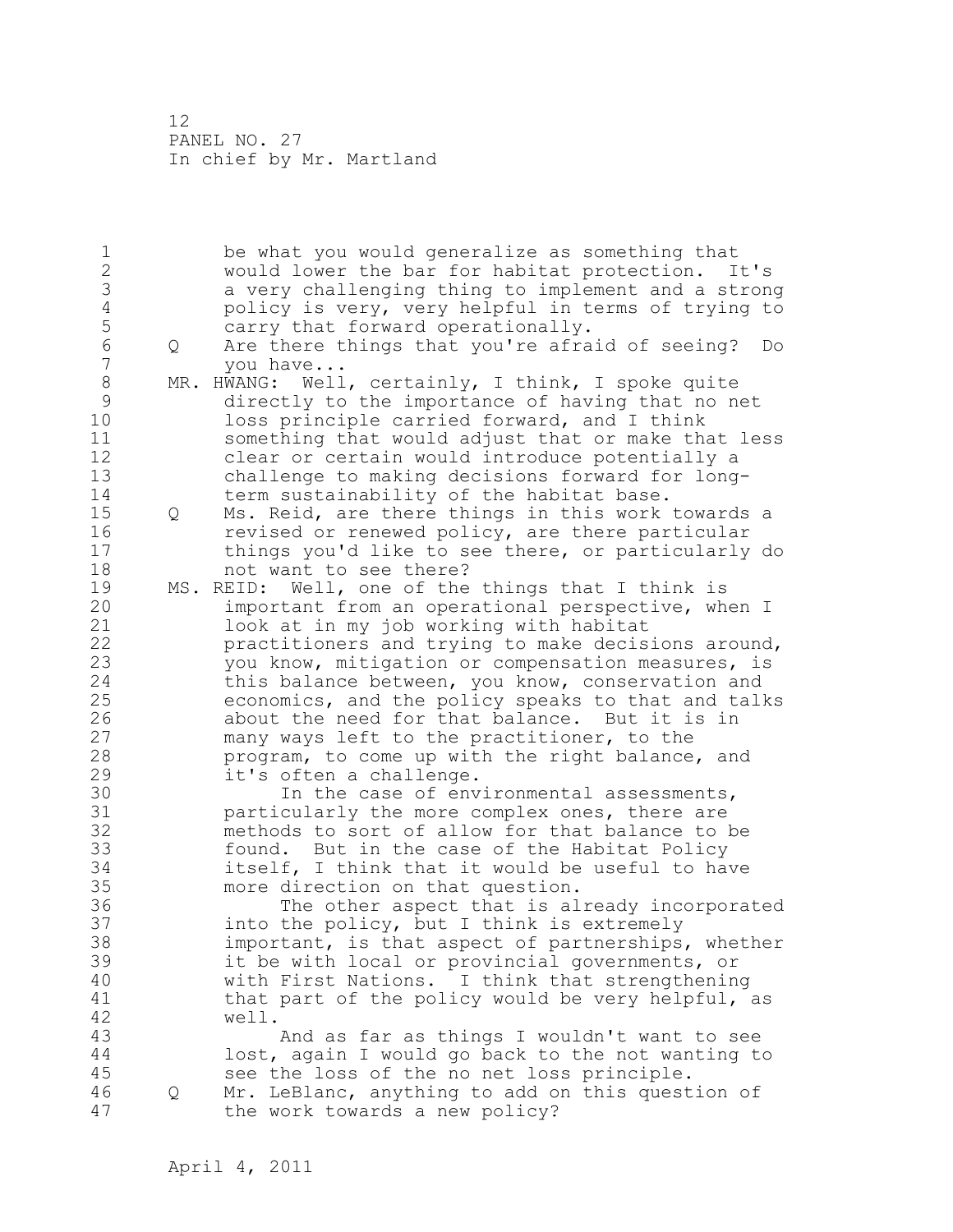1 MR. LeBLANC: I think one of the considerations is that 2 the Habitat Policy is a framework policy, and I 3 think it needs a set of other principles which<br>4 might line up with some of the things that Rebe 4 might line up with some of the things that Rebecca<br>5 has mentioned, such as risk based, best placed, 5 has mentioned, such as risk based, best placed,<br>6 has who is best placed to help deliver on some of 6 6 who is best placed to help deliver on some of 6<br>7 these functions that we have to carry out. these functions that we have to carry out. 8 Whether it's provinces, territories, conservation<br>9 (aroups, industry, or what have you. But also 9 9 groups, industry, or what have you. But also<br>10 brinciple of accountability that who takes on principle of accountability that who takes on some 11 of this work is accountable to deliver on it, and 12 there's some mechanisms to audit these. 13 I would also say that one of the things is 14 that while the policy has remained since 1986, we 15 have developed a series of operational policies 16 that hang from that policy, and maybe for a 17 framework policy that you've got to be careful 18 that you add too much in it and you align it with 19 some more operational policies that provide the<br>20 kind of quidance that Jason and Rebecca mention kind of guidance that Jason and Rebecca mentioned. 21 Q If I could just clarify, please, Mr. LeBlanc, in 22 terms of understanding the current status of this 23 work towards the new policy, could you just advise 24 me, is it the case that this is at the point where 25 the Minister has to say yes or no, you're waiting 26 for a ministerial direction or decision on whether<br>27 this work continues? this work continues? 28 MR. LeBLANC: The Minister has been briefed on this and 29 her decision was to seek some input from her 30 cabinet colleagues that was to happen in a few --<br>31 in a month or this month, and unfortunately some in a month or this month, and unfortunately some 32 other democratic event has occurred and has sort 33 of delayed that. 34 Q All right. So stay tuned, we'll have to wait and 35 see. 36 MR. LeBLANC: That's exactly right. 37 Q I'm going to next turn to a few questions on 38 whether Canada's achieving no net loss. Why don't 39 we simply start with that, Mr. LeBlanc. Is Canada 40 achieving no net loss of the productive capacity 41 of fish habitat?<br>42 MR. LeBLANC: I think MR. LeBLANC: I think my answer would be yes and no. I 43 think yes in some cases we do in individual 44 project, but overall when we assemble all of the 45 projects that we assess, and what have you, we may 46 be losing more than we are protecting. So 47 generally speaking we may be losing habitat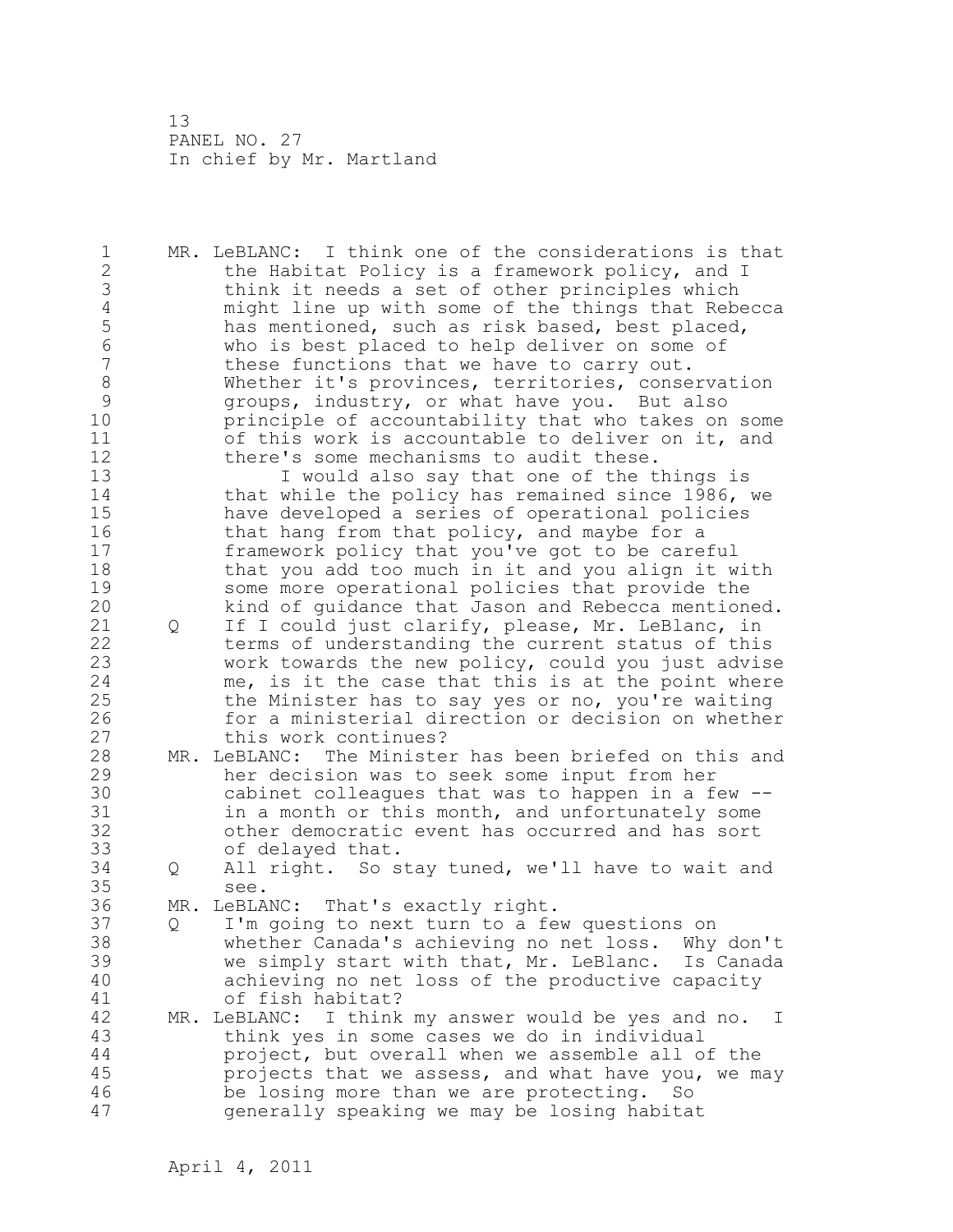1 overall in some cases, in some projects. We are 2 able to attain a no net loss productive capacity, 3 but in other areas I think we do lose some<br>4 habitat. I am not sure whether it's ten pe 4 habitat. I am not sure whether it's ten percent<br>5 or 50 percent or what have you. We have no real 5 or 50 percent or what have you. We have no real 6 true measure to assess whether we are achieving a<br>7 and net loss of productive capacity, and we are no net loss of productive capacity, and we are 8 hoping to get some indicators, that are indicators 9 to allow us to measure this principle.<br>10 0 What is the work involved in getting t 10 Q What is the work involved in getting those 11 indicators and who does that, or who should be 12 doing that? 13 MR. LeBLANC: Right at the moment we have put on a 14 priority for Science and national priorities for 15 the Canada Scientific Advisory Secretariat, CSAS 16 it's called. There's a peer review process and 17 they have been asked to develop indicators for 18 fish habitat this fiscal year. 19 Q Mr. Hwang, if you could please field the same<br>20 question, and if you can tie it back to Frase question, and if you can tie it back to Fraser 21 River sockeye habitat, that's helpful. Is Canada 22 achieving no net loss? 23 MR. HWANG: Well, certainly from the operational level 24 all the indications are no, and it's a very 25 complicated circumstance to operate in and respond 26 to. I would say Fraser sockeye habitat, at least<br>27 in the Interior Area that we work in is probably in the Interior Area that we work in is probably 28 better off than habitat for some other salmon 29 species, just because of the nature of the biology 30 and where those fish live. But there is a<br>31 tremendous amount of change from a natural 31 tremendous amount of change from a natural<br>32 landscape going on because of human activi landscape going on because of human activity in 33 that watershed. 34 Some of that change DFO has a direct 35 regulatory authority for, and that comes in to us 36 and we review it. On that stuff I think we do 37 okay; not perfectly, but we're okay. And then 38 there's a whole bunch of stuff that doesn't come 39 to us for a variety of reasons, either it's got an 40 indirect effect to a fish habitat, you know, it's 41 something very upland perhaps from a river or a<br>42 lake, or stuff that a proponent may choose not lake, or stuff that a proponent may choose not to 43 bring to us for a variety of reasons that also 44 has, I guess, a cumulative incremental effect. 45 Q And to pick up on Mr. LeBlanc's point, what work 46 do you think is needed to measure the habitat, the 47 gain or loss of habitat?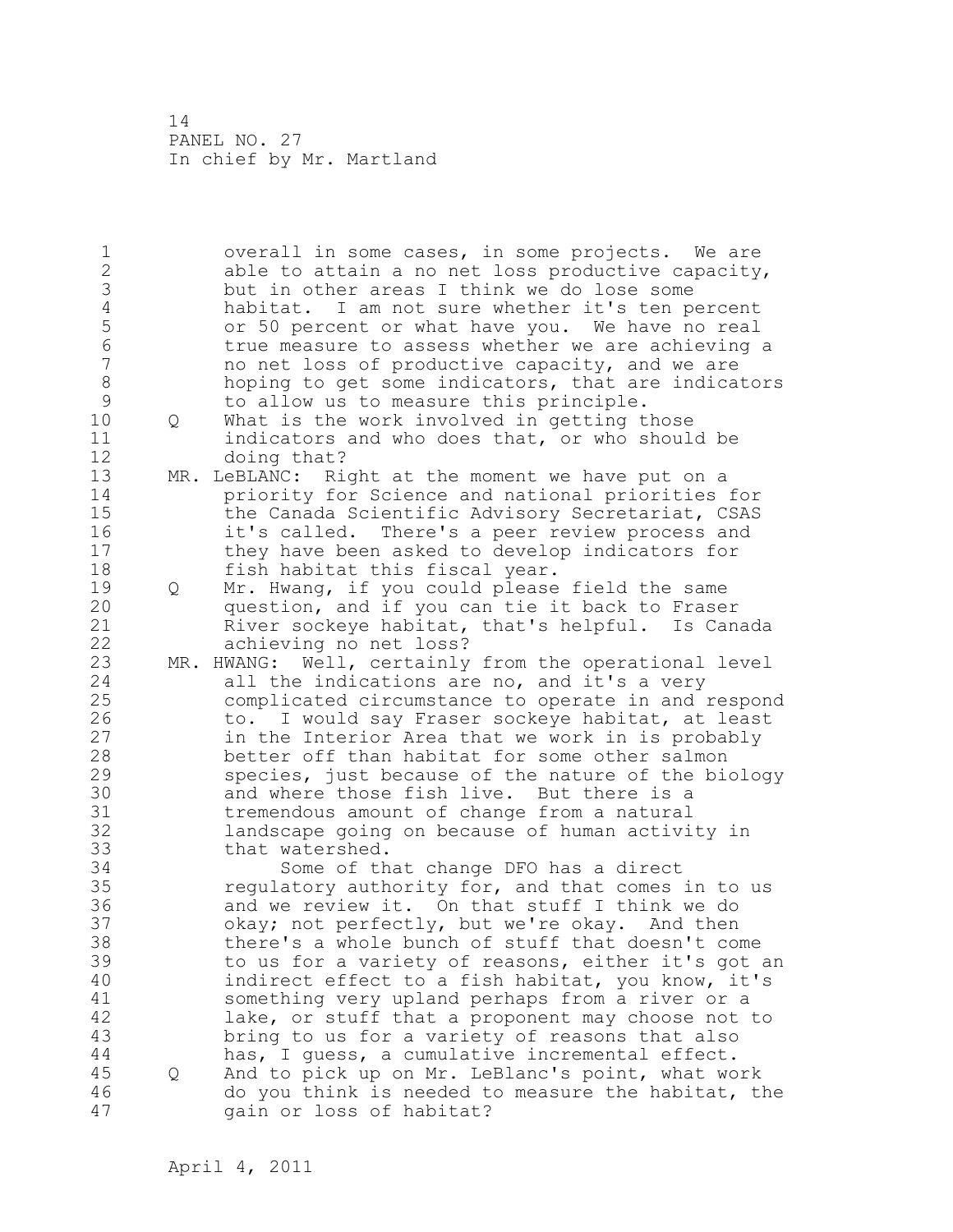1 MR. HWANG: Well, certainly some start at getting a 2 benchmark or a baseline, or a status of the 3 habitat base at a place in time, so that you could<br>4 then go back into the future and assess the same 4 then go back into the future and assess the same<br>5 measures and you would have something more 5 measures and you would have something more 6 specific and direct to give you a determination as to whether the circumstance is better or worse as 8 far as habitat goes. So the habitat indicator<br>9 type work that I think Patrice touched on that 9 type work that I think Patrice touched on that has<br>10 been, I quess, touched on, or started through the been, I guess, touched on, or started through the 11 Wild Salmon Policy type work is very useful, and 12 if it was completed and we had that benchmark, 13 would be very helpful in managing now and into the 14 future. 15 Q From your work in the Interior Area, can you give 16 an example of a particular type of challenge to 17 achieving no net loss, in particular for Fraser 18 River sockeye habitat? 19 MR. HWANG: Well, a simple example would be something<br>20 1ike development in the Shuswap area, outside of like development in the Shuswap area, outside of 21 Kamloops, which is subject to a range of 22 pressures. There are things that I would call 23 historic pressures from traditional land uses like 24 agriculture and forestry. There are linear 25 developments from railways and hydro right-of-26 ways, and things like that, highways. And more<br>27 secently there's been a really significant recently there's been a really significant 28 increase in property development, recreational, 29 residential, as well as recreational type activity 30 out on that lake. So it's a very significant<br>31 salmon producing lake, and there are a number salmon producing lake, and there are a number of 32 changes that are occurring day-to-day and year-to-33 year in that lake, most of which are not positive 34 for fish and fish habitat. 35 Q Ms. Reid, I haven't asked you questions on this 36 point. Do you have comments or answers to 37 provide. 38 MS. REID: Well, just with respect to habitat indicator 39 work. I would say that in Pacific Region we have 40 done some of that work under the rubric of the 41 Wild Salmon Policy, the Strategy 2, which is all<br>42 around habitat monitoring, and that Strategy 2 around habitat monitoring, and that Strategy 2 43 work essentially we spent a number of years coming 44 up with indicators in order to measure health of a 45 particular unit. And so that methodology has been 46 developed. 47 Q Mm-hmm.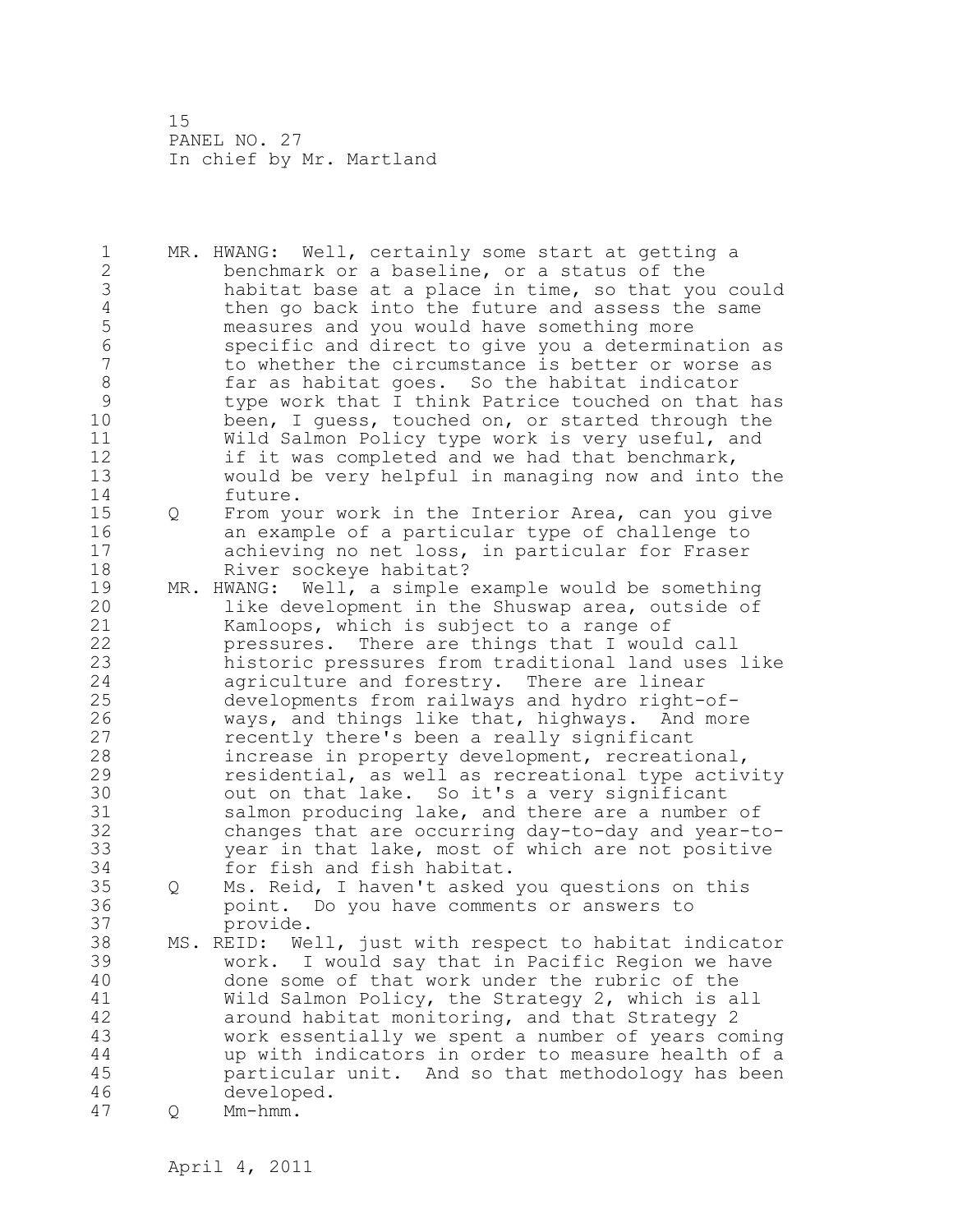| 1              |   | MS. REID: And some of the initial habitat status      |
|----------------|---|-------------------------------------------------------|
| $\overline{2}$ |   | reports have been done, but at a preliminary          |
| 3              |   | level. And I think that completion of that work       |
| $\overline{4}$ |   | will be very helpful in moving forward in coming      |
| 5              |   | up with the status of habitat at a conservation       |
| $6\phantom{a}$ |   | unit level and at a more discrete level.              |
| $\overline{7}$ | Q | And when you talk about - sorry, I'll slow down       |
| 8              |   | and get my terminology - the Wild Salmon Policy       |
| $\mathcal{G}$  |   |                                                       |
|                |   | doing that work under Strategy 2, that refers to      |
| 10             |   | Heather Stalberg's work; is that correct?             |
| 11             |   | MS. REID: Yeah, that's right.                         |
| 12             | Q | And to pick up on the point you just offered, is      |
| 13             |   | it the case that the Habitat Status reports that      |
| 14             |   | have been done, have been done as pilot projects      |
| 15             |   | and that that's not ongoing work at this stage?       |
| 16             |   | MS. REID: Well, I would characterize it as so the     |
| 17             |   | methodology has been developed and we are             |
| 18             |   | beginning to do those status indicator, status        |
| 19             |   | reports. They're not pilots. They're simply           |
| 20             |   | picking watersheds to start with and then the         |
| 21             |   | intent is to carry on.                                |
| 22             | Q | And who is and who should be responsible for the      |
| 23             |   | science advice on that sort of strategy to            |
| 24             |   | monitoring work?                                      |
| 25             |   | MS. REID: Well, we worked -- so the work that Heather |
| 26             |   | did was in concert with the Science Branch.           |
| 27             | Q | $Mm-hmm$ .                                            |
| 28             |   | MS. REID: And so I would see a cooperative            |
| 29             |   | relationship on that work.                            |
| 30             |   |                                                       |
|                | Q | I'll come back to some questions on the Wild          |
| 31             |   | Salmon Policy, and I thank you for raising that in    |
| 32             |   | this context.                                         |
| 33             |   | MR. LeBLANC: Could I just add a point of              |
| 34             |   | clarification, and I think in terms of no net         |
| 35             |   | loss. One of the key items in the no net loss and     |
| 36             |   | in terms of an authorization that is issued by the    |
| 37             |   | Department under the authority of the Fisheries       |
| 38             |   | Act, is the condition that we can place under the     |
| 39             |   | authorization, although it's not enforceable,         |
| 40             |   | there is a follow-up monitoring.                      |
| 41             |   | What we need, I think, is, and we are working         |
| 42             |   | on that this fiscal year, is a rigorous               |
| 43             |   | methodology for doing two things. One is to           |
| 44             |   | verify the actual HADD that's occurred, harmful       |
| 45             |   | alteration disruption or destruction of habitat,      |
| 46             |   | and the other one is the effectiveness of the         |
| 47             |   | compensation measure. That is important to have       |
|                |   |                                                       |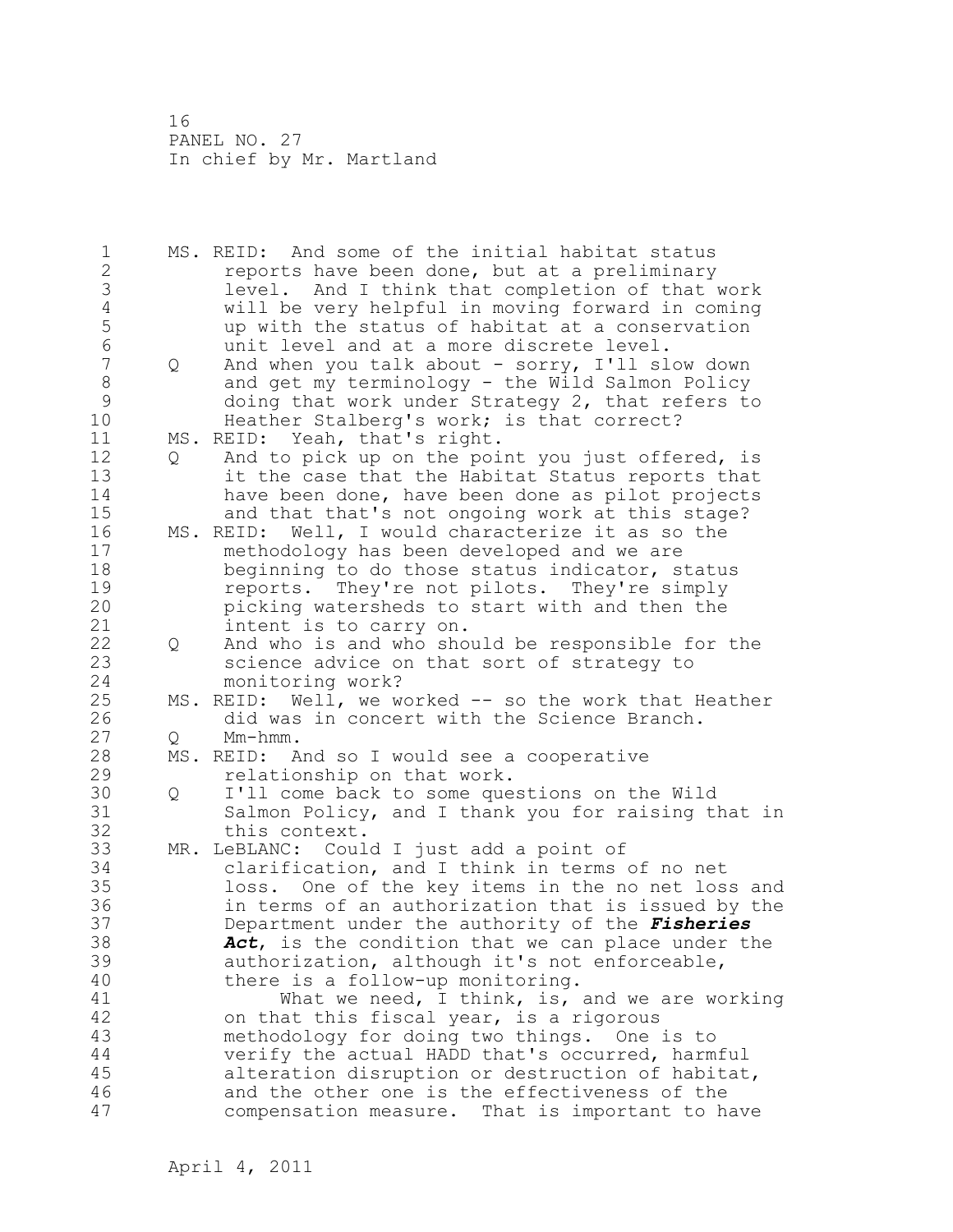1 that so there's a standardized methodology used 2 across a country, a scientifically rigorous 3 methodology. And the other part of that is for 4 having the results of these monitoring programs<br>5 andergo a strict peer review process, whether i 5 undergo a strict peer review process, whether it's<br>6 through the Canadian Scientific Advisory 6 through the Canadian Scientific Advisory Secretariat or other mechanism, there is a peer 8 review, a scientifically peer reviewed, and then<br>9 we can learn from that and use the results of 9 we can learn from that and use the results of<br>10 those evaluations to feed back and change the those evaluations to feed back and change the 11 compensation measures that we use, or methodology 12 that we may adopt it for, for a certain project. 13 Q And I wonder if I might try and approach some 14 further questions on this question of habitat 15 compensation by turning to the Quigley and Harper 16 work in particular. I'll do that first with 17 number 8, please, Mr. Bisset, on the list. And 18 I'll just -- you'll see this come up on the 19 screen. It dates to March of 2006. It is out to<br>20 TDistribution", is who it's addressed to. I take "Distribution", is who it's addressed to. I take 21 it that suggests that it's going out at a fairly 22 broad level, and indicating that: 23 24 ...the recently published results of a 25 national evaluation program to assess the 26 **120 performance of compensation projects in**<br>27 **performance of compensation projects in** achieving No Net Loss of fish habitat 28 productivity... 29 30 Are being circulated out to people, I take it, in<br>31 the Habitat Group nationally? 31 the Habitat Group nationally?<br>32 MR. LeBLANC: Yes. MR. LeBLANC: Yes. 33 MR. MARTLAND: If I could ask this be marked as the 34 next exhibit, please. 35 THE REGISTRAR: Exhibit 649. 36 37 EXHIBIT 649: Memorandum to Distribution re 38 National Evaluation of Fish Habitat 39 Compensation to Achieve No Net Loss; Final 40 Publications for Circulation, dated March 8, 41 2006 42 43 MR. MARTLAND: 44 Q And in fact what I will, for the benefit of 45 participants, the Quigley Harper papers were 46 included in our exhibit list. I won't turn to 47 them now, but for the reference of people here,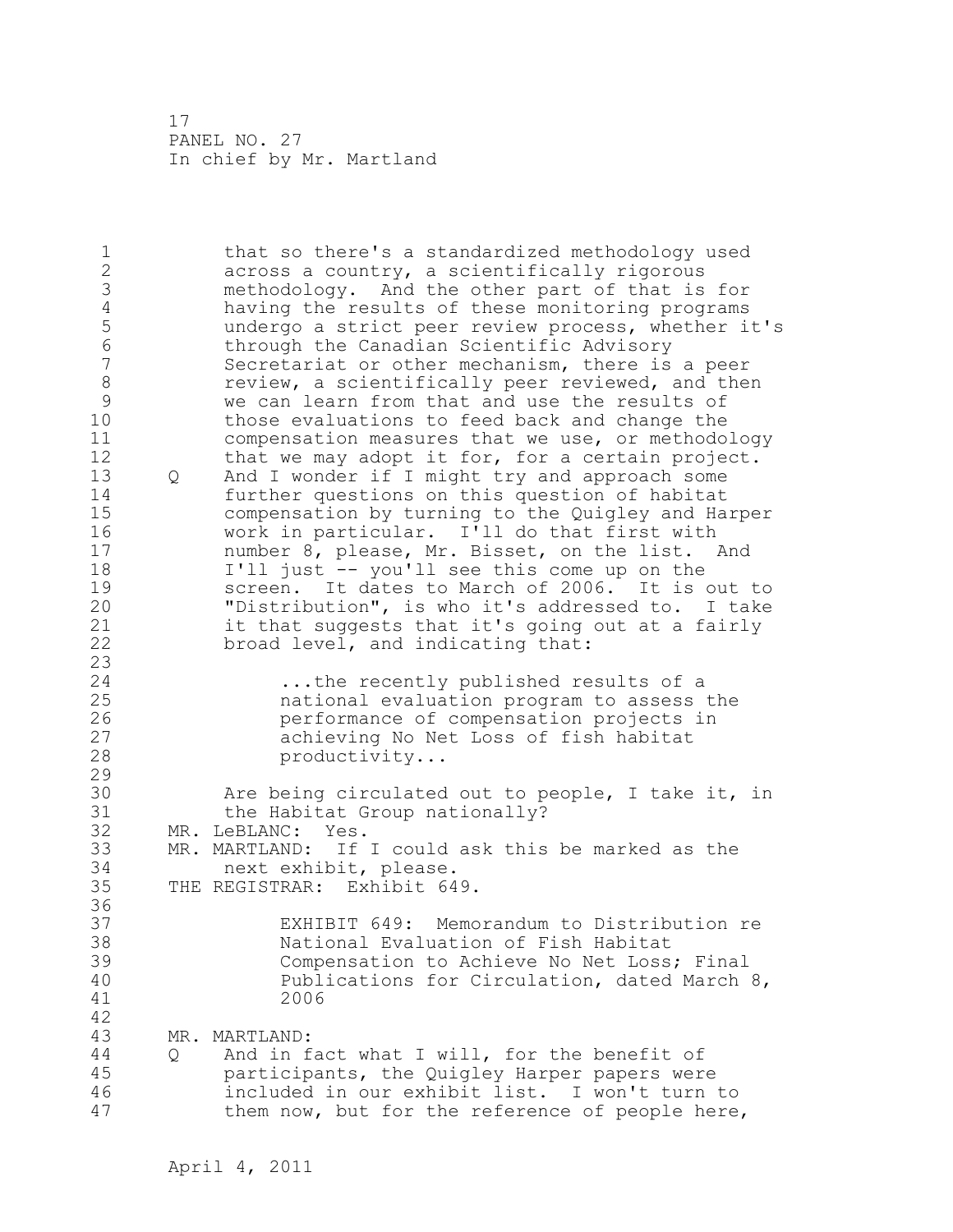1 it's numbers 9 through 14 on our list of exhibits. 2 Given the limited time I have, I don't propose to 3 go to the source materials and instead I'll take a<br>4 Shortcut if I might, by referring to the Policy 4 shortcut if I might, by referring to the Policy<br>5 and Practice Report, or PPR, and in particular 5 and Practice Report, or PPR, and in particular I<br>6 think it will be page 26 for you, Mr. Bisset, an 6 think it will be page 26 for you, Mr. Bisset, and page 22 and paragraph 52 on the printed page. 8 Just under paragraph 52, there's a graph that<br>9 sets out a summary that we've prepared of the 9 sets out a summary that we've prepared of the<br>10 0uiglev/Harper work, and to review that guick Quigley/Harper work, and to review that quickly, 11 and I'll just take a moment to do this. 12 The "Literature review" that's cited there 13 refers to the authors having located and reviewed 14 ten studies from the literature that was existent.<br>15 The "Results" listed at the bottom of the second 15 The "Results" listed at the bottom of the second<br>16 column: column: 17 18 Over half of the projects were determined to 19 have had smaller compensation areas than HADD<br>20 have areas, and over one third clearly did not areas, and over one third clearly did not 21 achieve No Net Loss. 22 23 The next piece to this work was a "File 24 review", you'll see it described there, it 25 analyzed files for 124 HADD authorizations, 105 of 26 which were from this province in the range of 1994 to 1997. 28 29 Results: 25% had smaller compensation areas 30 50 than HADDs. Determination of No Net Loss<br>31 51 could only be made for 14% of authorization 31 could only be made for 14% of authorizations<br>32 due to poor compliance with monitoring due to poor compliance with monitoring 33 requirements and because the performance 34 criteria used by DFO does not assess 35 effectiveness / No Net Loss. 36 37 The "Compliance audit" listed next involved 38 site visits to 52 of the 124 authorizations that 39 were randomly selected. And on the next page 40 under "Results" you'll see that: 41<br>42 86% of authorizations had larger HADD or 43 smaller compensation than authorized, or 44 both. Two thirds resulted in net loss of 45 habitat area. 46 47 And the fourth point, the "Effectiveness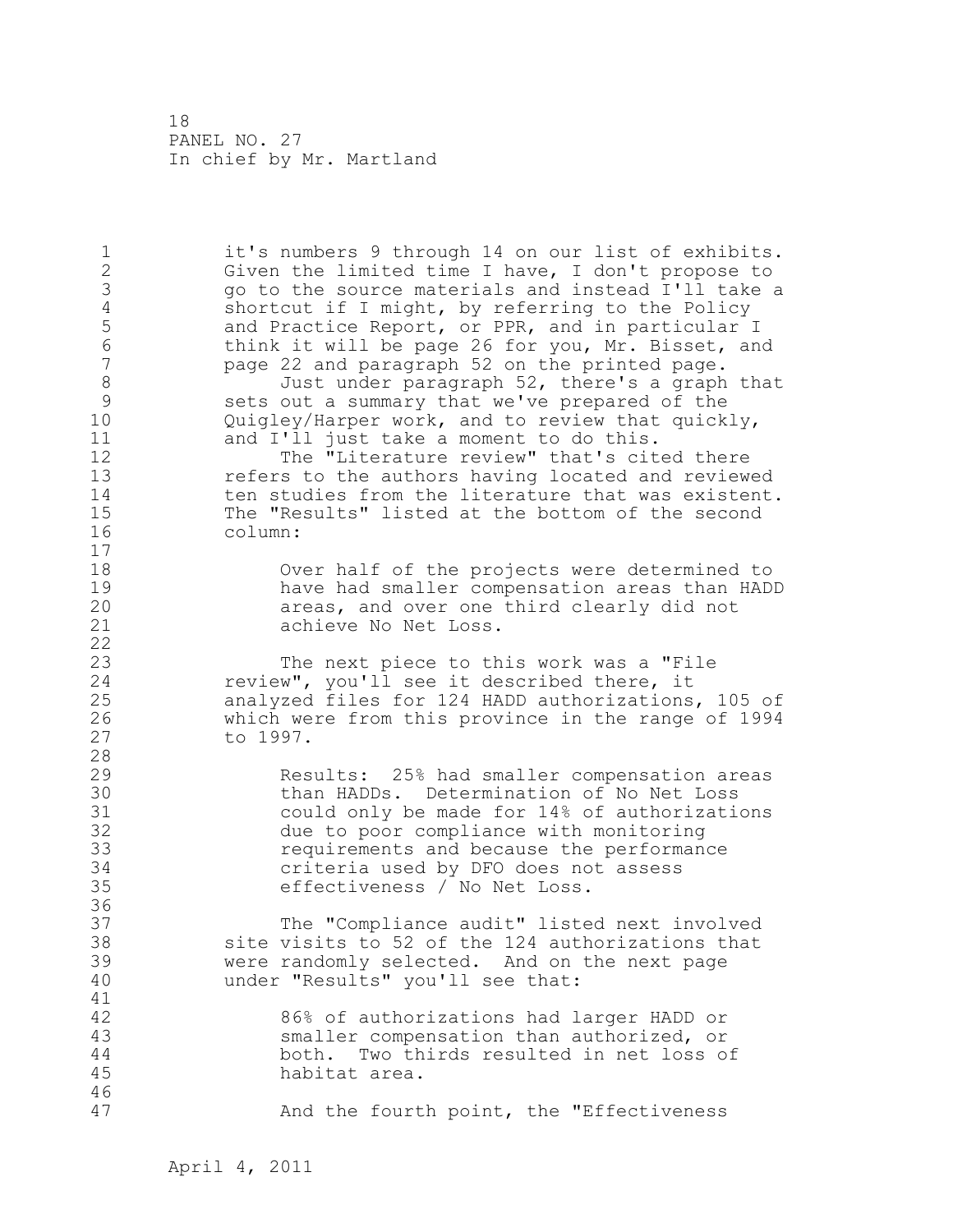1 study" evaluating 16 of the 52, seven of those 2 being in this province, the "Results" described 3 there:  $\frac{4}{5}$ 5 63% of authorizations resulted in net losses 6 of habitat *productivity*. 7 8 So that's a cumbersome question, I suppose,<br>9 but I do that to have in our minds the Quigley a 9 but I do that to have in our minds the Quigley and Harper work in the mid-2000s. If you could 11 please, Mr. LeBlanc, why don't I start with you 12 and then ask the other panellists. If you could 13 comment, please, on the importance of the work 14 done by Messrs. Quigley and Harper, in particular, 15 and the influence of that work, and also what has 16 been done since that time. 17 MR. LeBLANC: I believe that this was an important 18 piece of work that sort of revealed several sort 19 of weaknesses with the application of the no net<br>20 10ss principle of compensation, and as well loss principle of compensation, and as well 21 compliance regime that is really important in 22 terms of making sure people are following the 23 compensation measures and authorization. 24 Very little has been done since in terms of 25 doing another evaluation of this kind to see 26 whether we have improved, although we have<br>27 provided further quidance to staff, as wel. 27 provided further guidance to staff, as well as<br>28 bthers in terms of ensuring that there is others in terms of ensuring that there is 29 compliance. And we have now a monitoring unit, 30 compliance monitoring group in each of the regions 31 that is to provide some audit and monitoring of<br>32 conformity with the requirements of authorization conformity with the requirements of authorization. 33 So I'm hopeful that we will be able to confirm 34 whether these compliance numbers are the same. 35 As well, I think, and if we can refine the 36 methodologies I mentioned before to test and 37 validate the accuracy of the predicted impacts, as 38 well as the effectiveness of the compensation, 39 that will help us. But these take time, and as 40 you can see, this was back in 2006 and it's a 41 little over six years since this report, and we<br>42 ecoqnize that we do need to do some more work recognize that we do need to do some more work to 43 improve the performance of our compensation 44 measures. 45 Q Mr. Hwang, from your perspective, how important 46 was the Quigley/Harper work, and what's happened 47 since?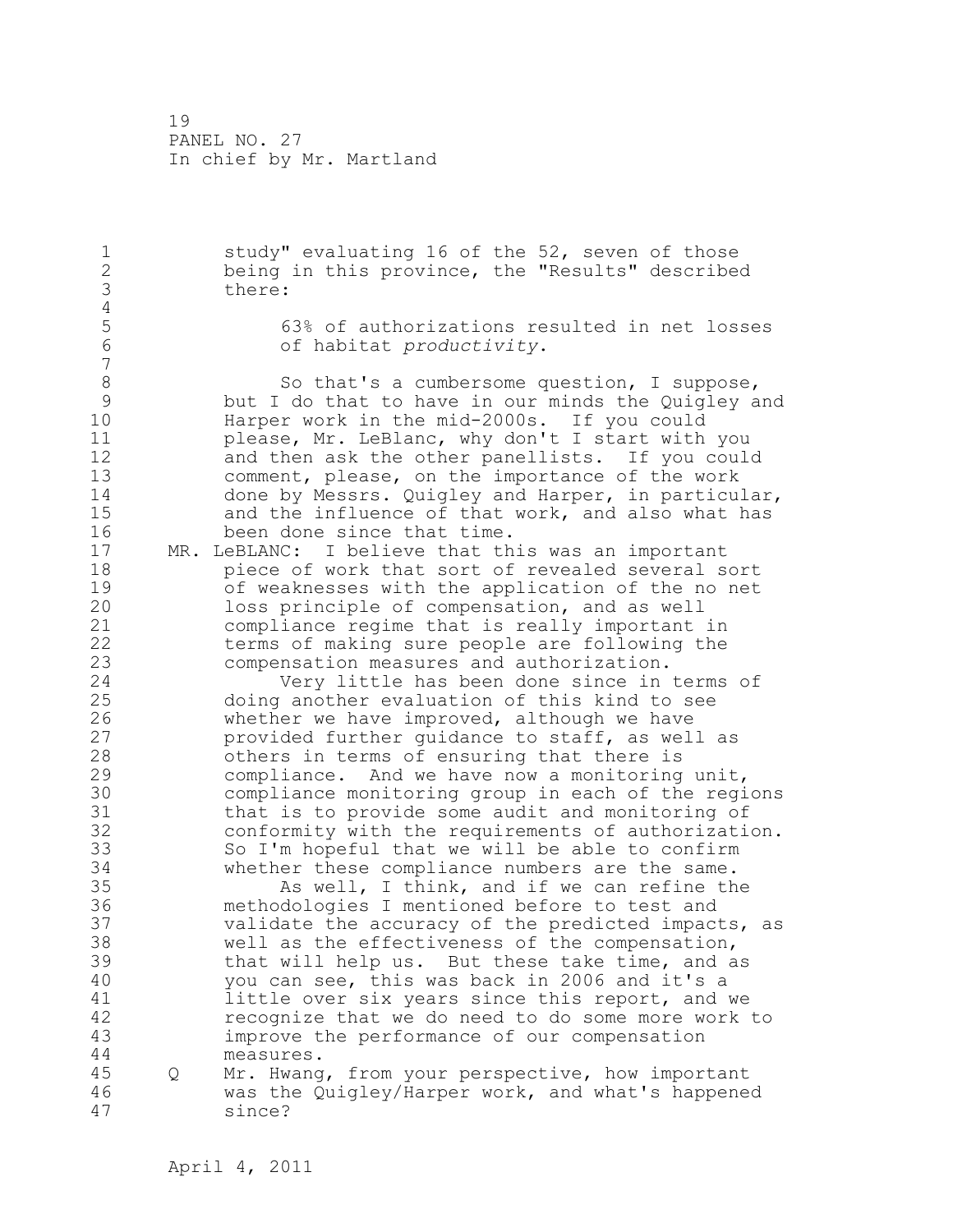1 MR. HWANG: Well, the work was important on many 2 levels, I think. It certainly sent some clear 3 messaging to managers and staff as in terms of how 4 we were doing. And I think it was important for<br>5 managers. I count myself there, because at the 5 managers. I count myself there, because at the<br>6 time I was a manager. It was important for 6 time I was a manager. It was important for managers to understand that we had to provide some 8 clearer direction to our staff, and that we had a<br>9 secults qap here. 9 results gap here.<br>10 and it was a And it was also important to staff, because 11 my impression was by and large staff felt that 12 writing the authorizations as they were was 13 effective, and then they would move onto the next 14 thing, and it's understandable, because there's a 15 significant workload train. You get one done, and 16 there's another thing waiting, and you don't 17 always make time to get out and see how the 18 project performed based on your guidance. So 19 there was a strong message for staff that we<br>20 probably at the operational level needed to probably at the operational level needed to change 21 some of our habits and practices. 22 I think one of the things that it 23 demonstrates really, though, is that no net loss 24 is quite difficult to achieve, even on a fairly 25 carefully overseen project. And you know, 26 notwithstanding the fact that this audit shows<br>27 that there were gaps and that no net loss wasn that there were gaps and that no net loss wasn't 28 achieved, I think it also demonstrates that there 29 were positive things gained for the habitat of the 30 fish by DFO's engagement, and while we may not<br>31 have gotten to 100 percent, my feeling is that have gotten to 100 percent, my feeling is that the 32 habitat and the fisheries resource was still 33 better off by way of DFO's engagement. 34 Q Ms. Reid, any comments to add on this? 35 MS. REID: Just to add that subsequent to this work, at 36 an operational level, the Habitat Program managers 37 worked hard to engage staff to make this type of 38 work and others meaningful. For example, in, you 39 know, large area meetings we would have situations 40 or case studies. So a Habitat practitioner would 41 come up and present a project and talk about the<br>42 mitigation, the compensation in a time series. mitigation, the compensation in a time series. 43 And so those types of presentations were made, 44 which I think were also sort of useful for making 45 this type of work and to inspire staff, you know, 46 in working further on those types of projects. So 47 that type of stuff is ongoing, as well.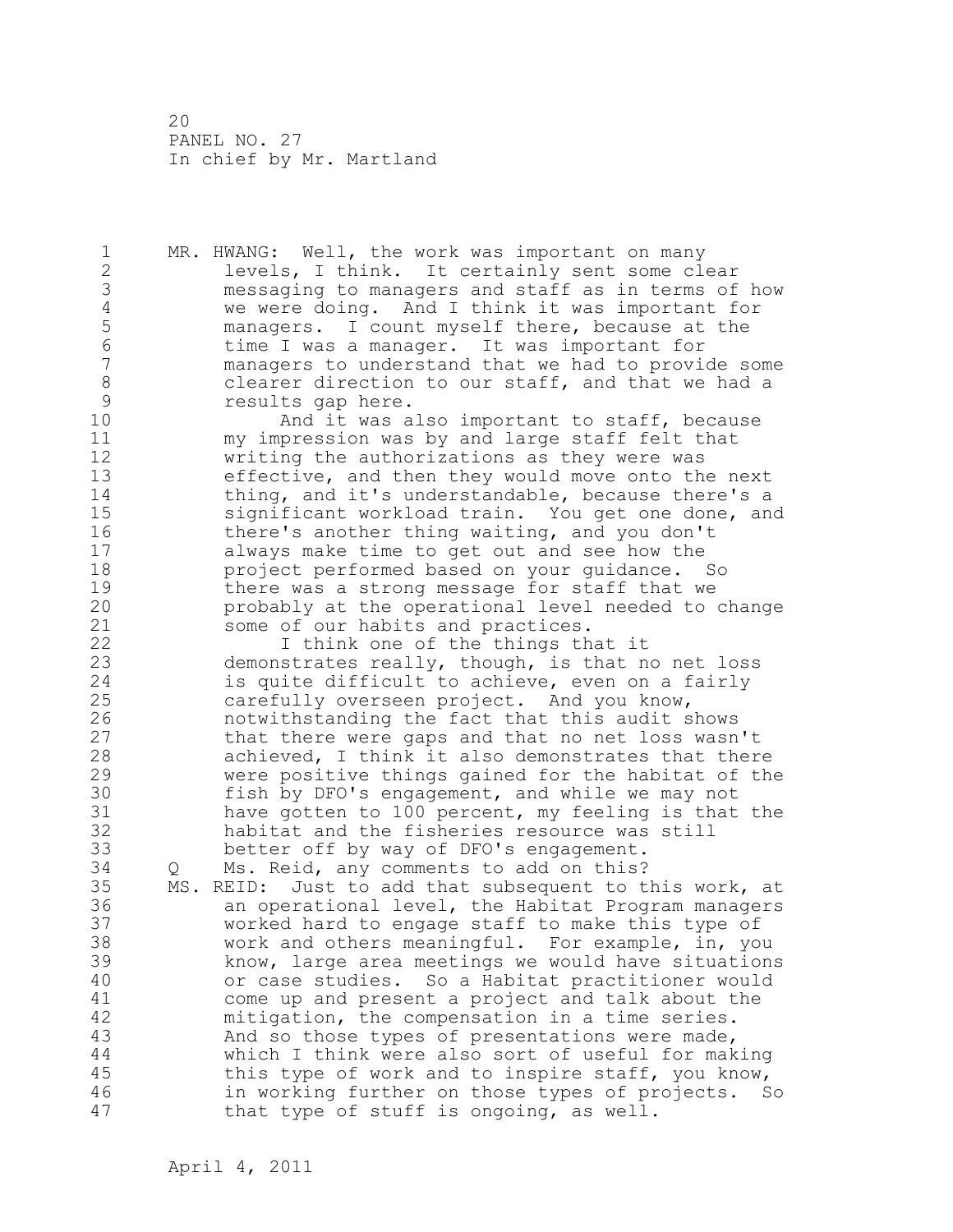1 Q I'd like to ask some questions that we'll use as a 2 starting point, some past reports, and in 3 particular this CESD, the Commissioner for the<br>4 Environment and Sustainable Development, repor 4 Environment and Sustainable Development, reports,<br>5 which I know you're familiar with. I'll just 5 which I know you're familiar with. I'll just 6 marrate for a moment to say that some of these,<br>7 there's been a series of significant reports th there's been a series of significant reports that 8 speak to this topic. Mr. Commissioner, they're<br>9 summarized in Exhibit 14. They've been discuss 9 summarized in Exhibit 14. They've been discussed<br>10 in your interim report. Some of those reports are in your interim report. Some of those reports are 11 also listed for the benefit of participants in our 12 exhibit list as numbers 26 through 29. 13 Again, I'll try to use the shortcut of the 14 PPR rather than going to those documents, and I'll 15 focus questions on some of the points made in the 16 CESD reports in particular, the 2009 CESD report. 17 If we could please turn to page 23 of the printed 18 **page, page 27 on the screen, I expect, or in** 19 Adobe, paragraph 54 of this PPR.<br>20 1 think I've been slow enou I think I've been slow enough finding it in 21 my own binder that you may have read it already. 22 But paragraph 54 indicates that: 23 24 In response to the 2009 report of the CESD, 25 the Department agreed to, by March 2010, 26 determine what actions are required to fully<br>27 implement the Habitat Policy. implement the Habitat Policy. 28 29 And then a description that's set out there, that: 30<br>31 31 1 In March 2011, DFO will table a report to the<br>32 CESD outlining the Department's progress made CESD outlining the Department's progress made 33 on this and other commitments arising from 34 the 2009 report. 35 36 Now, I'll go back to some of the points made in 37 relation to the 2009 report. 38 Mr. LeBlanc, could you comment on the status 39 of these things, please, that are set out there. 40 MR. LeBLANC: Yes. The update on the Commissioner of 41 Environment and Sustainable Development Report on Protecting Fish Habitat has been submitted to the 43 Deputy Minister for her approval and for 44 submission to the Commissioner. I am not sure 45 whether it has been signed yet, but from a week or 46 so ago it had not left the Department. 47 Q And indeed there's two documents that may assist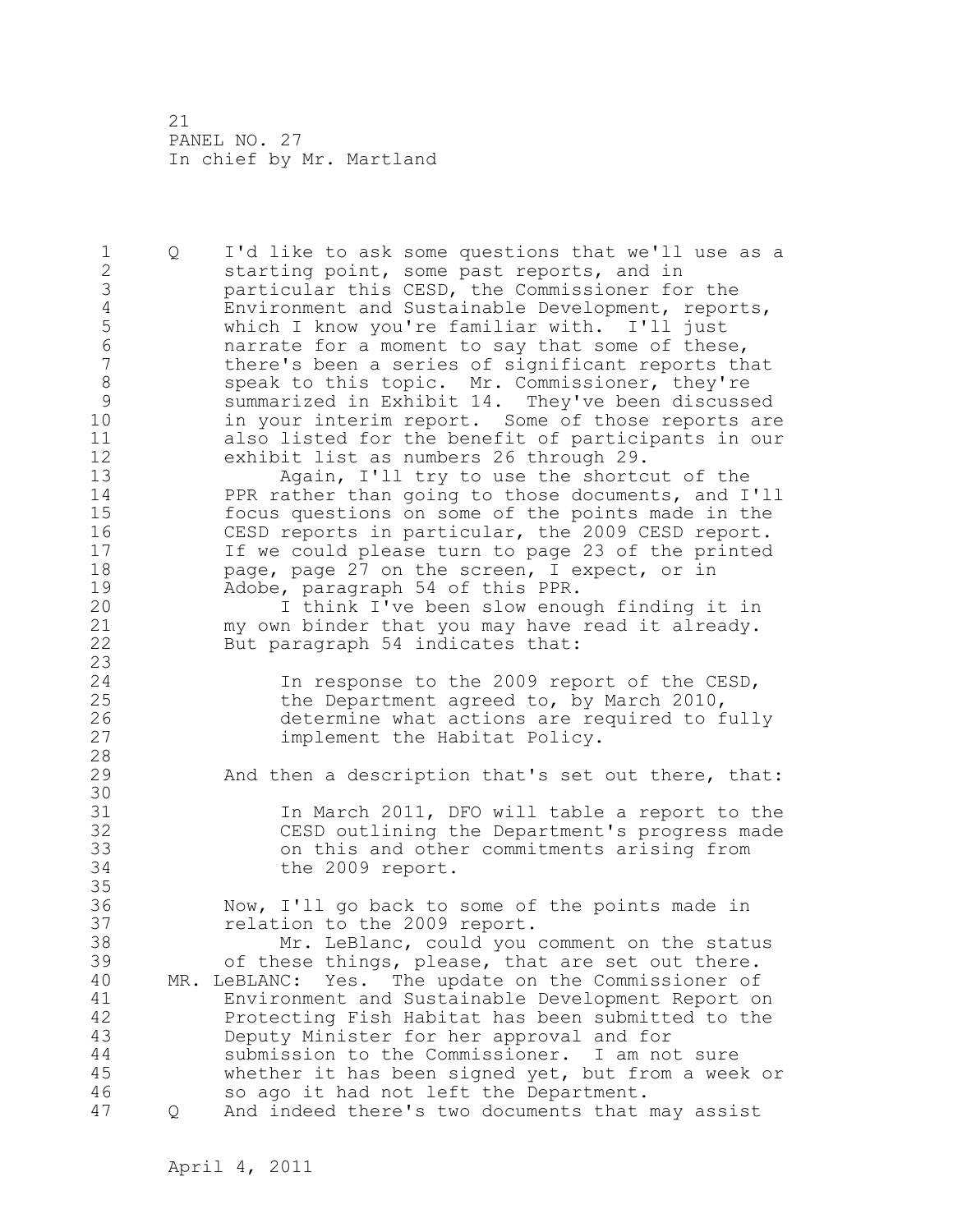1 us as we move through this. So one, if Mr. 2 Bisset, if you could please keep this document 3 handy, the PPR, the other one is number 32 on our<br>4 list, which is a Management Action Plan and I 4 list, which is a Management Action Plan and I<br>5 understand there may be a more recent version 5 understand there may be a more recent version, but 6 I'll work from this one as much as I can. This bears declassification date, I take it, is 8 Valentine's Day of this year, but it may be that 9 the document itself dates to an earlier point of<br>10 time. Mr. LeBlanc, maybe you could just give us time. Mr. LeBlanc, maybe you could just give us 11 some quick understanding of what this document is. 12 It's a MAP or Management Action Plan, I take it? 13 MR. LeBLANC: Yes. The responses to the 14 recommendations were put into what's called a 15 Management Action Plan that would identify the 16 actions taken and measure progress against these. 17 And it identifies the various responsibility 18 centres in the Department that are accountable for 19 meeting or for implementing the actions. In this<br>20 case, Environment Canada has some recommendations case, Environment Canada has some recommendations, 21 Science or Science Sector, Conservation and 22 Protection and the Habitat Management Program 23 Group and the Habitat Policy Group. So each 24 sector has a responsibility to respond to each of 25 these. 26 This was done to give an update to a new<br>27 incoming Assistant Deputy Minister. There is incoming Assistant Deputy Minister. There is a 28 more up-to-date version available. 29 Q Okay. 30 MR. LeBLANC: As I recall, or mentioned before, was 31 provided to the Deputy Minister to provide to the CESD. 33 MR. MARTLAND: If I could ask this be marked as the 34 next exhibit, please. 35 THE REGISTRAR: Exhibit 650. 36 37 EXHIBIT 650: Management Action Plan, DFO & 38 EC Response to May 2009 CESD Audit Report and 39 Progress Made, October 28, 2010 40 41 MR. MARTLAND:<br>42 0 And I'll 42 Q And I'll try and approach it using this document, 43 but certainly if there's different information or 44 new information that you can provide, we'd 45 appreciate that. I think we have available the 46 newer version, too, if you can tell us, Mr. 47 LeBlanc, if we should be moving to look at that.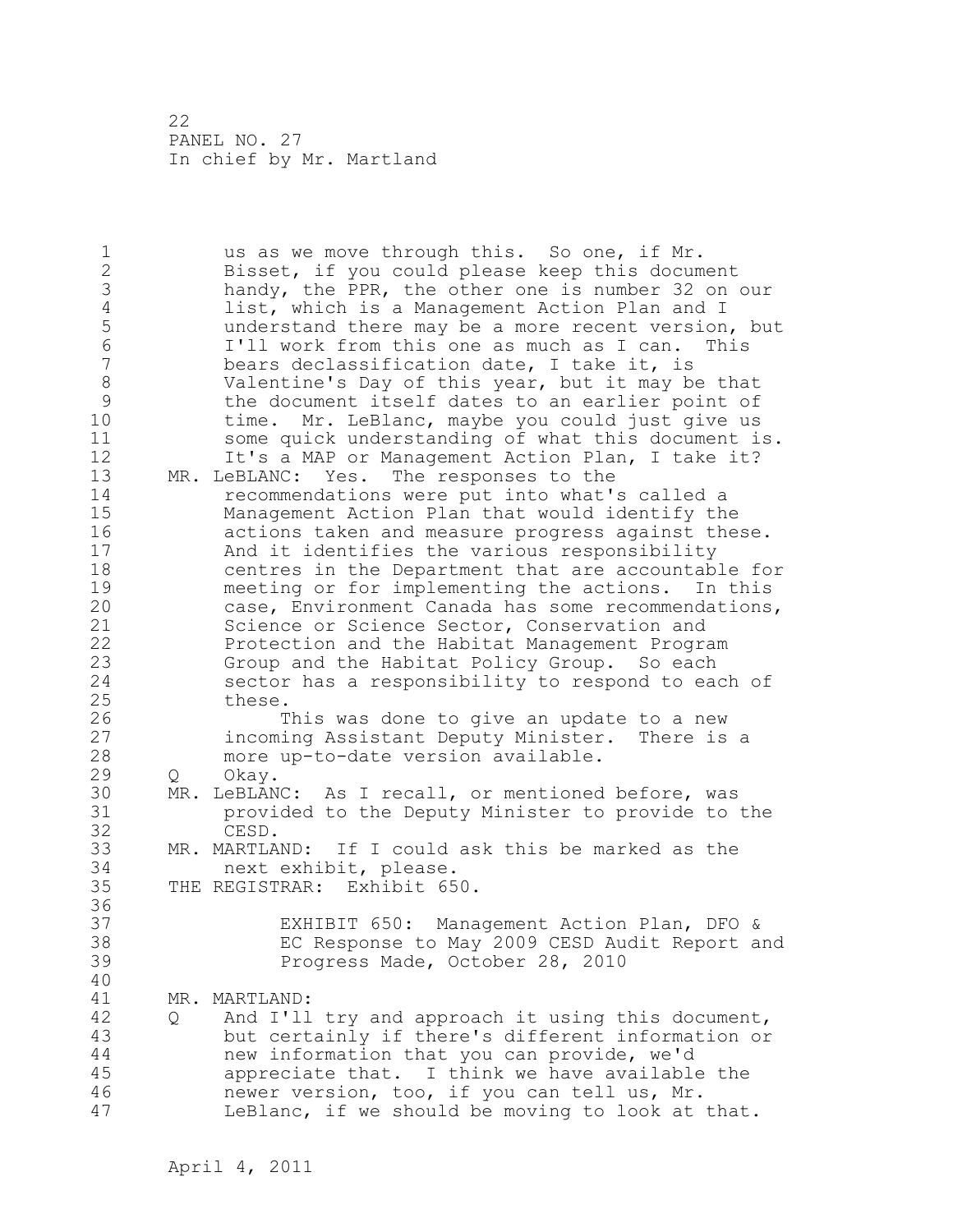1 The question I have first is on page 2 of 2 this. If we look at paragraph 1.80, and I'll read 3 it out, the "Recommendation", which comes from the<br>4 2009 CESD report summarized here: 2009 CESD report summarized here: 5 6 Fisheries and Oceans Canada should determine what actions are required to fully implement 8 the 1986 Habitat Policy and confirm whether<br>9 it intends to implement all aspects of the 9 it intends to implement all aspects of the 10 Policy. 11 12 The "Response" in the next column: 13 14 The Department accepts this recommendation<br>15 and, by March 2010, will determine what 15 and, by March 2010, will determine what<br>16 actions are required to fully implement 16 **16** actions are required to fully implement to 17 Habitat Policy. 18 19 and then the "Action Taken" in the third column<br>20 cefers to: refers to: 21 22 DFO [having] completed its review of the 1986 23 Fish Habitat Management Policy -- 24 25 - and then a conclusion - $\frac{26}{27}$ -- and will be renewing the Policy. 28 29 Has anything changed in terms of the response 30 that's set out there? Is that the Department's<br>31 view of the response to that recommendation from 31 view of the response to that recommendation from the CESD? 33 MR. LeBLANC: That is consistent. 34 Q I want to try and ask you this question, just to 35 help me understand, because I wonder if there's a 36 sense in which saying that the policy will be 37 renewed is a way of not answering the question of 38 whether the Habitat Policy itself is being 39 implemented or whether it should be implemented. 40 In other words, a cynic might look at that and 41 say, "Well, that's not an answer as to whether<br>42 this policy is going to be implemented and wha this policy is going to be implemented and what 43 steps should be done to implement it," but rather 44 sort of saying, "Well, hang on a second, we're 45 going to move to a brand new policy." I'm not 46 saying that's my view of it, but I'd like to have 47 your response to that perspective.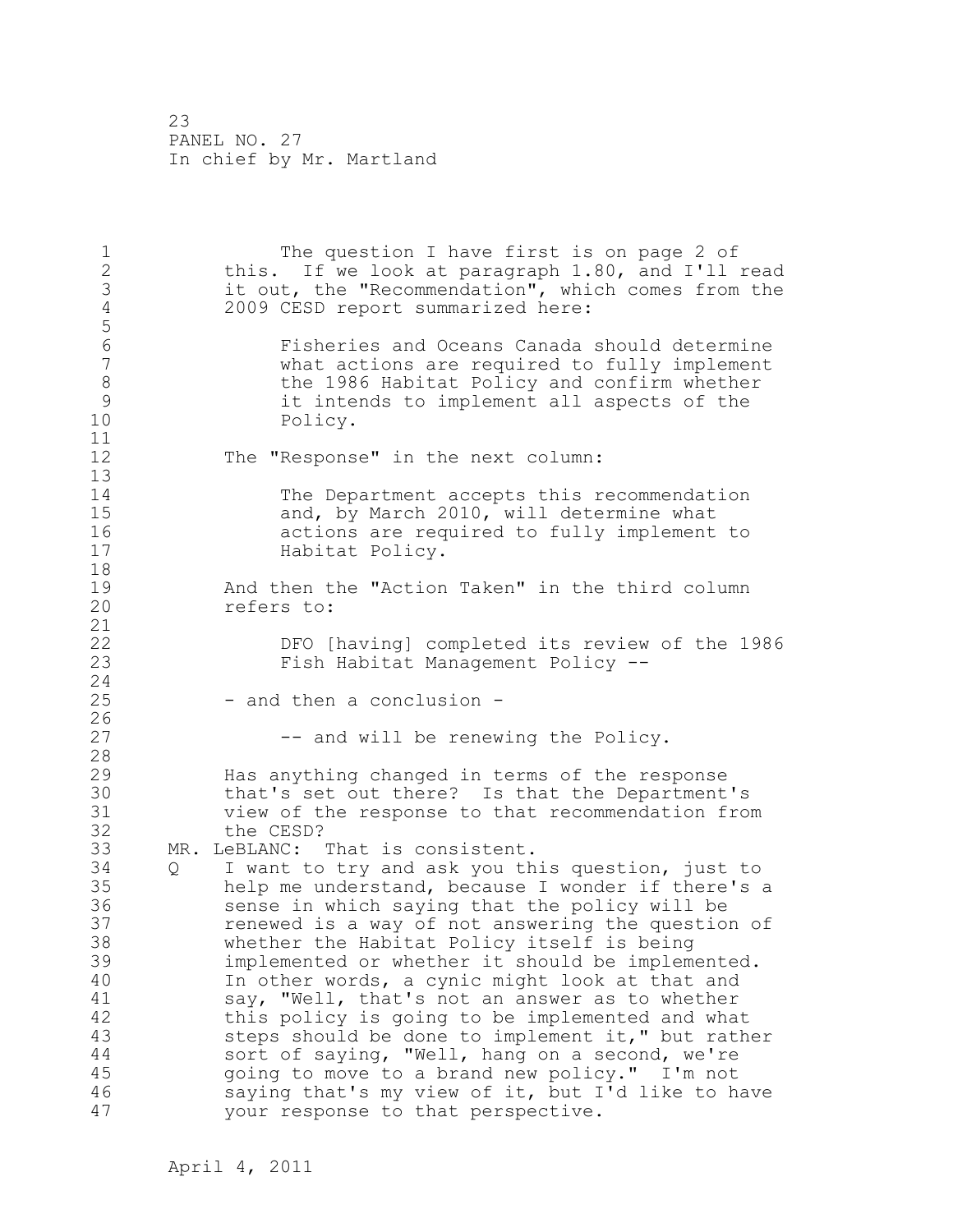1 MR. LeBLANC: Well, in the review of the Habitat 2 Policy, what we looked at is the implementation of 3 the eight strategies, and in many cases we do<br>4 implement many of these, the focus being on 4 implement many of these, the focus being on<br>5 Strategy number 1, protection and compliance 5 Strategy number 1, protection and compliance; mind 6 you, most of resources are dedicated to that. But many of the things have now been sort of rolled up 8 in other things. So, for example, cooperative<br>9 action and outreach, and public education, and 9 action and outreach, and public education, and<br>10 10 information, and consultation has been rolled information, and consultation has been rolled up 11 into partnering. Most of the partnering effort 12 that we do in engaging others from industry, NGOs, 13 and provinces and territories and municipalities, 14 are done under that umbrella. We do provide some 15 support for habitat improvement, but very low 16 across Canada. Science is supporting our program, 17 so that's scientific. And monitoring, we started 18 enhancing that capacity. So in many cases, we do 19 implement all of the strategies.<br>20 We have an estimated, and w We have an estimated, and we were told by our 21 Deputy Minister and the Deputy Minister at the 22 time mentioned to the Commissioner "This is not 23 something that you can recommend that we increase 24 our resources, and it should be neutral in terms 25 of that. Just recommend where we are not doing 26 what we're supposed to do." So the level of<br>27 effort that we spend on each of these has no effort that we spend on each of these has not been 28 estimated, and any estimate of whether we need 29 additional resources has not been done. 30 Q And appreciating what you've just said, that there<br>31 hasn't been a precise analysis of, if you will, hasn't been a precise analysis of, if you will, 32 the costing or the nature of the resourcing that 33 you'd need, could you give us, though, your sense, 34 is this far out of reach? Is this unattainable, 35 absent a massive shift in funding? 36 MR. LeBLANC: Well, I do believe that we can maybe 37 rebalance some of the things in the policy that we 38 should be doing some more monitoring by trying to 39 streamline the regulatory review process, while 40 maintaining the effectiveness in terms of 41 protecting and conserving the resource. But we, I<br>42 believe, that we've been using our resources to believe, that we've been using our resources to 43 the best that we can that are allocated, in order 44 to focus on first and foremost our regulatory 45 responsibilities, which is embedded in the first 46 strategy of the policy. But like everybody else, 47 we could use -- everybody could use additional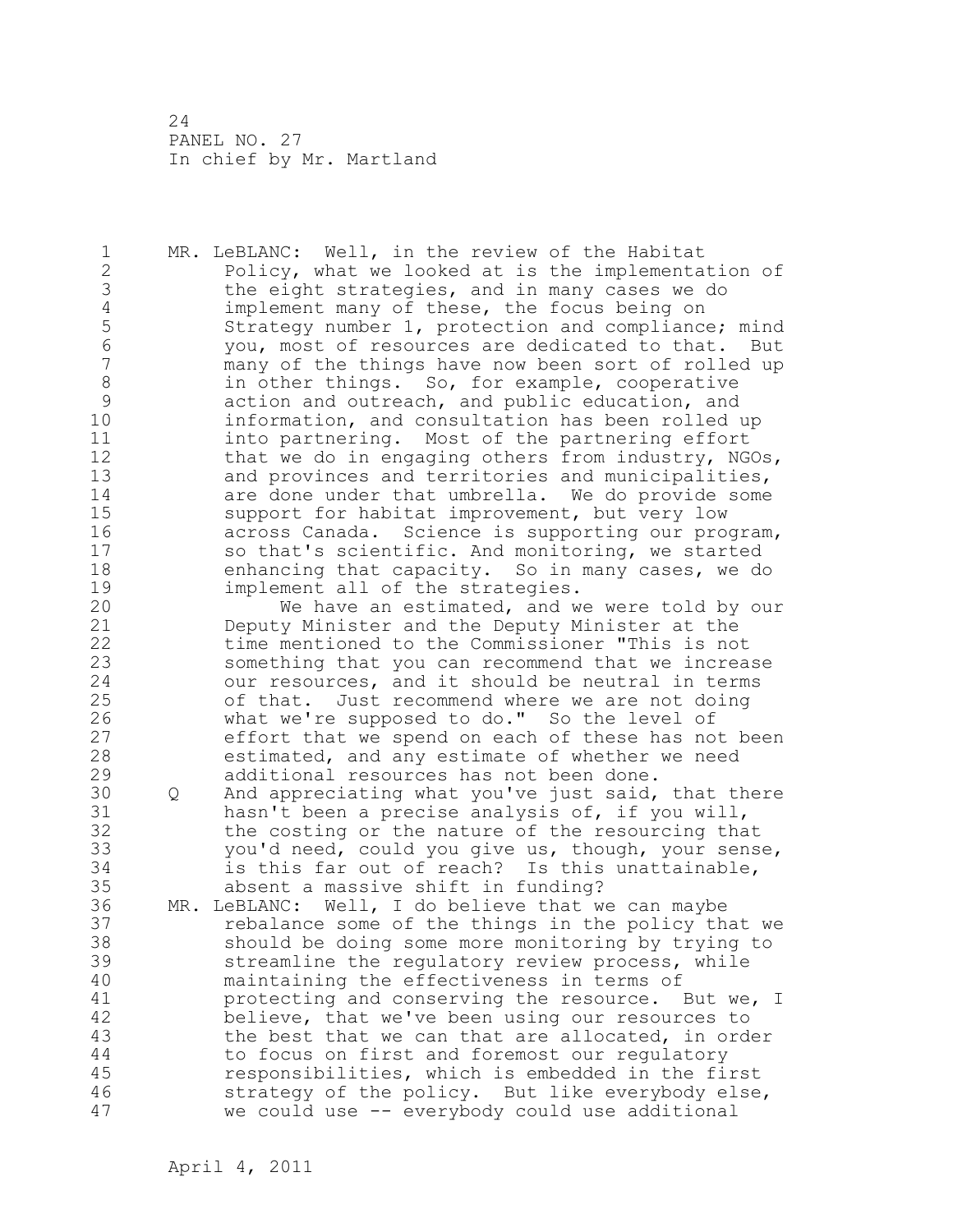1 resources, so, you know, that is something that 2 would help us to implement some of the other 3 aspects. But the level of those resources, nobody 4 has made any estimate.<br>5 0 Mr. Hwang, from your p 5 Q Mr. Hwang, from your point of view operationally,<br>6 have you ever seen an assessment of what would be 6 have you ever seen an assessment of what would be 7 required to fully implement the Habitat Policy? 8 MR. HWANG: No, not anything that's come across my desk 9 mationally. We've undertaken a few exercises, I<br>10 would call them, kind of table top type exercise would call them, kind of table top type exercises, 11 with some experienced staff or managers to sort of 12 estimate that out and, you know, we've created a 13 few relatively ad hoc type charts or summaries and 14 things like that to make an effort in that regard. 15 Q Mm-hmm. 16 MR. HWANG: But there's been nothing formal done. 17 Q And what's been, and I appreciate that's an 18 informal process, and I take it it's people around 19 the table doing their best to get a sense of the<br>20 magnitude of the work involved, could you give u magnitude of the work involved, could you give us, 21 though, just what conclusions you reached? 22 MR. HWANG: Well, the details are a bit fuzzy, because 23 it was a while ago now. But I could say that at 24 the time we thought we needed more resources, but 25 not infinitely more. It was, if I remember 26 correctly, in the Interior we were looking at<br>27 something around 30 to 35 was the number base something around 30 to 35 was the number based on 28 this, again, desktop-type exercise that we had 29 done of Habitat staff. 30 But that was also with the understanding that<br>31 the way we currently operate in the Department in the way we currently operate in the Department in 32 this region, we also have the Salmon Enhancement 33 Program that operates under the same umbrella in 34 our region, but as a separate subprogram that 35 looks after some things that are tied very 36 directly to the Habitat Policy. An example of 37 that being we have a Habitat Restoration Unit, 38 both within our area and all the other areas in 39 our region, that do focus on that kind of work, 40 which is a Habitat Policy strategy, but that is 41 not resourced from within the Habitat Program<br>42 hationally. nationally. 43 Q Ms. Reid. 44 MS. REID: Well, I think on the question of whether 45 we've implemented the policy, if you look at the 46 eight strategies, at least in the Pacific Region, 47 you can certainly make the argument that over time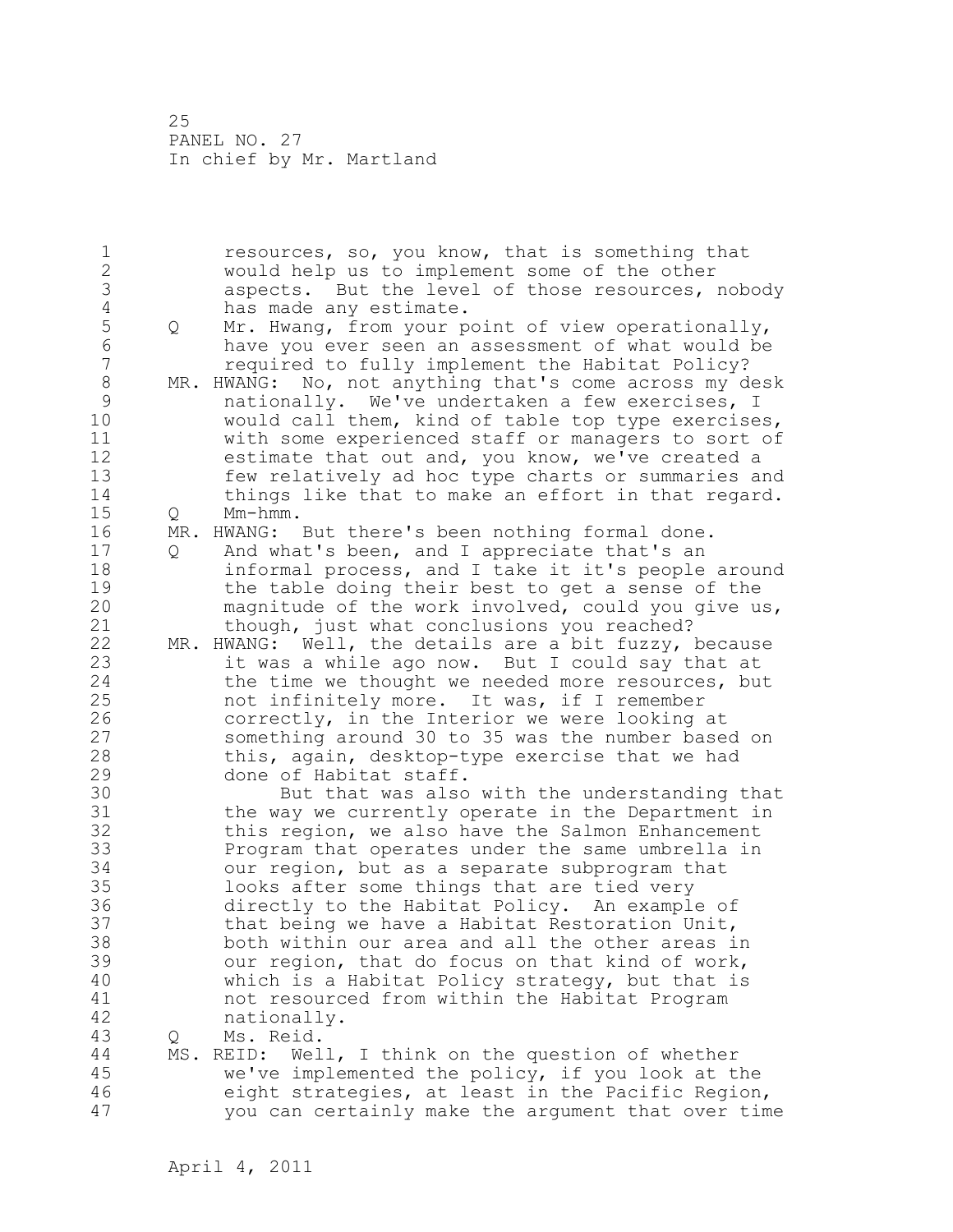1 we have implemented each of those eight strategies 2 in varying degrees, and as funding becomes 3 available, we've focused on different parts. And<br>4 so previously when we had what we call B-base 4 so previously when we had what we call B-base<br>5 money, there was a big emphasis focus on 5 money, there was a big emphasis focus on<br>6 stewardship type activities, which is com 6 stewardship type activities, which is consistent with one of the strategies. You could argue that 8 some of the Science research work, indicator work<br>9 as part of what the Wild Salmon Policy has done, 9 as part of what the Wild Salmon Policy has done,<br>10 as Jason has already spoken about the Salmonid as Jason has already spoken about the Salmonid 11 Enhancement Program, that's obviously a big focus 12 on not just community programs, but restoration 13 activities, as well. And so if you like, we could 14 go through each of those strategies and talk about 15 how they've been implemented in varying degrees. 16 I think what isn't happening right now is we 17 don't have an even approach to how the policy is 18 being implemented. And so in the Habitat Program 19 you've got, you know, a major focus on the more<br>20 cequlatory aspects of it, of the conservation and regulatory aspects of it, of the conservation and 21 protection. In SEP you've got a focus on the 22 enhancement, on the stewardship pieces. And 23 there's bits and pieces. 24 And in order to make an estimate of what's 25 required in order to fully implement the policy, I 26 think it would be tough because first you'd need<br>27 to say, well, how much do we want to implement to say, well, how much do we want to implement 28 each of those elements, and, you know, it's in 29 some degrees it could be infinite. So you need to 30 kind of make an assessment of, so for each of<br>31 those eight elements, how far do we want to g 31 those eight elements, how far do we want to go,<br>32 and then how much of a, you know, effort do we and then how much of a, you know, effort do we 33 want to put into each. And then kind of do that 34 evaluation. And so the numbers could be quite 35 variable depending on where you want to put your 36 focus and emphasis. 37 MR. MARTLAND: Mr. Commissioner, I note the time, and I 38 wonder if I might canvass whether we might have a 39 ten-minute break. I'm trying to see if I can 40 finish my questions before the midday break at 41 12:30.<br>42 THE COMMISS THE COMMISSIONER: Certainly. 43 MR. MARTLAND: If that's agreeable. Thank you. 44 THE COMMISSIONER: Thank you. 45 46 (PROCEEDINGS ADJOURNED FOR MORNING RECESS) 47 (PROCEEDINGS RECONVENED)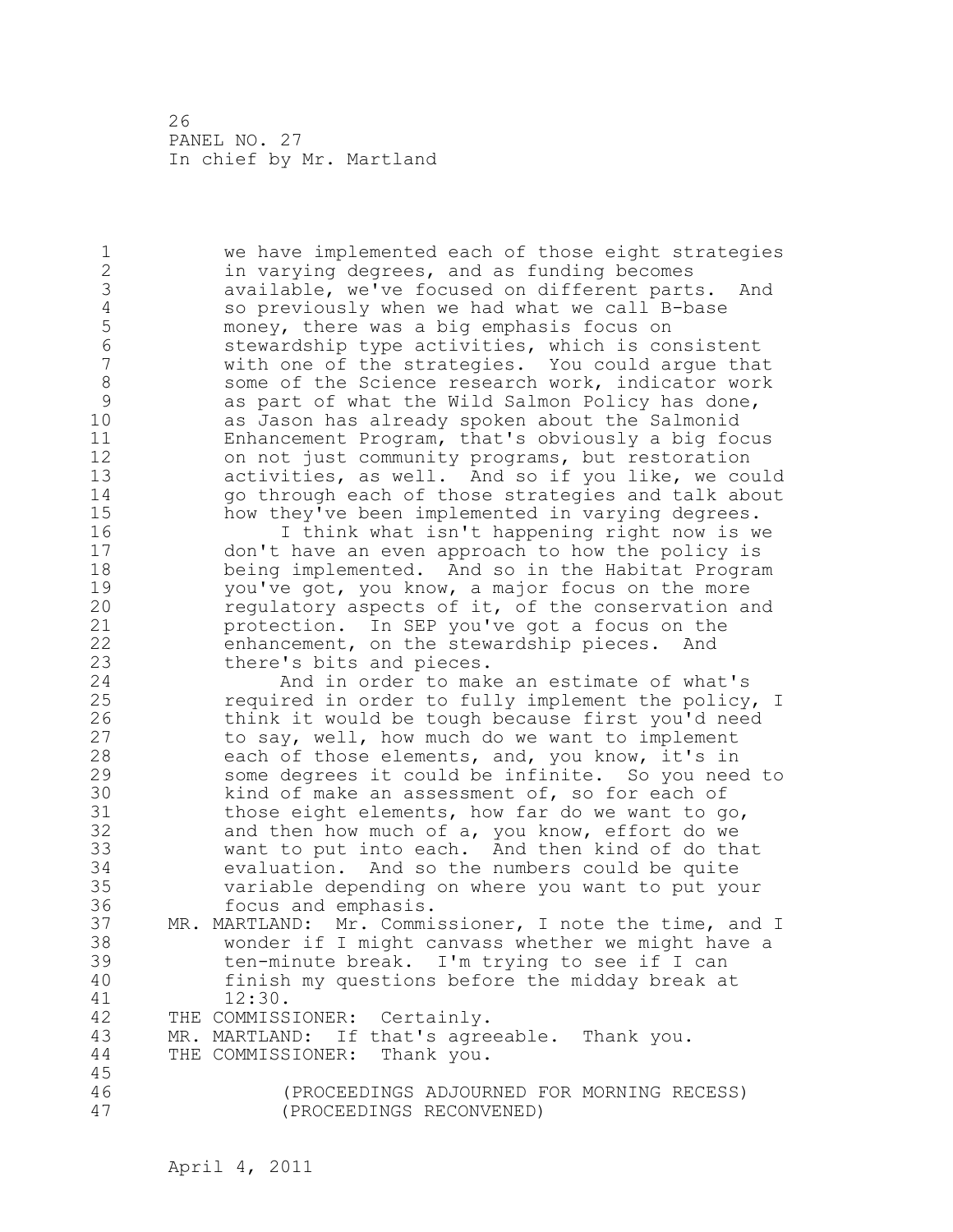1 THE REGISTRAR: Order. The hearing is now resumed. 2 MR. MARTLAND: Thank you, Mr. Commissioner. Mr. 3 Bisset, I'd like to make reference to the PPR,<br>4 page 20, I think that will be page 24 of the 4 page 20, I think that will be page 24 of the<br>5 screen version. Paragraph 48 is what I'll re 5 screen version. Paragraph 48 is what I'll refer<br>6 to at the bottom of that page to start with. to at the bottom of that page to start with. 7 8 EXAMINATION IN CHIEF BY MR. MARTLAND, Continuing:  $\begin{array}{c} 9 \\ 10 \end{array}$ 10 Q This, and I'll just say this, this is the part in 11 the PPR where we've really reviewed and summarized 12 some of the previous findings and recommendations 13 made in reports and, in particular, Auditor 14 General and CESD reports. So I'll review them 15 quickly and then ask for comments from any of the 16 panellists who'd care to give them on the status 17 of the recommendations that may have been made, on 18 whether, on the one hand, this is a recommendation 19 where there's been real work and the<br>20 mecommendation or the point can be commendation or the point can be commendation recommendation or the point can be considered 21 resolved or concluded, partially resolved, or 22 whether the criticism or comment is just as valid 23 as when it was made. 24 So let me start, first, with paragraph 48: 25 26 1n 1997, the Auditor General examined the<br>27 sustainability of the resource base for 27 sustainability of the resource base for<br>28 **Pacific salmon.** He found that the depa Pacific salmon. He found that the department 29 had not developed an acceptable, standardized 30 measure of [fish] habitat productivity.<br>31 Moreover, the Auditor General's report 31 Moreover, the Auditor General's report<br>32 suggested an accumulation of small imp. suggested an accumulation of small impacts 33 from small-scale developments "are probably 34 the source of the slow net loss of habitat 35 that is occurring." 36 37 Mr. Hwang, why don't I try starting with you with 38 this and I'll then move to the other panellists. 39 MR. HWANG: Well, to the first part of that point, the 40 habitat productivity standard measure, I think, 41 has been -- we've made some progress in that by<br>42 way of the Strategy 2 work in the Wild Salmon way of the Strategy 2 work in the Wild Salmon 43 Policy. I think there are measures in place and 44 we have a methodology and a series of criteria 45 that exist where if we chose to go and undertake 46 the analysis at a conservation unit level, we 47 could actually get a picture of where things stand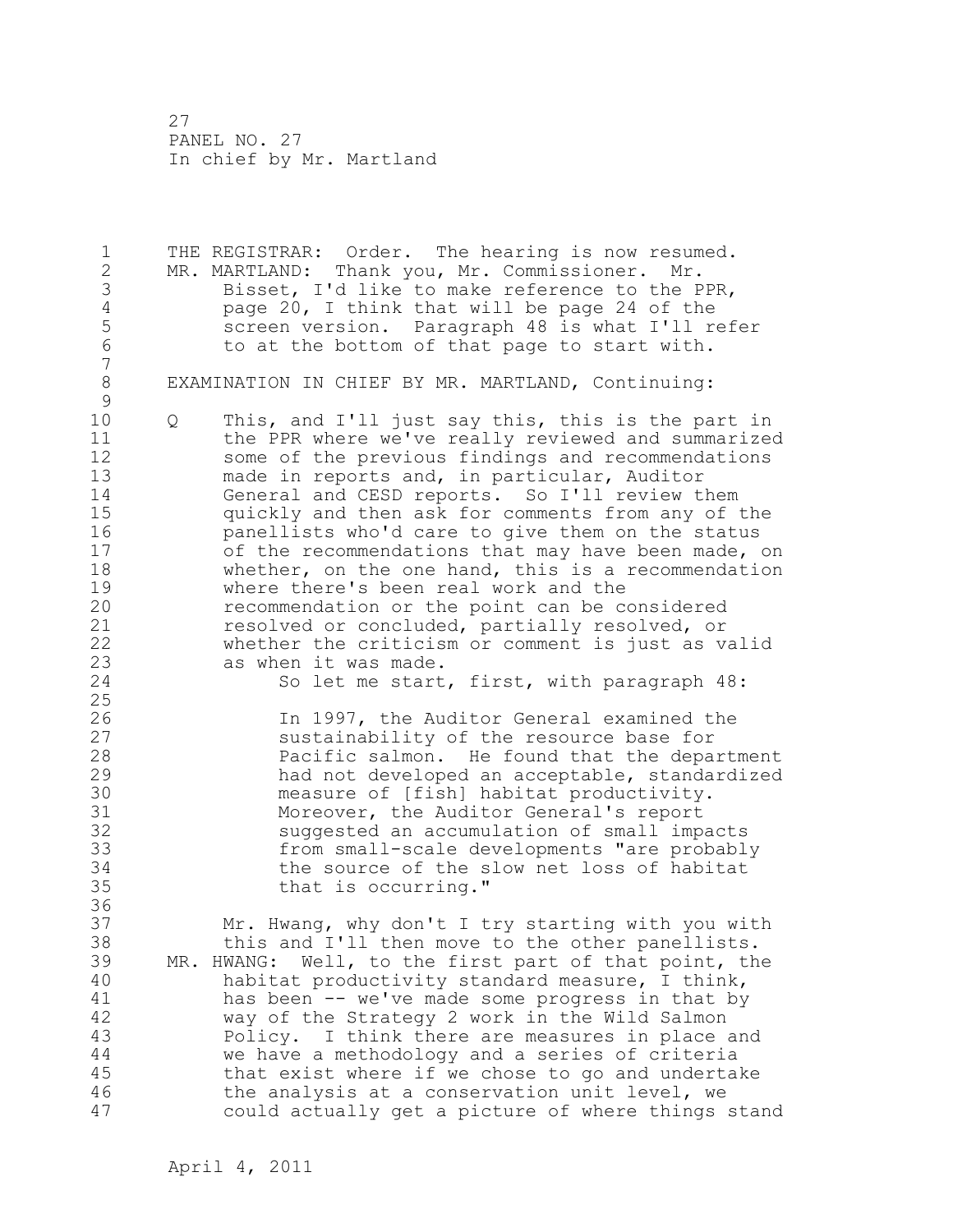1 at that conservation unit kind of framework. 2 We don't really have the ability on a more 3 detailed scale to do that kind of analysis on a 4 site-specific basis, on an operational basis. It 5 is, I would say, academically or technically<br>6 bossible. There have been a few circumstance 6 possible. There have been a few circumstances where there have been specific approaches 8 undertaken to try to get to that, but for the<br>9 general day to day kind of habitat developmen 9 general day to day kind of habitat development referral we would get, we really still lack an 11 operationally-available methodology to go and do 12 that, and it may not be possible even to come to 13 that kind of approach. 14 On the second part of that, which is with 15 regard to the accumulation and the slow net loss 16 of habitat, I would say that that trend, by my 17 observation, is still occurring. It's occurring 18 from, I think as I spoke to earlier, a number of 19 different sources for a number of different<br>20 measons, and I think the Department is awar reasons, and I think the Department is aware of 21 it. We're doing what we can. We're trying to 22 prioritize the resources that we've got to the 23 most effective things. 24 But at this juncture, I would also say that 25 there are many things that are still out there 26 that you would do if you had the means or that<br>27 even others could do if they saw it as a prior even others could do if they saw it as a priority. 28 Q Ms. Reid, do you have comments on these findings 29 from the Auditor General's report in '97? 30 MS. REID: No, I don't have anything to add on this. Q Mr. LeBlanc? 32 MR. LeBLANC: Nothing more to add. I think that Jason 33 has pointed out the difficulty of operationalizing 34 a methodology for productive capacity at a site 35 specific basis. 36 There has been quite a bit of work done by 37 the researchers and there is a paper in 38 publication by Minns and Randall, Dr. Minns and 39 Dr. Randall, and co-authors in terms of trying to 40 identify some of the standard methodologies 41 measures, but they are pretty complicated and 42 usually better done at a broader, larger scale 43 level. The other thing is, on the other point, 44 and we are still struggling with finding the 45 silver bullet to allow us to better measure 46 productive capacity. 47 The other is, I think, the point on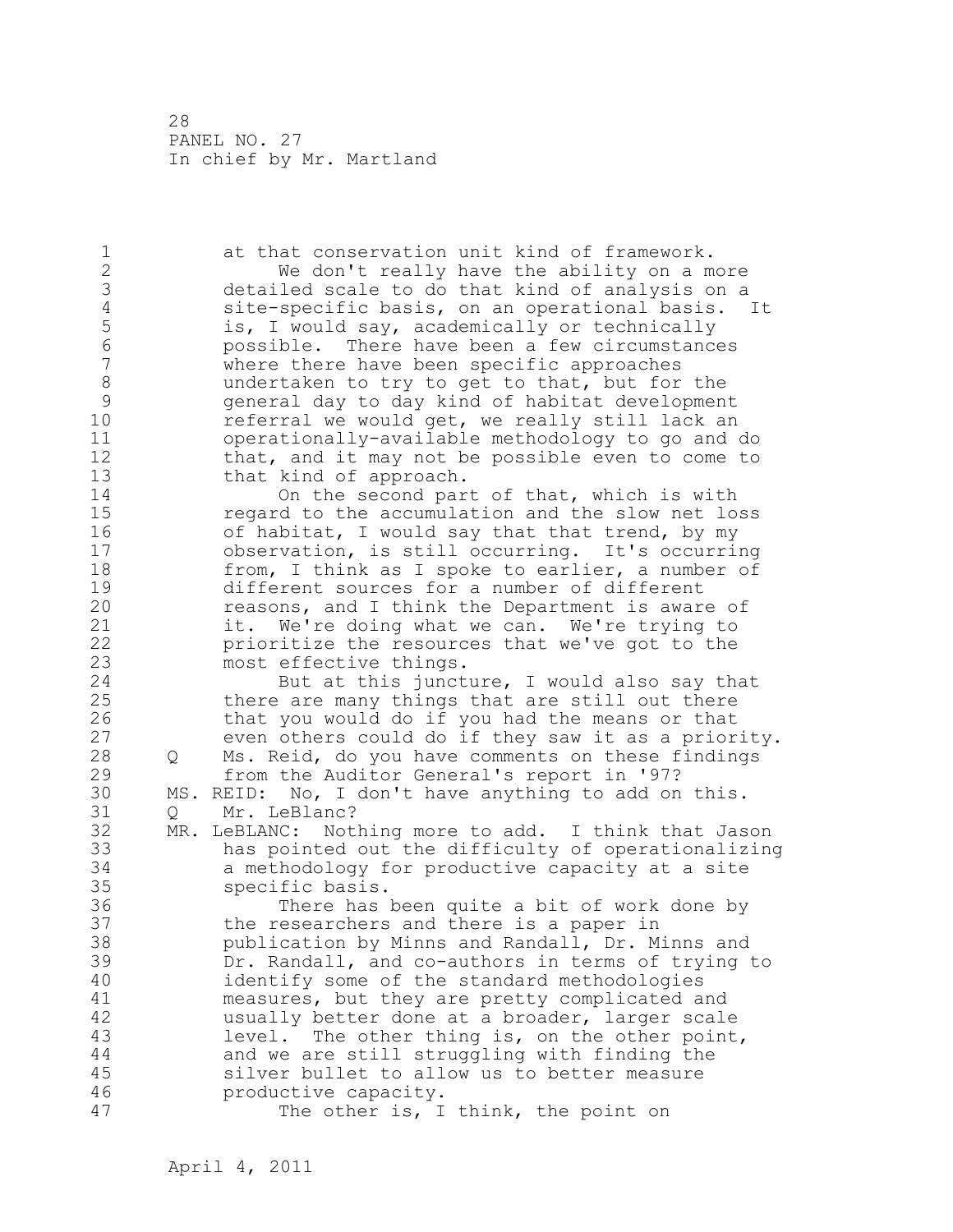| $\mathbf 1$<br>$\frac{2}{3}$<br>$\overline{4}$<br>5<br>$6\phantom{a}$<br>$\overline{7}$<br>$\,8\,$<br>Q<br>$\mathcal{G}$<br>10<br>11 | cumulative impacts, and again we lack approaches<br>and methodologies for assessing accumulative<br>impacts, because we do these projects one at a<br>time and although we do look at other impacts in<br>the system, there is no standard approach or<br>methodology that can be used to apply a cumulative<br>impact assessment approach.<br>Let me turn to paragraph 50 of the report. In<br>2004, the CESD has a report specifically on salmon<br>habitat. The second sentence reads: |
|--------------------------------------------------------------------------------------------------------------------------------------|-------------------------------------------------------------------------------------------------------------------------------------------------------------------------------------------------------------------------------------------------------------------------------------------------------------------------------------------------------------------------------------------------------------------------------------------------------------------------------------------|
| 12<br>13<br>14<br>15<br>16<br>17<br>18                                                                                               | The Commissioner found "indications that<br>habitat loss is continuing" and that<br>implementation of the 1986 Habitat Policy<br>"does not seem to be working." It suggested<br>the Department "re-examine the objectives of<br>the policy and make it work."                                                                                                                                                                                                                             |
| 19<br>20<br>21<br>22<br>23<br>24<br>25<br>26<br>27                                                                                   | And I think this resembles some of the 2009 report<br>and comments about the implementation of the<br>Habitat Policy and the status of that. So I'll<br>leave that and then also ask about paragraph 51 at<br>the same time.<br>This is a report in 2009 on fish habitat,<br>generally, from the CESD, and in the second line<br>you'll read that:                                                                                                                                        |
| 28<br>29<br>30<br>31<br>32                                                                                                           | In the 23 years since the Habitat Policy was<br>adopted, many parts of the Policy have been<br>implemented only partially $[]$ or not at<br>all.                                                                                                                                                                                                                                                                                                                                          |
| 33<br>34<br>35                                                                                                                       | That's the point we were, in part, addressing<br>before.                                                                                                                                                                                                                                                                                                                                                                                                                                  |
| 36<br>37<br>38<br>39<br>40<br>41<br>42<br>43                                                                                         | The report explained that because the<br>Department "does not measure habitat loss or<br>gain [, it] cannot determine the extent to<br>which it is progressing towards the Habitat<br>Policy's long-term objective of a net gain in<br>There has been little progress<br>fish habitat.<br>since 2001[.]                                                                                                                                                                                   |
| 44<br>45<br>46<br>47                                                                                                                 | If it's of assistance to use the map, Mr. LeBlanc,<br>maybe I'll ask you first, if you'd like to use the<br>map, if that's helpful, you're welcome to, but<br>really I'd like your response to that comment from                                                                                                                                                                                                                                                                          |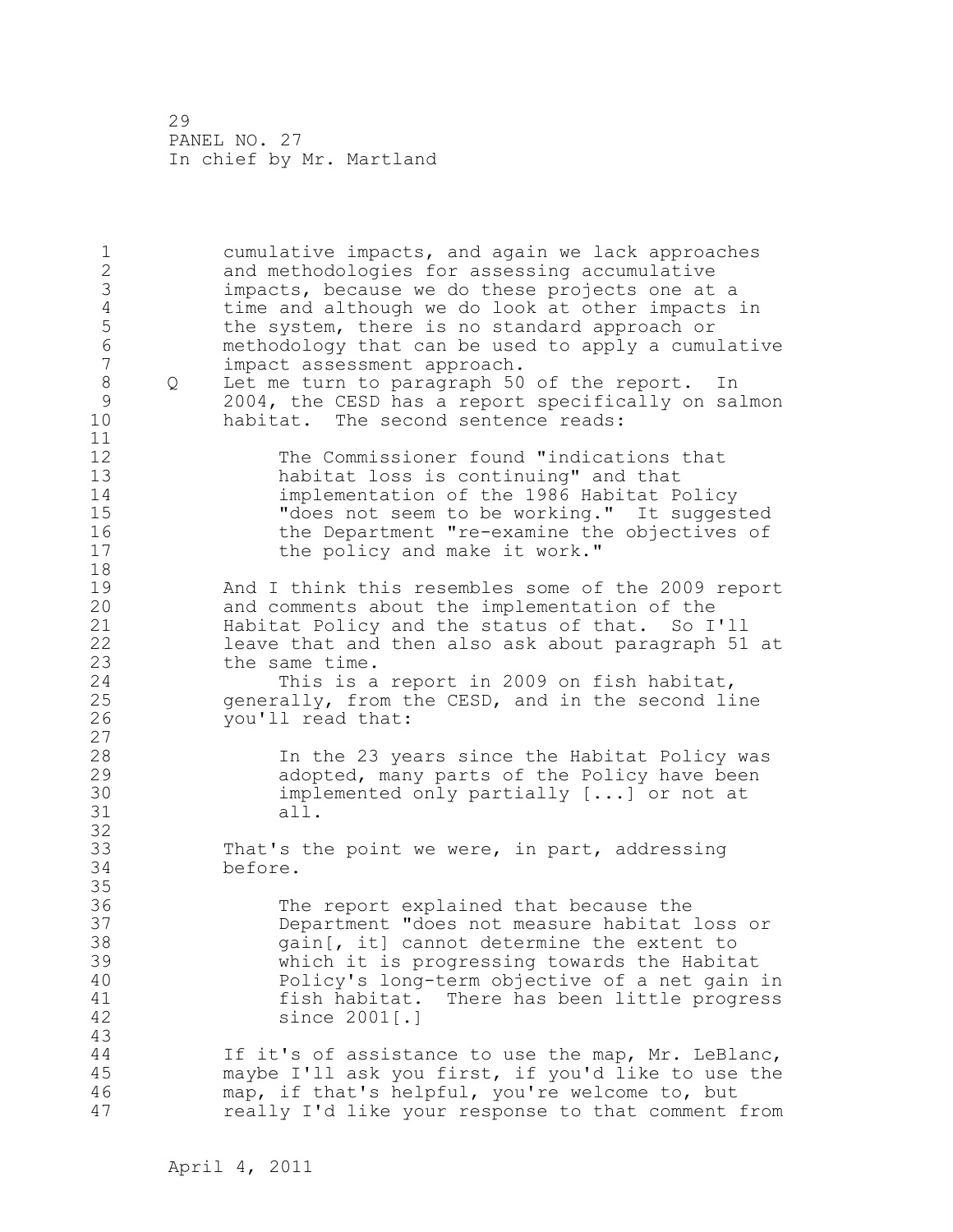1 the CESD report, please? Sir, sorry, your 2 microphone is -- 3 MR. LeBLANC: Sorry, I apologize for that. It is true<br>4 that we have no indication whether we are gaining 4 that we have no indication whether we are gaining<br>5 or losing habitat, and to see what is -- is 5 or losing habitat, and to see what is -- is 6 whether things are working or not. We are pressing to get, as we were mentioning before, to 8 develop some indicators that would allow us to<br>9 measure and collect information to indicate 9 measure and collect information to indicate whether we are making any progress towards a long-11 term objective of net gain and/or to a report of 12 whether we have no net loss occurring or what. 13 And monitoring is an important part of that, 14 what we call monitoring the health of the system, 15 and again, we need to engage our science 16 colleagues to provide us the indicators and have a 17 way of collecting the data and information to be 18 able to find out some trends in terms of the 19 status of fish habitat, but progress is slow in<br>20 that area. that area. 21 Q Mr. Hwang, anything to add on that? 22 MR. HWANG: Well, to the point, in general, about the 23 ongoing decline, the slow net loss, and the 24 department's reaction to it, in my view, there's a 25 really important piece of that to understand, 26 which is DFO is not an agency that walks out and<br>27 controls every single thing that happens on the controls every single thing that happens on the 28 land base in the Fraser River, in the Province of 29 British Columbia, certainly. 30 We have a very defined and specific authority<br>31 and role that's empowered by the *Fisheries Act* and and role that's empowered by the *Fisheries Act* and 32 the habitat provisions and the Habitat Policy, and 33 we do our best with that to influence land use and 34 water use, watershed base planning-type decisions 35 in favour of fish. But we don't have a veto or a 36 control stick for every single thing that happens 37 out on the land base, and the sort of analogy that 38 people before me have coined in this regard is 39 that fish habitat is basically composed of land 40 and water and the challenge of managing and 41 regulating fish habitat in Canada and in British<br>42 Columbia is that land and water are managed by tl Columbia is that land and water are managed by the 43 provincial governments; that's where the authority 44 lies. 45 And so what we have to do to achieve the fish 46 habitat management objective is to work, ideally 47 cooperatively, with the entities that manage fish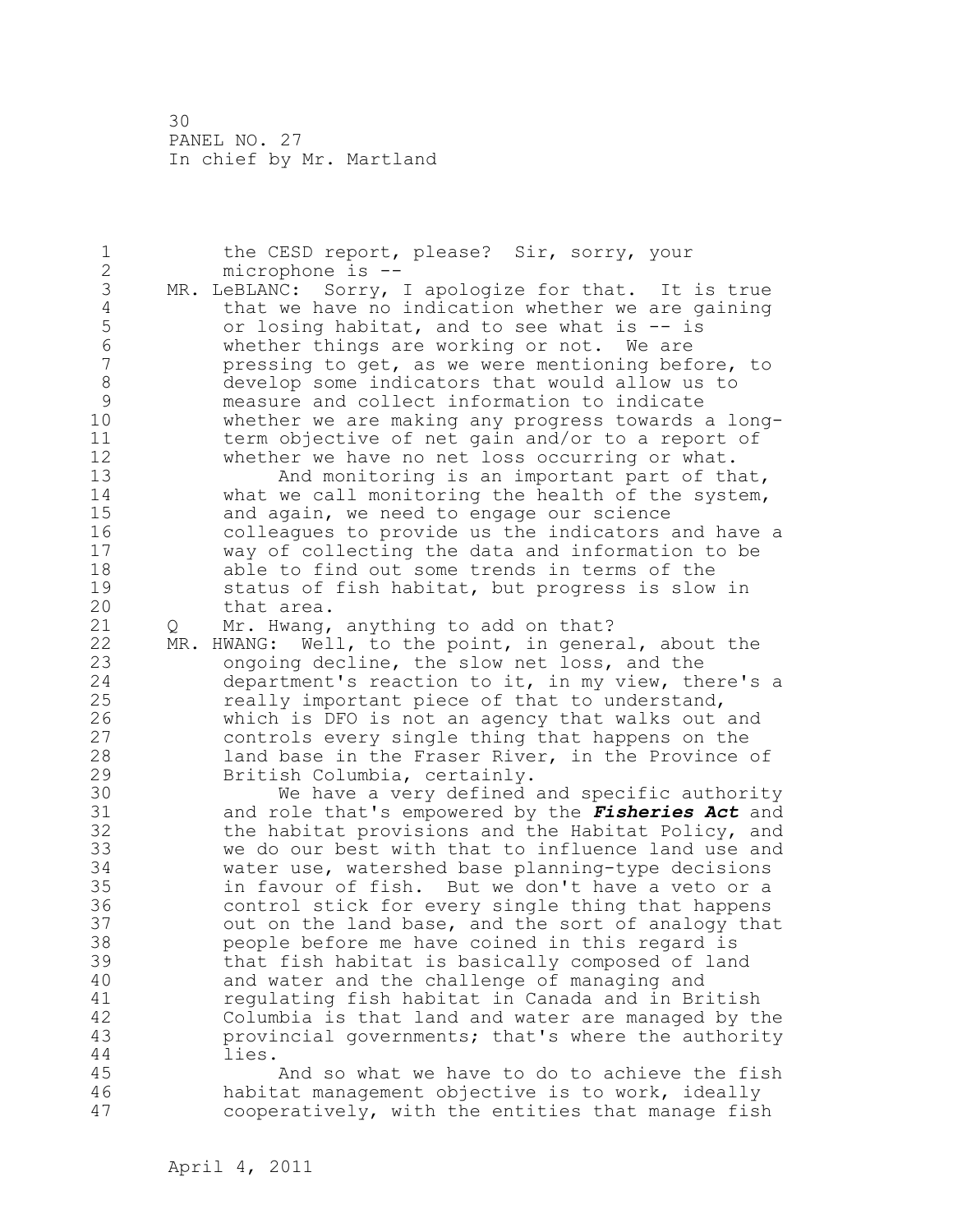1 and water to get outcomes that are positive and in 2 favour of sustainable fisheries management. 3 So the Department's response, I guess, to<br>4 these series of audits that are showing some 4 these series of audits that are showing some<br>5 similar findings has been to recognize that 5 similar findings has been to recognize that 6 they're happening and to do what we can do try to get to more effective ways to address some of 8 these things. The results are imperfect, I would<br>9 agree, and I don't dispute the findings that are 9 agree, and I don't dispute the findings that are<br>10 in the reports at all, but I would also sav that in the reports at all, but I would also say that 11 it's really important to understand that it not be 12 taken that the Habitat Policy or the Department's 13 habitat program is ineffective and perhaps not 14 useful, because the alternative to perhaps not 15 having a habitat program or to having a 16 substantial change in the Habitat Policy, to 17 perhaps put something out there that's achievable 18 but maybe not striving for an ideal, which is no 19 net loss, would be to the detriment of the<br>20 fisheries resource, in my opinion. fisheries resource, in my opinion. 21 Q Maybe I can pickup on this point about cumulative 22 impact and the notion that 1,000 small cuts may 23 lead to an ultimately very big consequence. And 24 I'll do this with a move to moving into the 25 discussion about the EPMP, which stands for the 26 Environment Process Modernization Plan.<br>27 Mr. Hwang, can I ask you: Do you Mr. Hwang, can I ask you: Do you think 28 there's something inconsistent or incompatible 29 between two different things? First of all, what 30 I take from EPMP as being a focus on a risk<br>31 management framework that might screen out : management framework that might screen out some of 32 the smaller projects and, along with that, a focus 33 on major projects and, on the other hand, exactly 34 that sort of concern about cumulative impact 35 arising from hundreds or thousands of small 36 development projects. 37 MR. HWANG: I'm not sure I would frame it as an 38 inconsistency in that the rationale for a risk 39 management approach ties directly to most 40 effective use of the resources you have at your 41 disposal. So, on one hand, one might say that it<br>42 would be perhaps an error to overlook the smaller would be perhaps an error to overlook the smaller 43 things, because we know the smaller things are 44 contributing to negative results for fish in fish 45 habitat. But if you have fixed resources and you 46 only go after the smaller things, there's a lot of 47 them, then you are making a trade-off against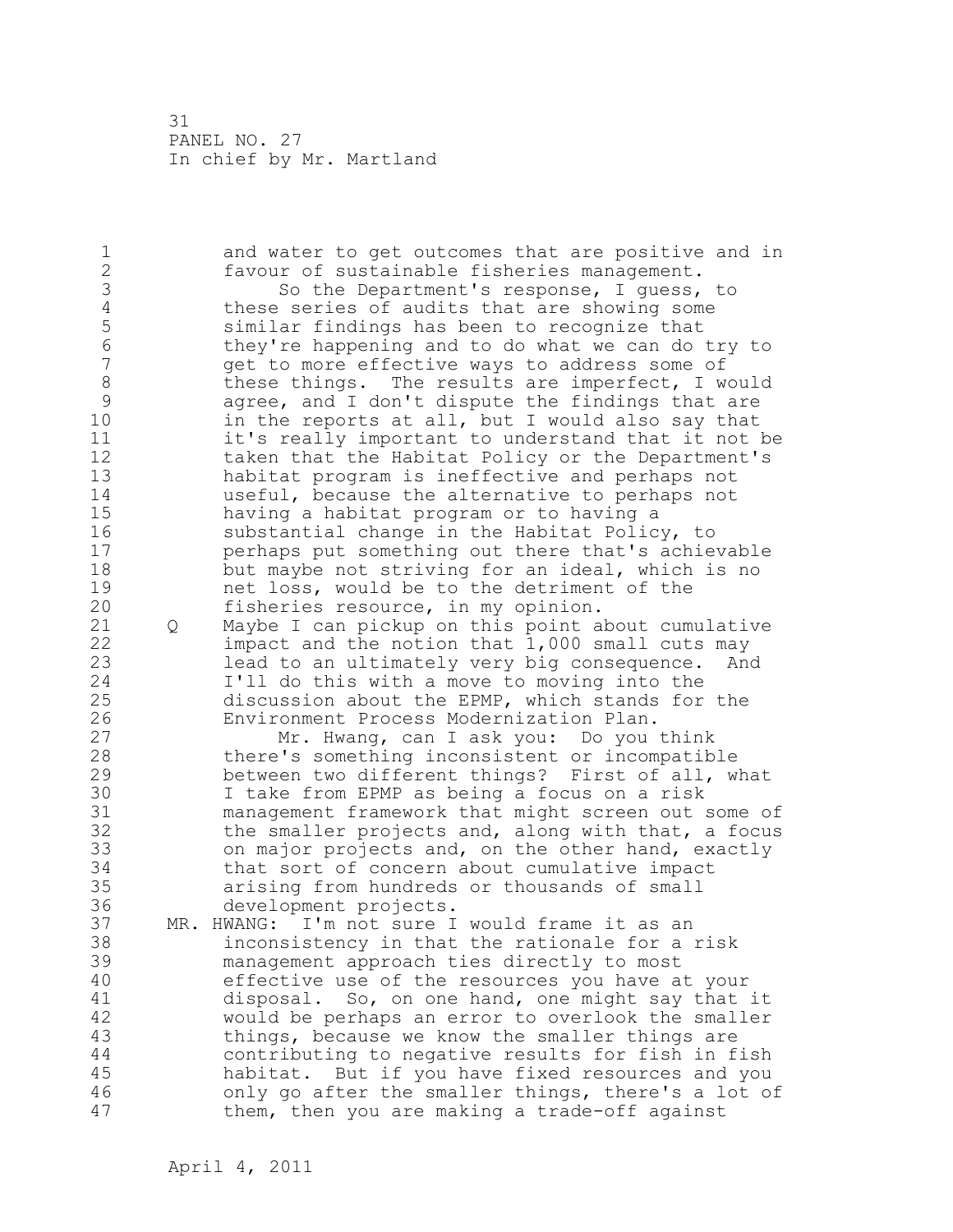1 going over the more significant or substantive 2 things. 3 So in my view, what the Department has been<br>4 trying to do under this risk management approach 4 trying to do under this risk management approach<br>5 (1995) is, "Well, with fixed resources, how do we deplo 5 is, "Well, with fixed resources, how do we deploy<br>6 them most effectivelv?" The cost of that is that 6 them most effectively?" The cost of that is that<br>7 there are smaller, what are sort of framed as there are smaller, what are sort of framed as 8 lower-risk things, that are not getting the degree<br>9 or review or oversight or scrutiny that a 9 or review or oversight or scrutiny that a<br>10 or overnment could apply in terms of oversi government could apply in terms of oversight. But 11 given the resources that we have at our disposal, 12 the approach is a useful way to try to prioritize 13 and choose the place where you're going to make 14 the best progress with what you can deploy. 15 Q Is it not even necessarily a question of 16 overlooking small projects as not necessarily 17 under EPMP being aware of them in the sense that 18 because it's a voluntary reporting regime, as I 19 understand it, there may be things that go on<br>20 which don't even come onto the radar of the which don't even come onto the radar of the 21 Department; is that true? 22 MR. HWANG: Yes, that would be a change that's 23 happened, operationally, with the deployment or 24 rollout of EPMP where there were all kinds of 25 projects that would happen on the land base that, 26 through various referral arrangements we would<br>27 have with other agencies, our department would have with other agencies, our department would 28 have an opportunity to review and consider and 29 provide feedback or guidance on those kinds of 30 projects, and there have been a number of those<br>31 bhings that have been screened out. I would call 31 things that have been screened out, I would call<br>32 it, of our review process. it, of our review process. 33 But it's not an idea that didn't exist before 34 EPMP in our region in particular, which I can 35 speak to more directly, because in our region our 36 staff who had been working in this kind of field 37 for a long time recognized that there were certain 38 projects that were relatively routine, we saw a 39 lot of them, and there were more effective ways to 40 put the guidance out and the risk was relatively 41 low to a project proponent to say, "You know, if<br>42 vou do it like this, you're not going to have a you do it like this, you're not going to have a 43 particularly problematic effect to the resource 44 and you don't have to bring it to us if you can 45 follow these kinds of guidelines." 46 So there were guidelines and best practices 47 and things like that in place prior to EPMP. What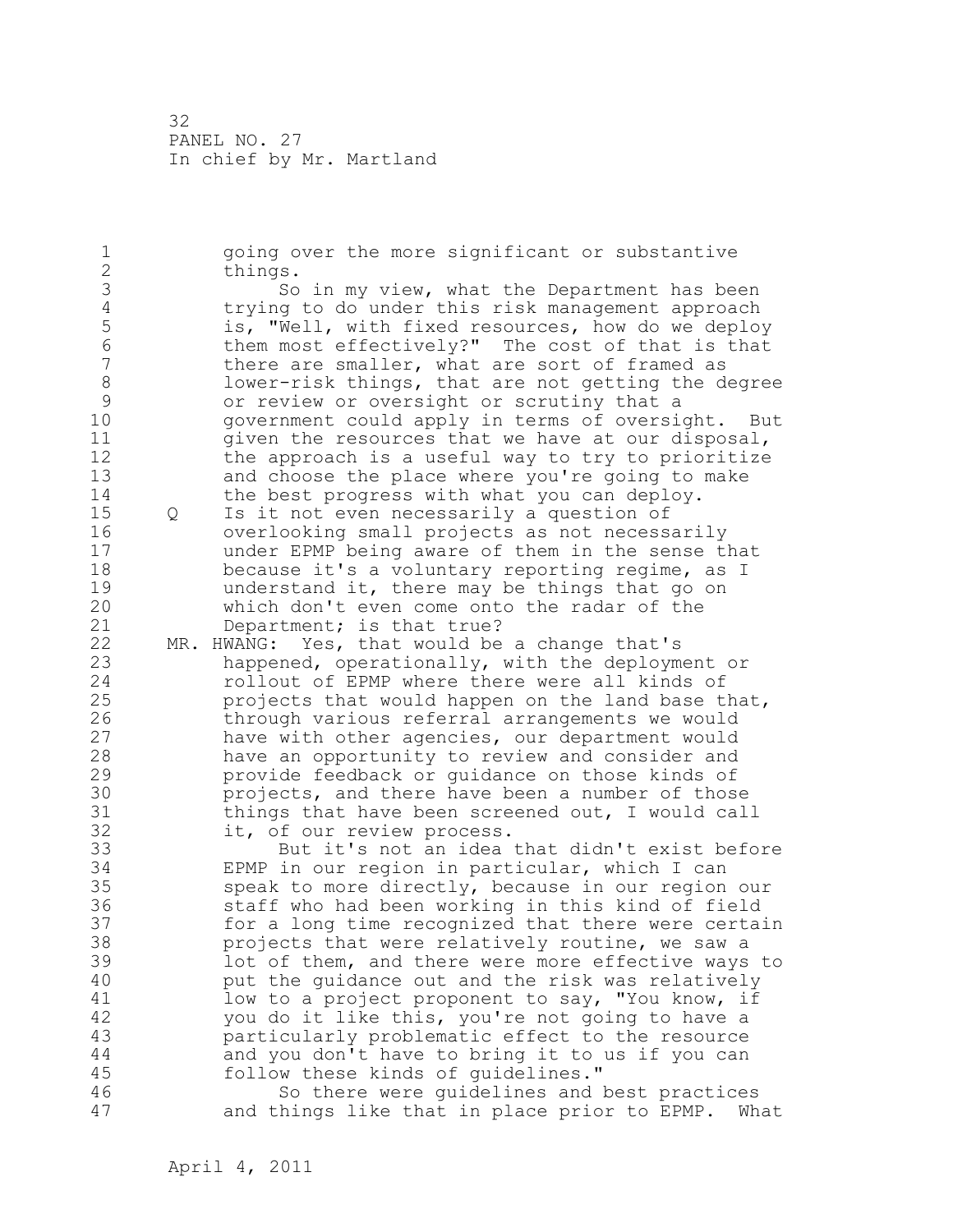1 EPMP did was take that, put it into a national 2 context and, to some degree, perhaps took a few 3 things that we were looking at before off the<br>4 plate and also, then, I quess, created a situ 4 plate and also, then, I guess, created a situation<br>5 where we don't have a regulatory awareness of that 5 where we don't have a regulatory awareness of that 6 activity anymore.<br>7 0 I don't know if t 7 Q I don't know if the analogy is to zooming out, but 8 we have panellists from a regional -- first of 9 all, an operational within an area, then a<br>10 regional, then a national level, so I'll s regional, then a national level, so I'll step back 11 one step. Ms. Reid, do you have comments on these 12 points I've been asking about? 13 MS. REID: Yes, I do. And so speaking to EPMP, I think 14 that it's important that we prioritize where we 15 put our resources, from a regulatory perspective, 16 but I think you need to look at EPMP within the 17 context of the Habitat Management Policy more 18 broadly and think about those other strategies 19 that are in place.<br>20 And some of t And some of the other strategies include 21 aspects of planning and partnerships, and I think 22 that's a very important aspect to answering the 23 question about, "Well, what about the cumulative 24 impacts? What about those small projects?" And 25 so DFO can't do it all. DFO said, "Okay, well, 26 with the resources we have, here's how we're going<br>27 to spend our time and energy." to spend our time and energy." 28 But in our region, we have made a very 29 explicit decision to say, "Well, we're not going 30 to spend all our time and energy on the regulatory<br>31 process, because we think there's other aspects 31 process, because we think there's other aspects<br>32 that are important as well." For example, that are important as well." For example, 33 stewardship, partnership, those types of things. 34 We have continued to put the focus and 35 attention on them in various ways, either through 36 small outreach stewardship-type initiatives that 37 the habitat program does, or through support 38 through the Salmon Enhancement Program, through 39 work on the Wild Salmon Policy through our 40 cooperative relationships with the Province. 41 And it's that broader package, I think, that<br>42 vou need to look at overall to say, "Well, what's you need to look at overall to say, "Well, what's 43 happening with habitat protection in B.C. or with 44 the Yukon?" You can look at EPMP and say, "Well, 45 how is DFO spending its money?" I think you need 46 to kind of look more broadly and say, "How is the 47 program being implemented overall and what is the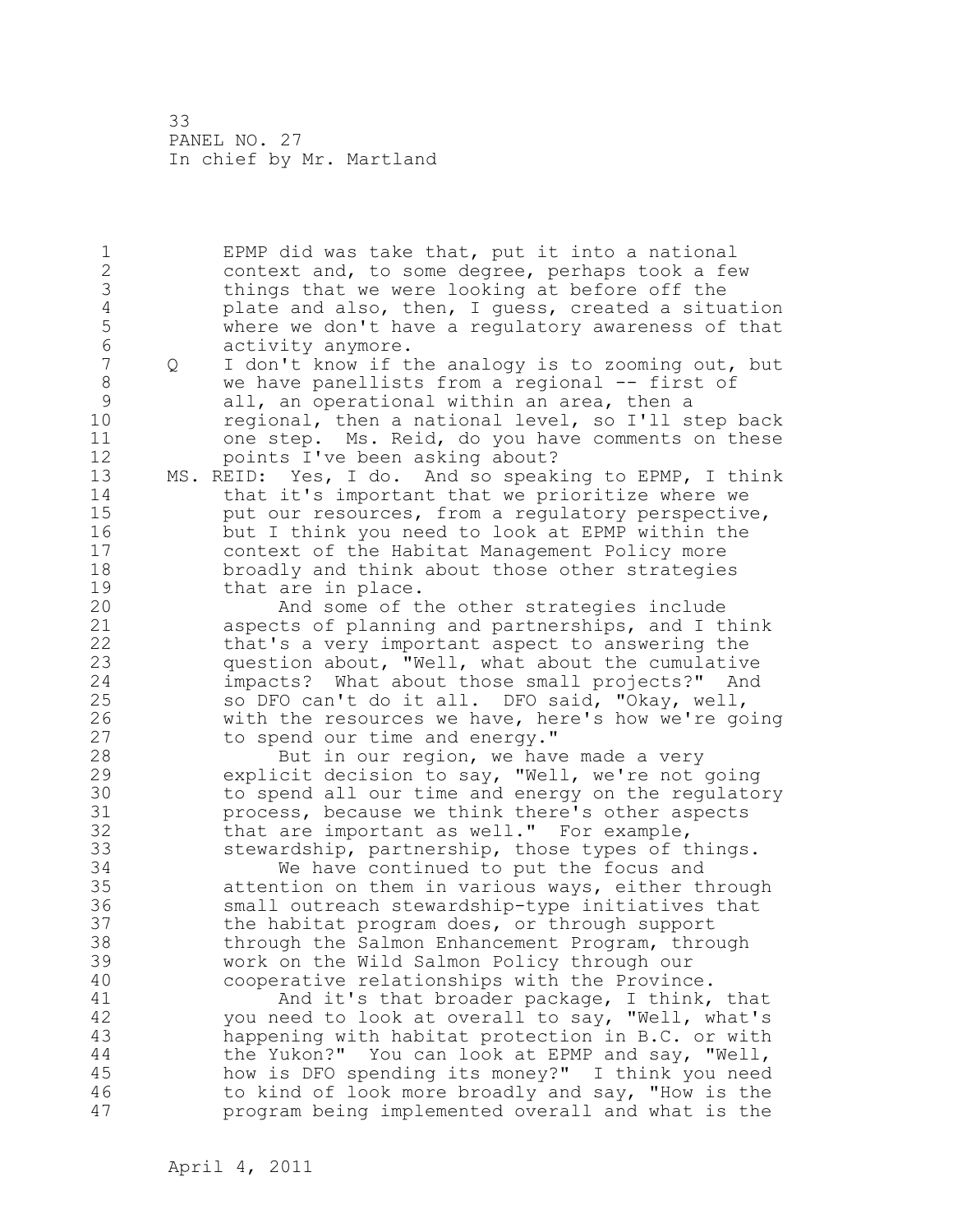1 role of those other individuals?" 2 And I would say that watershed planning, at 3 whatever scale you're talking about it, is a very<br>4 important element of protecting habitat and reall 4 important element of protecting habitat and really 5 addressing that cumulative impact issue.<br>6 0 Mr. LeBlanc, I thought I saw you nodding 6 Q Mr. LeBlanc, I thought I saw you nodding along? MR. LeBLANC: Yes, I'm quite in agreement on the last 8 boint that was raised about the EPMP -- let me 9 just put it in a context. EPMP was one of several continuous improvement initiatives that we 11 undertook to make the program more effective, more 12 transparent, predictable, timely and coherent in 13 the decision-making process, and also to engage 14 others in terms of delivery of the protection of 15 fish habitat. 16 So a large effort in the EPMP was on other --17 there's a risk management framework, but there's 18 also partnering, and we did, through that process, 19 both the blueprint and the EPMP which came after<br>20 that, put a lot of effort in partnering. that, put a lot of effort in partnering. 21 We also, in the EPMP, I mean, there was a 22 large amount of effort put on trying to address 23 the gap that we had in terms of compliance 24 monitoring, so habitat compliance monitoring 25 became one of the key elements of that. As well, 26 we had to align our resources to focus on major<br>27 brojects, a continuing priority of the Federal projects, a continuing priority of the Federal 28 Government, which is now, you know, translated 29 into what they called a major project management 30 office.<br>31 So 31 So we did realign things, re, you know, focus<br>32 to the risk management, as Jason was saving, and to the risk management, as Jason was saying, and 33 Rebecca, that we were able to prioritize what some 34 of the -- where we should put our efforts in order 35 to better protect the resource. 36 The other thing that I think Rebecca 37 mentioned is the need to work with the provinces 38 who really have the mandate for watershed planning 39 or for water and use planning and to be able to 40 integrate our requirements for maintaining the 41 sustainability of fish and fish habitat within<br>42 those plans and being able to develop some those plans and being able to develop some 43 standards and thresholds which can be used to make 44 sure that we don't -- we maintain the productivity 45 of the system. 46 Q Let me carry on with the EPMP and I should, in 47 fact, just pause to make sure I put on record the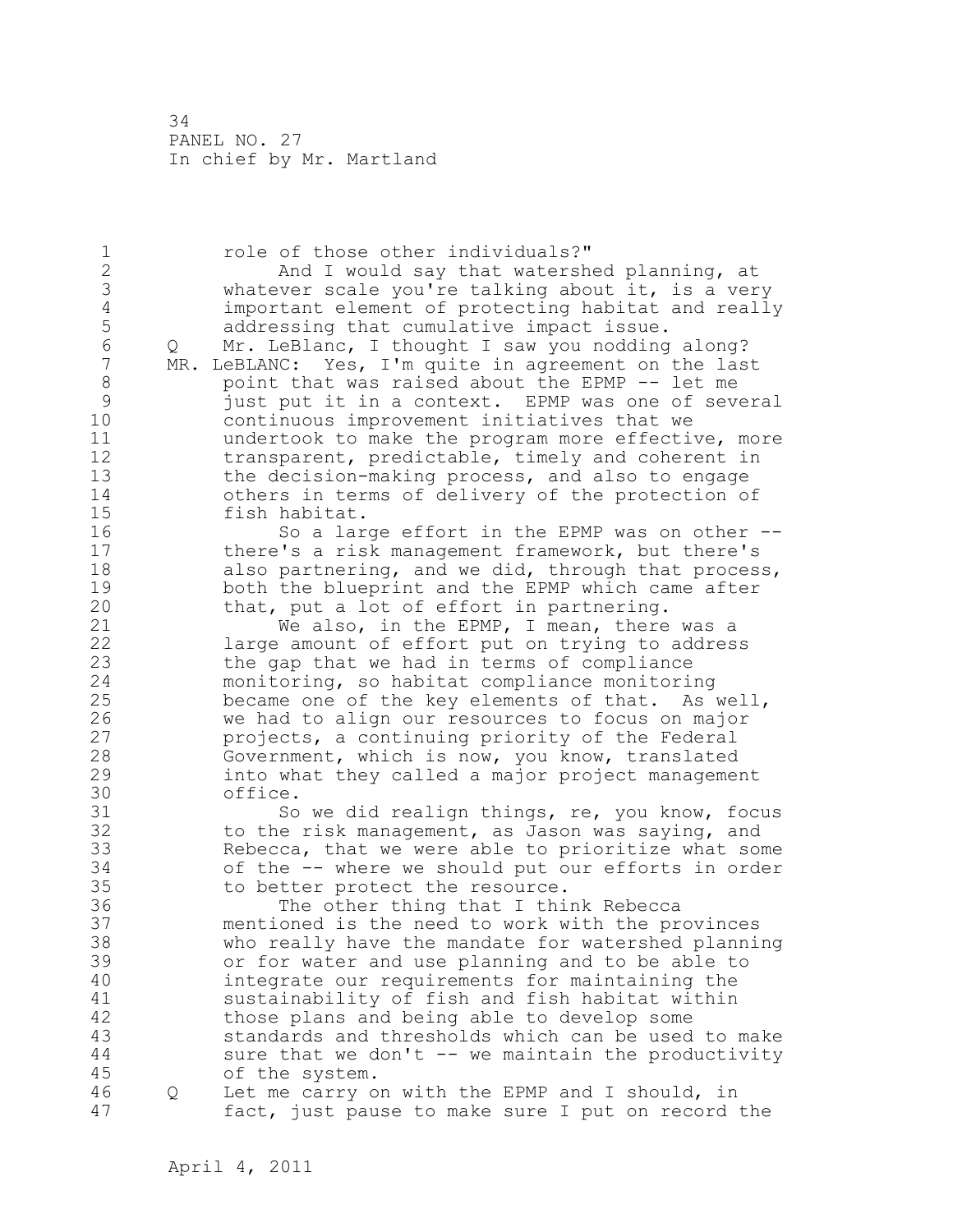1 dates of these different reports. The HCM is 2 added a year later. Is the EPMP 2004? 3 MR. LeBLANC: Yes, it is.<br>4 Q And so HCM is added 4 Q And so HCM is added to habitat compliance, and I<br>5 mever get this right --5 never get this right --<br>6 MR. LeBLANC: 2005. 6 MR. LeBLANC: 2005.<br>7 0 -- Habitat Com 7 Q -- Habitat Compliance Modernization is the 8 proper --<br>9 MR. LeBLANC: 9 MR. LeBLANC: Yes.<br>10 0 -- term? 200 10 Q -- term? 2005. Ms. Reid, there was a diagnostic, 11 I think - it's mysterious to me as to why people 12 are using diagnostic as the French pronunciation - 13 but the diagnostic is some work that you were 14 involved in. If you could please give us a quick 15 understanding of what the diagnostic coming out of 16 concerns in the region about EPMP, I take it; is 17 that correct? 18 MS. REID: Yes. So in, I believe it was, yes, the end 19 of 2006, I was taking on the new role as regional<br>20 director for OHEB. One of my first tasks was with director for OHEB. One of my first tasks was with 21 regard to implementation of EPMP in the Pacific 22 Region, and there was some resistance or perceived 23 resistance by staff in this region around some of 24 the elements of implementing EPMP. 25 So as a result, I worked with one of my 26 managers, who took on an assignment to essentially<br>27 do a diagnosis of the problem and then to come up 27 do a diagnosis of the problem and then to come up 28 with a strategy on how to resolve it. And so 29 through that work there was a paper written which 30 describes some of the problems that were<br>31 experienced. It was derived, through fo 31 experienced. It was derived, through focus<br>32 oroups, discussions with staff. There was groups, discussions with staff. There was a 33 changed management-type approach embedded into a 34 plan by which we moved forward to implement EPMP. 35 I should say that there was an implementation 36 plan as part of EPMP nationally, and that was 37 acknowledged, but the view was, in the region, 38 that there was an extra effort required to ensure 39 complete implementation of the work. 40 MR. MARTLAND: And to complete the documentary record 41 on this, and some of these are documents that are<br>42 hot referenced in the PPR, I think one of them, not referenced in the PPR, I think one of them, 43 and maybe the two that I'm going to, Mr. Bisset, 44 there were documents provided on Friday, including 45 the EPMP diagnostic, itself. Is that the 46 diagnostic? 47 MS. REID: That's right, the diagnostic.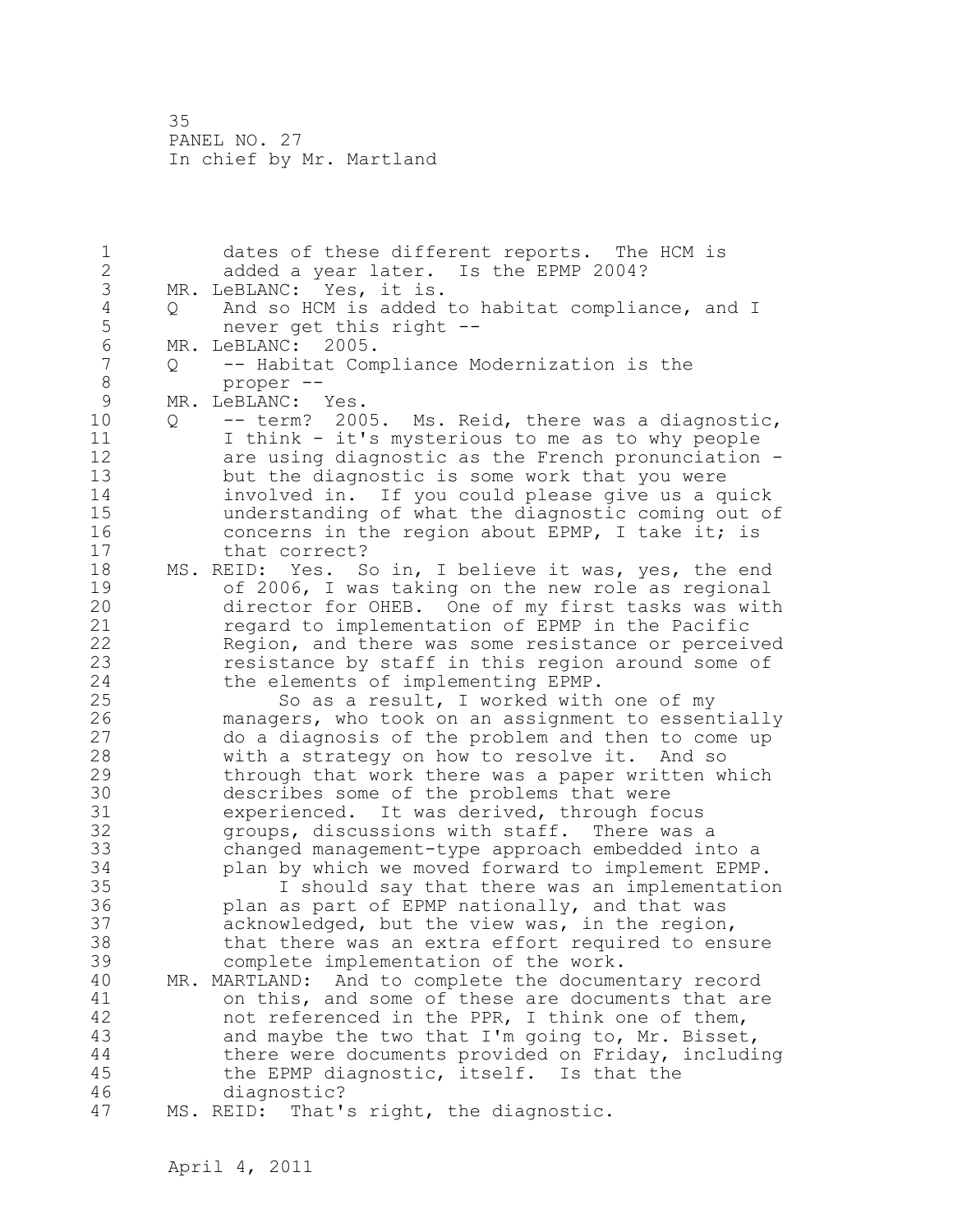1 MR. MARTLAND: Okay. If that could be marked as an 2 exhibit please. 3 THE REGISTRAR: Exhibit Number 651.  $\frac{4}{5}$ 5 EXHIBIT 651: EPMP Implementation Project Phase 1 Diagnostic 7 8 MR. MARTLAND:<br>9 0 And acco 9 Q And accompanying that, there was an e-mail. You<br>10 Seferenced a staff member doing this work. Was referenced a staff member doing this work. Was 11 that Bonnie Antcliffe, whose name is there? 12 MS. REID: That's right, yes. 13 MR. MARTLAND: And this is her e-mail, and it's 14 addressed to Mr. LeBlanc, you're cc'd on it. If I 15 could ask this be marked as the next exhibit, 16 please? 17 THE REGISTRAR: Exhibit 652. 18 19 EXHIBIT 652: E-mail dated August 15, 2007,<br>20 from Bonnie Antcliffe to Patrice LeBlanc, c from Bonnie Antcliffe to Patrice LeBlanc, cc 21 Rebecca Reid, Subject: EPMP Report 22 23 MR. MARTLAND: 24 Q Indeed, what I will do, for the purpose of these 25 questions, I'll rely, at least briefly, on the 26 PPR, because there's a summary of some of the<br>27 concerns arising in the course of the diagnos concerns arising in the course of the diagnostic 28 work. The reference in the PPR, and I should say 29 these are documents the participants were handed a 30 hard copy this morning, sent around by e-mail, I<br>31 think, on Fridav. 31 think, on Friday.<br>32 In the PPR, In the PPR, the reference, I believe, is page 33 33 of the Adobe version, page 29 and paragraph 70, 34 and you'll see reference, in paragraph 70, to the 35 diagnostic making some observations, identifying 36 some barriers to habitat staff's acceptance of 37 EPMP, some of which are listed there in the middle 38 of paragraph 70, a lack of success indicators, 39 personal values conflicts, and a perception that 40 EPMP would lower the bar for habitat protection. 41 There's an indication, in the next sentence,<br>42 that some staff did not see a link between EPMP that some staff did not see a link between EPMP 43 and the 1986 Habitat Policy and did not buy into 44 the rationale. 45 Those would seem to be some fairly 46 significant hurdles to bringing staff on board 47 with an EPMP approach. Could you comment on that,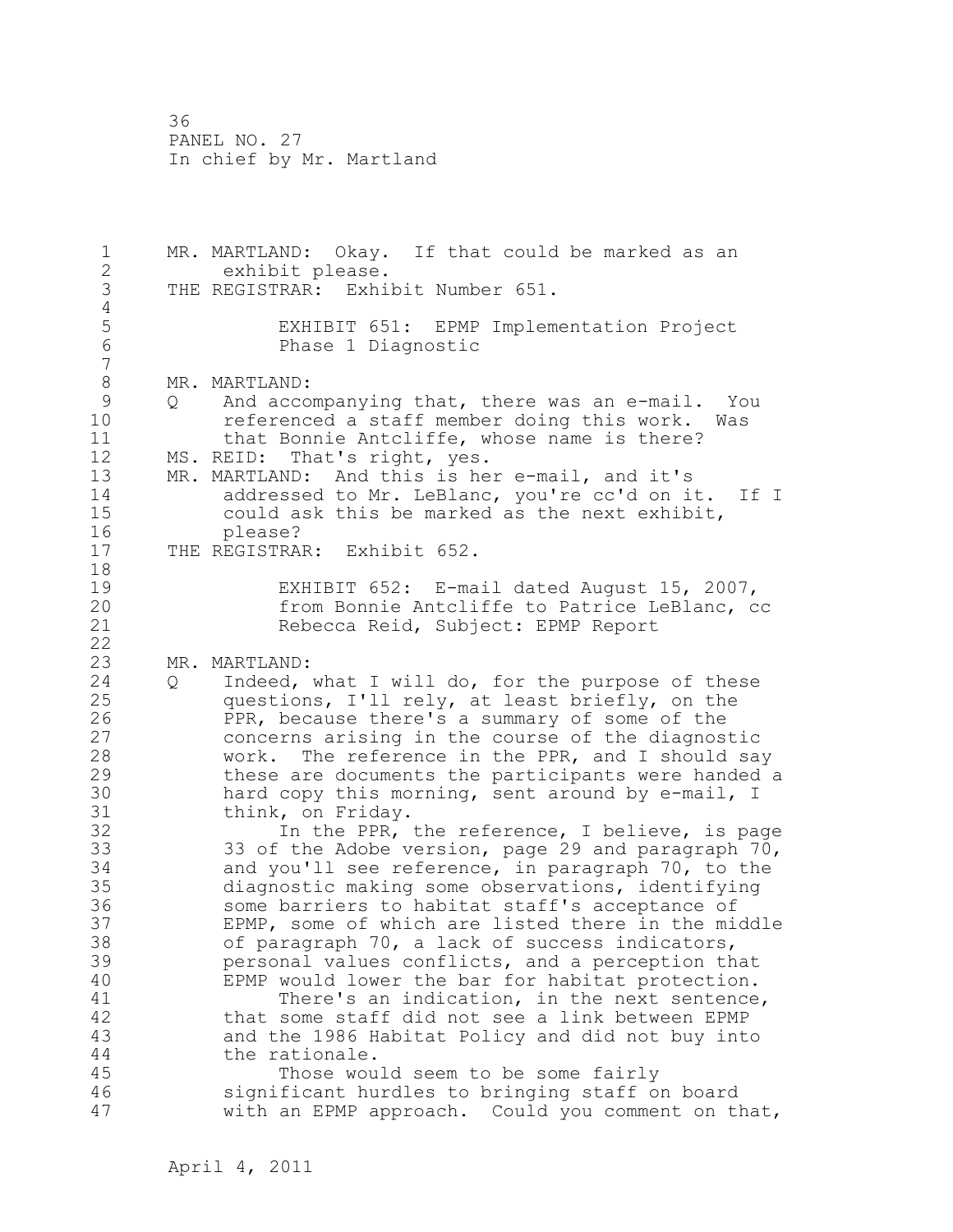1 please, and those concerns that were identified 2 and steps that have been taken to address those? 3 MS. REID: Yes, so that certainly was the outcome of<br>4 the series of focus groups and discussions that 4 the series of focus groups and discussions that we<br>5 had with staff. Those were some of the 5 had with staff. Those were some of the 6 information that they fed back. And I think that the view was that EPMP had been introduced in a 8 sort of a top down approach, and staff didn't feel 9 that they'd had enough input into, essentially,<br>10 it's design, and so it led to sort of a classic it's design, and so it led to sort of a classic 11 case of resistance to change. 12 And I think some valid concerns about some of 13 the particulars that we've already talked about; 14 that is, what happens to those low risk projects, 15 those types of things, you know, how does the risk 16 management framework, how can it be applied 17 properly, what does it need. 18 And so the outcome of that diagnostic was a 19 work plan. It had a number of action items broken<br>20 into themes, you know, an important one being into themes, you know, an important one being 21 communication. There was a question that I've 22 already spoken to around this issue of 23 socioeconomic balance so, you know, how do you 24 balance between conservation and socioeconomic 25 considerations? 26 And there was a question around an issue<br>27 around kind of workload and how you manage in around kind of workload and how you manage in the 28 Pacific Region or in British Columbia where there 29 is a huge amount of work for those habitat 30 **practitioners, from a referral perspective, how**<br>31 vou actually get the work done in a meaningful 31 you actually get the work done in a meaningful way. 33 And so eventually the work was boiled down 34 and boiled down to a point where we could actually 35 deliver on some of those action items. And in 36 addition to a concerted effort to improve our 37 communications, we also worked, ultimately, on a 38 triage, well, a number of different products, but 39 one of them was essentially a triage methodology 40 for managing the referral workload in the region. 41 and in addition, we also developed some internet<br>42 tools which would allow for better communication tools which would allow for better communication 43 with proponents or with people who thought they 44 were going to impact on habitat if they had a 45 project. There was a place for them to go to take 46 some of the front-end workload off of staff. 47 Q And if I might shift into asking you some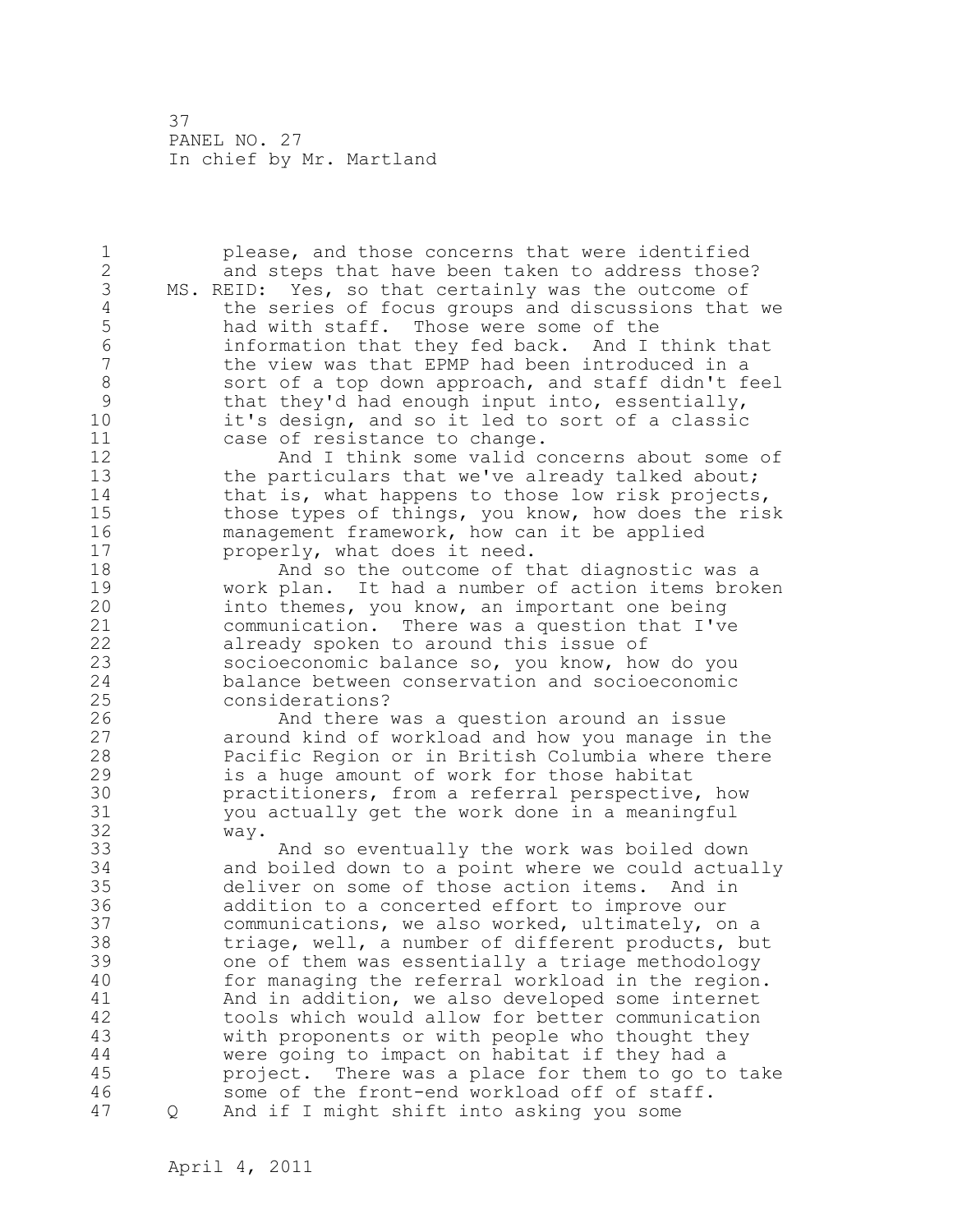1 questions about, and all of the panel, some 2 questions about the Wild Salmon Policy. We 3 touched on Strategy 2, and I'll come back to some<br>4 of that. But Mr. LeBlanc, if I might start with 4 of that. But Mr. LeBlanc, if I might start with<br>5 vou, you are working, obviously, at national 5 you, you are working, obviously, at national 6 headquarters, and your work over time, how often have you had cause to refer to the Wild Salmon 8 Policy from 2005? 9 MR. LeBLANC: Limited opportunity. I think we did,<br>10 iust like I think, there's two sets of similar just like I think, there's two sets of similar 11 policies. One is the Atlantic Salmon Conservation 12 Policy, which is a bit similar to the Wild Salmon 13 Policy, that what we saw of it we were very 14 supportive of it because it is a much broader and 15 overarching policy framework than the Habitat 16 Policy and program, but it does support the policy 17 objectives for habitat management. 18 I've been saying that it is probably one of 19 the policy frameworks that is fairly close to what<br>20 I would call using an ecosystem-based approach to I would call using an ecosystem-based approach to 21 managing fisheries resource and habitat. So it is 22 well supported, it's been approved by the deputy 23 minister's policy committee, so it is a policy of 24 the Department, and we do reflect on it as being a 25 solid policy framework for managing the fisheries 26 and, as I said, in an ecosystem way.<br>27 Q I think your answer suggested that t 27 Q I think your answer suggested that this isn't 28 something that you're reaching to on your 29 bookshelf every week. When is it that you do look 30 to that policy for work you're doing?<br>31 MR. LeBLANC: Well, right at the moment we MR. LeBLANC: Well, right at the moment we've been 32 asked -- my assistant deputy minister has asked 33 us, or one the senior ADM's committee and through 34 our ADM, assistant deputy minister, has asked us 35 to look at how do we apply an ecosystem-based 36 approach to managing our resources in the 37 department, our fisheries resource and habitat, 38 and oceans as well. 39 So we're now collecting some of the 40 information, doing some policy research, and 41 putting together a framework and looking at how<br>42 different regions have applied this approach different regions have applied this approach 43 through their policy framework, so one is the Wild 44 Salmon Policy, so we've been looking at that one. 45 We've been looking at some of the work in the 46 Great Lakes, which the Ontario Great lakes area is 47 doing. And Environment Canada's approach to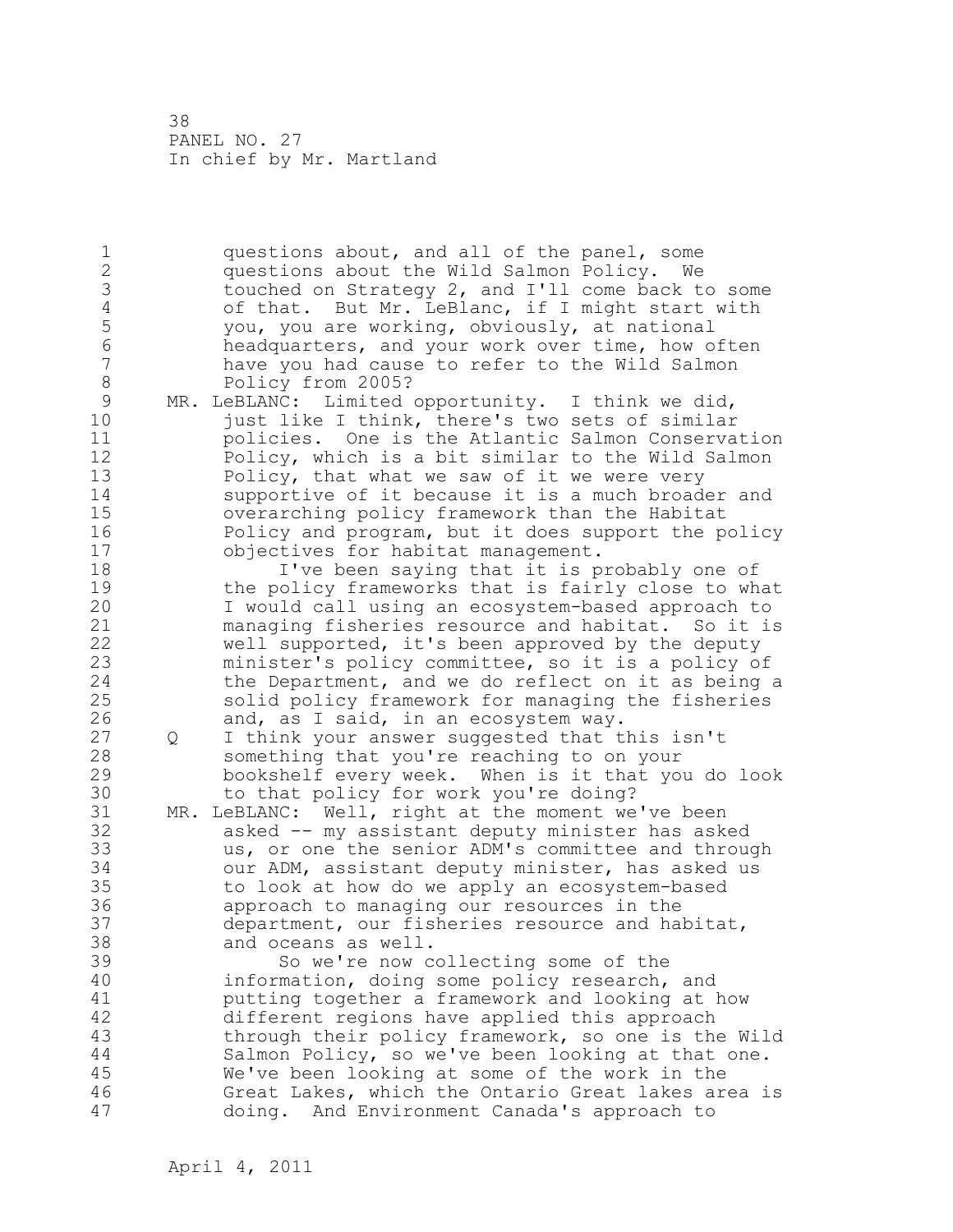| 1                |   | ecosystem-based approach, as well as the Maritime                                                   |
|------------------|---|-----------------------------------------------------------------------------------------------------|
| $\overline{2}$   |   | region's ecosystem approach to managing the                                                         |
| 3                |   | fisheries, and trying to learn from those and                                                       |
| $\overline{4}$   |   | pulling them together to do a broader national                                                      |
| 5                |   | framework for the Department.                                                                       |
| $6\phantom{a}$   | Q | Within headquarters, do you think the Wild Salmon                                                   |
| $\boldsymbol{7}$ |   | Policy is seen as really a regional, a Pacific                                                      |
| 8                |   | Region document?                                                                                    |
| $\mathsf{S}$     |   | MR. LeBLANC: Yes, I would think it's seen as a                                                      |
| 10               |   | regional policy framework, but it is for the, you                                                   |
| 11               |   | know, for important fisheries. I think we are now                                                   |
| 12               |   | starting to recognize the fact that it is                                                           |
| 13               |   | consistent with a broader approach of using an                                                      |
| 14               |   | ecosystem-based approach to managing the resource.                                                  |
| 15               |   | It has a lot of the features that should be part                                                    |
| 16               |   | of such an approach.                                                                                |
| 17               | Q | And we had a brief discussion earlier and some                                                      |
| 18               |   | questions about Strategy 2, which is the                                                            |
| 19               |   | assessment of habitat status within the Wild                                                        |
| 20               |   | Salmon Policy. The question, I suppose, at a                                                        |
| 21               |   | broader level, is whether that Strategy 2 work,                                                     |
| 22               |   | number one, is it being implemented by the Habitat                                                  |
| 23               |   |                                                                                                     |
| 24               |   | Management Program; number two, should it be? Can<br>it be?                                         |
| 25               |   |                                                                                                     |
| 26               |   | MR. LeBLANC: It has to be, okay? It is probably not                                                 |
| 27               |   | done as well as it should be, but it needs to be,                                                   |
| 28               |   | because one of the things that are a                                                                |
|                  |   |                                                                                                     |
|                  |   | transformation of our program is to be able to                                                      |
| 29               |   | establish standards and report on the status of                                                     |
| 30               |   | fish habitat to Canadians. As you may have seen                                                     |
| 31               |   | in some of our annual reports, we do report on                                                      |
| 32               |   | outputs: how many referrals; how many                                                               |
| 33               |   | authorizations; how many convictions.<br>That's no                                                  |
| 34               |   | indication for Canadians to be able to understand                                                   |
| 35               |   | whether our work is ending up in maintaining                                                        |
| 36               |   | healthy and productive habitat, so we do need to                                                    |
| 37               |   | have some form of measurement and we need to be                                                     |
| 38               |   | able to assess the status of fish habitat.                                                          |
| 39               |   | It was a major discussion at one of our                                                             |
| 40               |   | forums that we held a few months ago where we                                                       |
| 41               |   | brought some of the U.S. experience, in terms of                                                    |
| 42               |   | implementing the National Fish Habitat Action                                                       |
| 43               |   | Plan, where they are starting to report on the                                                      |
| 44               |   | status of fish habitat and are committed to doing                                                   |
| 45               |   | that every five years.                                                                              |
| 46<br>47         | Q | Okay. Ms. Reid, could you offer your perspectives<br>from the regional perspective on these points, |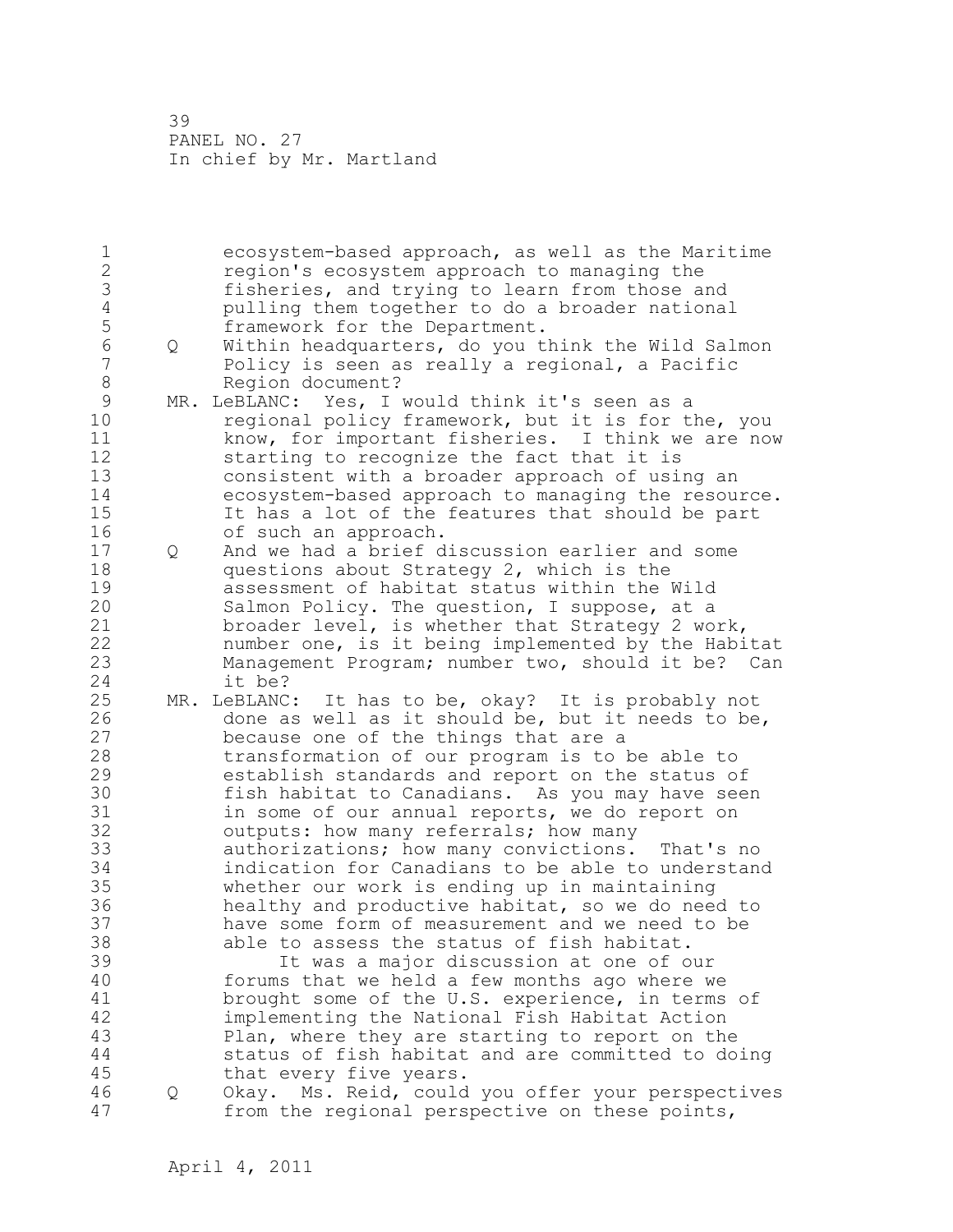| 1              |         | please?                                                 |
|----------------|---------|---------------------------------------------------------|
| $\overline{2}$ |         | MS. REID: On the utility of the Wild Salmon Policy?     |
| 3              | $\circ$ | Well, let me start with the question of the             |
| $\sqrt{4}$     |         | implementation of Strategy 2 and whether that is        |
| 5              |         | work that does or should land squarely on the desk      |
| 6              |         | of Habitat Management Program?                          |
| $\overline{7}$ |         | MS. REID: Well, clearly, I think that the Strategy 2    |
| $\,8\,$        |         | is important work that needs to be done.<br>There's     |
| $\mathcal{G}$  |         | always been an internal debate about who should do      |
| 10             |         |                                                         |
|                |         | the work, but within the Department of Fisheries        |
| 11             |         | and Oceans clearly that Strategy 2, the status          |
| 12             |         | indicator work, needs to be completed.                  |
| 13             |         | The question of whether it's habitat staff              |
| 14             |         | that do it or science staff, I think, is simply a       |
| 15             |         | matter of resourcing the activity. Once the             |
| 16             |         | Department agrees that, yes, it's important, we         |
| 17             |         | need to find the money, then we can simply work it      |
| 18             |         | out between ourselves of who actually does the          |
| 19             |         | work.                                                   |
| 20             | Q       | And you described that as an internal debate. I         |
| 21             |         | take it it's an ongoing debate. To your eyes, is        |
| 22             |         | there an answer? Has the ball stopped moving on         |
| 23             |         | that debate?                                            |
| 24             |         | MS. REID: Well, I think that there's some debate        |
| 25             |         | around who's best placed to do that work. Habitat       |
| 26             |         | program has been funding the work up until now.         |
| 27             |         | We have had support from the science branch.<br>So,     |
| 28             |         | I mean, I do view it as sort of an internal             |
| 29             |         | conversation, not atypical of many conversations        |
| 30             |         | we have between branches about how activities are       |
| 31             |         | specifically funded.                                    |
| 32             |         |                                                         |
|                |         | MR. MARTLAND: Maybe I can follow up that question.      |
| 33             |         | Mr. Bisset, if you could please look to number 22       |
| 34             |         | on our exhibit list?                                    |
| 35             | Q       | And in a moment you'll see on the screen -- so I        |
| 36             |         | won't read it out; that's apparent what it is.          |
| 37             |         | This dates to November of 2008. This is a               |
| 38             |         | presentation on the connection between HMP and the      |
| 39             |         | Wild Salmon Policy, WSP; is that correct?               |
| 40             |         | Is this the Heather Stalberg presentation?<br>MS. REID: |
| 41             | Q       | I was hoping you could tell me.                         |
| 42             |         | I think it is, yeah.<br>MS. REID:                       |
| 43             | Q       | We can look through it, if that's of assistance.        |
| $4\,4$         |         | What number is it? What tab is it?<br>MS. REID:         |
| 45             | Q       | I'm sorry, it's number 22 in the binder there.<br>It    |
| 46             |         | should be.                                              |
| 47             |         | MS. REID: Yeah, okay, it is.                            |
|                |         |                                                         |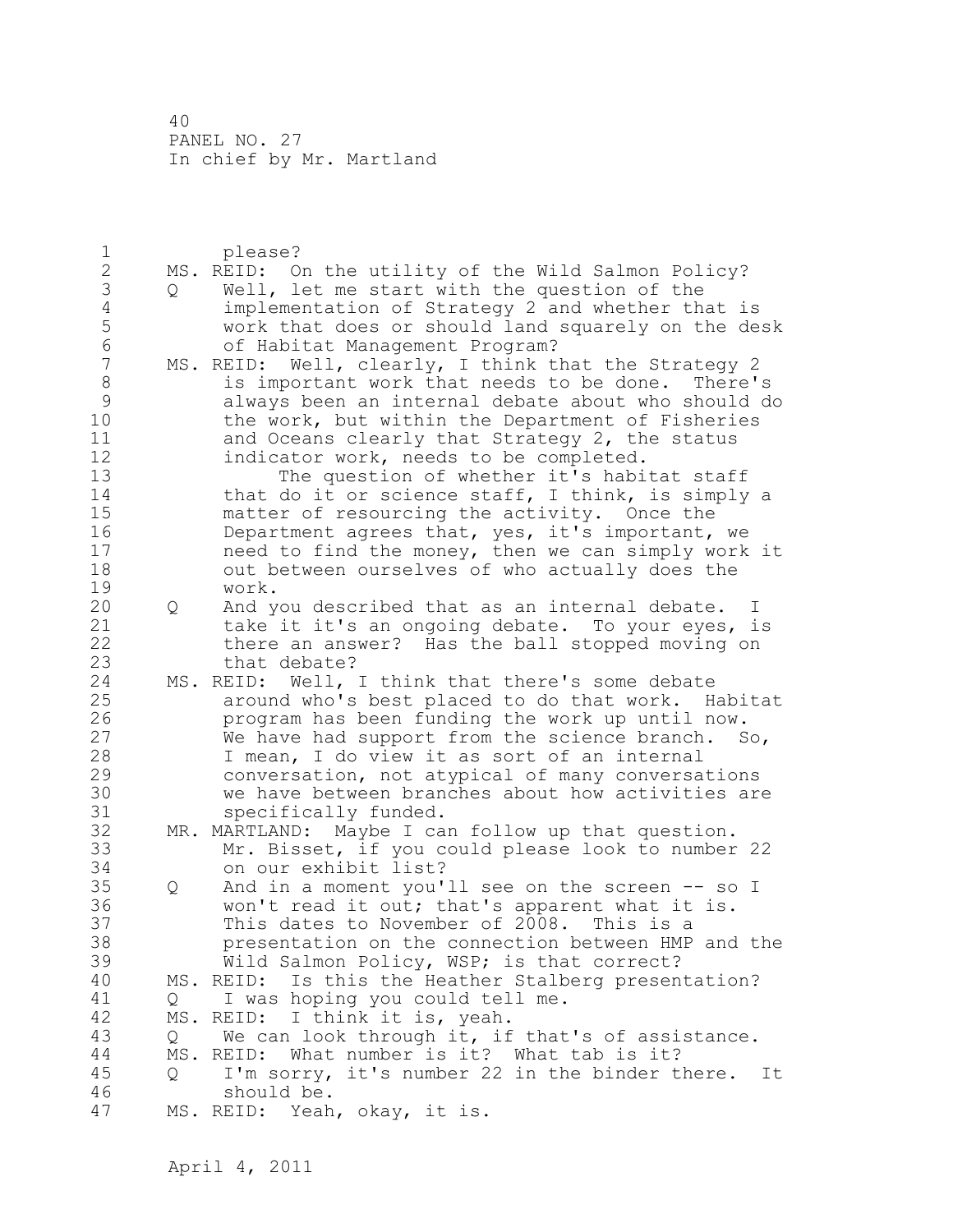1 Q That is? 2 MS. REID: Yeah. 3 MR. MARTLAND: Thank you. If this could be marked as<br>4 an exhibit, please, Mr. Registrar? 4 an exhibit, please, Mr. Registrar?<br>5 THE REGISTRAR: It's already marked as 5 THE REGISTRAR: It's already marked as Exhibit 204.<br>6 MR. MARTLAND: Oh, it already is? I'm sorry, I 6 MR. MARTLAND: Oh, it already is? I'm sorry, I overlooked that. Thank you. 8 THE COMMISSIONER: What exhibit number is it?<br>9 THE REGISTRAR: It's already marked as Exhib 9 THE REGISTRAR: It's already marked as Exhibit 204.<br>10 THE COMMISSIONER: 204, thank vou. THE COMMISSIONER: 204, thank you. 11 MR. MARTLAND: I gather it's Exhibit 204. I almost 12 said "2004" and I'm concerned that, Mr. 13 Commissioner, that may prove true one day, but not 14 today. 15 Q If we could look to page 7 of this document, 16 please? Ms. Reid, I take it, just to narrate, if 17 I might, or see if I understand this correctly, 18 this is a presentation that was prepared under 19 your supervision, and is it fair to say it<br>20 mepresents an attempt to really making the represents an attempt to really making the case 21 for integrating the implementation of the Wild 22 Salmon Policy into the work that the Habitat 23 Management Program does? 24 MS. REID: Yes, so the context of this presentation was 25 in the context that we'd had a new director 26 9eneral, a national director general for the<br>27 program. We were introducing the Wild Salmon program. We were introducing the Wild Salmon 28 Policy to that individual, and also trying to 29 resource the work that was required in order to 30 complete our obligations under Strategy 2, and so<br>31 the deck was created in order to have that the deck was created in order to have that 32 conversation and, as you say, tell that story. 33 Q And is it right to say that after attempting to 34 make that case or set out that view of things, 35 that -- what did happen? 36 MS. REID: Well, the work continued. I think, 37 certainly nationally, the view was that from a 38 communication perspective we hadn't made a strong 39 case to situate the Wild Salmon Policy more 40 broadly within the Habitat Management Program. 41 But from an operational perspective, we continued<br>42 to do the work. to do the work. 43 Q And one of the challenges, I imagine, and this is 44 why I've gone to page 7, is to ask: The sub-45 heading there is WSP Disconnect With HMP, and it 46 talks about, in the first column: 47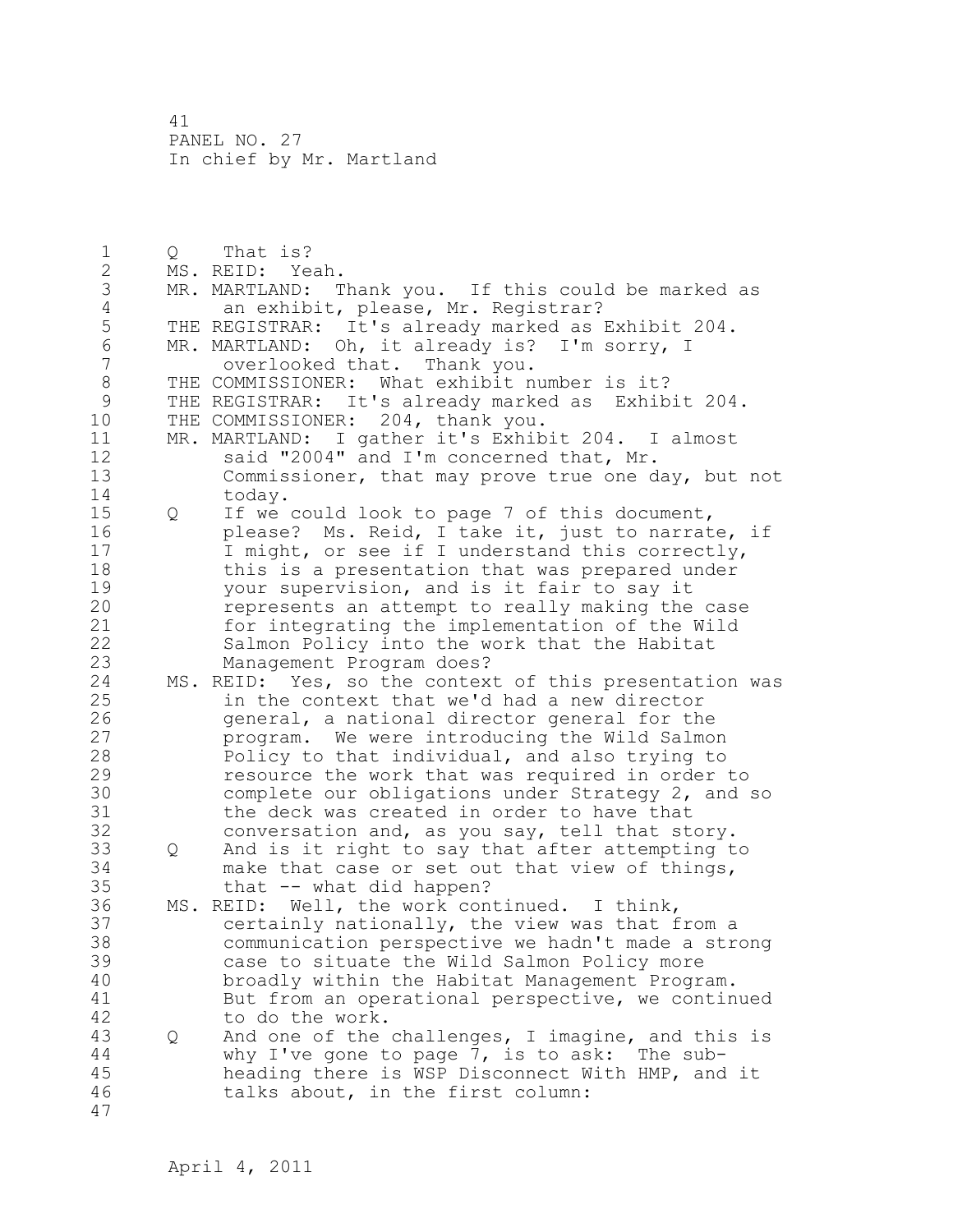1 WSP - monitoring predominantly environmental, 2 including cumulative effects, with some 3 efficacy.  $\frac{4}{5}$ 5 Is efficacy, in that context, the same as<br>6 6 The effectiveness monitoring? If you're not 6 effectiveness monitoring? If you're not sure I<br>7 don't need you to quess at that. I just though don't need you to quess at that. I just thought 8 I'd see if I -- 9 MS. REID: I can't remember.<br>10 0 In anvevent, it talks 10 Q In any event, it talks about the WSP predominantly 11 looking at environmental monitoring and cumulative 12 effects and then really, in some intention to 13 that, a different thing in the second column, 14 under EPMP:  $\frac{15}{16}$ 16 **Habitat compliance modernization (HCM),** [is]<br>17 **habitat compliance and efficacy**. predominantly compliance and efficacy. 18 19 So in a sense, there's a difference in terms of<br>20 what the work under EPMP is and the questions t what the work under EPMP is and the questions that 21 are being asked or the work to be done under WSP; 22 is that the case? 23 MS. REID: So what I was trying to do with the Wild 24 Salmon Policy was find a home for it within the 25 Habitat Management Program, and it seemed to be 26 that there is some logic to connect it up to the<br>27 HCM program. But the problem with it is HCM program. But the problem with it is 28 essentially there's a scale issue that, you know, 29 the Wild Salmon Policy, the habitat indicator work 30 is at a more of an ecosystem level broader scale<br>31 and the work that the habitat practitioners 31 and the work that the habitat practitioners<br>32 specifically need is at a more specific sca specifically need is at a more specific scale. 33 And so that was the bit of the disconnect between 34 the two. 35 And so I don't think there's any 36 disagreement. And you heard Patrice say that it's 37 very important, from an ecosystem-based management 38 approach, to have the sorts of habitat status 39 information that the Wild Salmon Policy Strategy 2 40 provides. But that, in and of itself, is not 41 enough. You need to continue to have your HCM<br>42 brogram actually monitoring on the ground and program actually monitoring on the ground and 43 doing that type of very specific work, 44 particularly as it relates to the compensation 45 programs and that sort of thing, that I don't 46 think that the Strategy 2 work would ever get to 47 that scale.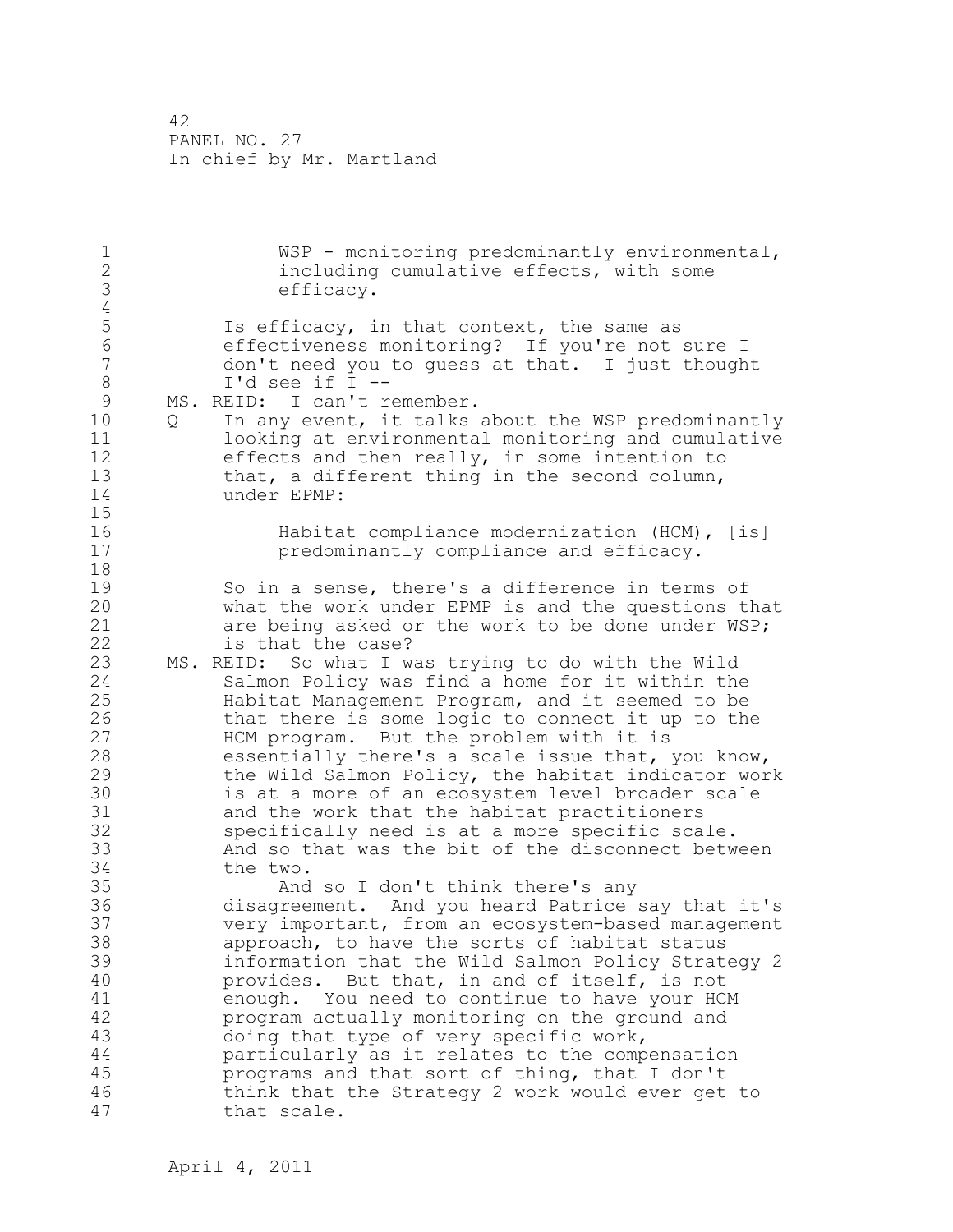1 Q Mr. LeBlanc? 2 MR. LeBLANC: Just to add to that, and to put it in a 3 broader context of monitoring for habitat, we see<br>4 a continuum of compliance effectiveness which is 4 a continuum of compliance effectiveness which is<br>5 at the project level in health monitoring or 5 at the project level in health monitoring or<br>6 ecosystem-based monitoring of the health of 6 ecosystem-based monitoring of the health of habitat at an ecosystem level. And as you go from 8 one to the other from compliance monitoring, 9 habitat management has a significant role and a major role with CNP, Conservation Protection, to 11 do the compliance monitoring and auditing that 12 feeds into, and is very important to have that in 13 terms of determining effectiveness monitoring. 14 Our role there is to provide the methodology 15 to proponents who are responsible for doing the 16 monitoring, making sure that they follow the 17 **proper procedure, they report back, and we** 18 evaluate that. And you have a role of science to 19 determine the scientifically, statistically-valid<br>20 methodology that can be applied consistently methodology that can be applied consistently 21 across Canada so that you can compare things. And 22 also the review, as I was mentioning before about 23 the peer review. 24 When you get into ecosystem-based kind of 25 monitoring, you need indicators, you need a lot of 26 data. In the example in the U.S., is that's where<br>27 science takes a much more important role, and in science takes a much more important role, and in 28 the U.S. the USGS, the U.S. Geological Service, 29 the science element of it, does the collection of 30 data based on indicators they want to use for<br>31 measuring the status of habitat, and they pro measuring the status of habitat, and they provide 32 an independent report to the American people, or 33 they will be. 34 So I see, as we go along, habitat plays less 35 of a role, but it's always involved in all of 36 these habitat management programs, but science 37 takes a much more important role as you go down to 38 the -- they don't have a role in compliance 39 monitoring, they have a role in effectiveness 40 monitoring, but they have a greater role in the 41 health monitoring. 42 Q Mr. Hwang, from your perspective, in the BCI, the 43 interior region, or area, rather, are there 44 habitat indicators under the Strategy 2 work that 45 was done by Heather Stalberg, are those habitat 46 indicators being actively used? 47 MR. HWANG: Not on a general operational basis. They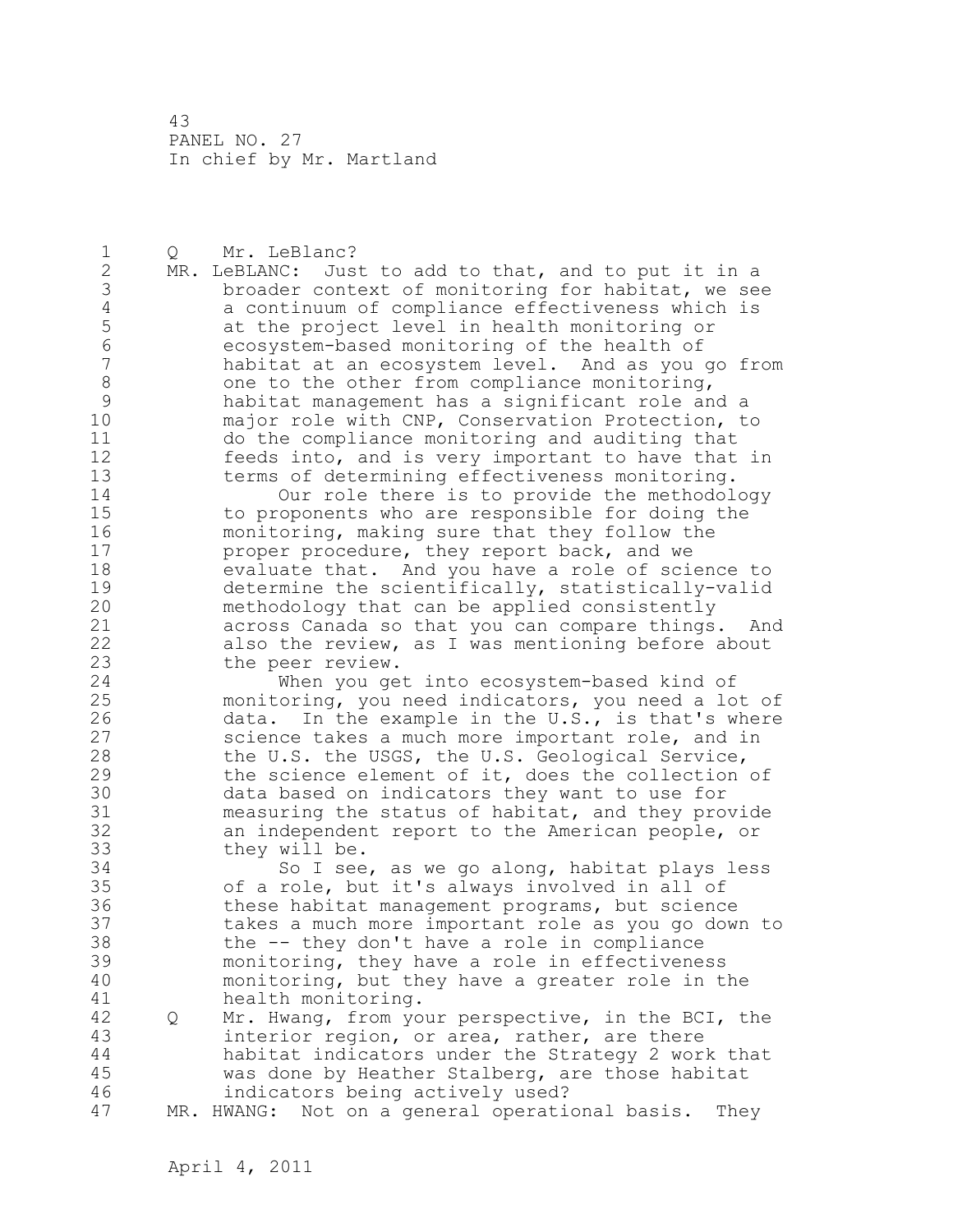1 have been used on a couple of - I'm not sure what 2 you call them - pilot or preliminary run-through-3 type exercises to help test and validate them.<br>4 But for the most part, what we see them as, at 4 But for the most part, what we see them as, at the<br>5 operational level, is a good idea. We can see the 5 operational level, is a good idea. We can see the<br>6 1inkage and the benefit, but at this point we are 6 linkage and the benefit, but at this point we are<br>7 and part of and are not aware of any specific not part of and are not aware of any specific 8 action to go out and undertake the indicator<br>9 stablishing exercise. 9 establishing exercise.<br>10 and it's a big io And it's a big job. That's the thing. It's 11 not like, well, if we decided to do it on Monday 12 we could have it done in two weeks. Looking at 13 the scale of the geography and the complexity of 14 the indicators that are out there, it's a big job 15 and I think that's what concerns operational 16 habitat staff to some degree, is it looks like a 17 good idea, but to mobilize something like this is 18 going to take some effort, and at this point we 19 don't see the opportunity coming down the pipe<br>20 that is going to enable that. That's the that is going to enable that. That's the 21 challenge. 22 Q What about the WSP habitat status report, is that 23 something that your area has been involved in 24 creating? 25 MR. HWANG: Are you talking about an actual report for 26 a conversation unit, or more broadly, the habitat<br>27 status indicators? status indicators? 28 Q For the conservation unit. 29 MR. HWANG: Again, we've worked on, I think, one or two 30 initially as pilots, but we haven't done them<br>31 strategically or broadly across our area. strategically or broadly across our area. 32 MR. MARTLAND: I'm about to move to a different topic. 33 I don't know if other panellists have comments 34 picking up on WSP issues? Then I'll simply move 35 on, then. 36 I have a few questions with respect to the 37 Province's role or involvement in habitat work. 38 Mr. Commissioner, I'd like to preface that 39 question by offering a comment to address a 40 concern the Province may hold on this front. As 41 you appreciate, Mr. Commissioner, this is a<br>42 Federal Commission of Inquiry and the terms Federal Commission of Inquiry and the terms of 43 reference obviously focus, in particular, on the 44 DFO and the Federal Government. As will be 45 apparent, in particular in this PPR, the focus is 46 very much on the DFO and the Federal Government. 47 I have some questions that touch on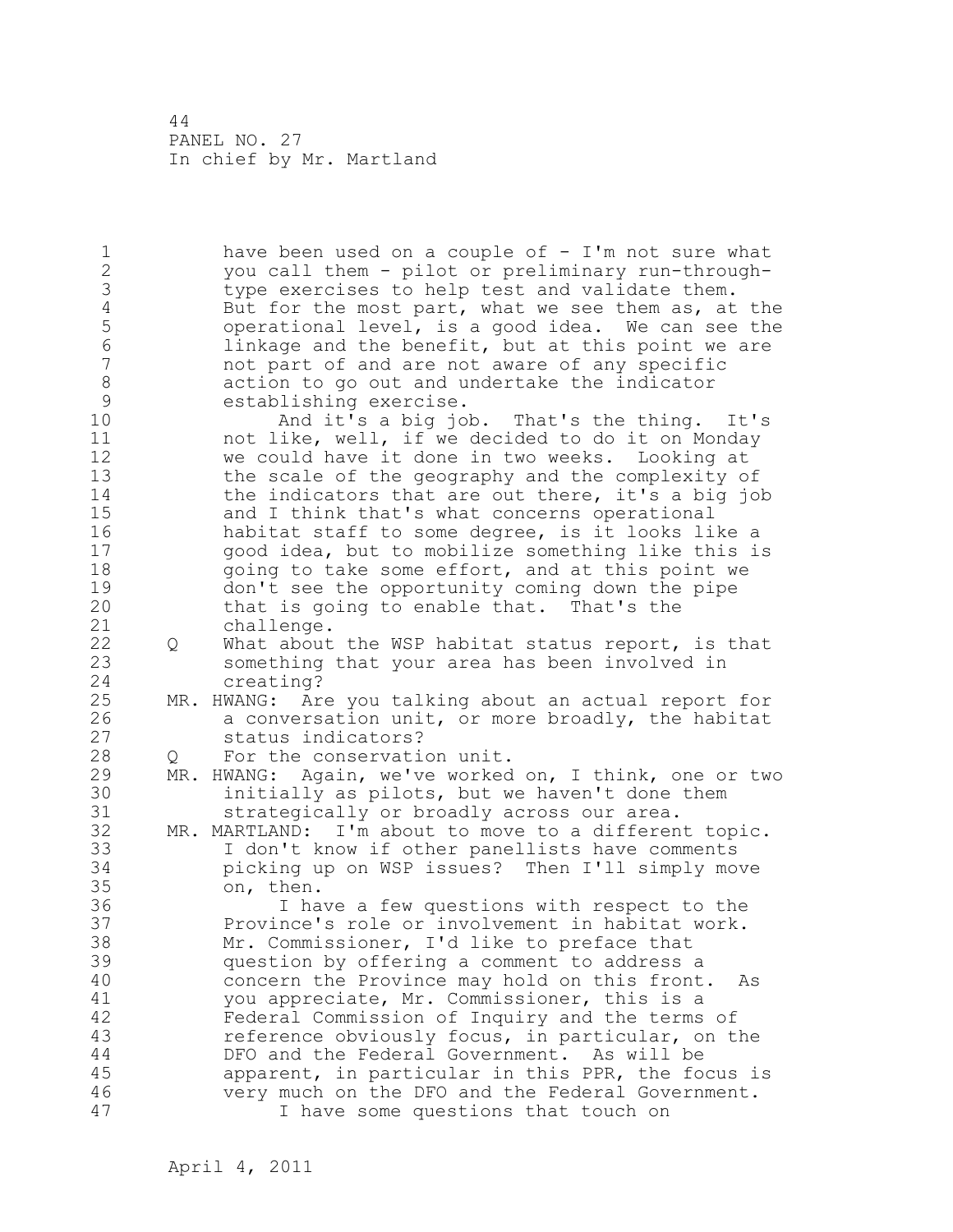1 agreements and work between the DFO and the 2 Province. I don't have provincial witnesses that 3 are part of this panel or part of the overview<br>4 hearings, although I think there's a much bett 4 hearings, although I think there's a much better<br>5 1ikelihood that there would be provincial 5 likelihood that there would be provincial<br>6 witnesses when we move into specific habi 6 witnesses when we move into specific habitat effects. 8 So I simply say that to make clear the basis<br>9 on which I'm asking some questions. There may be 9 on which I'm asking some questions. There may be at least one question which asks a witness's 11 perspective on the Province's level of involvement 12 or presence in this area. And in a situation 13 where I'm asking that sort of question for a 14 perspective, just to be clear about it, I'm not 15 asking that witness's answer to stand as the only 16 answer possible on it; there may be another side 17 to it. 18 With that as a preliminary comment, if I 19 might try and approach this through the - and I'll<br>20 try and do it without going to the document - the try and do it without going to the document - the 21 CESD 2004 report. And I'll begin, Mr. Hwang, with 22 you, and then I'll ask the other panellists if 23 they have comments to add to. 24 Q The 2004 report raises some comments and 25 criticisms about the coordination between the 26 Province. Could you comment on the level of<br>27 coordination between the Province and the DF coordination between the Province and the DFO and 28 then, more generally, on the Province's 29 involvement in protecting fish habitat and any 30 comments that tie us back to Fraser River salmon<br>31 babitat are helpful. habitat are helpful. 32 MR. HWANG: Well, that's a pretty broad-ranging 33 question, but I'll try to -- 34 Q Yes. 35 MR. HWANG: -- keep it reasonably concise here. From 36 our operating level within an area, we don't see a 37 lot of guidance coming from the respective 38 headquarters in terms of how we're going to 39 coordinate between our agency, Fisheries and 40 Oceans, and the habitat program and the Provincial 41 Government and related agencies. We understand<br>42 that there has been an agreement sort of that there has been an agreement sort of 43 structured in place, but it basically, you know, 44 I'll use the sort of layman interpretation, it 45 said, "We should work together. This is a good 46 idea." "Yeah, we should." "And what you should 47 do is go out and locally establish some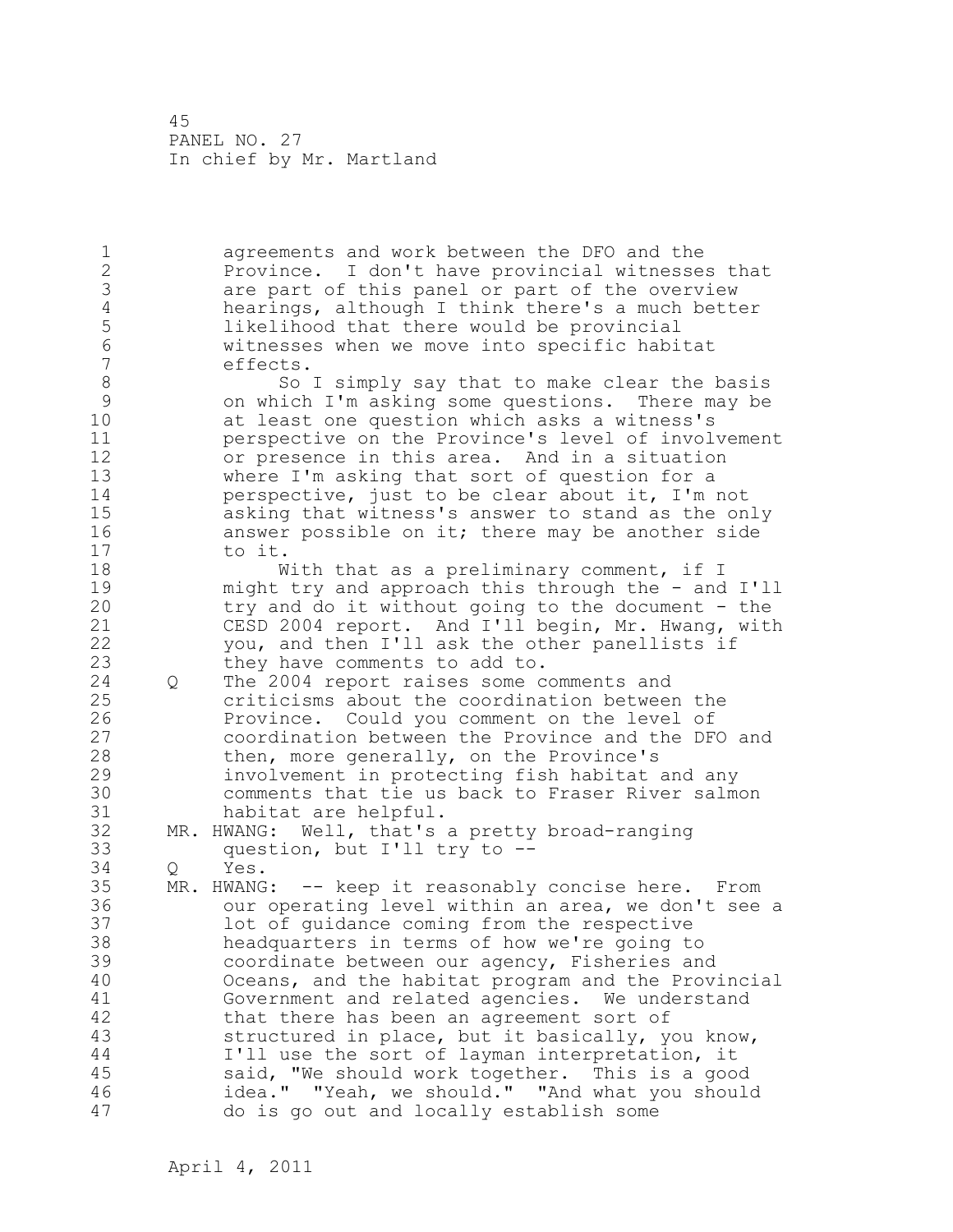1 cooperative committees underneath this kind of 2 framework," and it didn't really progress past 3 there.<br>4 S 4 So it's a good idea and I think at the<br>5 practicing level staff in our agency and the 5 practicing level staff in our agency and the 6 provincial agencies understand the value and the responsibility as government to cooperate, and 8 there are many instances where we do that quite<br>9 effectively and usefully. 9 effectively and usefully.<br>10 Mnd example would be And example would be, say, on Shuswap Lake, 11 which I spoke to earlier, there has been an 12 initiative that the acronym is SLIPP, it's the 13 Shuswap Lake Integrated Planning Partnership. It 14 was largely the brainchild of a provincial 15 government local employee, a longstanding staff 16 member out of the Kamloops office, but what he did 17 is he went and mobilized support from our agency, 18 other agencies, local governments, First Nations, 19 some industry people, you know, within his agency,<br>20 and this has turned into a multi-stakeholder, and this has turned into a multi-stakeholder, 21 multi-level, multi kind of interest, I guess, 22 planning exercise to try to look at all of the 23 development, all of the habitat resource values 24 and other natural resource values on the lake, and 25 try to come to grips with what some of the 26 current, pressing problems are and look towards<br>27 sustainable outcomes into the future. sustainable outcomes into the future. 28 So I use that example to illustrate that at 29 the local level we have many examples where our 30 staff and provincial staff get along very<br>31 effectively. Sometimes our staff lead it 31 effectively. Sometimes our staff lead it,<br>32 sometimes provincial staff lead it. But t sometimes provincial staff lead it. But there are 33 examples where things fall between the cracks as 34 well, in terms of an issue having some effect on 35 fish or fish habitat that doesn't get resolved as 36 effectively as it could, and it kind of balances 37 around between our agencies, provincial agencies 38 and local governments' development centres and 39 things like that. 40 Q Ms. Reid could you offer your perspective on the 41 relationship between the Province and your<br>42 department? department? 43 MS. REID: Sure. Because of the jurisdictional 44 complexities, it's clearly recognized both by the 45 Province and Canada, DFO, the importance of 46 working cooperatively and collaboratively, and I 47 think that you'll see there's been a number of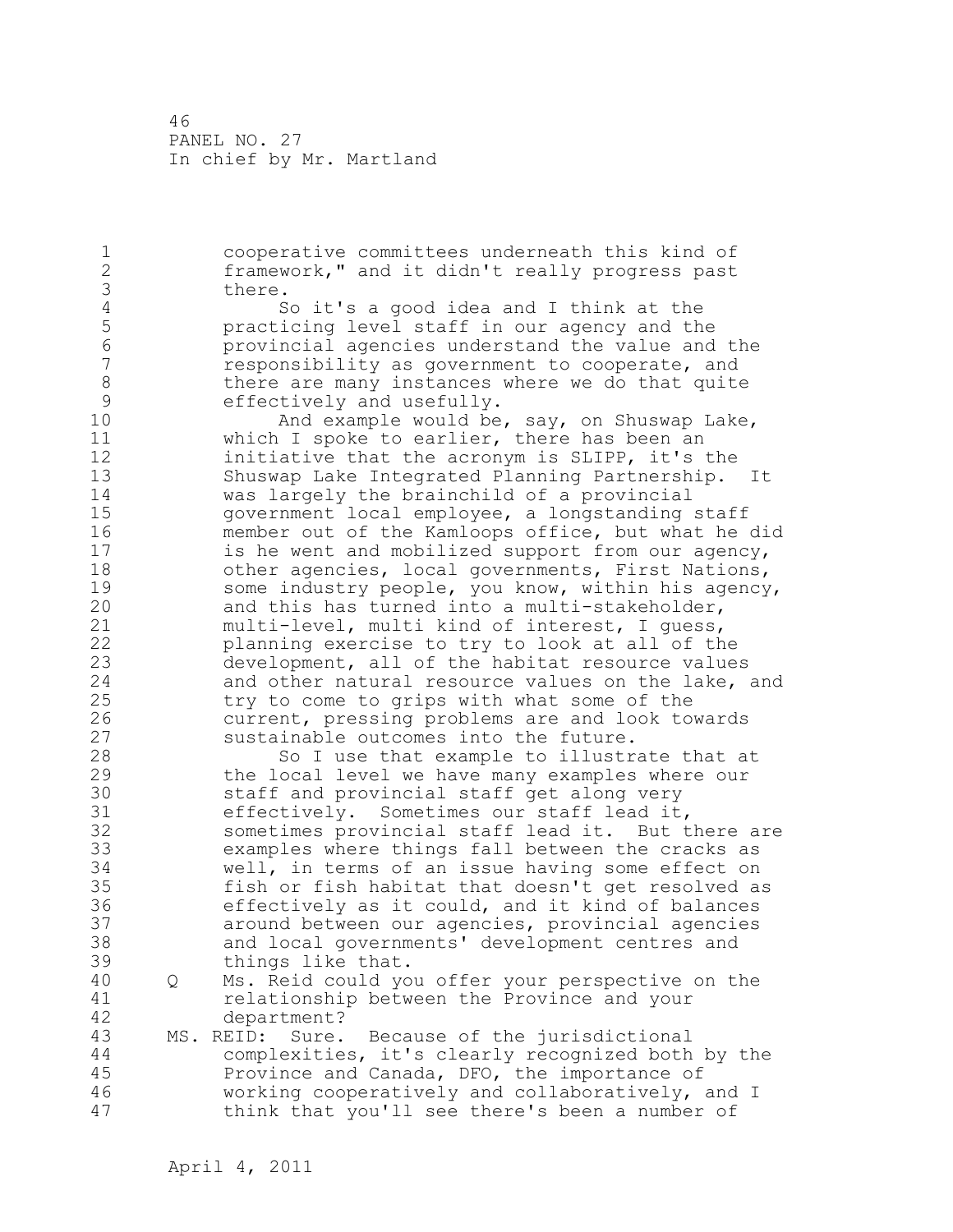1 agreements struck to reflect the need to have a 2 cooperative relationship. 3 At the regional level, certainly I have been<br>4 involved in a number of committees with my 4 involved in a number of committees with my<br>5 by provincial counterparts in order to facili 5 provincial counterparts in order to facilitate 6 those relationships. But I would agree with Jason, is I would say that some of those broader, 8 Superarching agreements, while are good in concept,<br>8 The aren't necessarily operationalized as clearly as I 9 aren't necessarily operationalized as clearly as I think someone from the area would like. 11 Q And this one example, the 2000 Canada-BC Fish 12 Habitat Management Agreement, is that an example? 13 MS. REID: That's an example, yes. 14 Q I interrupted you, sorry. Carry on. 15 MS. REID: Well, I think, just to kind of summarize, 16 that those relationships need to kind of be 17 ongoing and so that's the reason for constructing 18 those MOUs and arrangements that we do have. 19 I would say, at a working level, I think we<br>20 do have very positive working relationships with do have very positive working relationships with 21 the Province. At times where disconnects occur, 22 we have different directions, different mandates, 23 different responsibilities, and so we do need to 24 work cooperatively to make sure we match up our 25 respective interests. 26 Q Mr. LeBlanc, I don't know to what extent you're<br>27 intimately following or involved in BC/Canada intimately following or involved in BC/Canada 28 questions or if you have a national sense, vis-à-29 vis other territories and provinces and the 30 relationships. Do you have any comments on these questions? 32 MR. LeBLANC: Yes, I could. In the early 2000, the 33 ministers of the Council of Fisheries and 34 Aquaculture ministers that I spoke about made a 35 commitment to collaborate on habitat management 36 among provinces. The previous MOU that had been 37 written in B.C. was in 2000, and I think the 38 commitment was made in 2001/2002 with other 39 provinces. Since that time, we've only signed 40 four agreements: Nova Scotia; PEI; and Manitoba, 41 and one pending for Saskatchewan. It's been<br>42 bending for four or five years. pending for four or five years. 43 The complexity of it is even bigger, because 44 the ministers of fisheries that are around the 45 CCFAN, the Canadian Council of Fisheries and 46 Aquaculture Ministers, may not represent those 47 ministries that we deal with on a daily basis on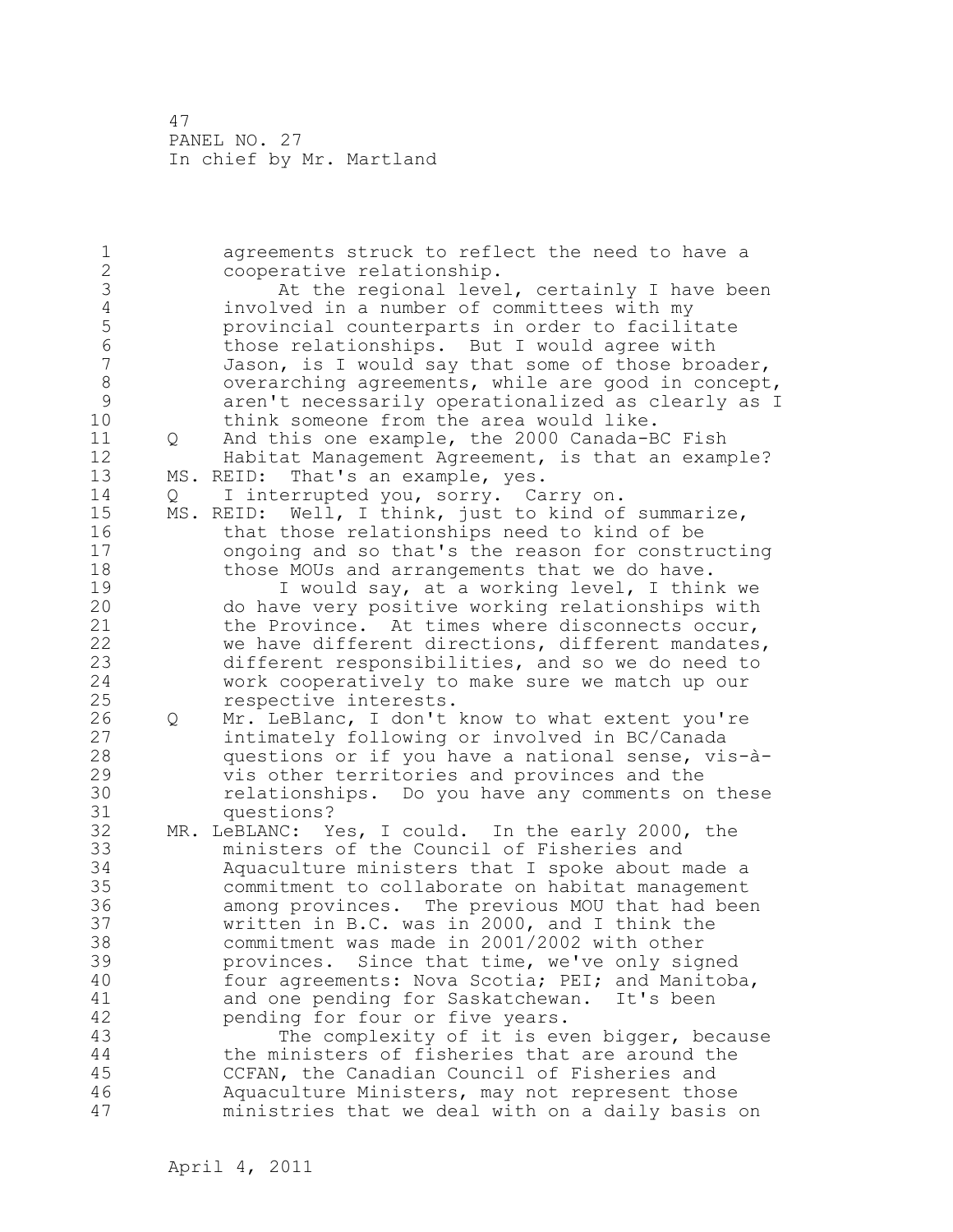1 all provinces. For example, and I'm not aware if 2 it's the same in B.C., I can't recall because 3 there's so many reorganizations occurring in the<br>4 Province of B.C. that it's hard to keep up with 4 Province of B.C. that it's hard to keep up with<br>5 it, but in, for example, in New Brunswick, the 5 it, but in, for example, in New Brunswick, the<br>6 Minister of Fisheries I represent is responsib 6 Minister of Fisheries I represent is responsible for aquaculture and fish, plants and what have 8 you, but the ones that we deal with on a daily<br>9 basis for permitting is the Ministry of the 9 basis for permitting is the Ministry of the Environment or the Ministry of Natural Resource, 11 and they're disconnected from the CCFAN. So these 12 agreements are usually done with the 13 representative leading it from the CCFAN process. 14 These relationships are important, because 15 the MOU establishes sort of the scope of the work 16 that we would do together as well as establishes a 17 governance structure which allows for some, you 18 know, better accountability. However, we've been 19 criticized over the years, as you know, and as<br>20 vou've seen in some of the CEFD reports, with you've seen in some of the CEFD reports, with 21 respect to accountability. It's fairly difficult 22 for provinces to agree to report back to the 23 Federal Government on how they've performed and 24 what have you, and that's been a sensitivity in 25 any of these agreements, reporting back to the 26 Federal Government.<br>27 But in many ca But in many cases, as Jason was mentioning as 28 well, individuals in the field make it happen even 29 without having the formal agreement. It's the 30 leadership of certain individuals that take on<br>31 these tasks. It happens. It happens in many 31 these tasks. It happens. It happens in many<br>32 provinces I see across Canada. Somebody garn provinces I see across Canada. Somebody garnishes 33 the resources of others, they leverage, they bring 34 people together, and they make things happen 35 irrespective of whether having an agreement or 36 not. 37 Q Ms. Reid, I had asked you a question about the 38 Canada-BC Fish Habitat Agreement. I don't propose 39 to go to that in any detail. It is number 21 on 40 our list. It's also discussed in the PPR. But 41 there are a number of things that are set out as<br>42 being contemplated in that agreement which I being contemplated in that agreement which I 43 understand by and large aren't presently 44 happening. And maybe I'll just run through one or 45 two of them and see if you can tell me if I'm 46 correct that those things are not occurring. 47 I understand it referred to a director level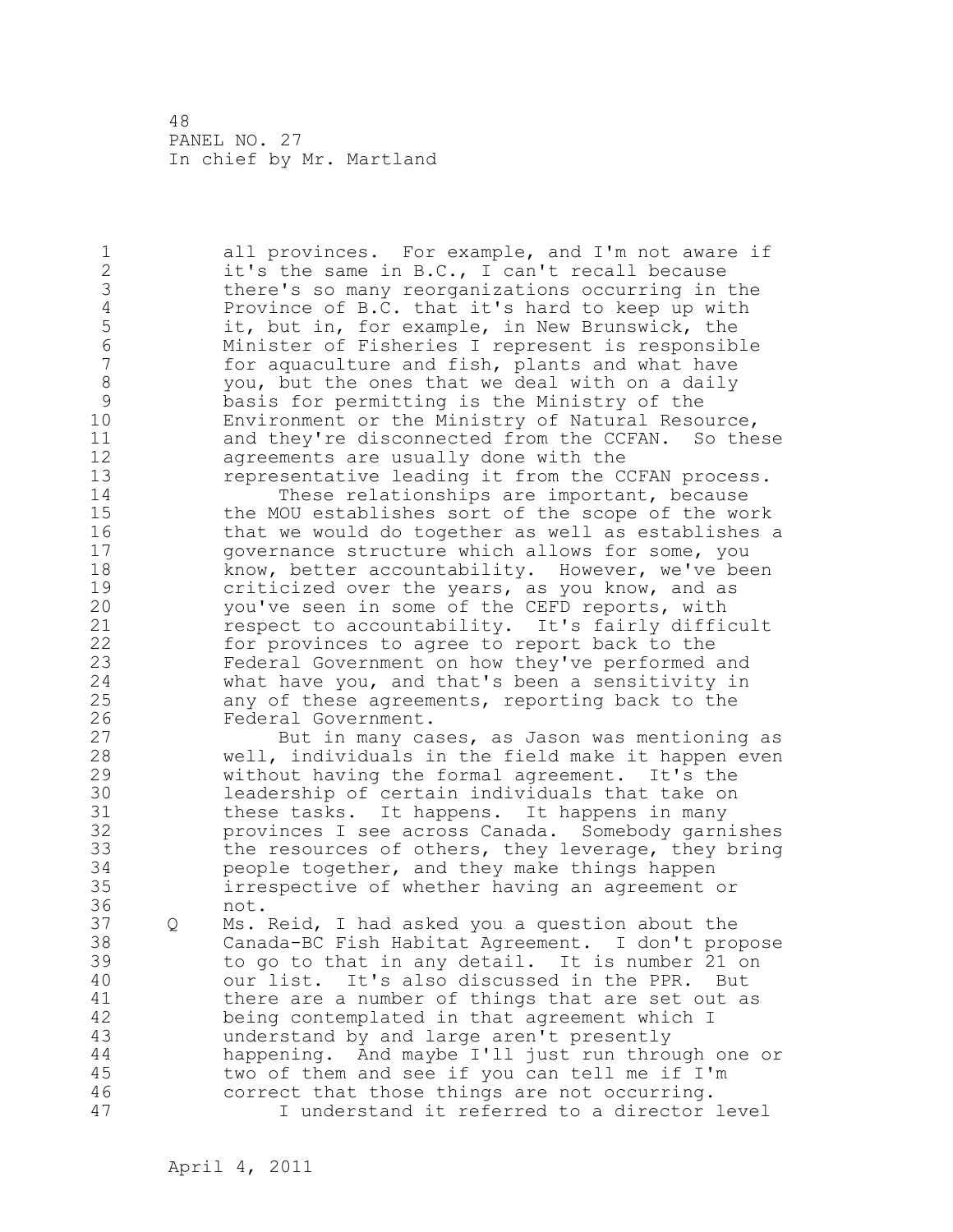1 Federal-Provincial Habitat Management Committee. 2 Is that something that's presently active? 3 MS. REID: Well, what we have right now is under the<br>4 PCFAM, Pacific Council of Fisheries and 4 PCFAM, Pacific Council of Fisheries and<br>5 Aquaculture Ministers, there's a working 5 Aquaculture Ministers, there's a working group,<br>6 Racific Fisheries and Aquaculture Committee, PF 6 Pacific Fisheries and Aquaculture Committee, PFAC,<br>7 and that is intended to be the director-level and that is intended to be the director-level 8 committee between DFO and the Province.<br>9 0 So it plays a similar role: is that the 9 Q So it plays a similar role; is that the thinking?<br>10 MS. REID: Yes. MS. REID: Yes. 11 Q Okay. Annual reporting on the status of 12 implementing the agreement? 13 MS. REID: I'm not aware of any reporting. 14 Q It's also referenced to a working group on data or 15 information sharing as well as a formal fish 16 habitat working group. Are those things, to your 17 knowledge, that are underway now? 18 MS. REID: There are terms of reference that have been 19 19 written for a habitat working group, but it hasn't<br>20 been enacted. And there have been a number of been enacted. And there have been a number of 21 working groups with relation to data sharing 22 information management, but they, for the most 23 part, have been run through different MOUs, so the 24 MOU, oceans MOU that also exists, there's data 25 sharing committees under there, which it's all 26 essentially the same data, and so that's the<br>27 forum. 27 forum.<br>28 A And so as I said, there's been a number of 29 agreements made over time and certainly things 30 have evolved, and so DFO and the Province have<br>31 found ways to work cooperatively together, but 31 found ways to work cooperatively together, but not<br>32 hecessarily under the rubric that was originally necessarily under the rubric that was originally 33 designed under this agreement. 34 Q Do you think this agreement is defunct? 35 MS. REID: Well, I think this agreement could do with 36 an update. 37 MR. MARTLAND: I'm surprisingly on track to finish my<br>38 (questions. Yes, Mr. Commissioner? questions. Yes, Mr. Commissioner? 39 THE COMMISSIONER: Mr. Martland, is this document now 40 an exhibit? 41 MR. MARTLAND: I'm sorry, I'm not sure which document 42 you have before you. 43 THE COMMISSIONER: Well, you referred to number 21 on 44 your list, is what I believe you were questioning 45 the witness about? 46 MR. MARTLAND: Yes. Number 21 on the list I mentioned 47 in passing and I haven't referred to it in detail.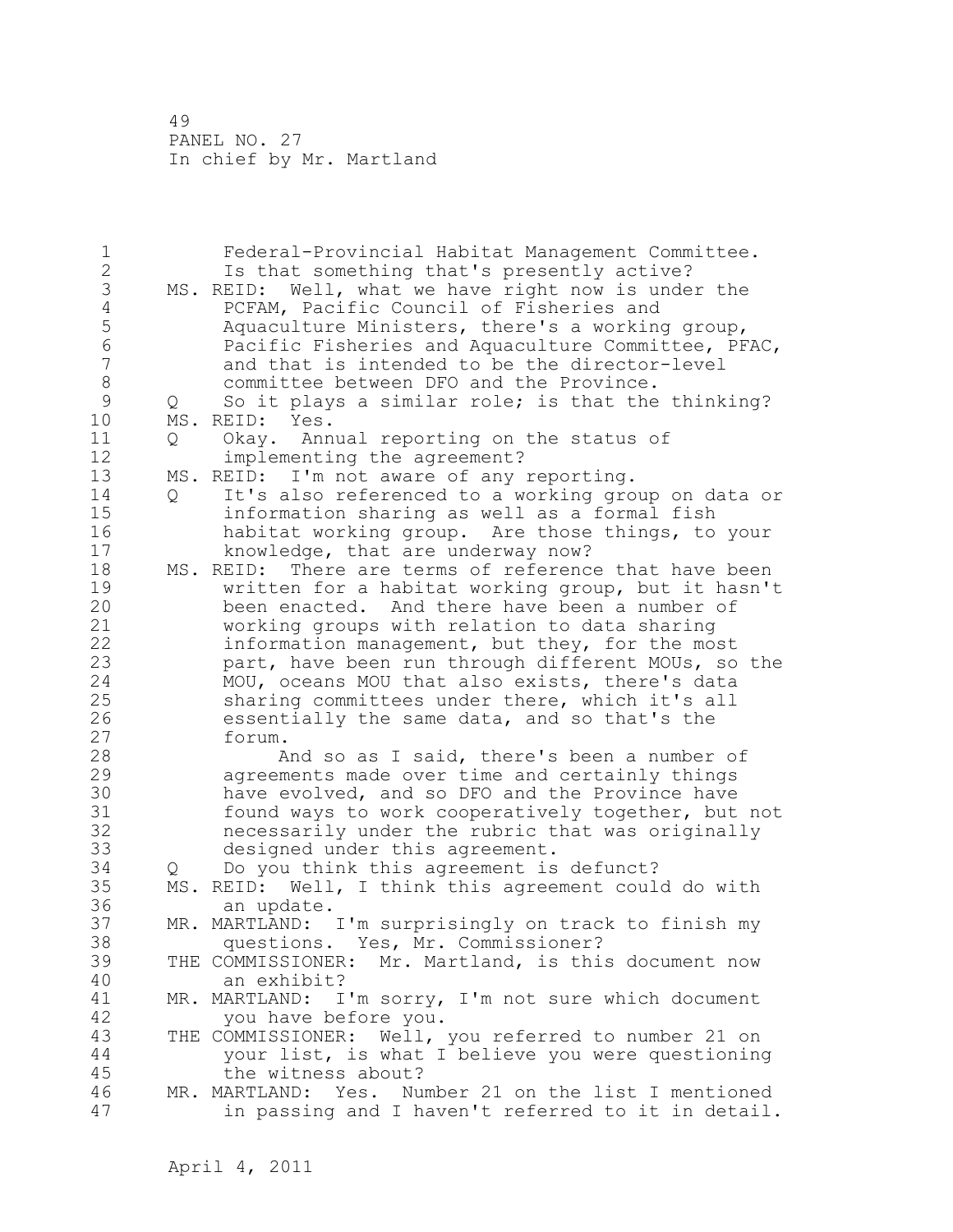1 I don't know that we need to have this entered as 2 an exhibit. I have no difficulty with it being 3 made one.<br>4 THE COMMISSION 4 THE COMMISSIONER: Given that you've asked some<br>5 questions on it, I think it might be approp 5 questions on it, I think it might be appropriate.<br>6 MR. MARTLAND: That's fine. If that could please be 6 MR. MARTLAND: That's fine. If that could please be 7 marked? 8 THE REGISTRAR: Exhibit 653.  $\begin{array}{c} 9 \\ 10 \end{array}$ EXHIBIT 653: Canada-British Columbia Fish 11 Habitat Management Agreement 12 13 MR. MARTLAND: Panel members, you may be relieved to 14 hear I'm almost at the conclusion of my questions. 15 It doesn't mean you're finished, because there's 16 lots of other people in the room. 17 Q One question I have is whether you have comments 18 on the Policy and Practice Report that's been 19 provided to you?<br>20 MR. HWANG: I think. MR. HWANG: I think, as DFO, we had a bunch. We 21 reviewed the report, we made some sort of 22 summaries as to what we thought were important 23 points and, I think, to some degree, counsel for 24 Canada is going to walk us through some of those 25 things later. 26 Q All right. And I appreciate Mr. Taylor and I will<br>27 be having a conversation about how we best address be having a conversation about how we best address 28 this. Let me ask it a little differently. Are 29 there any broad points, in terms of the emphasis 30 of this report or the way it describes the work of<br>31 the Habitat Management Program that you think the Habitat Management Program that you think 32 you'd like to offer us, or the big picture 33 comments about emphasis of the approach in the 34 PPR? 35 MR. HWANG: I think the one substantive point at that 36 high level to the PPR is that it's certainly my 37 impression, and I think that of a few of my 38 colleagues that have looked at it, that the report 39 substantially focuses on the habitat regulatory 40 functions that our department undertakes, and as 41 we've touched on earlier, the National Habitat<br>42 Policy has eight strategies attached to it. N Policy has eight strategies attached to it. Not 43 all of those are necessarily primarily resting 44 with the habitat program. 45 But in operational function, the branch in 46 this region really does work much more broadly 47 than just on the regulatory portfolio. We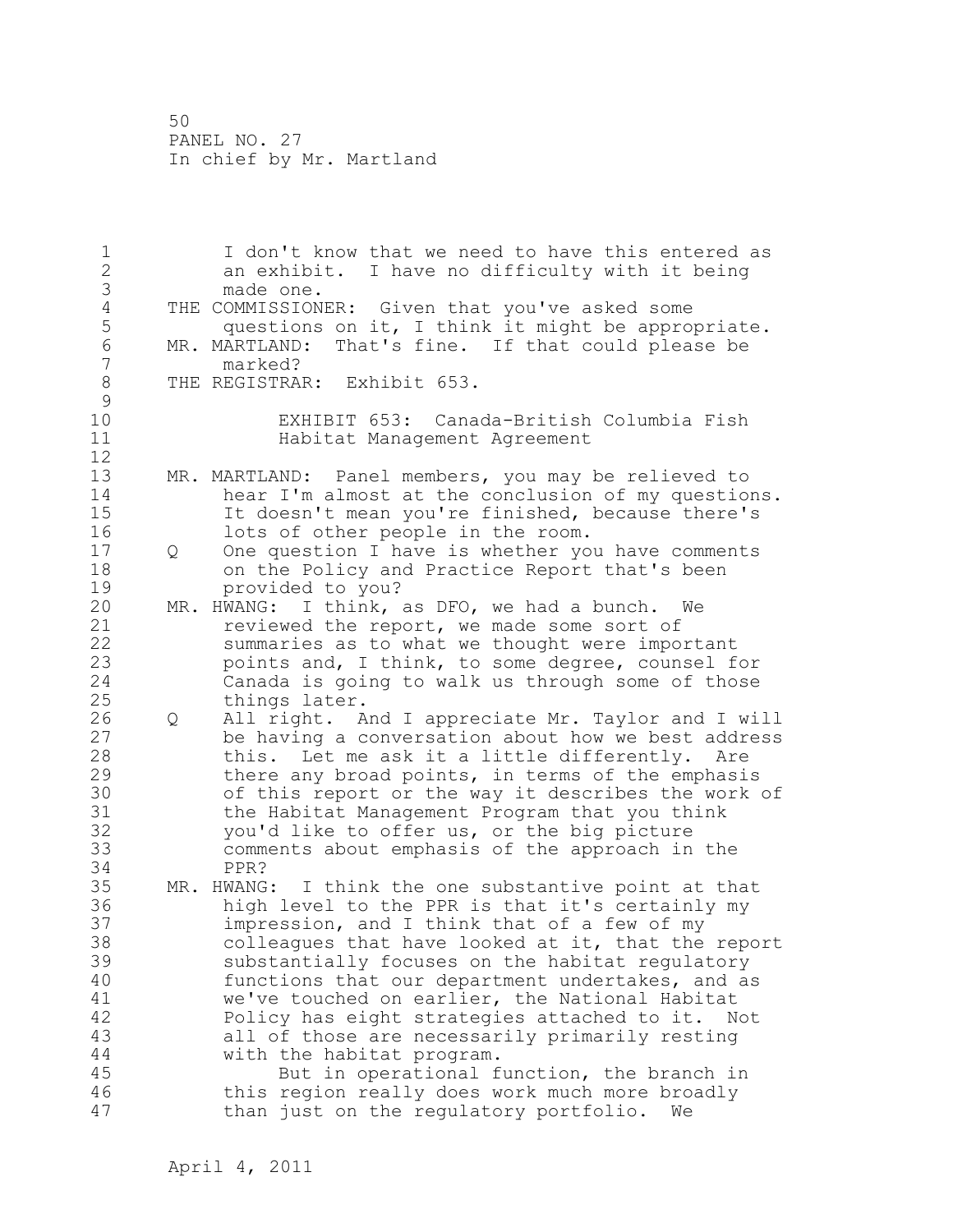1 participate when there's opportunities linked to 2 fish habitat in various planning initiatives. We 3 do community outreach and engage with community 4 groups on restoration, on baseline data<br>5 collection, and things like that. We we 5 collection, and things like that. We work on<br>6 education issues with the public, with school 6 education issues with the public, with school<br>7 kids, things of that nature, as well as do kids, things of that nature, as well as do 8 monitoring and other things.<br>9 So the program is fairl 9 So the program is fairly broadly applied and<br>10 the PPR tended to focus primarily on the the PPR tended to focus primarily on the 11 regulatory elements of the program. So that would 12 be my overarching comments. 13 Q So I take from that comment the approach in 14 focusing on the regulatory function leaves other 15 parts of the story untold? 16 MR. HWANG: Yes. 17 Q Ms. Reid? 18 MS. REID: Yes, well, I would just add to that, and I 19 think you may have addressed it in a different<br>20 way, but through watershed planning, that whole way, but through watershed planning, that whole 21 aspect of integrated planning is a very important 22 element of how we deliver the habitat program that 23 needs to be considered. And also, OHEB branch 24 also has responsibility for the *Species at Risk*  25 *Act*, and certainly there's critical habitat 26 elements involved with that, that the habitat<br>27 program takes into account as well. program takes into account as well. 28 And just further on this report, I would say, 29 for the most part, it's well written, it's done 30 well. There are some minor areas, particularly around kind of money and organization that aren't 32 particularly well explained or a little bit 33 confused, but that's not surprising and it doesn't 34 take away from the report. 35 Q Okay. Mr. LeBlanc? 36 MR. LeBLANC: Similarly, we did review it and we have 37 some comments. Overall, a very good report. It 38 could probably, maybe, providing the context of 39 the complexity of the environment that we work in, 40 I mean "environment" in the broader sense than by 41 physical environment, but the fact that the<br>42 legislation, the policy frameworks, the gove legislation, the policy frameworks, the governance 43 institution and the constitutional aspects of our 44 role is fairly complex and we work with a complex, 45 biological system. 46 It did spend a lot of time, I thought, quite 47 a bit, it was fixated a bit on the EA,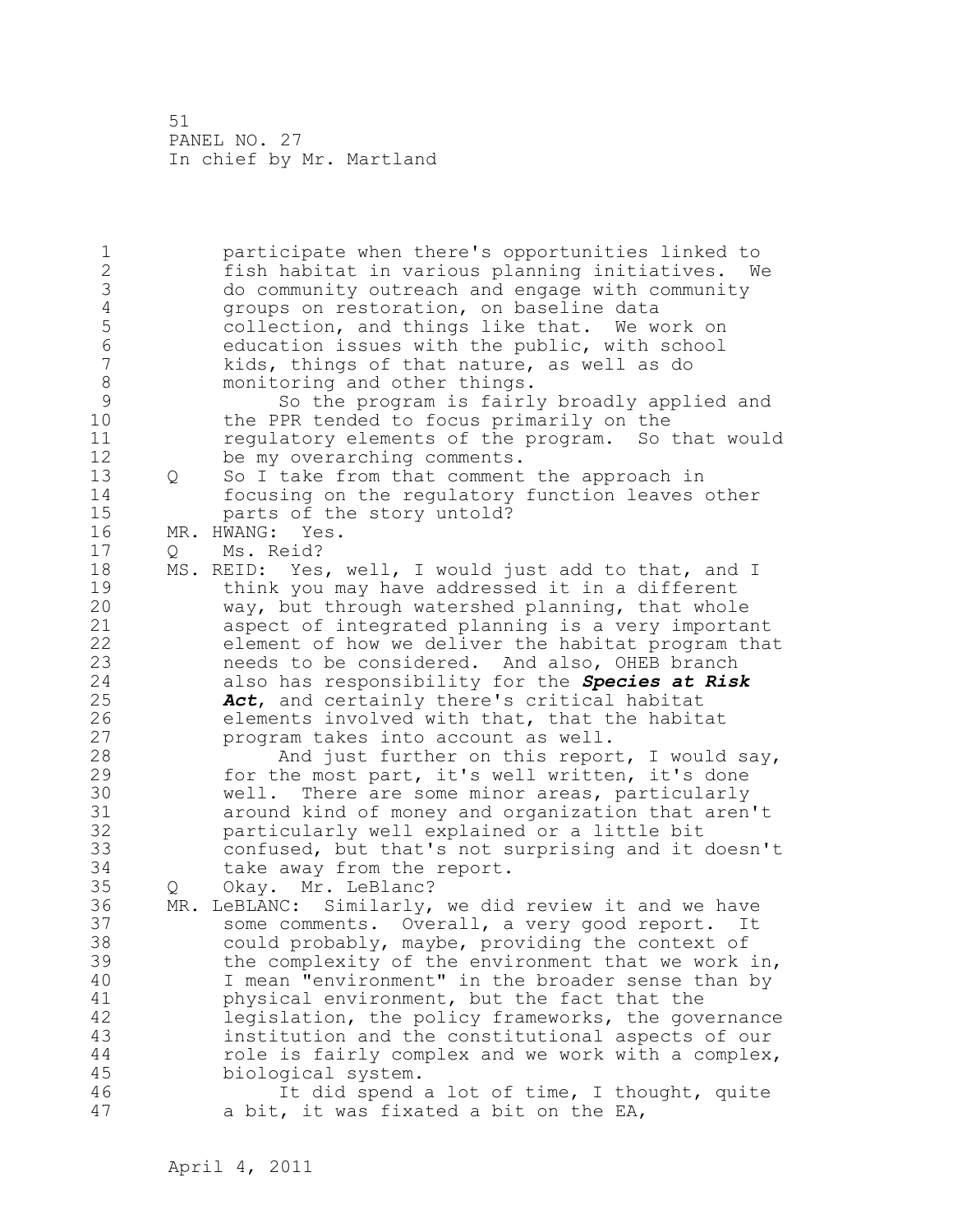1 Environmental Assessment Process. It maybe spent 2 a little bit too much time on that, which is one 3 of the processes that we have to go through in<br>4 terms of prior to making a regulatory decision 4 terms of prior to making a regulatory decision or 5 an authorization, as well as the duty to consult<br>6 Boriginal it could have spent maybe a little bi-6 Aboriginal it could have spent maybe a little bit<br>7 more time. And the **Species at Risk Act**, which is 7 more time. And the *Species at Risk Act*, which is 8 another element that is super -- added<br>9 sesponsibility for the program as it q 9 responsibility for the program as it goes along doing its business of managing impacts on human 11 activities. Superimposed on that is a whole 12 series of other hoops that we have to go through, 13 adding to the workload and the complexity by which 14 we do our work. 15 MR. MARTLAND: Thank you for those points. And indeed 16 I can just tell you, and I don't think we'll be 17 sending them to read, unless you want them, but we 18 do have other PPRs, indeed, that will pick up, for 19 example, on *Species at Risk* and other topics.<br>20 This may be an opportune time, Mr. This may be an opportune time, Mr. 21 Commissioner, our approach, where there's a 22 correction of the PPR, is just to make sure that 23 we identify that, and there's one that I'd like to 24 just simply really read into the record. 25 Paragraph 99, which should be page 103 -- sorry, 26 it's paragraph 99 and I don't have the page number<br>27 handy, so it's not page 103. I don't know if handy, so it's not page 103. I don't know if 28 anyone will -- 29 MR. ROSENBLOOM: Page 41. 30 MR. MARTLAND: Thank you, page 41. And I'll just simply read this in, it's highly detailed, but the 32 practitioners -- there's a reference at footnote 33 211 to a document. This is meant to provide the 34 citation for the Practitioners Guide to Writing an 35 Authorization for the Habitat Protection 36 Provisions of the *Fisheries Act*. The correct cite 37 to that guide, what was intended to be referenced, 38 is at footnote 212. So in other words, footnote 39 211 and footnote 212, footnote 212 should be given 40 as well as footnote 211. That's the one 41 correction I just wish to place on record.<br>42 0 Finally, panellists, if I might ask you, a 42 Q Finally, panellists, if I might ask you, at a 43 broad level, appreciating that Mr. Taylor will be 44 asking you questions, you've heard the questions 45 I've gone through, and without repeating points 46 you've already made, with some understanding of 47 this Commission's work focusing on Fraser River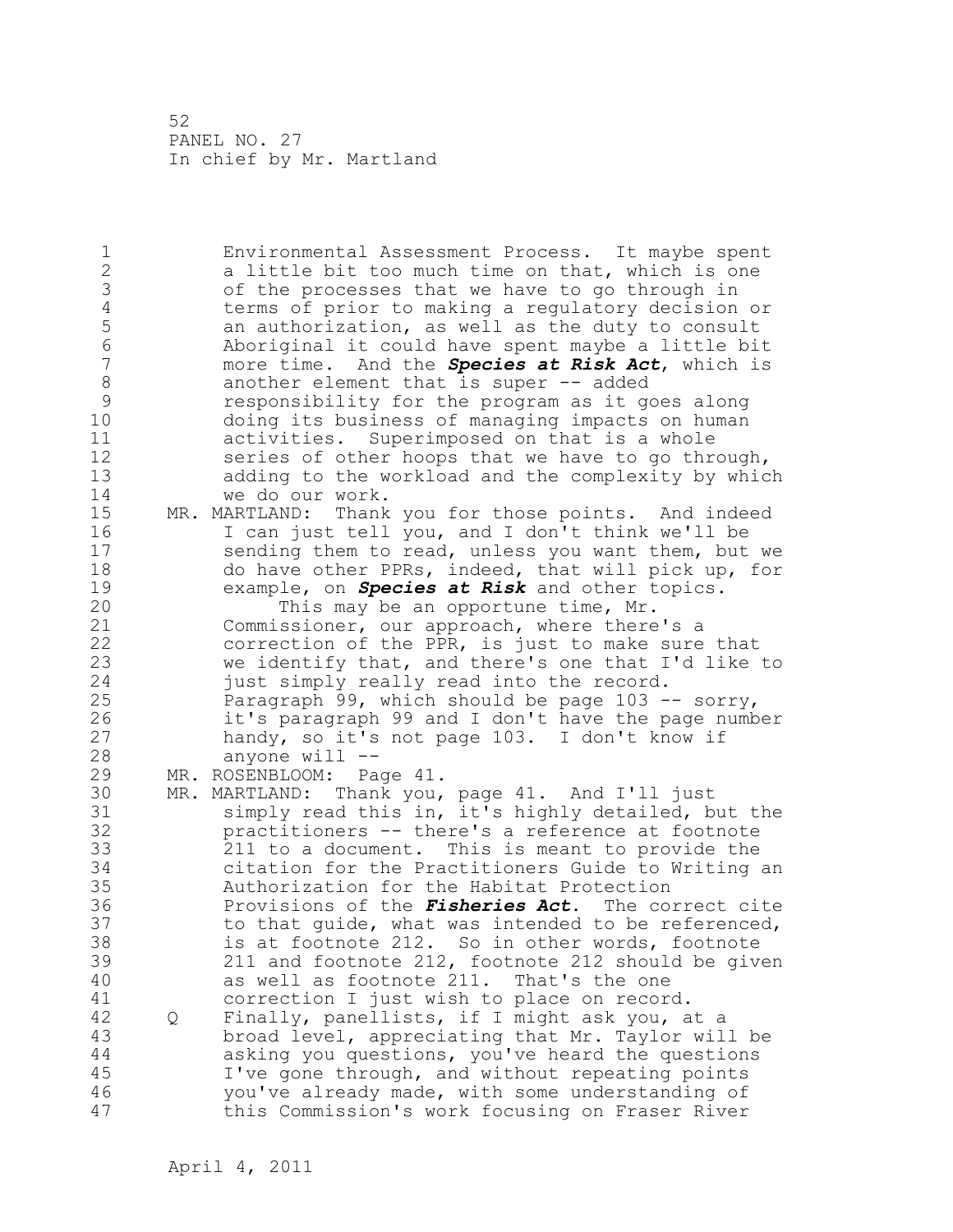1 sockeye in particular, are there particular 2 recommendations or points that you would wish to 3 make to the Commissioner and draw his attention 4 to?<br>5 MR.HWAN 5 MR. HWANG: Well, I've got a couple that are related,<br>6 and I think it speaks to some of the material 6 6 and I think it speaks to some of the material<br>7 we've touched on this morning, but the habita we've touched on this morning, but the habitat 8 management and habitat protection function that we 9 undertake within Fisheries and Oceans is, in my opinion, a tremendously important one. It's one 11 that works oftentimes at odds with broader social 12 desires or priorities, but it is for the common 13 public good. 14 And I think it's vitally important that the 15 government demonstrate and continue with the 16 leadership that government has in terms of setting 17 a very high bar for maintaining habitat and 18 habitat protection, for maintaining the no net 19 loss policy for fish and fish habitat, which is,<br>20 as far as wildlife species in Canada go, a as far as wildlife species in Canada go, a 21 relatively unique position that we were able to 22 advocate and, at times, insist on considerations 23 that work in favour of fish and the public 24 interest in that regard. 25 And notwithstanding the fact that there have 26 been shortcomings in terms of the Department's<br>27 ability to deliver on and meet that very, very ability to deliver on and meet that very, very 28 ideal and hard to reach mandate, it is still an 29 important one to strive for, and that would be 30 something that, carrying forward, hopefully we can maintain. 32 Q Thank you. Ms. Reid or Mr. LeBlanc? 33 MS. REID: I have nothing to add. 34 MR. LeBLANC: I guess the only recommendation that I 35 could -- and I do agree with, I think, what Jason 36 has mentioned, the important role that we play as 37 a department in ensuring that the resource is 38 maintained for all people of Canada and here in 39 B.C., and we do need -- and because of the 40 overlapping jurisdiction, it's critical that there 41 is a close collaboration and cooperation between<br>42 the two levels of government, and that we engage the two levels of government, and that we engage 43 all stakeholders and partners in terms of 44 advancing the agenda and supporting the 45 implementation of any policies that are developed 46 for the protection of the resource. 47 MR. MARTLAND: Mr. Commissioner, I'm hoping I might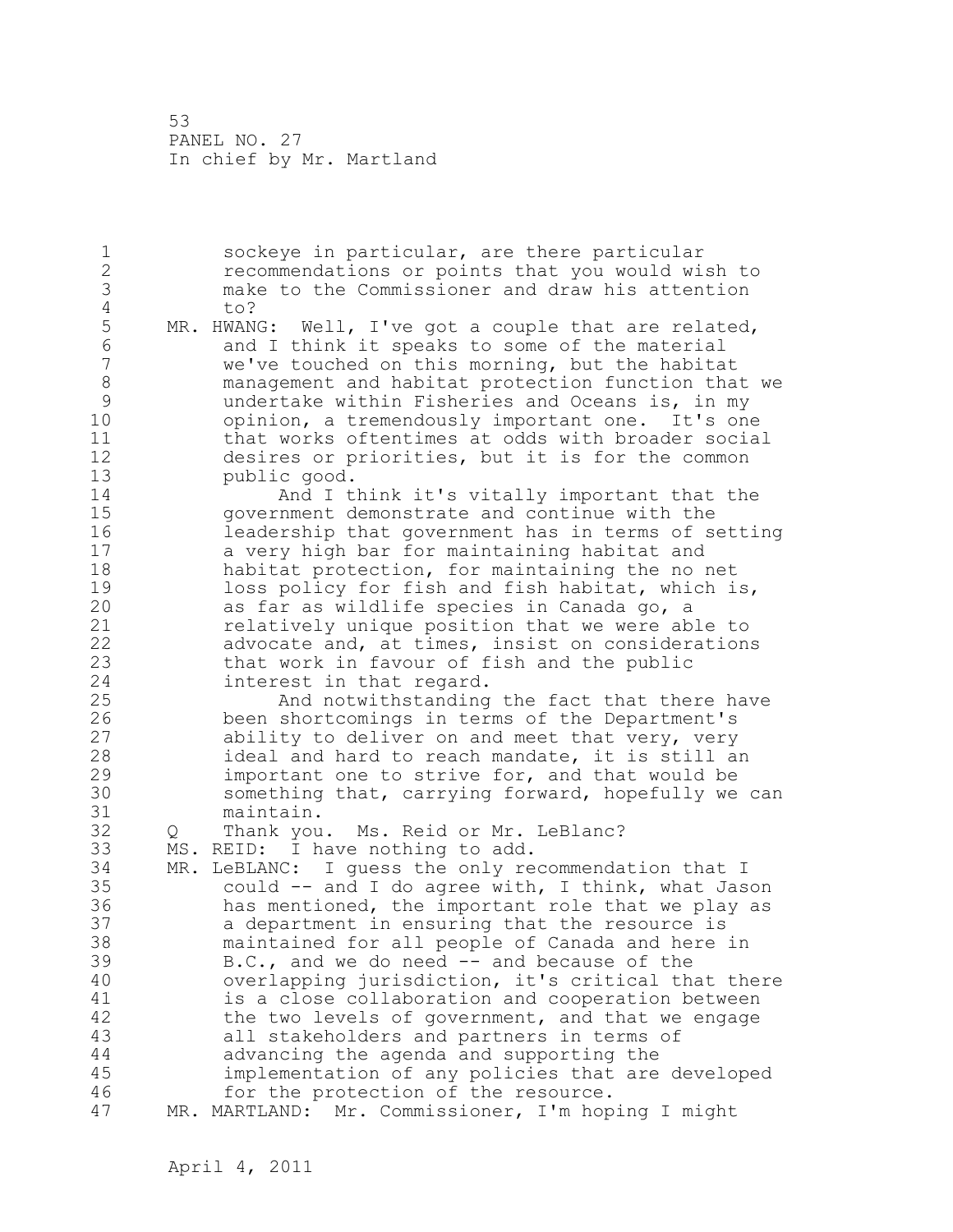1 keep my paddle in the water and I'd like to 2 reflect over the lunch break if I think of another 3 question or two, but I think I'm virtually at the 4 conclusion of my questions.<br>5 1f we could now adjour 5 1f we could now adjourn for lunch, please?<br>6 THE REGISTRAR: The hearing is now adjourned until 2 6 THE REGISTRAR: The hearing is now adjourned until 2:00<br>7 p.m. 7 p.m. 8<br>9 9 (PROCEEDINGS ADJOURNED FOR NOON RECESS)<br>(PROCEEDINGS RECONVENED) (PROCEEDINGS RECONVENED) 11 12 THE REGISTRAR: The hearing is now resumed. 13 MR. MARTLAND: Mr. Commissioner, I'm just going to take 14 a moment to read out the estimates I've obtained 15 from counsel and I hope that brings some moral 16 suasion to people sticking to their estimates. 17 Mr. Taylor has indicated 60 minutes. Mr. Tyzuk 18 and Mr. Prowse for the Province have indicated 19 they don't expect any questions. Mr. Harrison for<br>20 the Conservation Coalition, 60 minutes. Ms. the Conservation Coalition, 60 minutes. Ms. 21 Glowacki for the Aquaculture Coalition, 30 22 minutes. For both Mr. Buchanan and Mr. Hopkins, 23 they don't expect questions; likewise, Mr. Harvey 24 doesn't expect to have questions. Mr. Rosenbloom 25 indicates 50, five zero, minutes. Ms. Brown for 26 the First Nations Coalition, 60 minutes. Ms.<br>27 Robertson for MTTC, ten minutes. And I haven Robertson for MTTC, ten minutes. And I haven't 28 totalled all of that up. I do expect it leaves us 29 in a position to finish on schedule tomorrow. Mr. 30 Taylor's next. Thank you. 31<br>32 CROSS-EXAMINATION BY MR. TAYLOR: 33 34 Q Panellists, you've given evidence already on key 35 elements of the Habitat Management Branch work in 36 your answers to Mr. Martland. And -- 37 THE REGISTRAR: Name, please? 38 MR. TAYLOR: Mitchell Taylor. I'm sorry. Thank you, 39 Mr. Registrar. Mitchell Taylor for the 40 participant Government of Canada. And with me is 41 Jonah Spiegelman.<br>42 O You've given evid 42 Q You've given evidence already about Habitat 43 Management, some of the work and I know you've 44 read the Policy and Practice Report that the 45 Commission counsel has prepared and has now been 46 entered. But to be sure that we've got some 47 foundational points and principles clear, I'm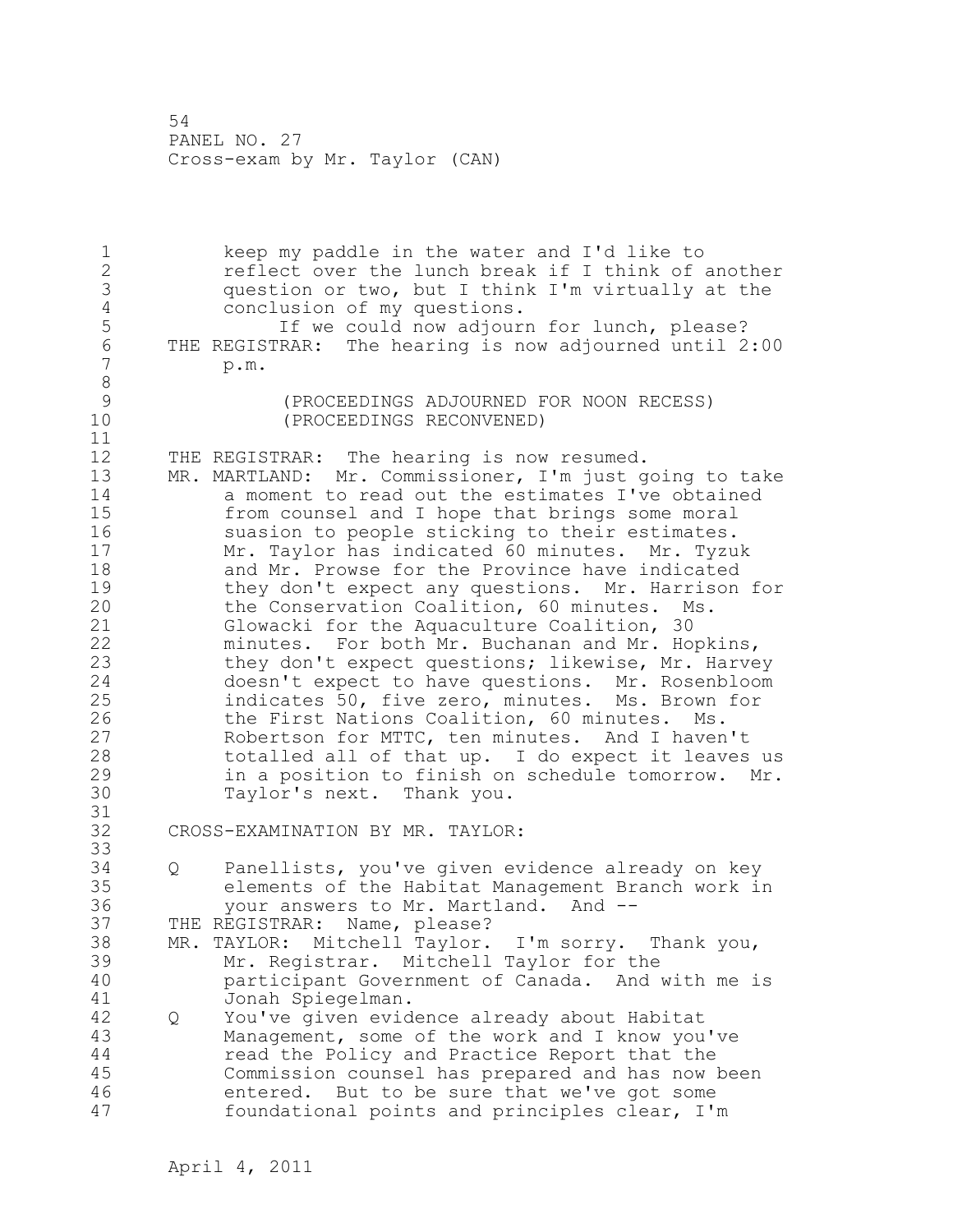1 going to ask you some questions and without 2 repeating what you've said needlessly, I'd ask if 3 -- and I'll start with you, Ms. Reid, can you set<br>4 0ut very briefly the key objectives of the Habita 4 out very briefly the key objectives of the Habitat 5 function within DFO?<br>6 MS. REID: The Habitat pr 6 MS. REID: The Habitat program within DFO has two key objectives. First, is a conservation and 8 protection of fish and fish habitat. And we do 9 that through the Habitat Management policy and the strategies that it entails. We also have a 11 responsibility to undertake environmental 12 assessments for the purpose of ultimately making a 13 regulatory decision. 14 Q And under what statutes would you be making a 15 regulatory decision? 16 MS. REID: So our primarily responsibility is with the 17 *Fisheries Act*. We also have responsibilities 18 under the Canadian *Environmental Assessment Act* 19 and the *Species at Risk Act*. 20 Q All right. Speaking generally, or at a fairly 21 broad level, how is the branch structured in order 22 to achieve what you've just set out? And as I 23 understand it, there would be both the Ottawa and 24 the regional component, and I'll turn to you for 25 the regional component and then we can look to Mr. 26 Leblanc for the other.<br>27 MS. REID: Okay. Well, to MS. REID: Okay. Well, to speak more broadly about the 28 branch, in the Pacific region, we have four 29 programs. The Habitat program is one of them. We 30 also have a Species At Risk program, an Oceans<br>31 brogram and the Salmonid Enhancement program. program and the Salmonid Enhancement program. 32 Within the Habitat Management -- and I should say 33 that, particularly the Salmonid Enhancement 34 program and aspects of the Species At Risk program 35 directly relate to delivery of the Habitat 36 Management program. The Oceans program does as 37 well in a more peripheral way. 38 With respect to the Habitat Management 39 program, the program is organized in a manner that 40 has a few key sub-programs. The first is the 41 Habitat Management Group, which has the primary<br>42 Fequlatory responsibility for delivery of respor regulatory responsibility for delivery of response 43 to referrals primarily and also other types of 44 activities. There's a Habitat Monitoring Group, 45 which does compliance monitoring-type activities. 46 There's also a Major Projects Environmental 47 Assessment Group which focuses on certain aspects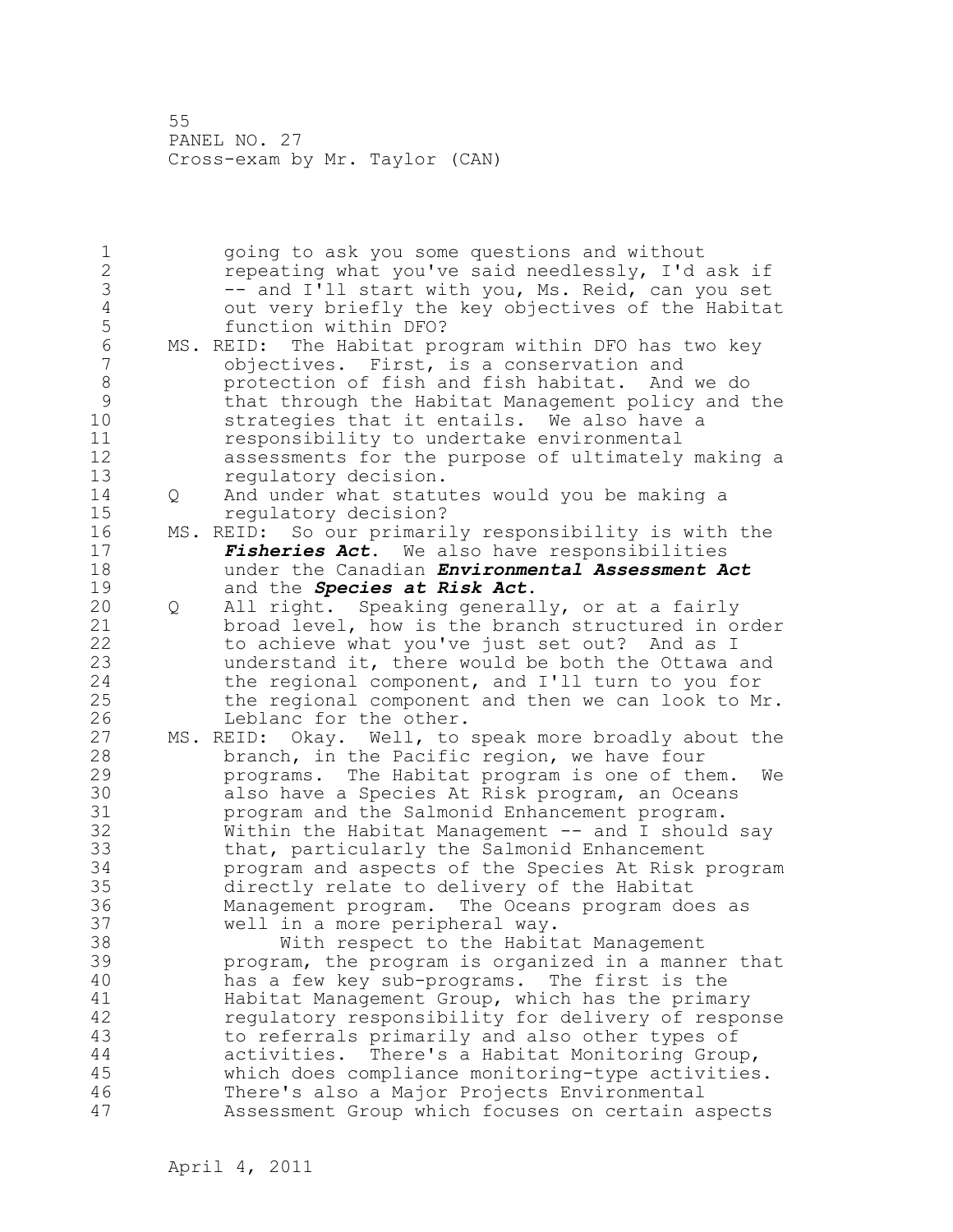1 of the environmental assessment work, the major 2 project work. 3 From a geographical perspective, there's a<br>4 Feqional headquarters with staff there and then 4 regional headquarters with staff there and then<br>5 there's five area offices. Each of those area 5 there's five area offices. Each of those area<br>6 6 the offices has an OHEB, Oceans Habitat Enhancemen 6 offices has an OHEB, Oceans Habitat Enhancement Branch, manager, and staff that report to that 8 manager. Within our HQ, there's a manager as well<br>9 for the Habitat program and a number of staff that 9 for the Habitat program and a number of staff that report to that person. 11 Within the Pacific region more broadly, we 12 have a matrix-type organization where areas and 13 region both report line to the regional director 14 general. And how that impacts on the Habitat 15 Management program is that I have line 16 responsibility for the staff in the regional 17 headquarters and functional responsibility for the 18 Habitat staff that are elsewhere in the five 19 areas.<br>20 O All ri 20 Q All right. Thank you. And Mr. LeBlanc, turning 21 to the Ottawa side, what is the structure there as 22 to habitat? 23 MR. LeBLANC: Due to a recent reorganization, we split 24 the Habitat Management directorate into two parts. 25 One is reporting to an assistant deputy minister 26 of program policy. In my position of director of<br>27 Habitat Management Policy is under a director Habitat Management Policy is under a director 28 general of Ecosystem Program Policy that reports 29 to the ADM. And then the other side is the 30 Ecosystem and Fisheries Management senior ADM, who 31 has a DG of Ecosystems program. And under that<br>32 there's two directors that really support the there's two directors that really support the 33 Habitat program, one a director of Operations and 34 then a director of Information, Training and 35 Quality Assurance. So we're split among three 36 directors in two different sectors at headquarter, 37 one directed at program policy, and the other at 38 more operational. And we're joined with the 39 regions through a national committee that is 40 called National Ecosystems Management Oversight 41 Committee. And that takes care of both Species At Risk and Habitat. 43 Q All right. Thank you. And I'll stay with you, 44 Mr. LeBlanc. Can you state in outline terms the 45 respective roles and responsibilities of 46 headquarters and the region with respect to 47 Habitat?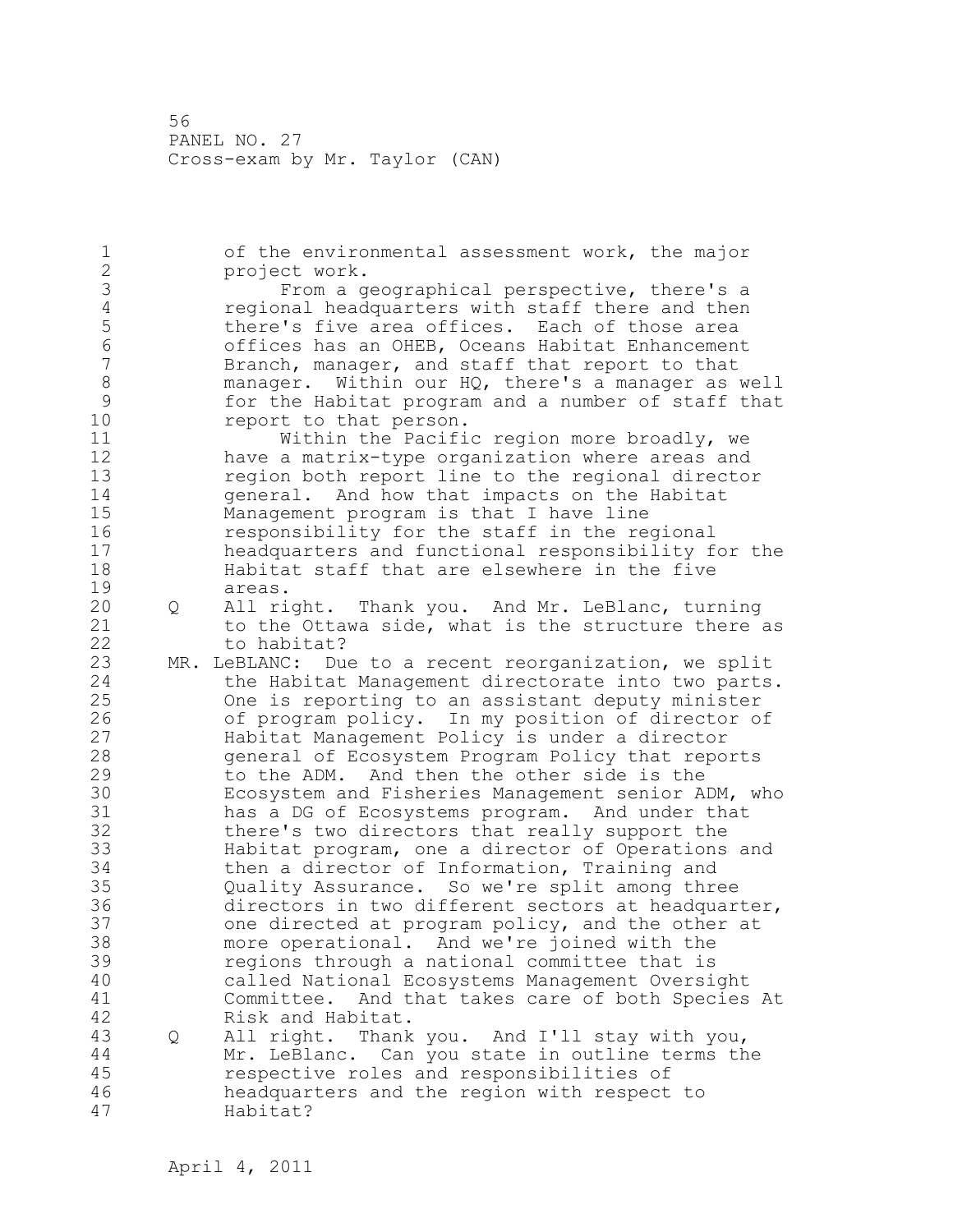1 MR. LeBLANC: The headquarter group is really providing 2 the policy frameworks and tools that are used in 3 the region. So the development of policy,<br>4 frameworks and tools that can be used, suc 4 frameworks and tools that can be used, such as the<br>5 Habitat Policy and any operational policies that 5 Habitat Policy and any operational policies that<br>6 We have and you have a list of those. We also 6 we have and you have a list of those. We also provide advice to regions on major project 8 development. And that's mostly on the operational<br>9 side. The role of the Operations Group is to 9 side. The role of the Operations Group is to<br>10 brovide that advice to the region and the reg provide that advice to the region and the regions 11 do the implementation of the policies. 12 Q All right. Which takes us back to you, Ms. Reid. 13 What do you have to add to the respective roles 14 and responsibilities of the region and 15 headquarters? 16 MS. REID: So yeah, the difference between national and 17 regional headquarters' responsibilities really is 18 with regard to policy development versus policy 19 implementation. And so we take our direction from<br>20 hational headquarters. We also get our funding national headquarters. We also get our funding 21 from them and our staff numbers. And we get that 22 direction and those resources and it's our 23 responsibility to implement the program 24 accordingly. And so there's an equivalent 25 relationship with the areas that, regionally, I 26 hold the Habitat funding and staff compliment<br>27 humbers and then that money is sent out to the numbers and then that money is sent out to the 28 areas for delivery. So whereas, nationally they 29 have, you know, a broad overarching policy 30 direction, regionally, we develop guidelines,<br>31 operational practices and we work very closel 31 operational practices and we work very closely with our area colleagues in the delivery and 33 implementation of the program. 34 Q Okay. If you look in a binder you have at Tab 13 35 of Canada's documents. 36 MR. TAYLOR: And I'm sorry, Mr. Bisset, I didn't pass 37 you a note in advance about the order that I might 38 go to these. Thank you. That's the one. 39 Q Ms. Reid, do you recognize that? 40 MS. REID: Yes. 41 Q Is that a document that was prepared at your<br>42 direction? direction? 43 MS. REID: Yes. 44 Q And does that set out, in general terms, what 45 you've been outlining in terms of the regional 46 structure and set-up and work that's done by 47 Habitat?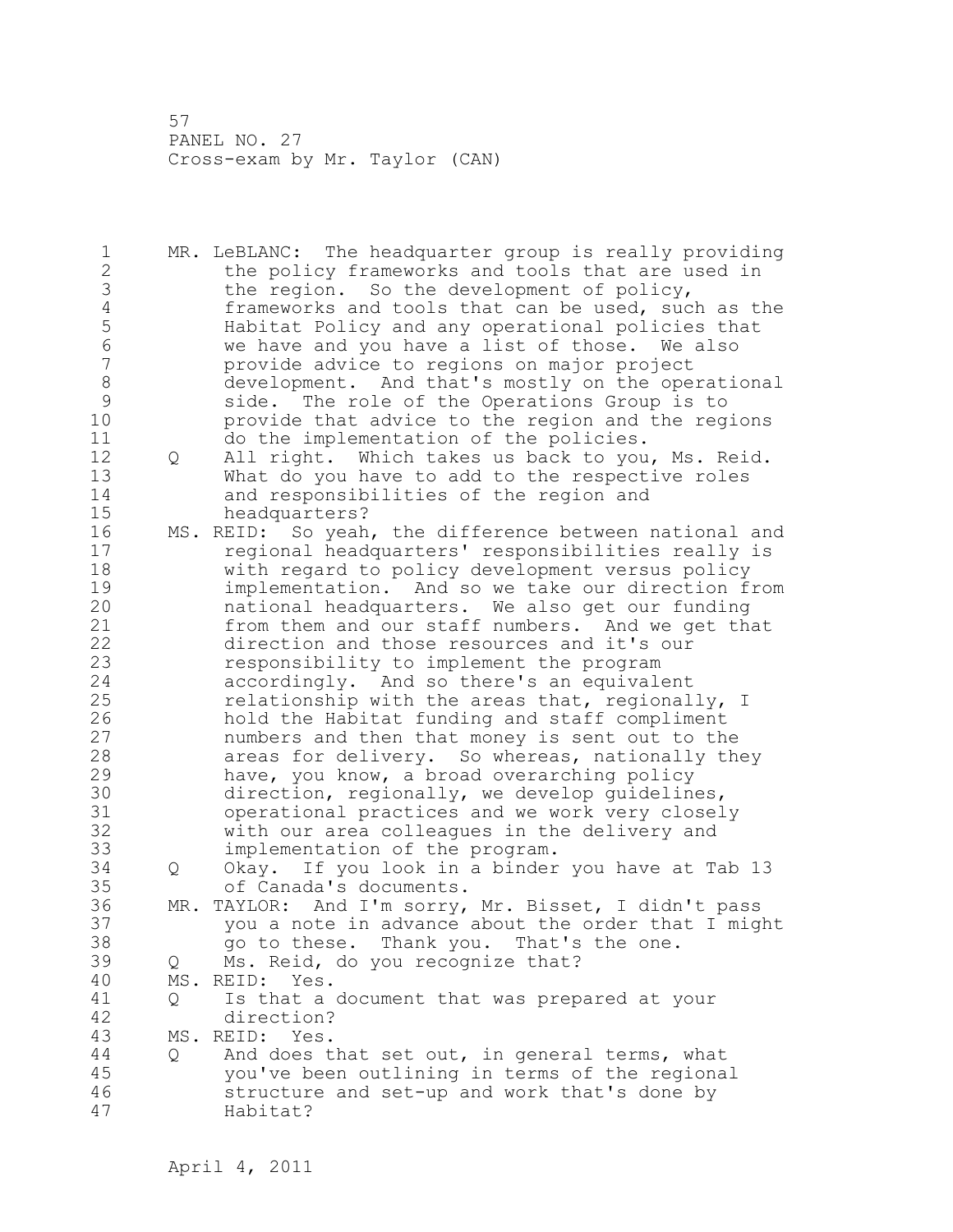1 MS. REID: That's correct. 2 MR. TAYLOR: All right. And I won't, in the interests 3 of time, go through it but I'd ask if that could 4 be the next exhibit, please.<br>5 THE REGISTRAR: Exhibit Number 65 THE REGISTRAR: Exhibit Number 654. 6<br>7 EXHIBIT 654: Pacific Region - Oceans, 8 Habitat and Enhancement Branch  $\begin{array}{c} 9 \\ 10 \end{array}$ MR. TAYLOR: 11 Q I'd like to turn now to some key themes that shape 12 the environment that Habitat within DFO operates 13 under and with and the environment, in turn, 14 affecting the work done. I'll start with you, Mr. 15 Hwang, if I may, and ask you to comment on what I 16 **put to you and expand upon it.** Some of this 17 you've spoken to earlier this morning but I 18 believe that there would be more to say. You 19 mentioned this morning that DFO doesn't control<br>20 1and use planning and development. Can you say land use planning and development. Can you say 21 what the significance of that is in terms of the 22 work you do and the environment you operate within 23 and the challenges you have as a unit? 24 MR. HWANG: Certainly. To expand on what I had touched 25 on this morning, the function of trying to manage 26 fish habitat is entirely dependent upon how you<br>27 manage water and land use because water use and manage water and land use because water use and 28 land use activities or actions are what have a 29 direct bearing on what ultimately creates habitat 30 for fish. So it creates an administrative<br>31 challenge when the federal agency, Fisherie 31 challenge when the federal agency, Fisheries and<br>32 Oceans, has a mandate to manage, protect and Oceans, has a mandate to manage, protect and 33 administer regulatory decisions around fish 34 habitat. But we do not have the mandate to make 35 specific decisions around land use and water use. 36 Those authorities lie with the Provincial 37 government and/or local governments. 38 Q All right. And is it an interdependent 39 relationship, if you like, then that there's a 40 number of actors that each have an influence and 41 some of them are having a greater influence than<br>42 others? others? 43 MR. HWANG: Yes, that would be correct. In particular, 44 with provincial agencies, there are some that have 45 a much more significant bearing on fish and fish 46 habitat decisions or more sort of overlap with 47 things that are also related to fish habitat.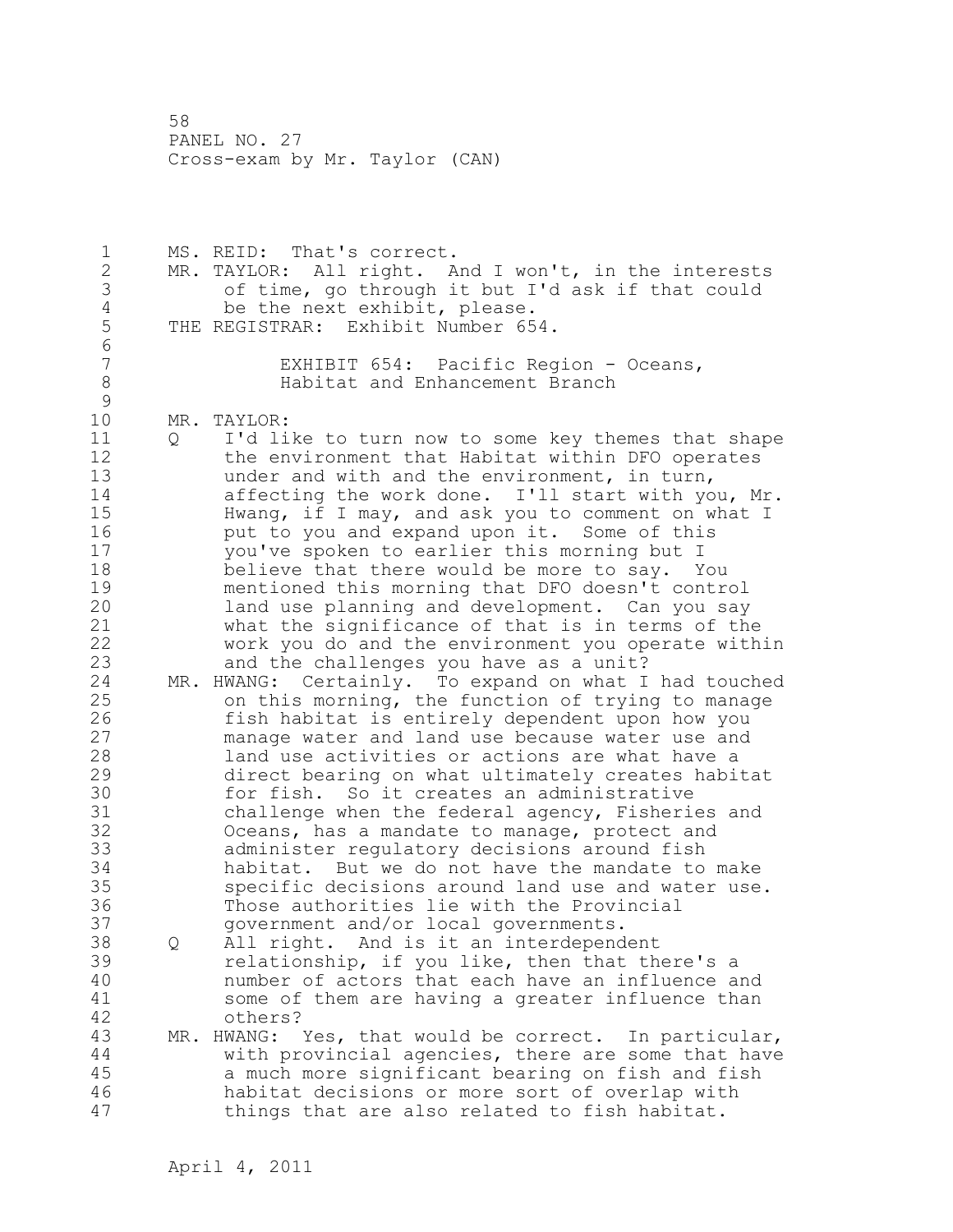1 What used to be called the Ministry of Environment 2 until the recent reorganization in the province, 3 would be an example where, within that agency,<br>4 they had a Water Stewardship Division that wou 4 they had a Water Stewardship Division that would 5 make decisions on licensing water for consumptive 6 or non-consumptive use. And any water allocation decision will typically have some degree of 8 bearing on fish because fish live in water. 9 Q It's probably quite basic to say but nonetheless I<br>10 will, that different provincial agencies and local will, that different provincial agencies and local 11 governments will have interests and priorities 12 that are competing both with what Habitat is 13 trying to do and amongst each other. I take it 14 that's the case, is it? 15 MR. HWANG: Certainly, in some circumstances with some 16 agencies, whether it be provincial agencies or 17 local governments, there's, what would you call 18 it, an administrative sort of tension between 19 competing priorities where an agency, say, like<br>20 Ministry of Forests, for example, has a mandate Ministry of Forests, for example, has a mandate to 21 manage forest harvesting and generate economic 22 benefits for the Province and there is a challenge 23 there in terms of managing and optimizing that 24 forest resource while at the same time protecting 25 and trying to ensure that we don't cause any 26 negative effects to fish and fish habitat. So I'm<br>27 hot suggesting by using that as an example that not suggesting by using that as an example that 28 forestry is inherently bad. It's just that the 29 mandate for forest development and forest economic 30 activity does not necessarily align perfectly well with an ideal management strategy for fish and 32 fish habitat. 33 Q In the environment that you operate in, how 34 important is the 1986 Habitat Policy as a tool and 35 how valuable is it? 36 MR. HWANG: Well, as I touched on this morning, it's 37 tremendously valuable because it gives the 38 Fisheries agency and even people that are -- 39 Fisheries agency being Fisheries and Oceans and 40 even other entities like the Provincial Ministry 41 of Environment, something to point to when there<br>42 is a trade-off or a value issue on the table that is a trade-off or a value issue on the table that 43 will pit an economic development circumstance 44 against a circumstance that would potentially have 45 an impact to fish and fish habitat. And my 46 observation is that, as Fisheries and Oceans, we 47 have a very strong and powerful opportunity to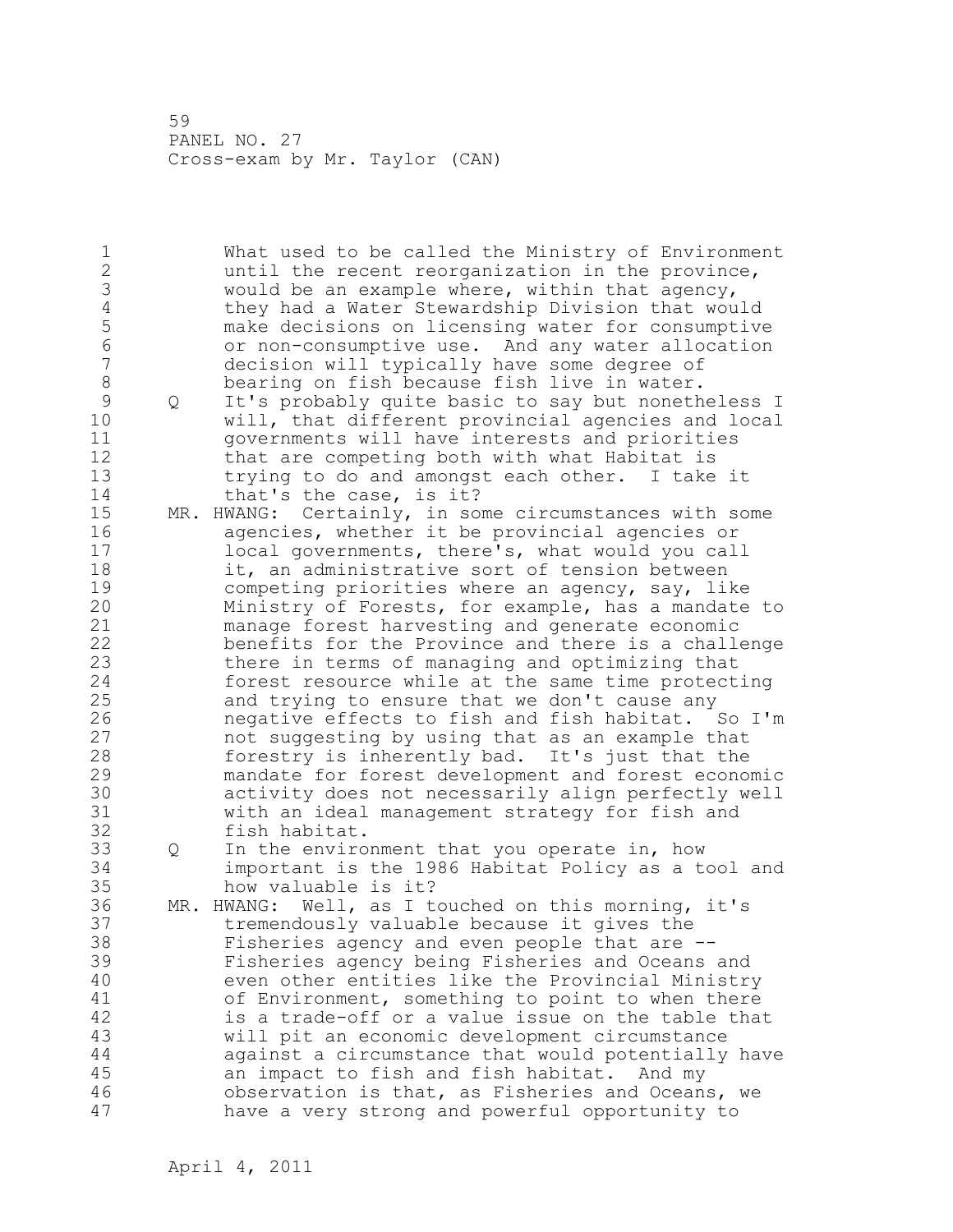1 bring the Fisheries' interest to the table when 2 those kinds of decisions or trade-offs are being 3 considered from a regulatory perspective. And 4 that's much different than many other wildlife<br>5 species in the Province of British Columbia. 5 species in the Province of British Columbia. Many<br>6 6 ther things, you know, using an example, sav, 6 other things, you know, using an example, say, like mountain caribou, don't have a no net loss 8 policy sitting in the background to enable the<br>9 managers of that species to go to a table where 9 managers of that species to go to a table where a land use decision is being made and present 11 arguments and some compelling rationale to ensure 12 that any impacts from the development are offset, 13 whereas with Fisheries we have that ability and 14 that compelling policy behind the fish habitat 15 decisions. 16 Q So you're getting in earlier? 17 MR. HWANG: Not just getting in earlier but it's on the 18 table right from the outset but all the way 19 through to a final decision. And it's also<br>20 supported very strongly by the **Fisheries Ac** supported very strongly by the *Fisheries Act*, 21 which ultimately gives the Department the 22 authority to authorize or not a proposed impact to 23 fish habitat. 24 Q Okay. At a local level, which is what you're most 25 familiar with, is habitat, as a branch, constantly 26 evaluating what it's doing and what changes to<br>27 make and, if so, can you elaborate some on tha make and, if so, can you elaborate some on that? 28 MR. HWANG: Certainly in my time both as an operational 29 biologist, as well as a manager with the branch in 30 the area, it's an ongoing thing to look at the<br>31 work that is out there, look at the regulatory work that is out there, look at the regulatory 32 context that we're trying to represent fish and 33 fish habitat interests in and to try to look to 34 ways to use our time, energy and authorities most 35 effectively. Frequently, we try to do that in 36 partnership with others. There is a list, I 37 think, that was prepared in preparation for today 38 that presented as an example. I didn't total it 39 up. I think it might be 50 or 60 different things 40 that, over time, the Habitat Branch of our 41 Department has been largely involved with, that<br>42 have looked to various partnership or have looked to various partnership or 43 collaborative agreements, to work with other 44 agencies, jurisdictions and at times even with 45 industry partners to work cooperatively in a way 46 that allows us to favourably represent fish and 47 fish habitat interests.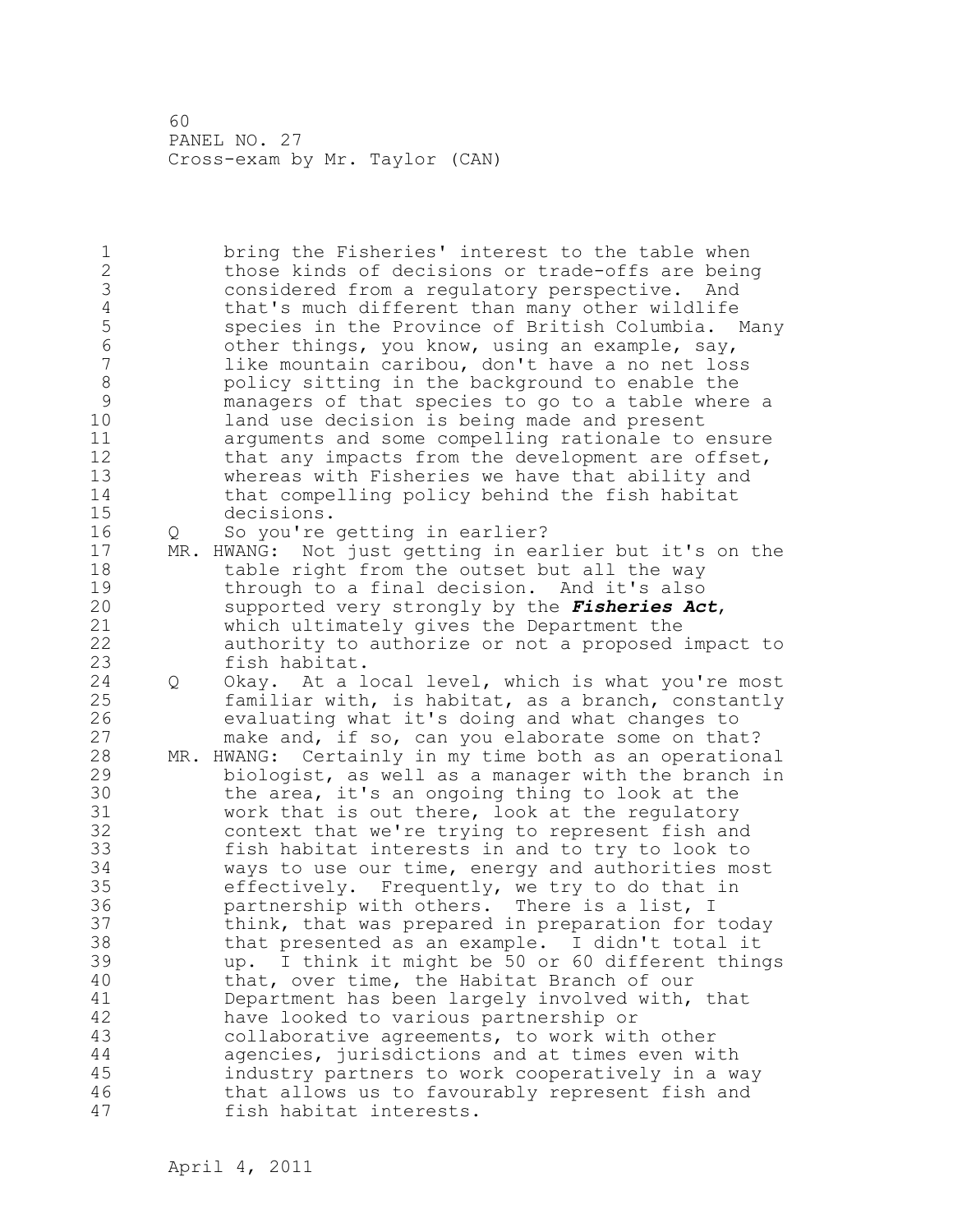1 Q If you look at Tab 14. 2 MR. TAYLOR: And Mr. Bisset, if that may be brought up 3 in the book of Canada documents.<br>4 Q Is that what you're referring to 4 Q Is that what you're referring to?<br>5 MR. HWANG: Yes, it is. 5 MR. HWANG: Yes, it is.<br>6 MR. TAYLOR: All right. 6 MR. TAYLOR: All right. I wonder if that could be the<br>7 mext exhibit, please? 7 next exhibit, please? 8 THE REGISTRAR: Exhibit 655.  $\begin{array}{c} 9 \\ 10 \end{array}$ EXHIBIT 655: Inventory of Integrated 11 Planning Initiatives and Intergovernmental 12 Cooperation Processes the Habitat Management 13 Program Supports 14 15 MR. TAYLOR: 16 Q What can you say, Mr. Hwang, about the impacts of 17 ongoing new planning decisions and development 18 that occur day-by-day, week-by-week, and relate 19 them to what's already gone on before?<br>20 MR. HWANG: Well, the challenge there, and MR. HWANG: Well, the challenge there, and I think it's 21 spoken to largely in the previous Auditor General 22 reports that were mentioned earlier, is that the 23 effects to fish and fish habitat that have 24 happened already are already there on the land 25 base and they have already taken whatever measure 26 of, I guess, reduced productive capacity out of<br>27 the resource base. And what happens when the resource base. And what happens when 28 something new comes along is that if that does 29 have another negative effect, it adds up 30 cumulatively. And that's what the previous audits<br>31 have found and that's what continues on todav. 31 have found and that's what continues on today.<br>32 So it creates a challenge whereby any sin So it creates a challenge whereby any single 33 development proponent in their mind, when they 34 look at their project in isolation, it seems 35 reasonable an effect that they are proposing may 36 not be particularly significant or large and they 37 will propose that it be reasonable that they be 38 allowed to proceed with that development. And 39 Fisheries and Oceans, we find ourselves often 40 trying to represent the interests of fish, both in 41 the specific circumstances of that site, as well<br>42 as over time in terms of the cumulative results as over time in terms of the cumulative results of 43 other development activities in that area. 44 Q Ms. Reid, do you have anything that you want to 45 add to what Mr. Hwang has been speaking to in 46 terms of the environment and so forth that you, as 47 a branch, operate within?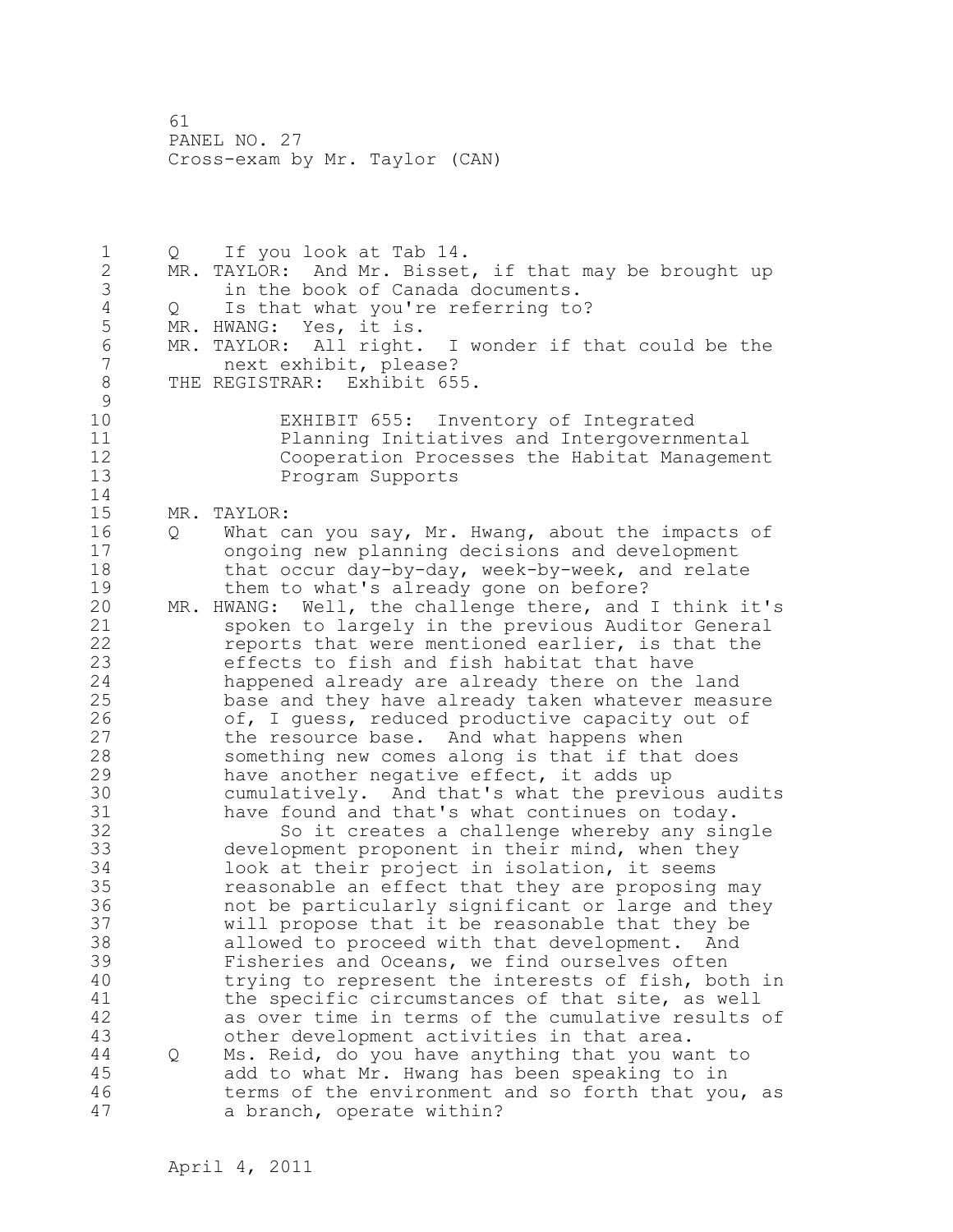1 MS. REID: Sure. I think what's important to highlight 2 is that the Habitat Management Program is facing 3 an increasingly complex environment. And I mean<br>4 environment both from a biologic, social, 4 environment both from a biologic, social,<br>5 bolitical, regulatory one. And so as the 5 political, regulatory one. And so as the Habitat 6 practitioners go about doing their work, they need 7 to consider a number of changing and evolving 8 factors at all times. And so it's not a simple<br>9 process, that it takes time and consideration. 9 process, that it takes time and consideration. It<br>10 takes experienced people to be able to do the type takes experienced people to be able to do the type 11 of work that's required in order to make 12 regulatory decisions and were consistent with the 13 Habitat Management Policy. 14 Q All right. Mr. Leblanc, anything to add? 15 MR. LeBLANC: No, nothing at all. 16 MR. TAYLOR: Thank you. If we might turn next to, 17 either separately or together, if they can be 18 brought up together, Tabs 1 and 12 of the Canada 19 book of documents. These are two agreements, or<br>20 two MOUs, I quess they are. And I think we have two MOUs, I guess they are. And I think we have 21 12 on the right and one on the left. I think the 22 one on the left is 2007 or thereabouts, I think, 23 and the one on the right is 2010. 24 Q Do you recognize those, Mr. LeBlanc? 25 MR. LeBLANC: Yes, I do. 26 Q And have I got the dates right?<br>27 MR. LeBLANC: Yes, approximately. I 27 MR. LeBLANC: Yes, approximately. I think one was in<br>28 2007, started in 2007 and the one on the right is 2007, started in 2007 and the one on the right is 29 2010. 30 Q Right.<br>31 MR. LeBLANC 31 MR. LeBLANC: Recently signed under the new<br>32 organizational structure. organizational structure. 33 Q Now, is one the successor to the other? 34 MR. LeBLANC: Yes, it is. 35 Q And so the right is the successor to the left? 36 MR. LeBLANC: Yes, correct. 37 Q What are these? 38 MR. LeBLANC: These are protocols between the Habitat 39 Management Program and the Conservation and 40 Protection Directorate. They're to outline roles 41 and responsibilities in terms of implementing<br>42 compliance management regime in the Departmen compliance management regime in the Department 43 under the Habitat program. 44 Q And is that so as to achieve clarity in roles and 45 responsibilities? 46 MR. LeBLANC: Exactly right. 47 Q And in a nutshell, what are the respective roles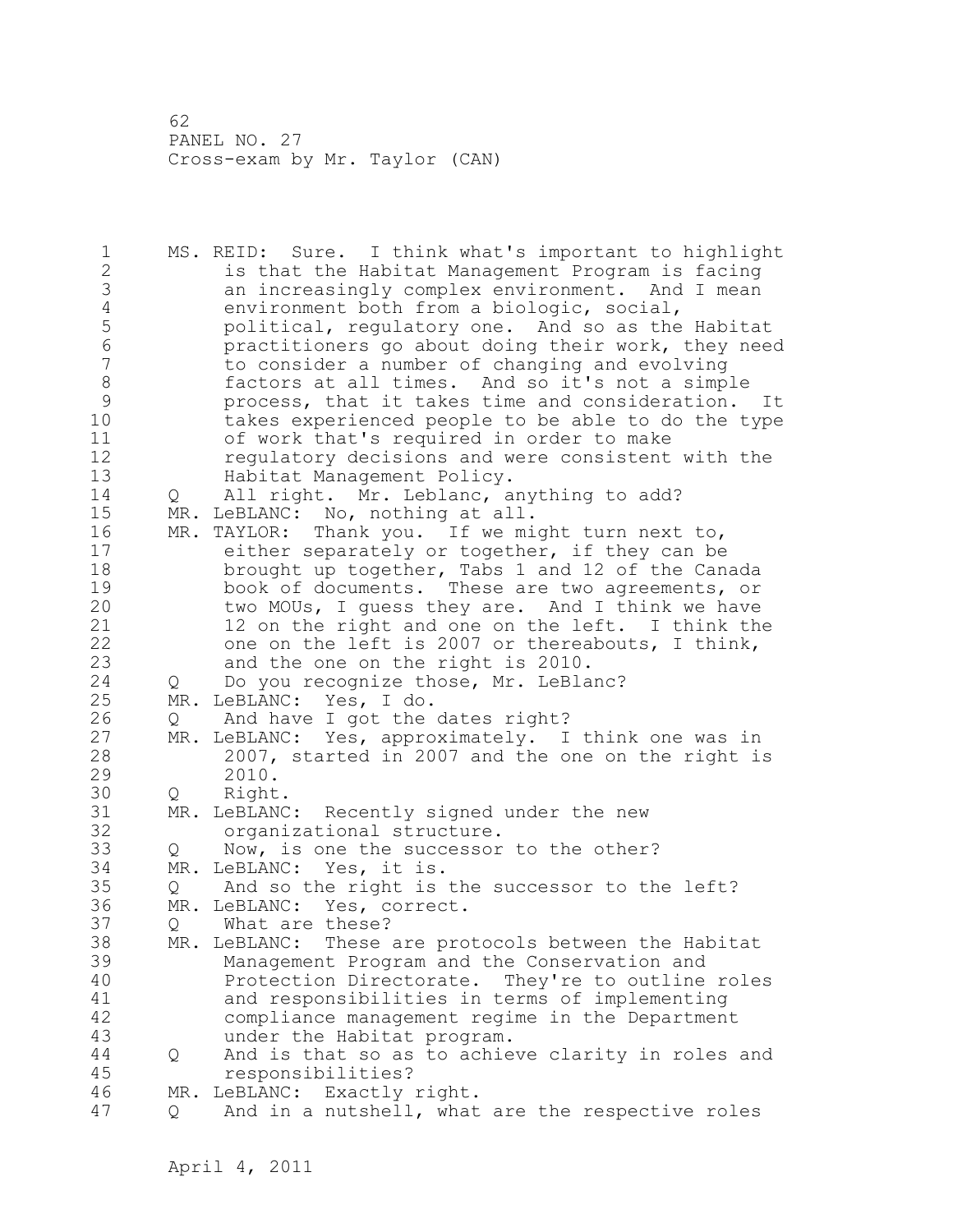| $\mathbf 1$<br>$\overline{2}$ |   | and responsibilities between those two parts of<br>DFO then?                                            |
|-------------------------------|---|---------------------------------------------------------------------------------------------------------|
| 3                             |   | MR. LeBLANC: First and foremost, they're shared. And                                                    |
| $\overline{4}$                |   | in some cases, there's a lead with Habitat and                                                          |
| 5                             |   | then a lead with Conservation Protection.<br>The                                                        |
| 6                             |   | lead in the monitoring and auditing function is                                                         |
| $\overline{7}$                |   | with the Habitat program. The determination of                                                          |
| 8                             |   | risk associated with the non-compliance is joint                                                        |
| 9                             |   | work. And where there is an enforcement action to                                                       |
| 10                            |   | be taken based on a decision to proceed with the                                                        |
| 11                            |   | prosecution and conservation and protection, the                                                        |
| 12                            |   | Fishery officer take the lead with the support of                                                       |
| 13                            |   | Habitat biologists or staff.                                                                            |
| 14                            |   | MR. TAYLOR: All right. May the two documents be                                                         |
| 15                            |   | marked as exhibits, the one on the left being                                                           |
| 16                            |   | National Protocol between Oceans and Habitat and                                                        |
| 17                            |   | Fisheries Aquaculture Management 2007 be the next                                                       |
| 18                            |   | exhibit?                                                                                                |
| 19                            |   | That's item number 1 on your list --<br>THE REGISTRAR:                                                  |
| 20                            |   | MR. TAYLOR: Yes.                                                                                        |
| 21                            |   | THE REGISTRAR: -- which will be marked as 656.                                                          |
| 22                            |   |                                                                                                         |
| 23                            |   | EXHIBIT 656: National Habitat Compliance                                                                |
| 24                            |   | Protocol between Oceans and Habitat and                                                                 |
| 25                            |   | Fisheries Aquaculture Management, 2007                                                                  |
| 26                            |   |                                                                                                         |
| 27                            |   | MR. TAYLOR: And item number 12 on our list, which is                                                    |
| 28                            |   | the right side of the screen, being a National                                                          |
| 29                            |   | Habitat Compliance Protocol between Habitat and                                                         |
| 30                            |   | Conservation Protection within Fisheries.                                                               |
| 31                            |   | THE REGISTRAR: 657.                                                                                     |
| 32                            |   | MR. TAYLOR: Thank you.                                                                                  |
| 33                            |   |                                                                                                         |
| 34                            |   | EXHIBIT 657: National Habitat Compliance                                                                |
| 35                            |   | Protocol between Habitat Management Program                                                             |
| 36                            |   | and Conservation and Protection Directorate,                                                            |
| 37                            |   | 2010                                                                                                    |
| 38                            |   |                                                                                                         |
| 39                            |   | MR. TAYLOR:                                                                                             |
| 40                            | Q | If you'd turn now, Panel, to Tab 5 in Canada's                                                          |
| 41                            |   | This is a regional document seemingly from<br>book.                                                     |
| 42                            |   | July 2009. I'll ask either or both Ms. Reid and                                                         |
| 43                            |   | Mr. Hwang if you want to, one of you, identify                                                          |
| 44                            |   | this?                                                                                                   |
| 45                            |   | MS. REID:<br>So this is a document that was created -- I                                                |
| 46<br>47                      |   | actually referred to it briefly this morning as a<br>document intended to help Habitat Management staff |
|                               |   |                                                                                                         |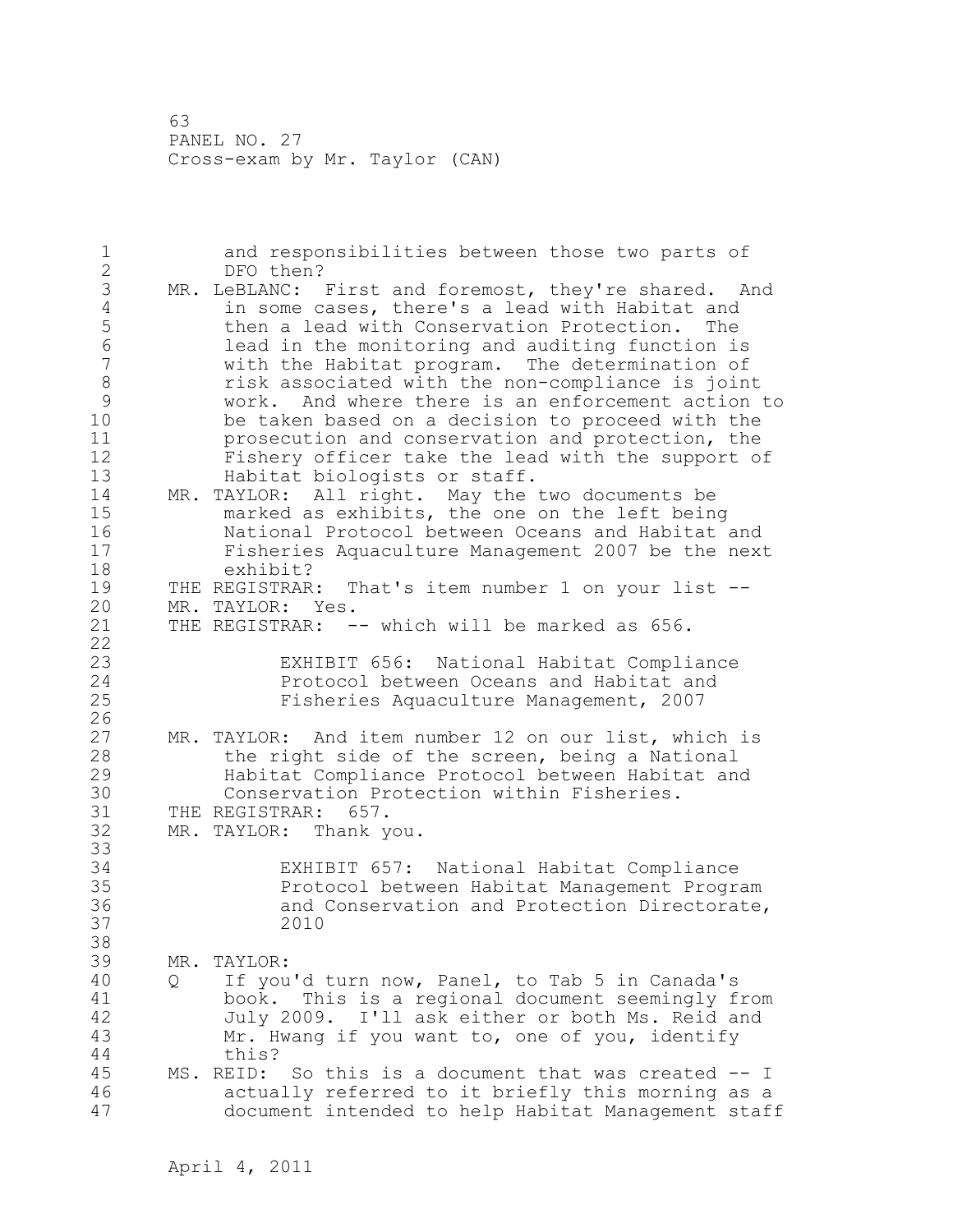1 with triaging or prioritizing their workload as it 2 relates to referrals. 3 Q And what specifically does it achieve?<br>4 MS. REID: So what it does is it essentiall 4 MS. REID: So what it does is it essentially sets out a<br>5 decision algorithm. So previous to this document, 5 decision algorithm. So previous to this document,<br>6 as referrals are received into area offices, or 6 as referrals are received into area offices, or into offices. They, in some cases, were treated 8 in a kind of first in/first out type of approach 9 and there was a view that it was important to make<br>10 sure that referrals were reviewed more from a risk sure that referrals were reviewed more from a risk 11 basis, meeting certain criteria and that 12 proponents would know in a timely manner, you 13 know, when their referral was going to be 14 reviewed, what kind of timeframe, what was the 15 likely outcome and so this document essentially 16 set out the method by which that could be done. 17 Q All right. Do you have anything to add, Mr. 18 Hwang? 19 MR. HWANG: No.<br>20 MR. TAYLOR: Ma MR. TAYLOR: May that document then, Tab 5 of Canada's 21 book, be the next exhibit please, being the 22 Regional Habitat Regulatory Decision Framework 23 from July of '09?<br>24 THE REGISTRAR: Number THE REGISTRAR: Number 658. 25 26 EXHIBIT 658: Regional Habitat Regulatory<br>27 Decision Framework Decision Framework 28 29 MR. TAYLOR: 30 Q If you'd turn to Tab 7 in the binder, this appears<br>31 to be a PowerPoint presentation, which I expect is 31 to be a PowerPoint presentation, which I expect is<br>32 right there. Are you familiar with that document. right there. Are you familiar with that document, 33 Ms. Reid? 34 MS. REID: I'm not particularly familiar with it. 35 Q Okay. MS. REID: I mean I understand what it is but I don't 37 believe I've reviewed it. 38 Q Okay. Does any of the Panel have a familiarity 39 with this? 40 MR. LeBLANC: I do not recognize the document 41 (indiscernible - overlapping speakers).<br>42 0 Okav. No, that's fine. We're going to Q Okay. No, that's fine. We're going to have Mr. 43 Carter here later so we can deal with it through 44 him, I think. If you'd turn to Tab 9, there's a 45 two-page document there. Is that an extract from 46 the Fisheries and Oceans website that sets out the 47 modernization program in a nutshell?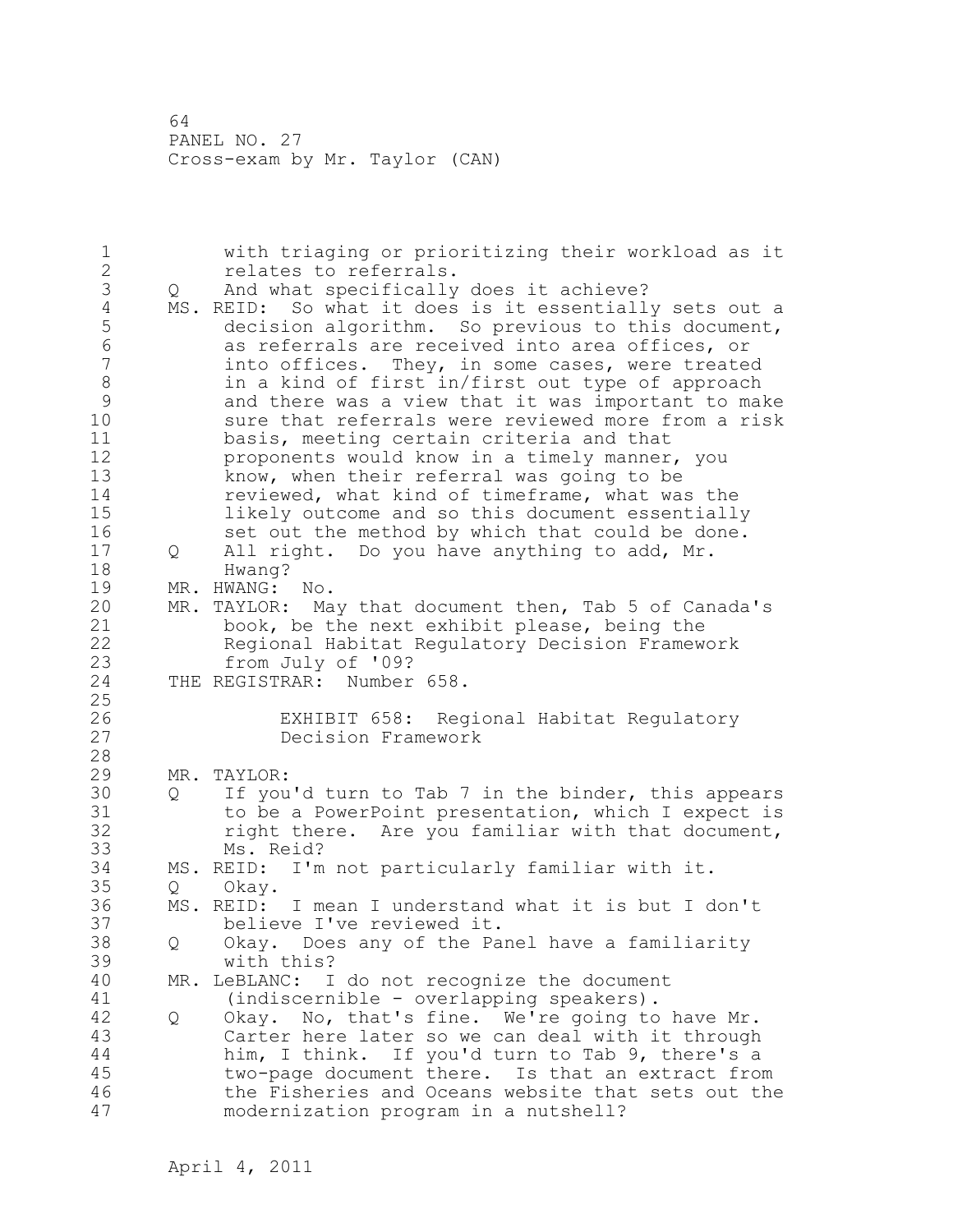1 MR. LeBLANC: Yes, it is. I think that's pretty 2 correct, yes. 3 MR. TAYLOR: All right. Could that be the next<br>4 exhibit, please? 4 exhibit, please?<br>5 THE REGISTRAR: Did y 5 THE REGISTRAR: Did you wish item number 7 to be 6 marked, Habitat Monitoring Update?<br>7 MR. TAYLOR: Is that the deck that I wa MR. TAYLOR: Is that the deck that I was referring to? 8 THE REGISTRAR: Yes, I think so. We've got a mix up in<br>9 1ists here. 9 lists here.<br>10 MR. TAYLOR: Wha MR. TAYLOR: What's Tab 7 in Canada's binder, which is 11 a deck dated April 18, 2010, I think we will not 12 mark and we'll simply leave it to a witness that's 13 going to come later this week. The exhibit that 14 was before that one was the one at Tab 5, which is 15 the Regional Habitat Regulatory Framework. 16 THE REGISTRAR: That's correct. So you're now 17 referring to Tab 9, is it, Modernizing the 18 Program? 19 MR. TAYLOR: Correct.<br>20 THE REGISTRAR: Okay. THE REGISTRAR: Okay. That'll be marked as 659. Thank 21 you. 22 23 EXHIBIT 659: Modernizing the Program 24 25 MR. TAYLOR: 26 Q I think we're almost through the documents that I<br>27 wanted to take you to, Panel, but on that, I would wanted to take you to, Panel, but on that, I would 28 like to turn to Tab 8. Now, this is a document 29 that refers to Habitat Conservation and 30 Stewardship Program. And subject to the<br>31 Commissioner's thoughts, I don't think we 31 Commissioner's thoughts, I don't think we need to mark this as an exhibit but I'm using it to turn 33 our attention to that program. Is this one that 34 you're familiar with, Mr. Hwang? 35 MR. HWANG: Yes. 36 Q And am I correct that this no longer exists, this 37 program? 38 MR. HWANG: Yeah, it was what's called a "Sunset 39 Program" or a "B-based Program", and, as the 40 document shows, it ended at a fiscal year in 2003. 41 Q Can you outline briefly what was it, when it<br>42 existed and whether it's left any lasting ef existed and whether it's left any lasting effects? 43 MR. HWANG: Sure. I'll summarize it fairly briefly. 44 It was a program that came about with an intent to 45 provide for a couple of different functions. One 46 was to help to foster, facilitate or grow the 47 stewardship base from, in particular, non-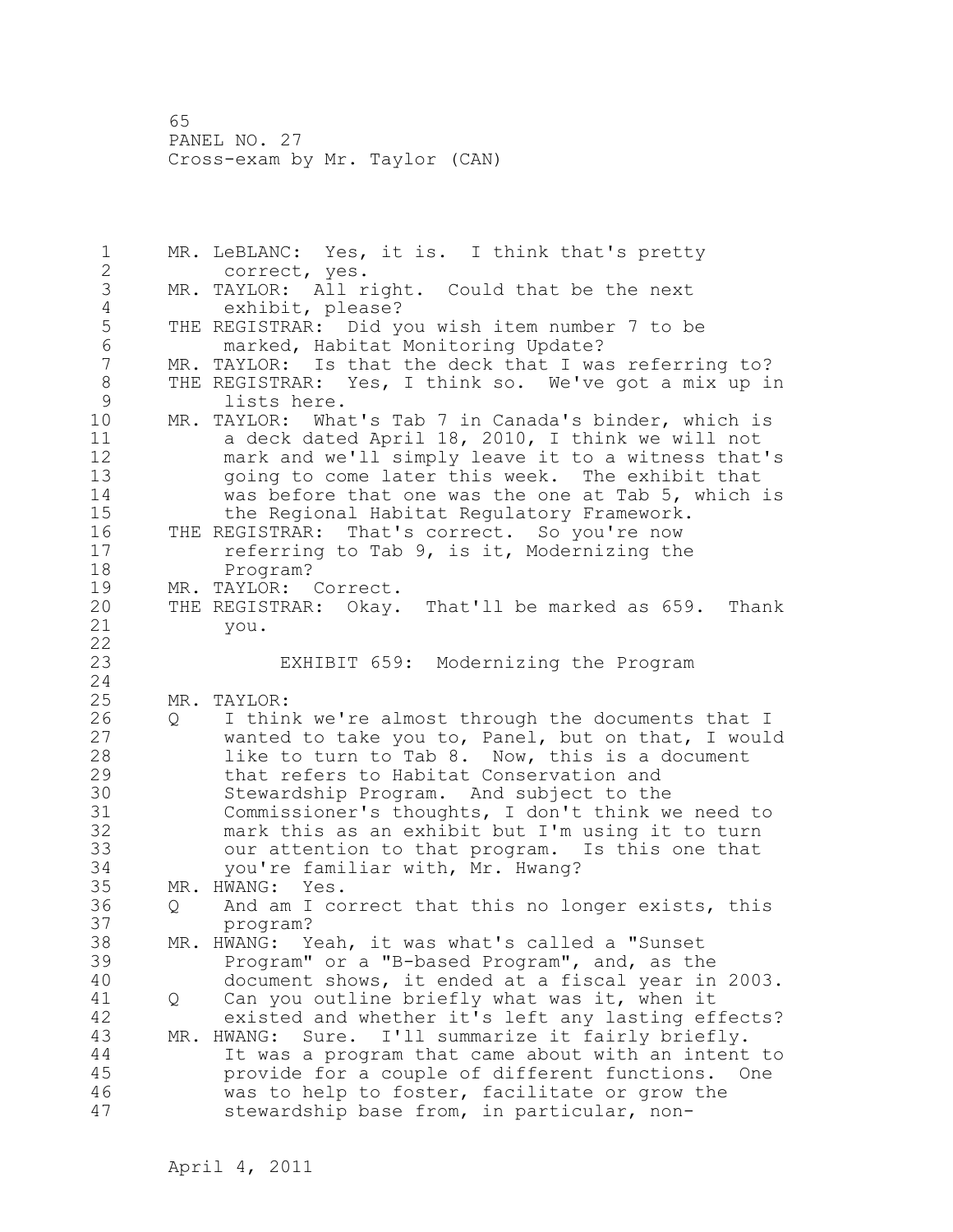2 non-provincial and non-federal entities where the 3 focus for the most part towards management and<br>4 stewardship of fish and fish habitat. So thro 4 stewardship of fish and fish habitat. So through<br>5 that function, there were DFO staff that were 5 that function, there were DFO staff that were<br>6 brought in or we hired new staff -- or we cre 6 brought in or we hired new staff -- or we created new positions. 8 They weren't necessarily new staff but we<br>9 created new positions and put staff into them 9 created new positions and put staff into them to<br>10 11aise with potential stewardship partners, liaise with potential stewardship partners, 11 community organizations, some of them which had 12 been long established, and to try to, I guess in a 13 nutshell, work cooperatively with them and through 14 access to some funding resources help to provide 15 funding, as well as support, towards projects, 16 programs and activities that were for the benefit<br>17 of fish and fish habitat. of fish and fish habitat. 18 There were also some additional positions 19 brought directly within the Habitat program for<br>20 DFO during the duration of the program that were DFO during the duration of the program that were 21 called "Habitat Auxiliaries" and they worked quite 22 specifically on -- well, I guess it depended where 23 you were at the region but they were an 24 augmentation to the Habitat program with the idea 25 being that it would create capacity within the 26 program itself to develop some new measures,<br>27 tools, procedures, quidelines, participate i tools, procedures, guidelines, participate in 28 planning and things like that, that the core 29 program didn't necessarily have the capacity to 30 do, the idea being that if we got some of these<br>31 things done, we could move past some of the things done, we could move past some of the 32 stumbling blocks we had in terms of advancing some 33 new ideas and be further ahead when the program 34 had ended. 35 Q And did that work? 36 MR. HWANG: To some degree. I think it would depend 37 who you asked and where you were looking. In some 38 places, as soon as the resources were over, pretty 39 much all the program results dried up and went 40 away. But in other places, there was a very 41 effective and useful long-lasting effect. An<br>42 example that I could use to illustrate that w example that I could use to illustrate that would 43 be with the agricultural sector. There's an 44 organization called the B.C. Cattlemen's 45 Association. And agricultural ranching often has 46 a fairly potentially big influence on fish and 47 fish habitat where ranches will have streams

1 government entities, non-government or at least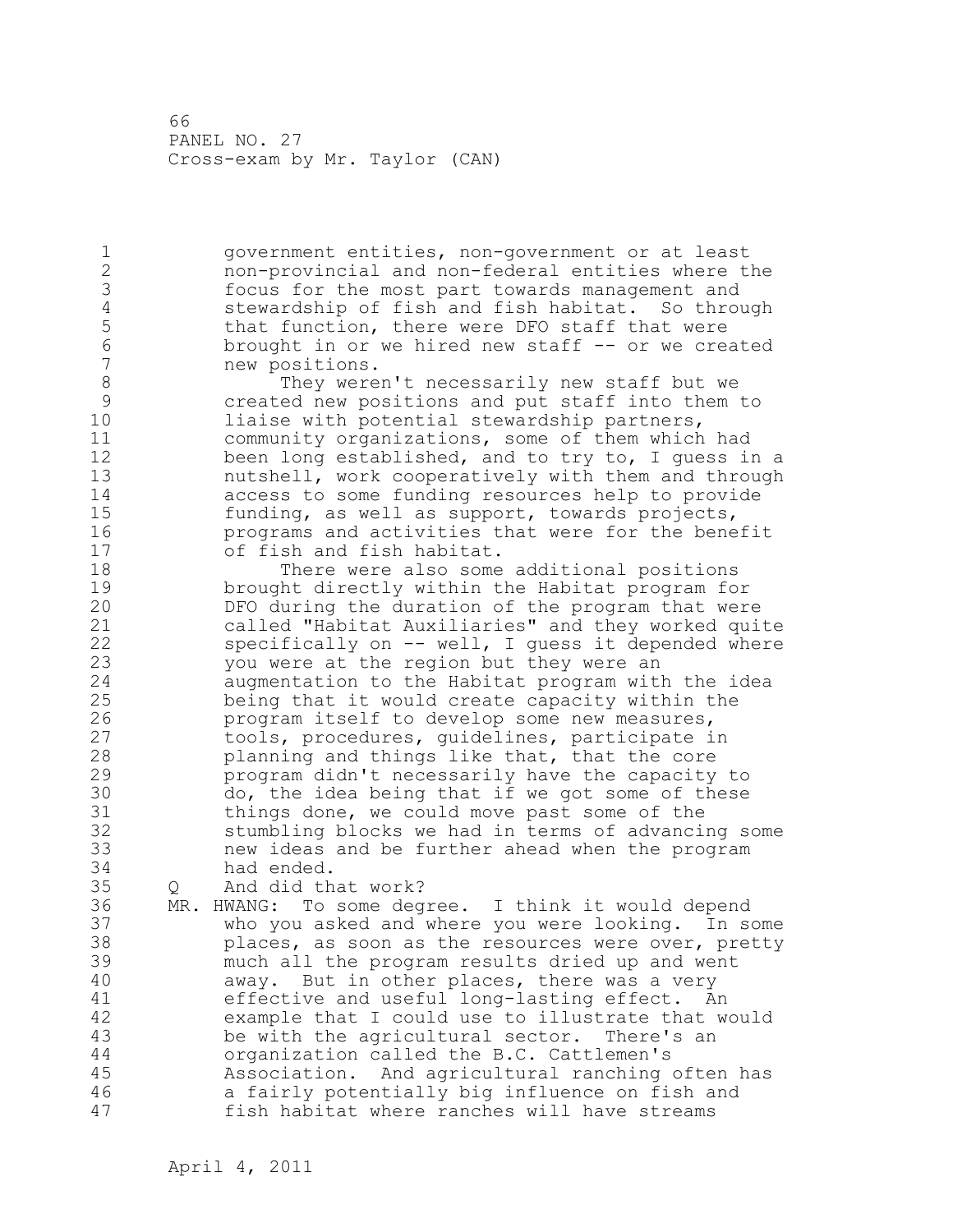1 flowing through them and things like that. And 2 the Cattlemen's Association nowadays have their 3 own stewardship people and they work with ranchers 4 to help them implement best practices on their<br>5 manches. They help ranchers access funding free 5 ranches. They help ranchers access funding from 6 government and non-government organizations towards implementing improved stewardship on their 8 properties. And things like that have come out of<br>9 some of the things that were initiated through the 9 some of the things that were initiated through the 10 HCSP. HCSP. 11 Q Is there anything you want to add to that, Ms. 12 Reid? 13 MS. REID: Well, I think just to point out that so this 14 was a discrete program but it does speak to the 15 relevance of stewardship programs in support of 16 Habitat. And I think also important to point out 17 that this was a limited-funding program. It was 18 very successful during its time and, as Jason 19 said, the hope was, I think, that there would be<br>20 continuity, that there would be enough capacity continuity, that there would be enough capacity 21 put into the communities to allow continuation of 22 some of these stewardship groups and to some 23 limited extent there has been. But I think that 24 one of the lessons we've learned from it is the 25 continued necessity to provide at least some base 26 seed money to support those community-driven,<br>27 orass-level groups. And so to some extent, t grass-level groups. And so to some extent, the 28 Salmonid Enhancement Program does that. But this 29 program simply had a whole bunch more capacity in 30 order to support those groups.<br>31 0 Listening to both of you, woul Q Listening to both of you, would I be correct that 32 one of the things that comes out of stewardship 33 programs is some lasting relationships in certain 34 cases and lasting commitment on the part of those 35 outside of DFO to fish and fish habitat and 36 protecting it? 37 MR. HWANG: Yes, I can certainly say that's accurate 38 from Area perspective. 39 MS. REID: Yeah, and just to add to that, I mean I 40 think that the important point is that protecting 41 habitat is not simply a regulatory responsibility<br>42 or a compliance activity. In order to protect or a compliance activity. In order to protect 43 fish habitat, you need to educate the public, you 44 need to get by and you need to get that broad-45 based support, eyes and ears on the ground and 46 boots doing work. And these types of stewardship 47 programs are very effective to support that.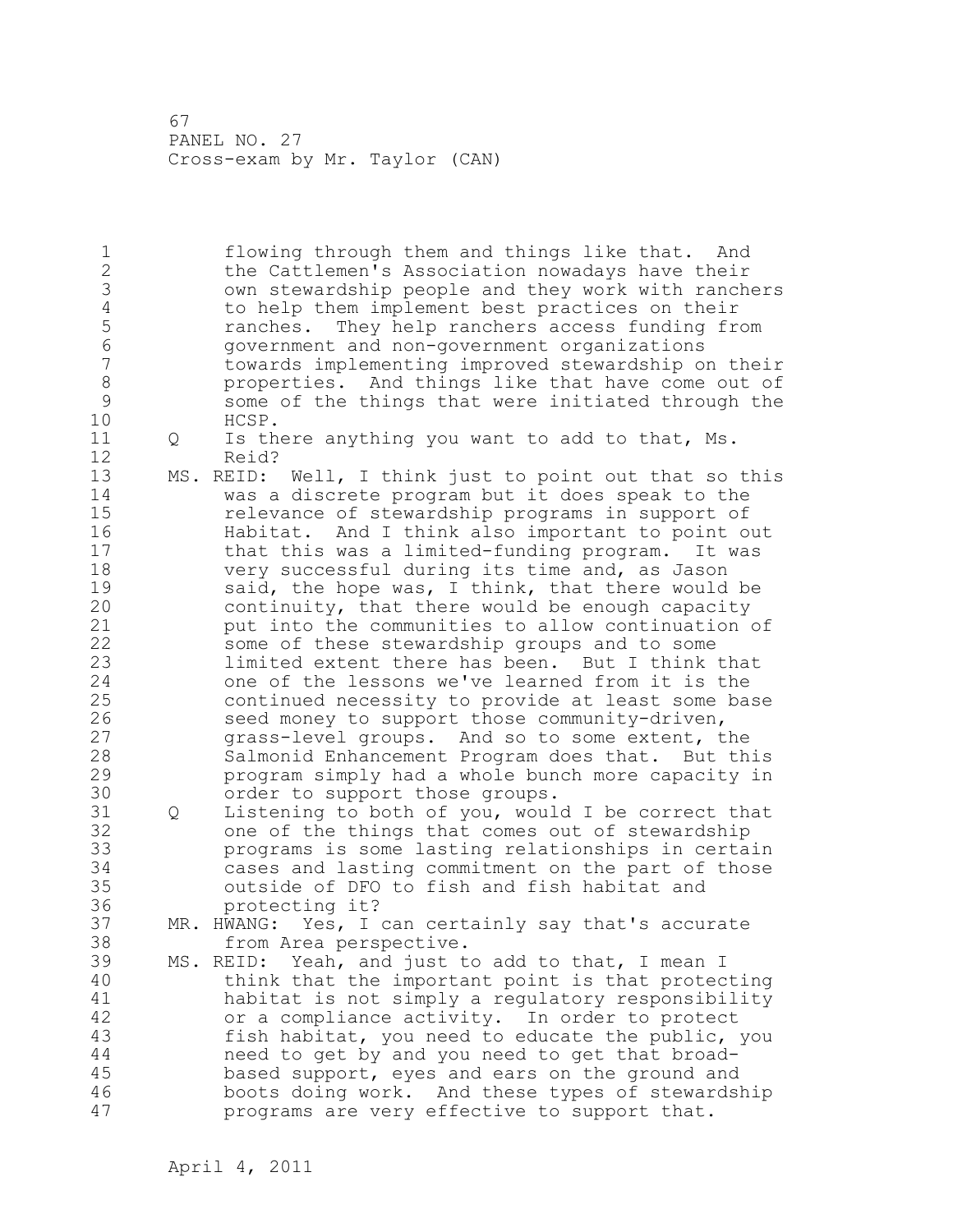1 Q All right. Now, the Policy and Practice Report 2 that's been entered as an exhibit earlier today 3 refers at paragraph 17, and I don't need to take<br>4 you to this at the moment unless you need to, bu 4 you to this at the moment unless you need to, but<br>5 it refers to 80 percent of resources in Habitat 5 it refers to 80 percent of resources in Habitat 6 being directed to referrals. Is that accurate in terms of the regional perspective? 8 MR. LeBLANC: I think from a national perspective, the<br>9 amount of resources that are spent on requlatory 9 amount of resources that are spent on regulatory<br>10 **bushes reviews, including environmental assessment, whi** reviews, including environmental assessment, which 11 are driven by referrals that are brought into the 12 Department for review, together with a lot of the 13 other activities we do, in general, range between, 14 you know, around 70 to 80 percent. And it varies 15 by region. But on a general level, that's 16 approximately what it is. It's reducing in terms 17 of that level of effort as people are streamlining 18 the regulatory review processes and undertaking 19 other activities, such as integrated planning,<br>20 outreach and monitoring. outreach and monitoring. 21 Q And so bringing that to the regional level, is 22 that, and Mr. LeBlanc has referred to regional 23 differences, but is that a reflection of the 24 regional percentage here or is it different here? 25 MS. REID: There's sort of two elements to the answer 26 to that. So as we heard under EPMP, we created a<br>27 special group, Major Projects Environmental special group, Major Projects Environmental 28 Assessment Group, and that group is entirely 29 focused on regulatory process-type activities. 30 The rest of the program, the Habitat Management<br>31 Program, is focused on other non-major project 31 Program, is focused on other non-major project<br>32 activities. And within that group, we have ma activities. And within that group, we have made a 33 conscious effort under, you know, work planning to 34 not spend all of our time on regulatory activities 35 and, in fact, try and work towards 45, 50 percent 36 of the time on regulatory activities, 20 percent 37 of the time on monitoring, other elements on 38 stewardship and other types of activities so that 39 we try to achieve a more balanced approach. But I 40 should say there's always pressure, a lot of 41 pressure to focus more and more effort on the<br>42 equilatory work simply because of the workloa regulatory work simply because of the workload and 43 that's one of the reasons for that triage document 44 that you referred to earlier, was to try and allow 45 staff to prioritize their efforts so that we could 46 have a more balanced program. 47 Q All right. In reference to referrals and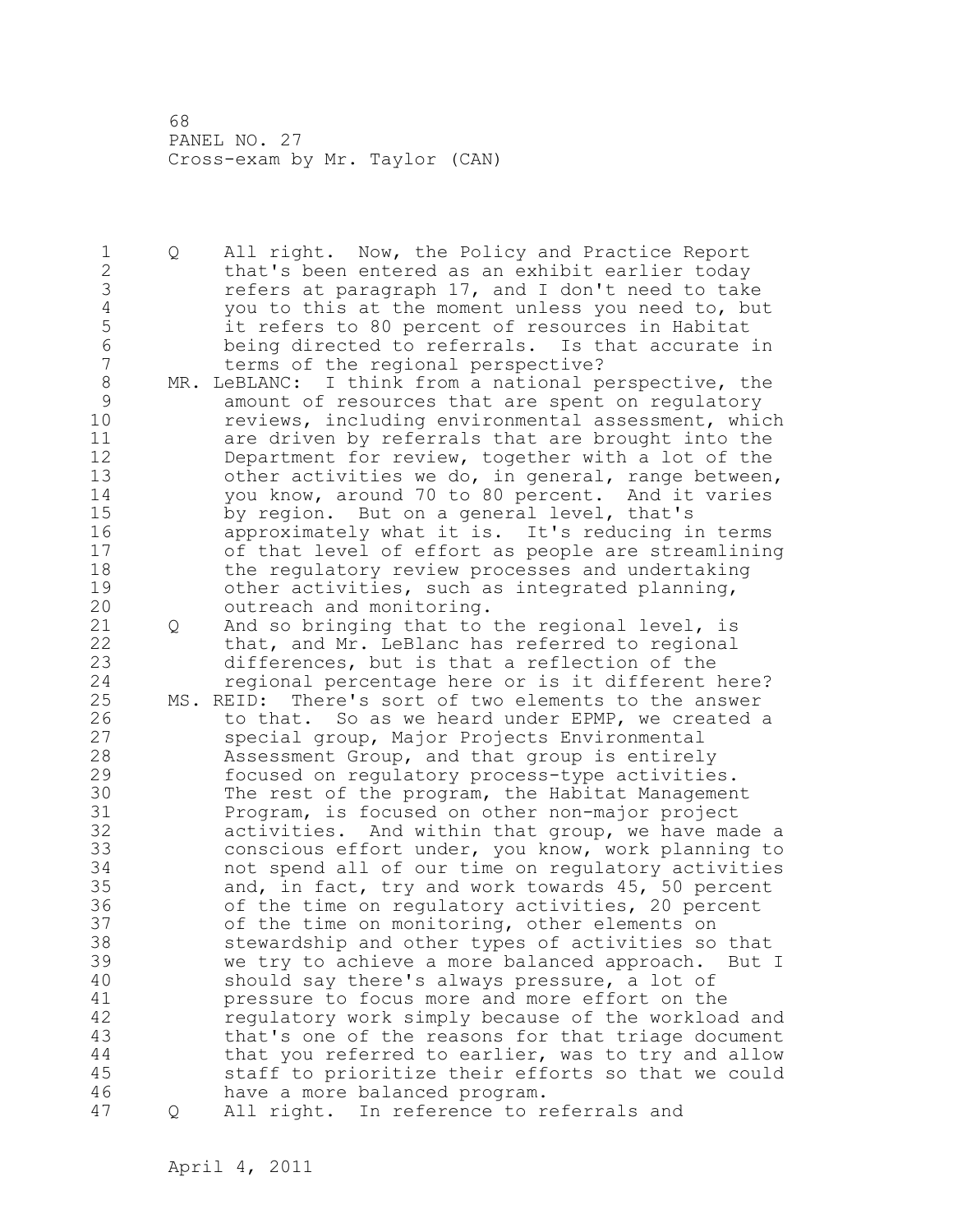| 1<br>$\overline{2}$<br>3          |   | regulatory work, am I correct that proponents of a<br>project come to DFO on a voluntary basis, as<br>distinct from a compulsory basis?                                                                                                                                                                             |
|-----------------------------------|---|---------------------------------------------------------------------------------------------------------------------------------------------------------------------------------------------------------------------------------------------------------------------------------------------------------------------|
| $\overline{4}$<br>5<br>$\sqrt{6}$ |   | MR. LeBLANC: That is correct. There is no affirmative<br>regulatory duty under the <i>Fisheries Act</i> , which<br>means that proponents do not require to come and                                                                                                                                                 |
| 7<br>8                            |   | seek an authorization or approval from the<br>Department or advice or an authorization.                                                                                                                                                                                                                             |
| 9<br>10<br>11                     | Q | And as I understand it, most of the work in this<br>area that Habitat does is under sections 35 or 32<br>perhaps and maybe a bit of 36 in the Fisheries                                                                                                                                                             |
| 12<br>13<br>14                    |   | Act; is that right?<br>MR. LeBLANC: Much of our work is focused around 35<br>but, as you said, 32. There is two authorizations                                                                                                                                                                                      |
| 15<br>16<br>17<br>18              |   | that can be issued under -- and we've combined<br>those into a quide. But section 36 is<br>administered by Environment Canada. They're<br>responsible for the -- for that provision of the                                                                                                                          |
| 19<br>20                          | Q | Act.<br>Now, I'm not asking you to give a legal                                                                                                                                                                                                                                                                     |
| 21<br>22<br>23                    |   | interpretation to Acts at all or statutes, but the<br>statute, 35 in particular, seems to be a<br>prohibition. Is that a fair assessment, as you                                                                                                                                                                    |
| 24<br>25<br>26<br>27              |   | understand it?<br>MR. LeBLANC: Oh, 32, 35 and 36 are prohibitions.<br>They're different prohibitions but they're all<br>under the same heading.                                                                                                                                                                     |
| 28<br>29<br>30<br>31              | Q | And shortly stated under 35, no one shall do<br>certain things, which essentially boils down to an<br>undertaking that would result in harm to fish or<br>fish habitat unless authorized.                                                                                                                           |
| 32<br>33<br>34<br>35              |   | MR. LeBLANC: Just to fish habitat, 35; 32 is the<br>section that prohibits the killing of fish by<br>means other than fishing and 36 prohibits the<br>deposit of a deleterious substance.                                                                                                                           |
| 36<br>37<br>38<br>39<br>40<br>41  | Q | Yes, thank you. So is it the case that proponents<br>come to Fisheries on a voluntary basis because<br>they'd like to check out and get advice and/or<br>some indication from Fisheries whether you see or<br>don't see what is loosely called a "HADD", as I<br>understand it, or something that would be a danger |
| 42<br>43<br>44<br>45<br>46<br>47  |   | to fish habitat?<br>MR. LeBLANC: Yes, I think most people are afraid not<br>to comply with the Act, especially the larger<br>companies, that have the incentive of their<br>certification under ISO and as well as some of<br>their investors. So they need to be assured that                                      |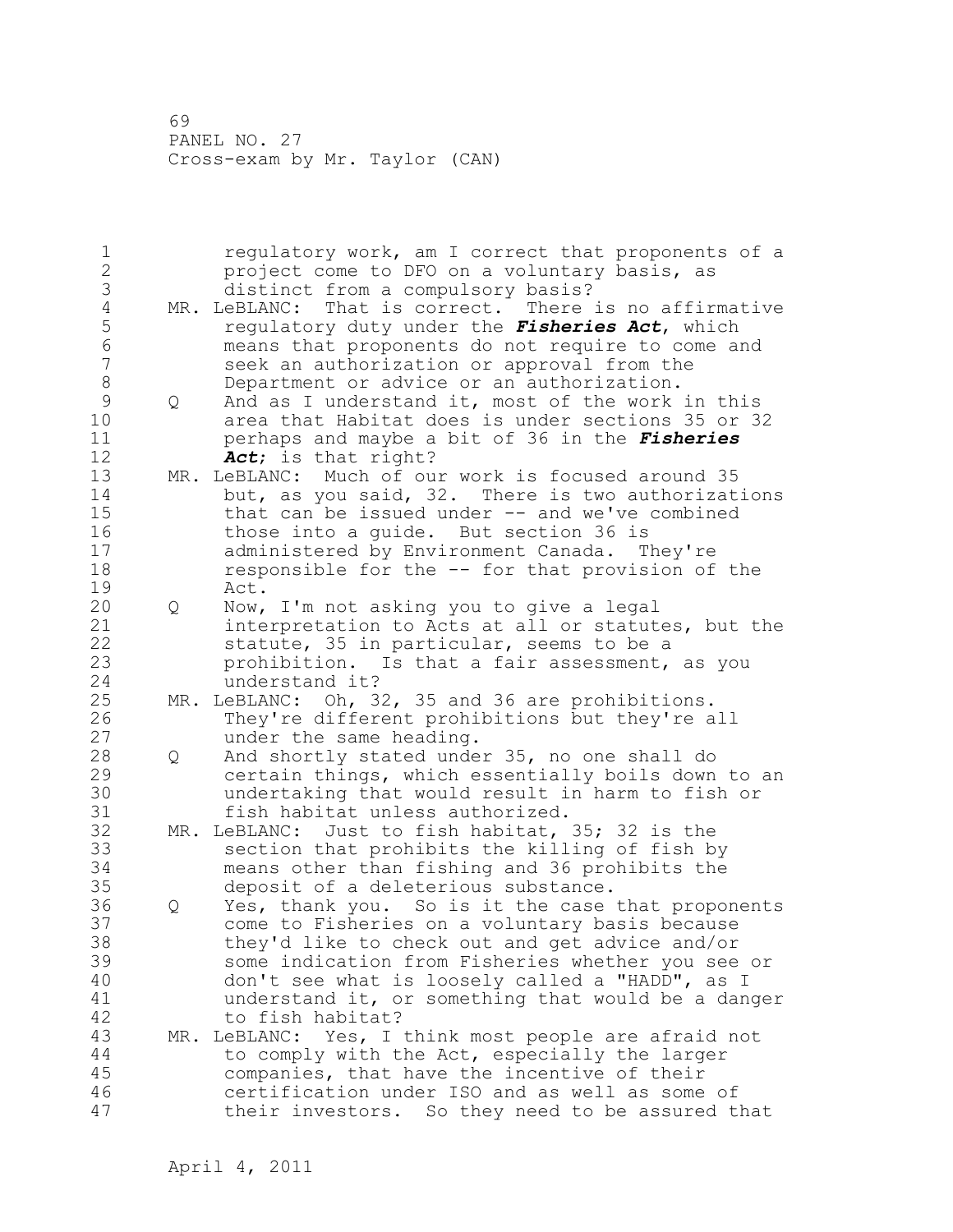1 they're in compliance with the Act.<br>2 0 Does Habitat have an ongoing relati 2 Q Does Habitat have an ongoing relationship and 3 working arrangement with what are called NGOs, or 4 non-government organizations?<br>5 MR. LeBLANC: Yes, we have the Can 5 MR. LeBLANC: Yes, we have the Canadian Environmental<br>6 Metwork, which is a combination of a national 6 Network, which is a combination of a national organization, an umbrella organization for about 8 700 local environmental organizations, we have a<br>9 11 National Fish Habitat Coordinating Committee with 9 National Fish Habitat Coordinating Committee with four members from these groups in DFO and we 11 collaborate on enhancing communication and 12 consultation on both the development of policies<br>13 and/or implementation and some collaborative and/or implementation and some collaborative 14 initiatives to work together in certain areas of<br>15 priority. We also have a coalition agreement wi 15 priority. We also have a coalition agreement with<br>16 a coalition of nine, what we call, conservation 16 a coalition of nine, what we call, conservation<br>17 hon-government organizations, including the non-government organizations, including the 18 Pacific Salmon Foundation, the Canadian Wildlife 19 Federation, the Atlantic Salmon Federation and<br>20 Several other, Nature Canada, Wildlife Habitat several other, Nature Canada, Wildlife Habitat 21 Canada and groups like that, that we collaborate 22 with. 23 Q And these are national in scope, I take it, are 24 they? 25 MR. LeBLANC: National and, to some extent, regional, 26 too, the major regional ones being Atlantic Salmon<br>27 and the Pacific Salmon Foundation. and the Pacific Salmon Foundation. 28 Q What is the objective and what is achieved through 29 these working arrangements? 30 MR. LeBLANC: Well, I think it's got several 31 objectives. One is to ensure there's clear communication and also that we use a forum for 33 consultation on policies and then we can leverage 34 the resources that they have to help us in some 35 areas where we're not able to dedicate any 36 resources. Some of these organizations have a 37 large capacity in terms of to do habitat 38 improvement work, monitoring, science, like Nature 39 Canada, Nature Federation. So these are the 40 groups that we can depend on to do some work that 41 can support our objectives.<br>42 O And is there similar workin 42 Q And is there similar working relationships at the 43 regional level, Ms. Reid or Mr. Hwang? 44 MS. REID: Yeah, I'd just like to add another 45 organization. Patrice has spoken to a number of 46 them. But there's also the Salmon Enhancement 47 Habitat Advisory Group, which provides advice.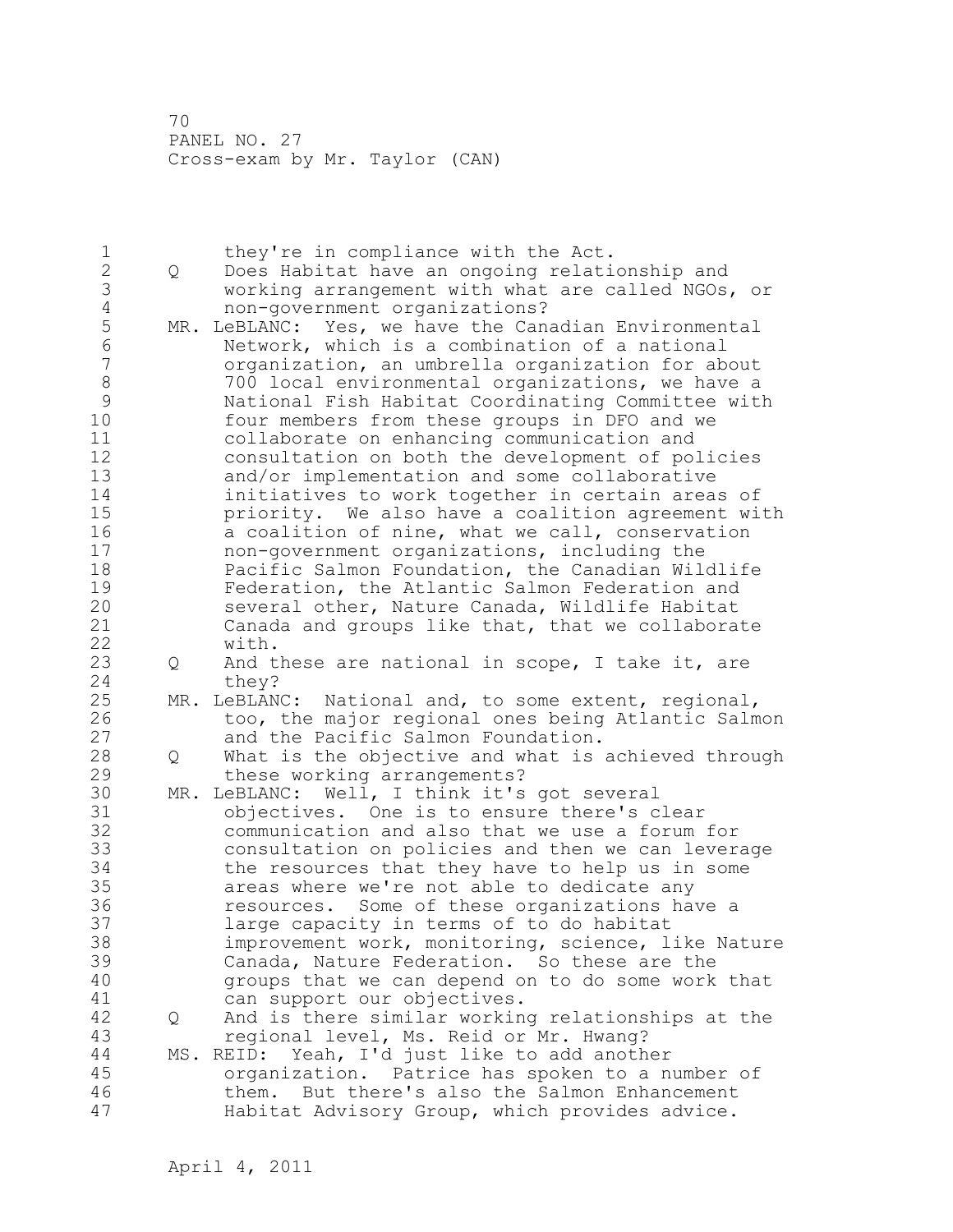1 It's a Pacific region constituted body, which 2 provides advice, works with OHEB directly and on 3 habitat enhancement-type activities.<br>4 Q Anything to add, Mr. Hwang, on that? 4 Q Anything to add, Mr. Hwang, on that?<br>5 MR. HWANG: I could just add that there a 5 MR. HWANG: I could just add that there are lots of<br>6 these kinds of relationships that also occur a 6 these kinds of relationships that also occur at the more local levels. So there is the national 8 kind of more formal relationship, at the regional<br>9 level, it's kind of in between, and then locally 9 level, it's kind of in between, and then locally<br>10 in areas we have relationships with, you know, in areas we have relationships with, you know, 11 sort of local agriculture user groups or something 12 like that or local watershed roundtable bodies and 13 things so there's quite a range of NGO contacts or 14 associations that will have. 15 Q And can you elaborate on that? What local 16 relationships, in your experience, in the B.C. 17 Interior, have you seen to exist and what do they 18 achieve? 19 MR. HWANG: Well, they're quite variable. They can go<br>20 from a group that is very environmentally-oriented from a group that is very environmentally-oriented 21 and advocating for conservation and sustainable-22 type development. They can be partners with 23 entities that are doing some degree of development 24 and they're looking for ways to, I guess, align 25 more efficiently or effectively with the Fisheries 26 and Oceans mandate and regulatory agenda. They<br>27 can be multi-stakeholder kind of bodies that ha can be multi-stakeholder kind of bodies that have 28 a whole bunch of interest in a local area all 29 coming together at what are often called 30 30 roundtables to discuss multi interests and<br>31 multiple priorities so that there are quite multiple priorities so that there are quite a 32 range of things. 33 Q At the local level and dealing with projects 34 perhaps, are there consultations with and 35 engagements of First Nations? 36 MR. HWANG: Yeah, there's lots of that. That's a bit 37 of a departure from the sort of non-government 38 organizational cooperation that we were describing 39 earlier. But certainly there's a fair amount of 40 consultation with First Nations groups, various 41 levels of that. Could be the band level, could be 42 a tribal association level or perhaps even more a tribal association level or perhaps even more 43 broadly. It somewhat depends on the nature of the 44 issue and the context of the situation. But there 45 is a fair amount of that going on. 46 Q Is there a planning process of some description 47 involving the Bridge River First Nation to do with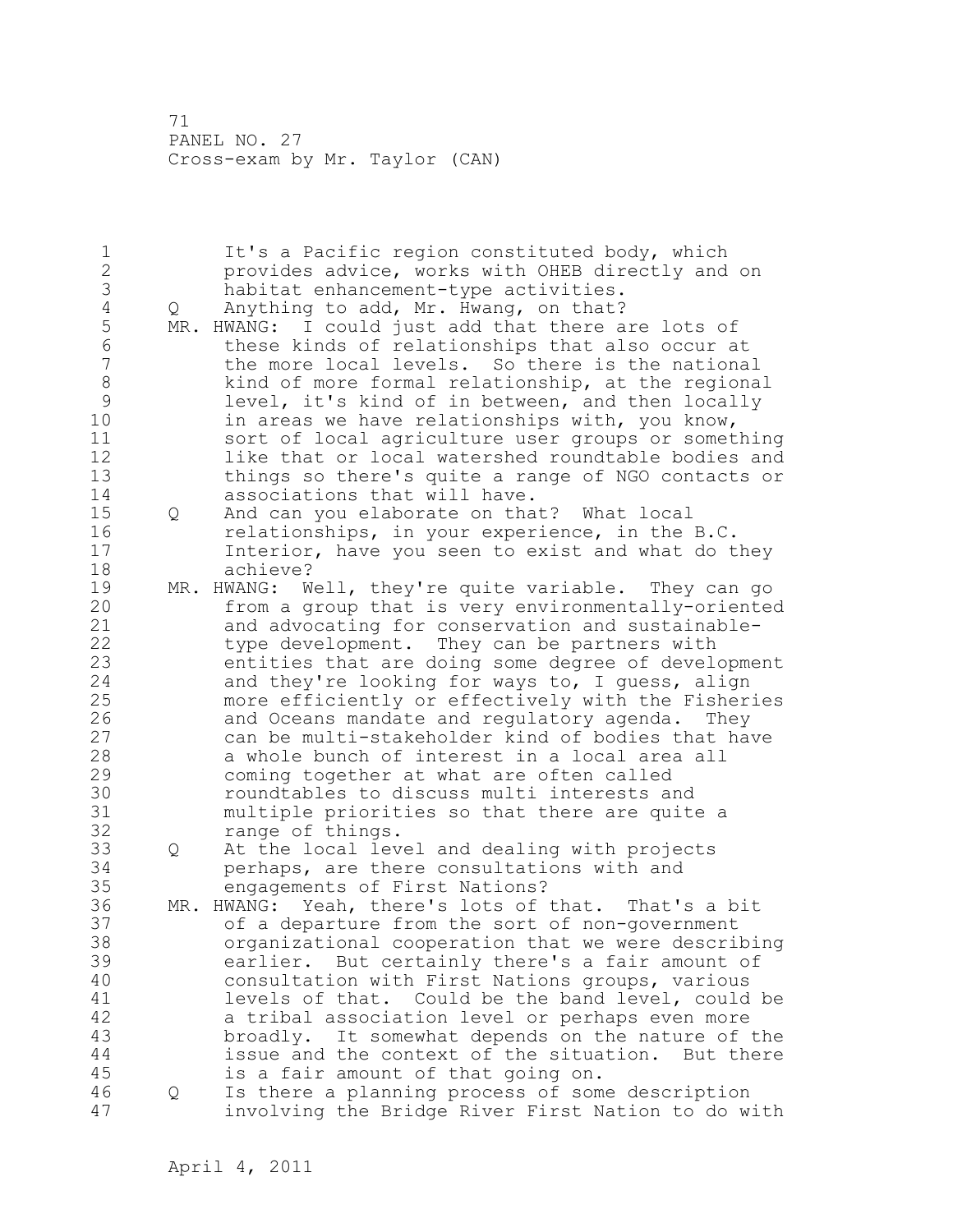1 the hydro project, or was there at one time? 2 MR. HWANG: Yeah. Well, I can't remember the formal 3 title of it but it's with the Stl'atl'imc First 4 Nation in the Lillooet area. They work with the<br>5 British Coastal Compensation Program as well, bu 5 British Coastal Compensation Program as well, but<br>6 it's a group that Fisheries and Oceans sits with, 6 it's a group that Fisheries and Oceans sits with, that B.C. Hydro sits with, that includes, I think, 8 two or three local First Nations Bands and they<br>9 talk in general about issues that are affecting 9 talk in general about issues that are affecting fish and fish habitat in that area, primarily in 11 that circumstance because of the B.C. Hydro 12 operations and the Bridge and Skeena Rivers. But 13 the table is fairly rounded. It has fishery 14 management parts of it, it's got enforcement parts 15 of it, as well as it's got a Habitat table. So we 16 have staff that sit with that and the meetings are 17 generally regularly scheduled about, I think, four 18 or six times a year. 19 Q All right. Now, there is going to be a panel on<br>20 habitat enforcement. It's starting at the end o habitat enforcement. It's starting at the end of 21 this week. But there won't be any Habitat 22 officials on it. There will be Conservation and 23 Protection officials but not Habitat. So with 24 that, I've got a few questions that I'd like to 25 ask you, as Habitat officials, about it. And 26 first, if I could turn to you, Mr. LeBlanc.<br>27 **Inspector powers were recently removed from** Inspector powers were recently removed from 28 Habitat technicians, I understand. Is that so? 29 And can you say when and why that happened? 30 MR. LeBLANC: There's approximately over a hundred-and-31 some-odd biologists and technicians in the Habitat<br>32 brogram that were designated -program that were designated --33 Q That's across Canada, is it? 34 MR. LeBLANC: -- across Canada as inspectors. 35 Conservation and Protection, the enforcement arm 36 of the Department, had advised us that any 37 functions related to enforcement would reside 38 within their program. And inspector designated as 39 an inspector, Habitat staff have enforcement 40 powers under section 36, and there was a decision 41 made at the senior level in Ottawa that inspector<br>42 mowers, that is, enforcement powers would not be powers, that is, enforcement powers would not be 43 provided to Habitat staff. The only exception 44 would be fishery guardian status, which would 45 allow them to have trespass. But no enforcement 46 powers would be provided to our Habitat staff for 47 a number of reasons, including safety and the fact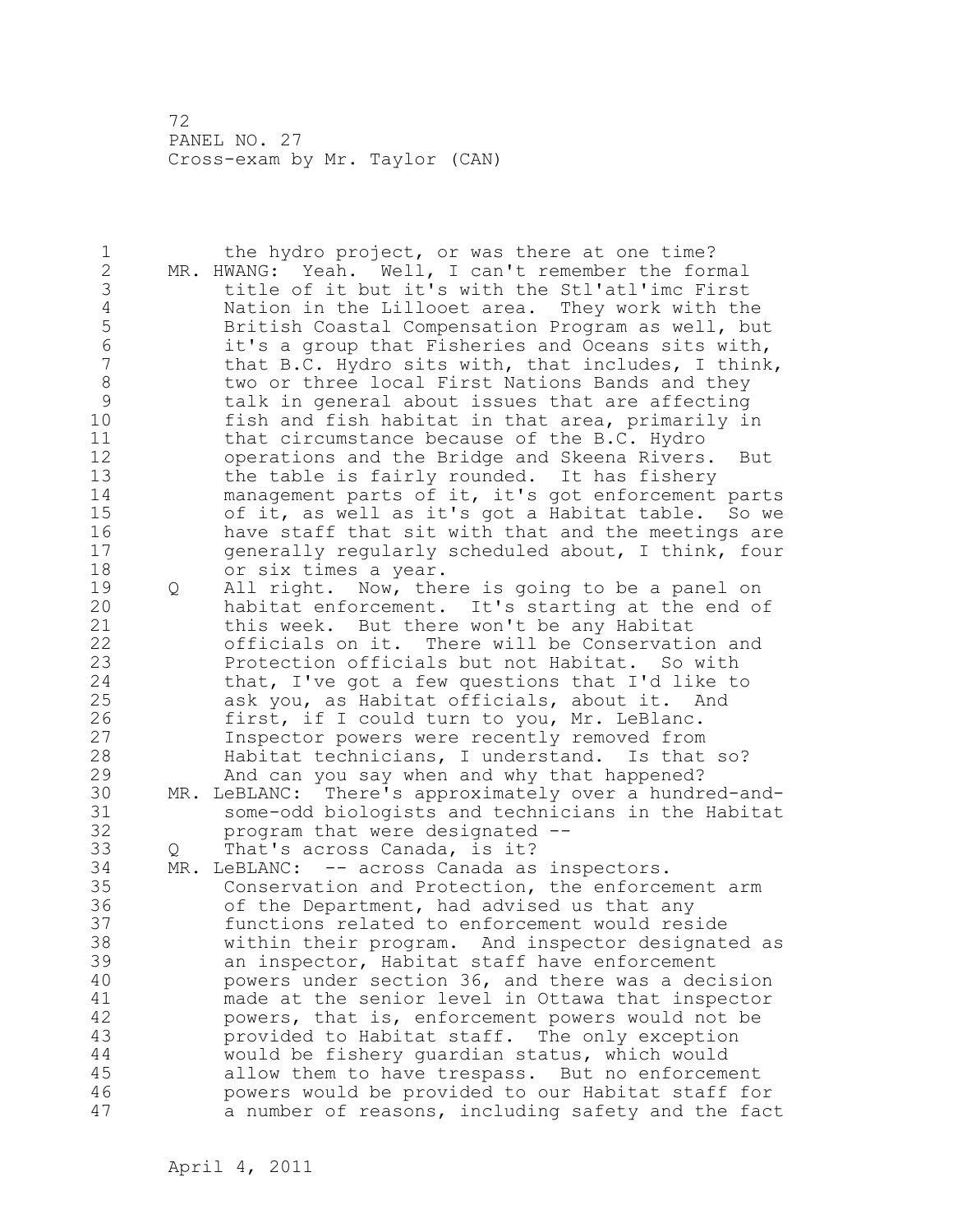1 that Fisheries officers are specially trained for 2 enforcement purpose and totally dedicated to that 3 function.<br>4 Q Now, with 4 Q Now, with that, can you explain briefly from a 5 national perspective how it is that Habitat and 6 C&P work together then to inspect and carry out Habitat enforcement? 8 MR. LeBLANC: The start is you're going to hear from<br>9 Dave Carter, I think, on Wednesday about the 9 Dave Carter, I think, on Wednesday about the<br>10 Habitat Compliance Modernization. It's a gre Habitat Compliance Modernization. It's a group of 11 Habitat staff that do monitoring and auditing of 12 compliance. And there's also occurrence that 13 occur so there's complaints that come in. Both of 14 those, there is a review to see if there is an 15 issue of non-compliance and a determination is 16 made between C&P and Habitat to see what the risk 17 is associated with the non-compliance. And if 18 there is an enforcement action required or an 19 investigation followed by an enforcement action,<br>20 then C&P is responsible for leading that with then C&P is responsible for leading that with 21 support from Habitat biologists and staff. 22 Q All right. And some of that is dealt with in the 23 document that we referred to earlier that is a 24 protocol at the national level, is it? 25 MR. LeBLANC: Correct. 26 Q Thank you. Is there anything, Ms. Reid or Mr.<br>27 Hwang, that you want to add on C&P and Habitat Hwang, that you want to add on C&P and Habitat 28 working together from your regional perspective? 29 MS. REID: Well, just with regard to the inspector 30 **powers, certainly from a region we saw a benefit**<br>31 of inspectors maintaining those powers because 31 of inspectors maintaining those powers because<br>32 from an efficiency perspective, if a practitio from an efficiency perspective, if a practitioner 33 or a biologist was out and about and saw an 34 incident where they could take immediate action, 35 they wouldn't have to wait for a C&P officer to 36 arrive; however, we do understand that there is 37 other reasons to remove those powers. So there 38 was a bit of a conversation about that. And then 39 just with respect, I think I've already spoken to 40 it, certainly the enforcement aspect of the 41 Habitat Management Program overall is an important element. But I think that from a focus 43 perspective there's a lot of other things that 44 need to happen and we can't rely simply on 45 enforcement to ensure effective habitat management 46 program. 47 MR. HWANG: If I can just add to that?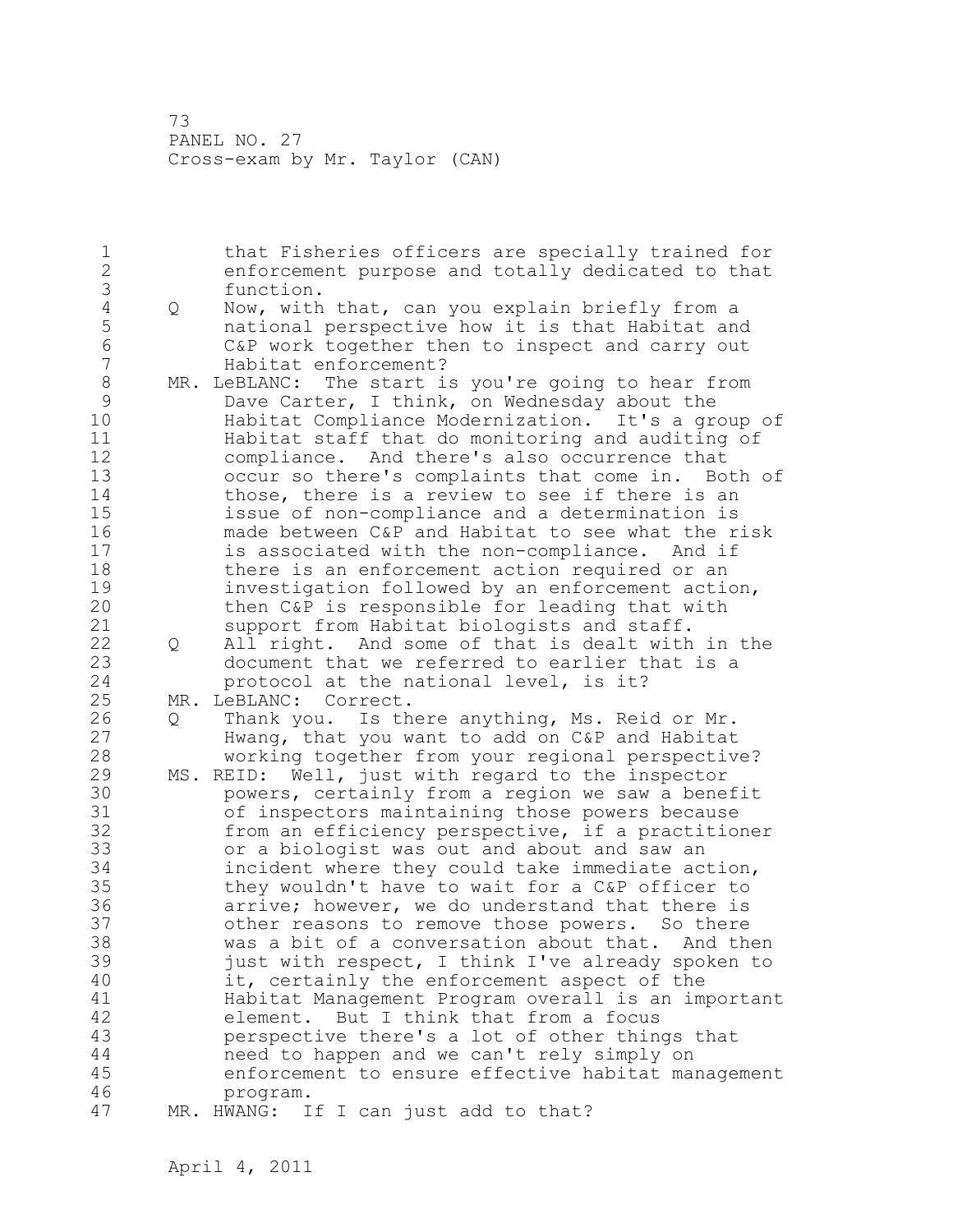1 Q Yeah. 2 MR. HWANG: Something that is perhaps useful for the 3 Commission to have a clearer understanding of is 4 the relative role that the Habitat staff play in<br>5 conjunction with the Fishery officer staff in 5 conjunction with the Fishery officer staff in 6 undertaking a Habitat enforcement procedure or activity. One of the impressions we have, and I 8 say "we" lumping myself in with Habitat program 9 staff, is that the Fishery officers are very<br>10 bublicly known. They have a uniform, they ha publicly known. They have a uniform, they have a 11 presence, they are out there in marked vehicles 12 and it's not necessarily clear, I think, to the 13 general public that the Habitat staff and the 14 Conservation and Enforcement staff, or the Fishery 15 officers, work very closely together. The Fishery 16 officers are the experts in procedures, in 17 prosecution, in laying information, in 18 specifically collecting evidence in a way that's 19 admissible in court, but all of that has to be<br>20 supported very carefully and very specifically supported very carefully and very specifically by 21 Habitat staff, who can appreciate what the impacts 22 are to fish habitat, how do they collect their 23 evidence in a way that they can provide it to a 24 Fishery officer in a way that's admissible, how 25 can they know what was there before so they can 26 tell a Fishery officer that, yes, indeed that site<br>27 has been affected or perhaps not affected. So the has been affected or perhaps not affected. So the 28 sum of all this is that there's a very significant 29 role in the background when we have a Habitat 30 enforcement circumstance for Habitat staff in cooperation with the Conservation and Enforcement 32 staff at the Department. 33 Q All right. Thank you. Mr. Martland, at the end 34 of his questioning, asked each of the panel 35 members if you had suggestions that you wanted to 36 make to the Commissioner or thought important to 37 make to the Commissioner. And he asked you if you 38 would do that without repeating what you'd already 39 said. But if I alter the question slightly to ask 40 if you have suggestions or recommendations that 41 perhaps include and underline what you might have<br>42 said, are there one, two or three that you might said, are there one, two or three that you might 43 want to leave with the Commissioner, thoughts that 44 you might want to leave with the Commissioner, 45 that he should consider? Ms. Reid first? 46 MS. REID: Sure, thank you. What I'd like to say is

47 that the Habitat Management Program is certainly a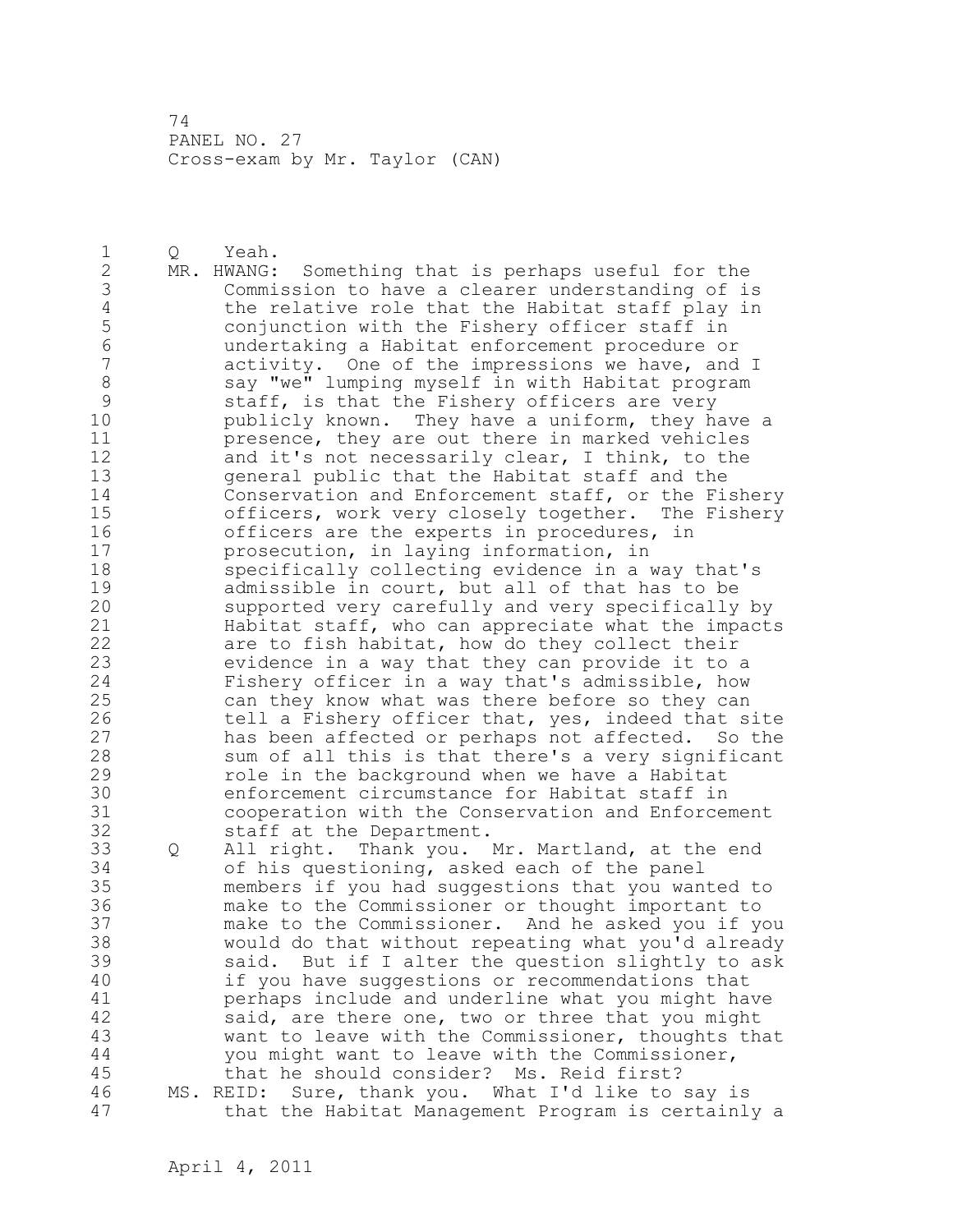1 **1** regulatory program and a very important one, but I 2 think it's important to emphasize the need to 3 focus on broader strategies and not simply on the 4 entirely regulatory aspect of the program.<br>5 Certainly, collaboration is important, not 5 Certainly, collaboration is important, not just 6 with local and provincial governments, but with stakeholders in First Nations. And resources, I 8 think, are an issue for any program. And I'd say<br>9 with the Habitat program certainly the delivery o: 9 with the Habitat program certainly the delivery of the program is always with a mind to how we best 11 effectively use those resources available. If 12 there were more resources, I think that what you 13 would see the response would be, would be sort of 14 a broader approach to how we deliver the program 15 and, I would suggest, a more effective one. 16 Q All right. Mr. LeBlanc, do you want to go next? 17 MR. LeBLANC: I would. One of my suggestions would be 18 that we look down south. Sometimes we can see 19 what the Americans have done. And one of the<br>20 things I'm fascinated by in structuring our things I'm fascinated by in structuring our 21 program in the future would be to use the National 22 Fish Habitat Action Plan as a model where there's 23 an immense amount of collaboration and leveraging 24 of resource among all sectors of society, a more 25 integrated approach at a watershed level and some 26 monitoring and reporting. And it is a<br>27 collaborative effort. They're all wor collaborative effort. They're all working towards 28 the conservation and protection of fish habitat. 29 Q Mr. Hwang, do you have things to add? 30 MR. HWANG: I'll just underline a couple that I think I 31 touched on this morning. One is that we spoke a<br>32 fair bit about the Habitat status indicators und fair bit about the Habitat status indicators under 33 the Wild Salmon Policy. And it's my opinion the 34 idea is good, the tool seems reasonable and 35 functional and an important next step would be to 36 action and implement gathering that baseline 37 habitat data so that we can, from here on out, 38 chart and measure the performance so that it 39 wouldn't be speculative as to whether we're 40 meeting our objectives or not. And a second point 41 would be to emphasize the linkage between fish<br>42 habitat management and land use and water use habitat management and land use and water use 43 decisions and priorities. 44 And if there is anything that we can do as an 45 outcome from proceedings like this to better 46 align, link and, I guess, organize the priorities 47 federally, provincially and with local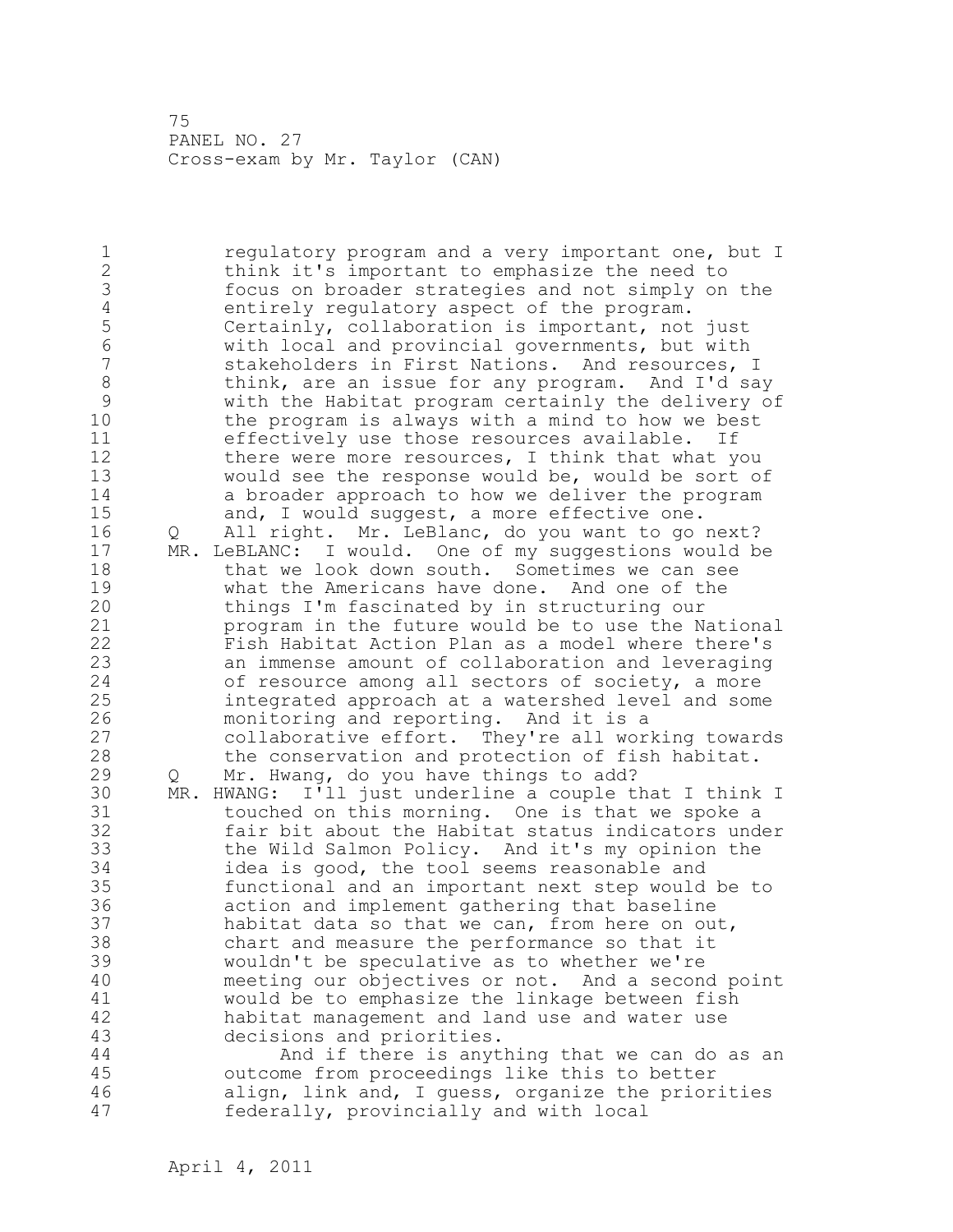1 governments, such that we don't have a Fisheries 2 agency or maybe Fisheries agencies, counting the 3 Ministry of Environment in there, as pitted as 4 adversaries against development interests but<br>5 instead it's more a cooperative and collabora 5 instead it's more a cooperative and collaborative 6 kind of approach where it's not conservation or development but something that's more along the 8 lines of something sustainable. 9 MR. TAYLOR: All right. Thank you. Mr. Commissioner,<br>10 1 see it's 3:05 and I know my time. By my I see it's 3:05 and I know my time. By my 11 calculation, I started about 12 after so I think 12 I've got a few minutes. I don't know if you want 13 the break now or...? 14 THE COMMISSIONER: No, you can continue. 15 MR. TAYLOR: Just carry on for now. My next line of 16 questions, and I won't have enough time to do all 17 of these, have to do with the PPR and some 18 identified corrections that should be made and 19 gaps and clarifications that need to be made. I'm<br>20 going to ask some questions of the Panel, Mr. going to ask some questions of the Panel, Mr. 21 Commissioner, but as I say, I won't get through 22 them all. And I will be submitting later, and 23 I've alerted Mr. Martland to this, an affidavit, 24 that we'll be seeking to file. As you may know, 25 with the PPRs, the Commission counsel has directed 26 the participants that the PPRs go in as evidence<br>27 and if we have anything that we want to do about and if we have anything that we want to do about 28 that PPR, we should bring it up in evidence. But 29 the practicalities are we can spend a lot of time 30 on a lot of detail. So me running out of time<br>31 will probably make for that detail going into. will probably make for that detail going into an 32 affidavit that we'll seek to put in. 33 MR. MARTLAND: And I just would indicate from our point 34 of view, as Commission counsel, we'll have that 35 conversation with Mr. Taylor as to how we address 36 any questions that we're not able to complete 37 through the conventional way. I think at a 38 general level we've been slow to move to follow-up 39 questions or to written responses to the PPR in 40 writing and we've made that clear throughout. So 41 we'll have a conversation about that and see where<br>42 we stand on it. Thank you. we stand on it. Thank you. 43 THE REGISTRAR: Mr. Taylor, before you move on, did you 44 wish to mark number 8 on your list to which you 45 have referred? 46 MR. TAYLOR: Thank you, Mr. Registrar. And the fact 47 that you've raised it, I suspect I do, if I could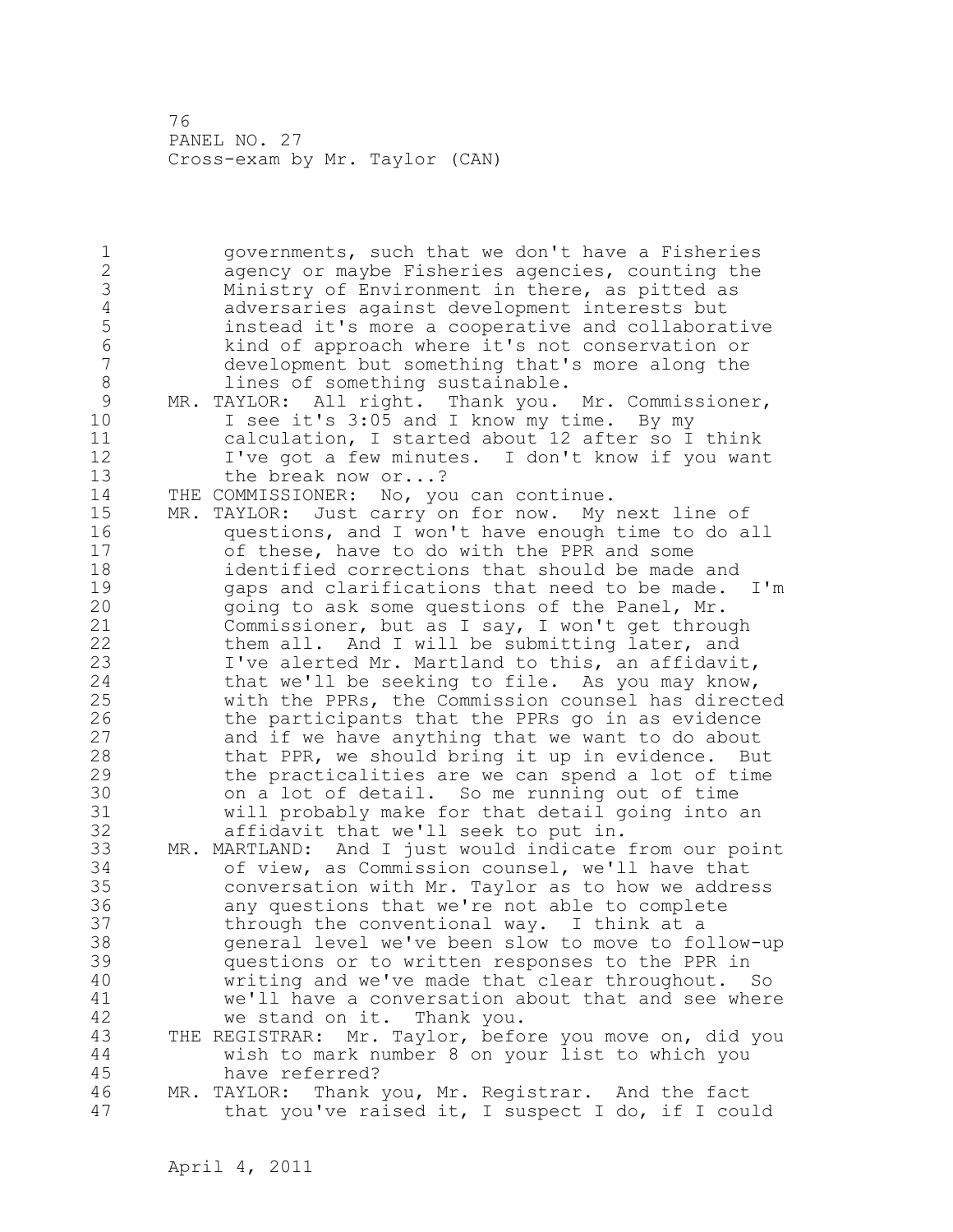1 **1** remind myself what it is. Oh, that's the one that 2 I said that I don't need to but I have questioned 3 on it and I noticed this morning, Mr.<br>4 Commissioner, if counsel questioned, 4 Commissioner, if counsel questioned, you'd like to 5 have it as an exhibit so I'm happy, if that be the 6 case here.<br>7 THE COMMISSIONE THE COMMISSIONER: Right. 8 MR. TAYLOR: So we'll make it an exhibit then. Thank<br>9 vou. Mr. Registrar. 9 you, Mr. Registrar.<br>10 THE REGISTRAR: Item num THE REGISTRAR: Item number 8 will be marked as Exhibit 11 Number 660.  $\begin{array}{c} 12 \\ 13 \end{array}$ EXHIBIT 660: Habitat Conservation and 14 Stewardship Program 15 16 MR. TAYLOR: By the way, that was the document that is 17 now Exhibit 660, I think you said, is a program 18 that has come and gone and one of the witnesses 19 spoke to it earlier. So now with the PPR, I've<br>20 opt some questions of you, Panel members, and I got some questions of you, Panel members, and I'm 21 going to prioritize them and just hit on a few 22 ones in the time available. I'm going to go first 23 to paragraph 36 in the PPR. And I think that Ms. 24 Reid or Mr. Hwang has a comment on that particular 25 paragraph. And just to assist you, let me see if 26 1 can be of assistance. Oh, yes, I'm sorry.<br>27 27 27 21 Paragraph 36 is a long paragraph. It's sett Paragraph 36 is a long paragraph. It's setting 28 out the strategies in the 1986 Policy. 29 Q And if you'd turn to page 17, under number 8, 30 Habitat Monitoring, there's a reference there to<br>31 DFO Monitoring Chemical Contamination and 31 DFO Monitoring Chemical Contamination and<br>32 Consulting with Environment on Monitoring Consulting with Environment on Monitoring Plans. 33 Is that pertinent anymore? 34 MR. LeBLANC: No, it isn't. Environment Canada has 35 been assigned a response for any chemical 36 monitoring. DFO, Fisheries and Oceans Canada, has 37 reduced its capacity in that area and Environment 38 Canada has undertaken that as a responsibility 39 under section 36 of the *Fisheries Act*. 40 Q All right. If we turn next to paragraph 69, which 41 is on page 29, there is reference there to some<br>42 hew positions and offsetting or not of other new positions and offsetting or not of other 43 positions. Is there a comment that any of the 44 Panel members want to make about that in terms of 45 the accuracy there? 46 MR. LeBLANC: My understanding is at this stage that 47 there was a reduction, a loss of 24 Fishery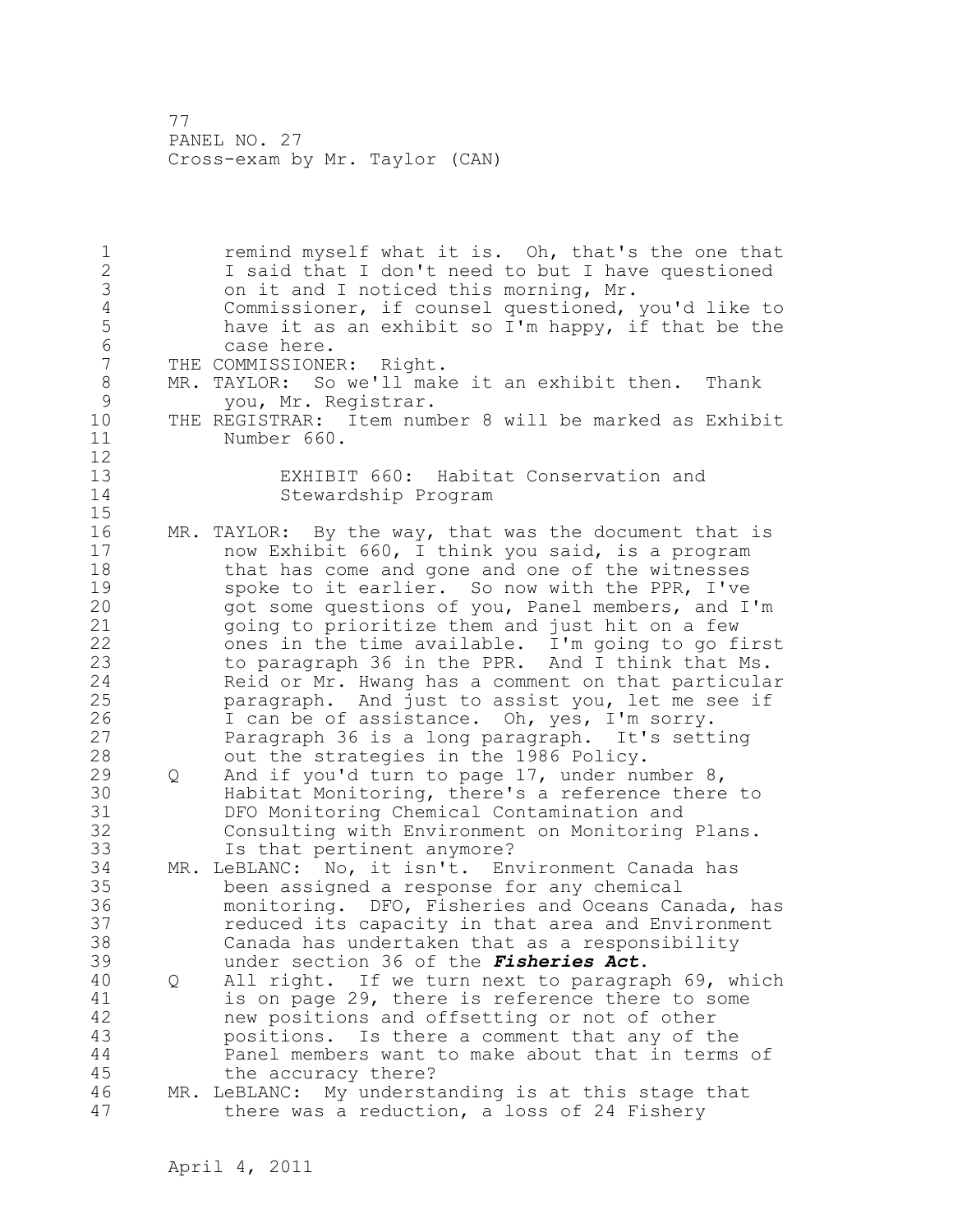1 officers dedicated to Habitat, and it appears that 2 it was linked to the Expenditure Review 3 Committee's decision where that was overturned.<br>4 And there was ten positions in Habitat that wer 4 And there was ten positions in Habitat that were<br>5 The duced in the Expenditure Reduction Committee 5 reduced in the Expenditure Reduction Committee 6 review, and that the reduction in Fishery officers dedicated to Habitat was due to a reallocation to 8 other priorities within the Department. 9 Q I won't take you to a particular paragraph about<br>10 this comment but there are a number of paragraph this comment but there are a number of paragraphs 11 in the PPR that refer to DFO Habitat approving 12 projects. Is that right or wrong when it says 13 that DFO approves projects? 14 MR. LeBLANC: Under the authority of the *Fisheries Act*, 15 we either approve harm to fish or fish habitat. 16 We do not approve a project that's in the purview 17 of the provincial authorities under their 18 legislation. 19 Q All right. Thank you. If we turn to paragraph<br>20 155, one or more Panel members may have a commer 155, one or more Panel members may have a comment 21 about that. This paragraph is referring to 22 triggers for major projects. And if you have a 23 look at that paragraph, is there anything that you 24 want to correct or clarify about it, any of you? 25 MR. LeBLANC: From what I saw from that paragraph is 26 that the Early Triggering Policy is not accurately<br>27 feflected in this paragraph. That policy was put reflected in this paragraph. That policy was put 28 in place to apply the in-until-you're-out 29 principle of DFO. It does not indicate that DFO 30 triggered a CEAA assessment as early as possible<br>31 father than waiting for a proponent to provide rather than waiting for a proponent to provide 32 information that the project will not harm fish 33 habitat. So there is some correction that needs 34 to be made on that statement. 35 Q Okay. Anything to add on that point, Ms. Reid or 36 Mr. Hwang? 37 MR. TAYLOR: All right. I think my time is up. Mr. 38 Martland has indicated that he'd be amenable to 39 speaking with myself and Mr. Spiegelman about how 40 we deal with the rest of the identified errors or 41 corrections that we propose and so we will do<br>42 that. And with that, Mr. Commissioner, those that. And with that, Mr. Commissioner, those are 43 my questions of the Panel. 44 THE COMMISSIONER: Thank you, Mr. Taylor. 45 MR. MARTLAND: And I'd suggest we go to break now. 46 Thank you. 47 THE COMMISSIONER: All right. Thank you.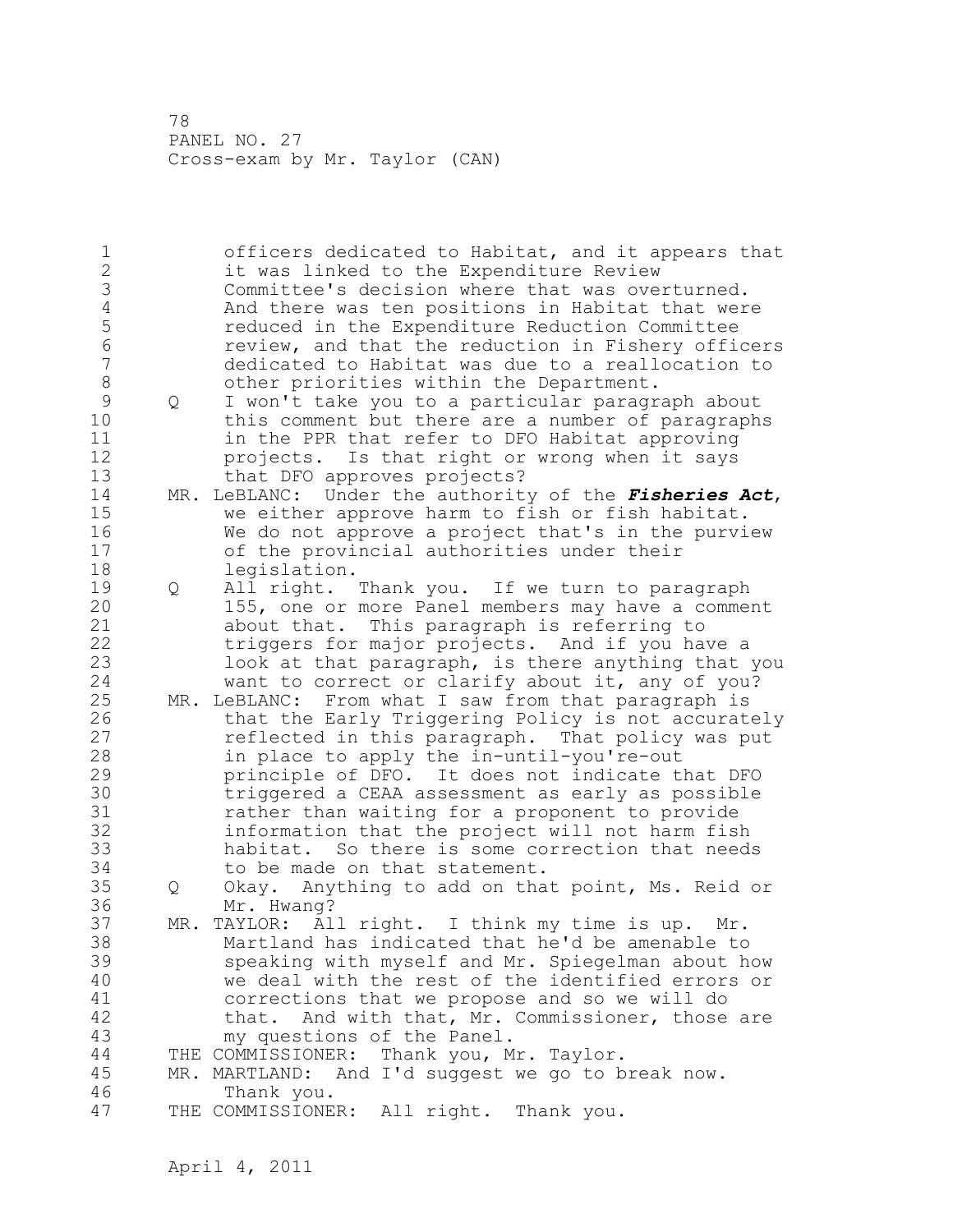1 THE REGISTRAR: The hearing will now recess for ten 2 minutes. 3 4 (PROCEEDINGS ADJOURNED)<br>5 (PROCEEDINGS RECONVENED 5 (PROCEEDINGS RECONVENED) 6 THE REGISTRAR: The hearing is now resumed. 8 THE COMMISSIONER: Mr. Martland?<br>9 MR. MARTLAND: Mr. Commissioner, 9 MR. MARTLAND: Mr. Commissioner, Mr. Taylor and I had<br>10 the opportunity to speak further about this the opportunity to speak further about this 11 question of corrections and clarifications to the 12 PPR. He's kindly agreed to the suggestion that he 13 take the time now. Our line-up of cross-14 examination permits that. I don't have -- I 15 wouldn't tell you if I thought otherwise, but we 16 will be, I expect, fine to complete tomorrow in 17 normal hours with this panel's evidence. So on 18 that footing, rather than the route of an 19 affidavit, Mr. Taylor will continue with questions clarifying PPR points. Thank you. 21 MR. TAYLOR: And I've said that I'll take 20 minutes, 22 Mr. Commissioner, so whoever is next up can get up 23 and I'll try to stick to the high points or<br>24 important points that we really want to dea. important points that we really want to deal with. 25 26 CROSS-EXAMINATION BY MR. TAYLOR, continuing: 27 28 Q So, firstly, panel, so I'm back at the PPR for 29 another 20 minutes or so. Do you have a binder of 30 the PPR up there? If you do, it might be useful<br>31 to have it available in case vou need it. Mr. 31 to have it available in case you need it. Mr.<br>32 Bisset will be bringing up the documents as we Bisset will be bringing up the documents as we go, 33 I think. 34 MR. MARTLAND: Just to help the panel, it should be Tab 35 1 of the biggest binder, which will be the 36 Commission's list of documents. 37 MR. TAYLOR: You've got it? 38 MR. BISSET: Yes. 39 MR. TAYLOR: Okay. 40 Q Paragraph 12 near the beginning -- I'm just trying 41 to figure out how I get this hand, the microphone,<br>42 both within reach. both within reach. 43 Paragraph 12 says that s. 36 of the *Fisheries*  44 *Act*: 45 46 ...prohibits the unauthorized deposit of a 47 deleterious substance into the water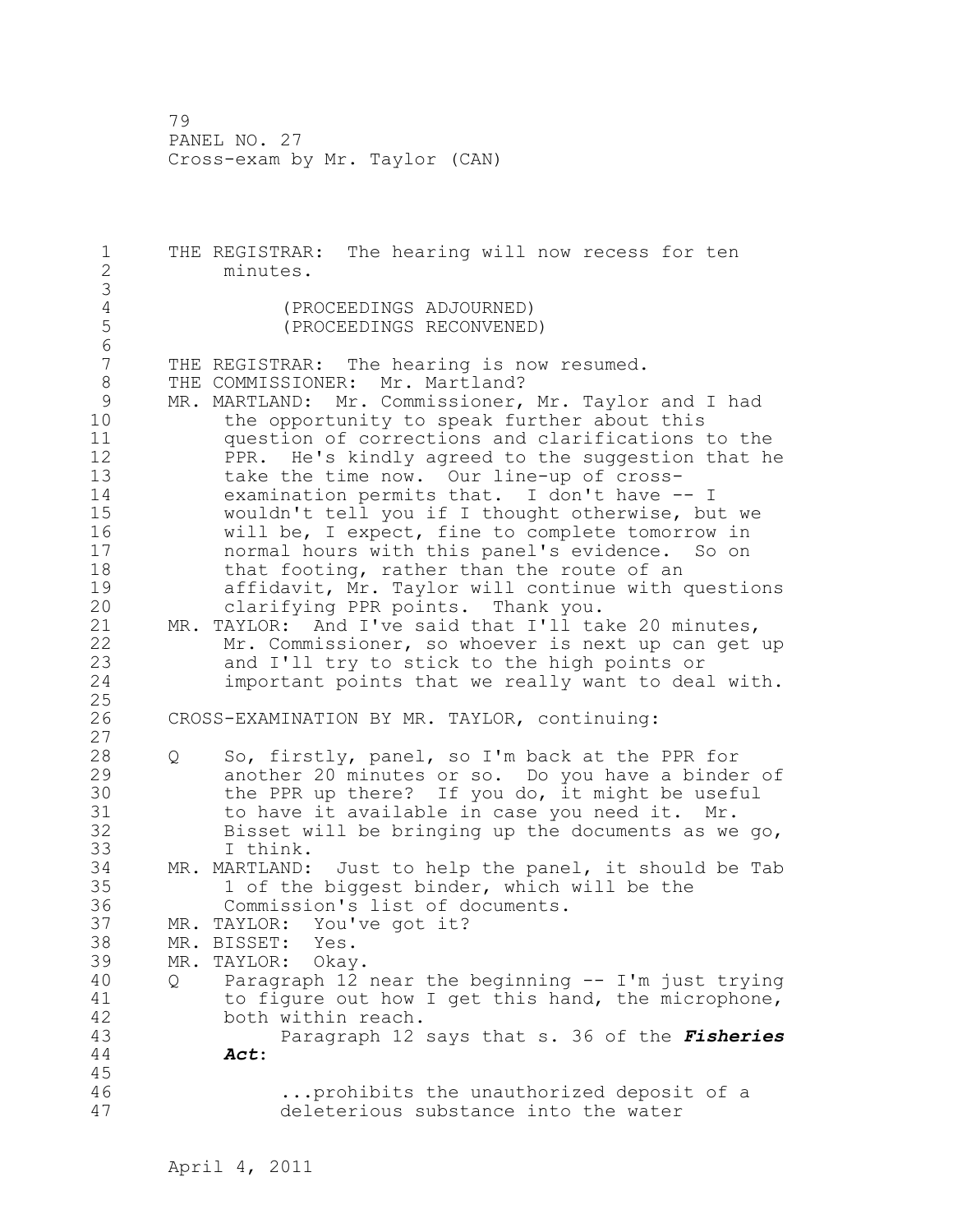| $\mathbf 1$<br>$\mathbf{2}$                        |        | frequented by fish.                                                                                                                                                                                                                                                                                                                                                                                              |
|----------------------------------------------------|--------|------------------------------------------------------------------------------------------------------------------------------------------------------------------------------------------------------------------------------------------------------------------------------------------------------------------------------------------------------------------------------------------------------------------|
| 3<br>$\sqrt{4}$                                    |        | And then it goes on and says:                                                                                                                                                                                                                                                                                                                                                                                    |
| 5<br>$\sqrt{6}$<br>$\boldsymbol{7}$<br>$\,8\,$     |        | Environment Canada, rather than DFO,<br>administers and enforces aspects of pollution<br>control arising from sections 36                                                                                                                                                                                                                                                                                        |
| $\mathcal{G}$<br>10<br>11<br>12                    |        | Now, I think there's one aspect of s. 36 that's<br>still with DFO, is that not correct? Sediment?<br>MS. REID: Yeah, so DFO retains responsibility for<br>administration and enforcement of sediment-based                                                                                                                                                                                                       |
| 13<br>14<br>15<br>16<br>17<br>18<br>19<br>20<br>21 | Q      | pollution.<br>All right. So that's a qualification, if you<br>like, or a correction to paragraph 12.<br>Then if we go to paragraph 36 of the PPR,<br>there is a reference there to $--$ sorry, 26, I<br>meant. There's a reference there to some of the<br>staff and is that just the Habitat Management<br>Branch, or is that the entire OHEB staff that's<br>being referred to when it says "61" in the latter |
| 22<br>23<br>24<br>25<br>26                         |        | part of that paragraph.<br>MS. REID: So 61 would refer -- probably refers to all<br>the RHQ OHEB people. If you'd like a breakdown of<br>the staff of -- the deck that you referred to<br>earlier has the actual breakdown across programs,                                                                                                                                                                      |
| 27<br>28<br>29<br>30<br>31                         | Q<br>Q | I believe. I think it does.<br>All right. So the accurate numbers would be in<br>that deck, then, as distinct from here.<br>MS. REID: That's right.<br>Okay. Then if we go next to paragraph 123, it                                                                                                                                                                                                             |
| 32<br>33<br>34<br>35<br>36                         |        | says therein that:<br>DFO does not conduct an environmental<br>assessment under the CEAA where it uses non-<br>statutory tools to manage fish habitat.                                                                                                                                                                                                                                                           |
| 37<br>38<br>39<br>40<br>41<br>42<br>43             |        | Is there anything about that paragraph that needs<br>to be clarified or corrected, any of you, and<br>specifically whether DFO maintains engagement in<br>an environmental assessment even where it has no<br>statutory responsibility?<br>MR. HWANG: So there will be times when DFO will stay                                                                                                                  |
| 44<br>45<br>46<br>47                               |        | engaged in an EA -- or become engaged in the EA<br>that isn't triggered by the habitat revisions of<br>the Fisheries Act, and so an example of that could<br>be something triggered by transport regulations.                                                                                                                                                                                                    |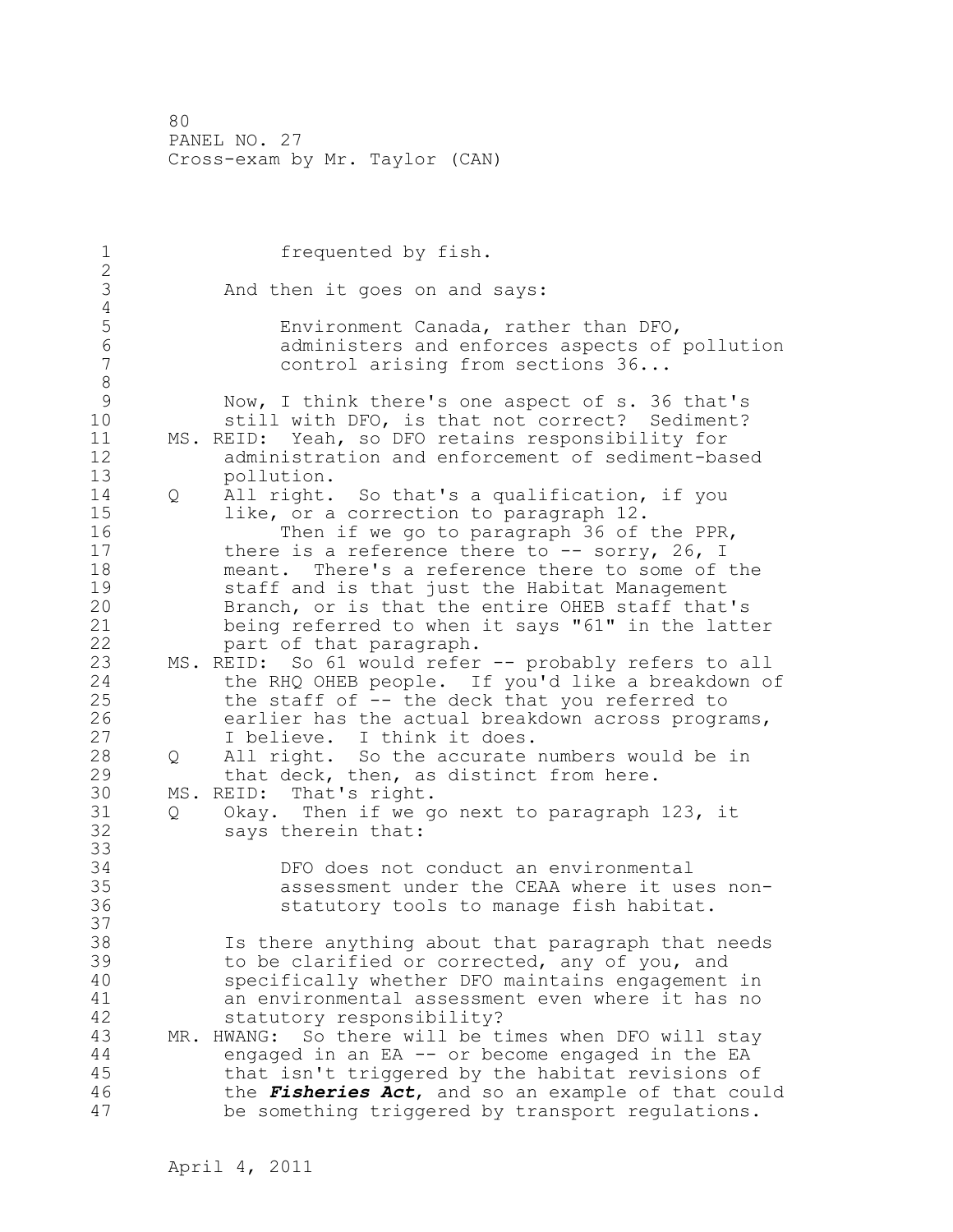| $\mathbf 1$     |   | It would be involved in fish habitat issues, like       |
|-----------------|---|---------------------------------------------------------|
| $\overline{2}$  |   | a marina. DFO would be providing advice as a            |
| $\mathfrak{Z}$  |   | federal authority to the regulator to say that          |
| $\overline{4}$  |   | there may or may not be issues that are pertinent       |
| 5               |   | to fish habitat, and we'd try to provide advice         |
| $6\phantom{1}6$ |   | that would either avoid or minimize potential           |
| $\overline{7}$  |   | effects from something like that.                       |
| $\,8\,$         | Q | All right. In relation to the next paragraph,           |
| $\mathcal{G}$   |   | 124, even if a project is exempt from a CEAA            |
| 10              |   | assessment, are there still implications to the         |
| 11              |   | proponent in that there would nonetheless be a          |
| 12              |   | review of potential impacts to fish and fish            |
| 13              |   | habitat?                                                |
| 14              |   |                                                         |
| 15              |   | MR. HWANG: I think that would probably speak to         |
|                 |   | things, circumstances such as urgent emergency          |
| 16              |   | where there may not -- there is an exclusion for        |
| 17              |   | emergency works in CEAA and if those circumstances      |
| 18              |   | exist, it's possible not to go through, I quess,        |
| 19              |   | the process of an environmental assessment under        |
| 20              |   | CEAA, but Fisheries and Oceans could still issue        |
| 21              |   | an authorization for harm to fish habitat and           |
| 22              |   | would use our authority to either minimize or           |
| 23              |   | reduce that harm as well as to require                  |
| 24              |   | compensation for that.                                  |
| 25              | Q | All right. The next paragraph, 125, uses the word       |
| 26              |   | "rigour" in the second line:                            |
| 27              |   |                                                         |
| 28              |   | four levels or types of assessment under                |
| 29              |   | the CEAA, with increasing levels of rigour              |
| 30              |   |                                                         |
| 31              |   | Do any of you have any comment on the use of that       |
| 32              |   | word "rigour" there in the PPR?                         |
| 33              |   | MR. LeBLANC: I think it may be misused in this term,    |
| 34              |   | in terms of screening/comp studies. There's             |
| 35              |   | rigour in each of those levels. There's probably        |
| 36              |   | a different scope in terms of the kind of projects      |
| 37              |   | that are covered from each of those, but the            |
| 38              |   | rigour that goes into each of those, to me, is          |
| 39              |   | equivalent.                                             |
| 40              | Q | Then if you turn to paragraph 195 and 198 as well,      |
| 41              |   | is there anything that any of you want to say           |
| 42              |   | about the Compliance Decision Framework providing       |
| 43              |   | quidance to both habitat management and C&P?<br>It      |
| 44              |   | seems to speak to habitat management or compliance      |
|                 |   |                                                         |
| 45              |   | modernization, rather, and doesn't speak to any         |
| 46              |   | other part of the organization.                         |
| 47              |   | Yeah, I think the point there is that the<br>MR. HWANG: |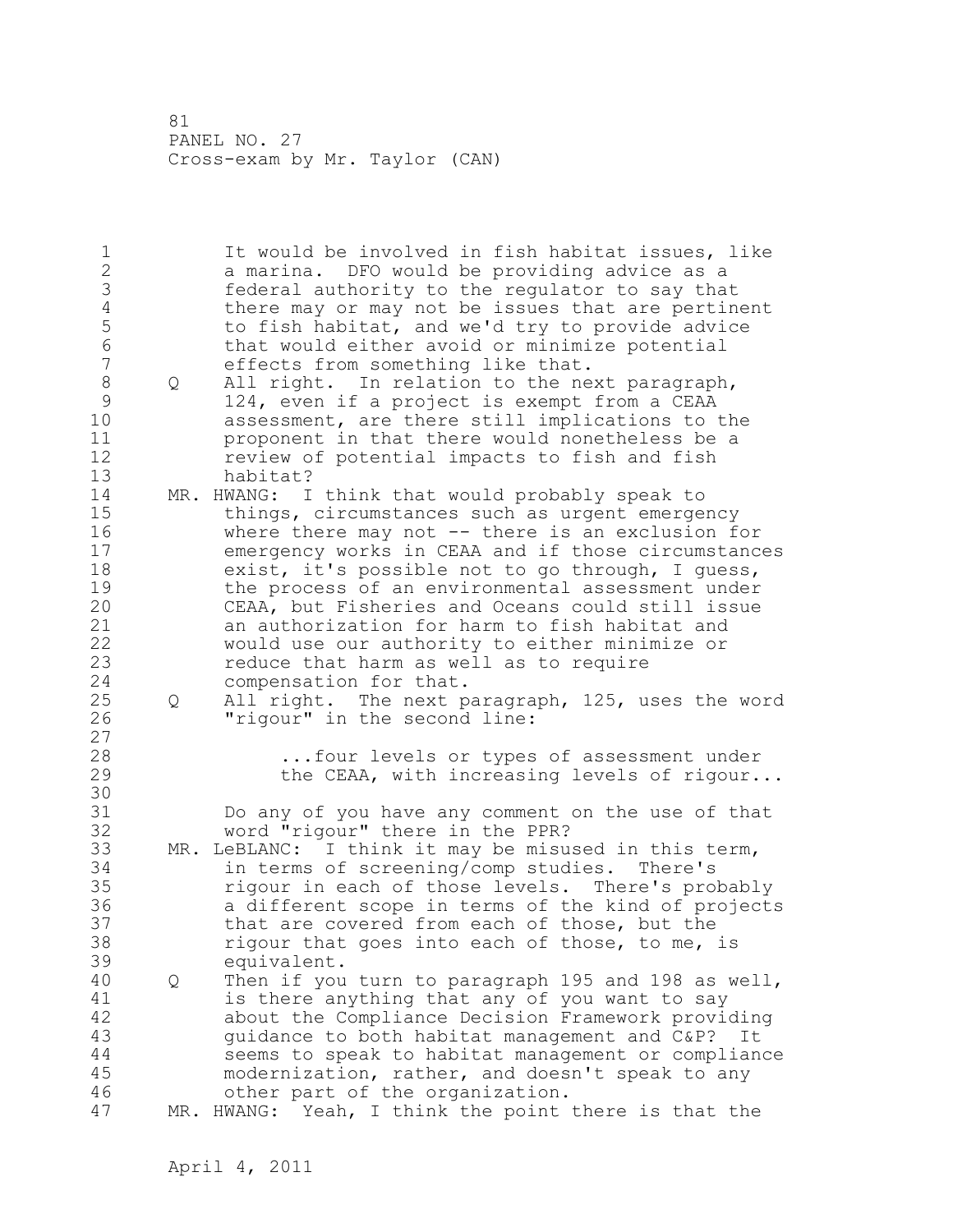1 Compliance Decision Framework provides guidance 2 not only for the Department's habitat staff, but 3 it's also a collaborative piece with the<br>4 compliance and enforcement staff, and the 4 compliance and enforcement staff, and there's<br>5 quidance in there that pertains to that funct 5 5 guidance in there that pertains to that function,<br>6 6 and that side of the Department as well. 6 and that side of the Department as well.<br>7 0 Paragraph 223, if we could go to that ne 7 Q Paragraph 223, if we could go to that next. Mr. 8 LeBlanc, is there a comment that you have on that 9 paragraph?<br>10 MR. LeBLANC: Y 10 MR. LeBLANC: Yes. *SARA*-listed species are in the 11 program activity tracking for habitat system and 12 are recorded. So I think we do not yet identify 13 other non-**SARA** species. But that is in the plan<br>14 in the next few years to establish that. So we in the next few years to establish that. So we do 15 have a science table in terms of the requirements 16 for species that have been identified under *SARA*. 17 Q And backing up a paragraph from that, in paragraph 18 222, do you have a comment or clarification about 19 that one?<br>20 MR. LeBLANC: MR. LeBLANC: I guess in a sense that PATH itself, the 21 Program Activity Tracking for Habitat does not 22 contain information to assess program performance 23 related to No Net Loss. So since no one yet has 24 determined what the data would look like in order 25 to put that into the system. 26 Q All right. Paragraph 194, if we could turn to<br>27 that next, which is on page 76, there's a that next, which is on page 76, there's a 28 reference in that paragraph to Habitat Compliance 29 Modernization being driven by - somewhere in here 30 - being driven by ERC, I think, Expenditure Review<br>31 - Committee. It's the first sentence. Do you have Committee. It's the first sentence. Do you have 32 a comment on that? 33 MR. LeBLANC: Yes. Habitat Compliance Modernization 34 was not driven by the Expenditure Review 35 Committee. Actually, through the Expenditure 36 Review Committee, while we did lose some resources 37 in the habitat program through the reallocation 38 that was done through that process, we did gain 39 some 23 or 24 new resources for Habitat Compliance 40 Modernization. 41 Q Thank you. Now, you can see we're backing up 42 through the PPR again. If you turn to page 70, 43 there is a section about halfway down that page, 44 4.3.6, "DFO practice of limiting access to the CEA 45 Registry...". Do you have a comment on that, Mr. 46 LeBlanc, on that section of the PPR? 47 MR. LeBLANC: Yeah, my comment, I guess, was it's not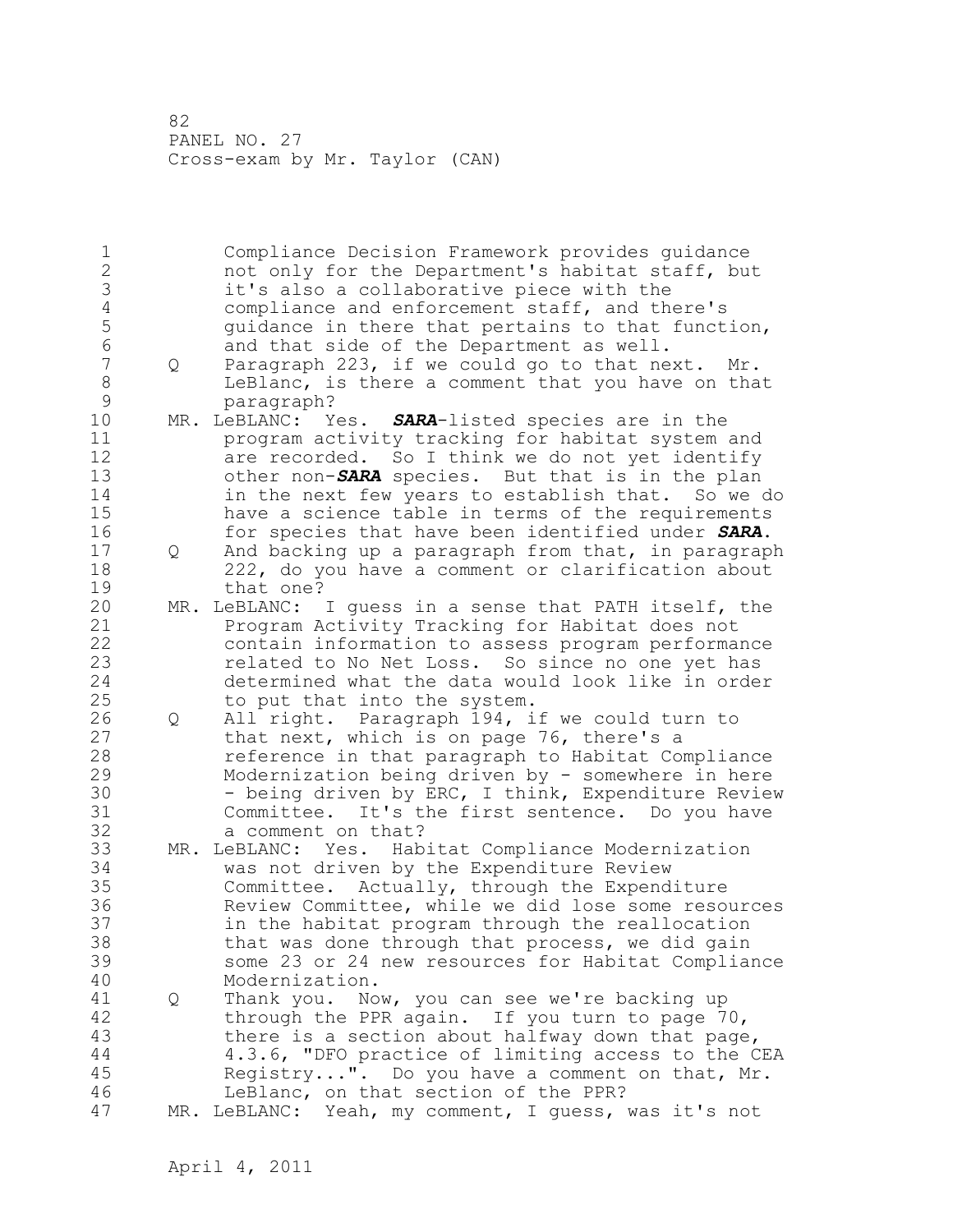1 clear, the rationale for including this section, 2 and its influence on Fraser River sockeye. 3 Further, the section is currently out of date with<br>4 sespect to the approach that the Canadian 4 respect to the approach that the Canadian<br>5 Environmental Assessment Agency advocates, 5 Environmental Assessment Agency advocates, and it 6 should be updated accordingly. 7 Q All right. Now, at paragraphs 159 through 162, 8 there's a number of statements made in the PPR as 9 to whether DFO is doing what should be done, and<br>10 it's under a heading, "Scope of the Project unde: it's under a heading, "Scope of the Project under 11 CEAA." 12 12 I understand that you've got some comments, 13 Mr. LeBlanc, about these paragraphs and what 14 they're saying, and whether what's being suggested 15 is correct. 16 MR. LeBLANC: Yeah, I would object to making the 17 statement that the DFO scoping approach was 18 improper and unlawful. I would suggest that that 19 be redrafted, you know, that our scoping to<br>20 trigger is essentially the approach used by trigger is essentially the approach used by 21 virtually all departments, and the "Scope of 22 Project" varied based upon the nature and scope of 23 the triggers. 24 Q All right. This being an exhibit, I don't think 25 the Commission will be redrafting, of course, but 26 it is important to get your points that you're<br>27 making about the corrections. I understand you making about the corrections. I understand you to 28 be saying essentially that you view this paragraph 29 as containing some inaccurate comments and some 30 comments that you're taking some exception to.<br>31 MR. LeBLANC: Correct. MR. LeBLANC: Correct. 32 Q And do I understand that you're also saying that 33 the scoping that's done is in line with general 34 scoping practice that has occurred and continues 35 to occur by a number of agencies? 36 MR. LeBLANC: Yes, and it has -- since the *MiningWatch* 37 Supreme Court decision, you know, we are now 38 following a new approach based on that decision. 39 Q All right. And that's a decision of about a year 40 ago from the Supreme Court? 41 MR. LeBLANC: Correct.<br>42 0 All right. If yo 42 Q All right. If you turn to paragraph 138 which is 43 on page 57, there's a reference there to "major 44 project" and not being a statutory term under 45 CEAA. It seems to be a suggestion that DFO has 46 organized itself around major projects in relation 47 to CEAA. Do you have a comment on that paragraph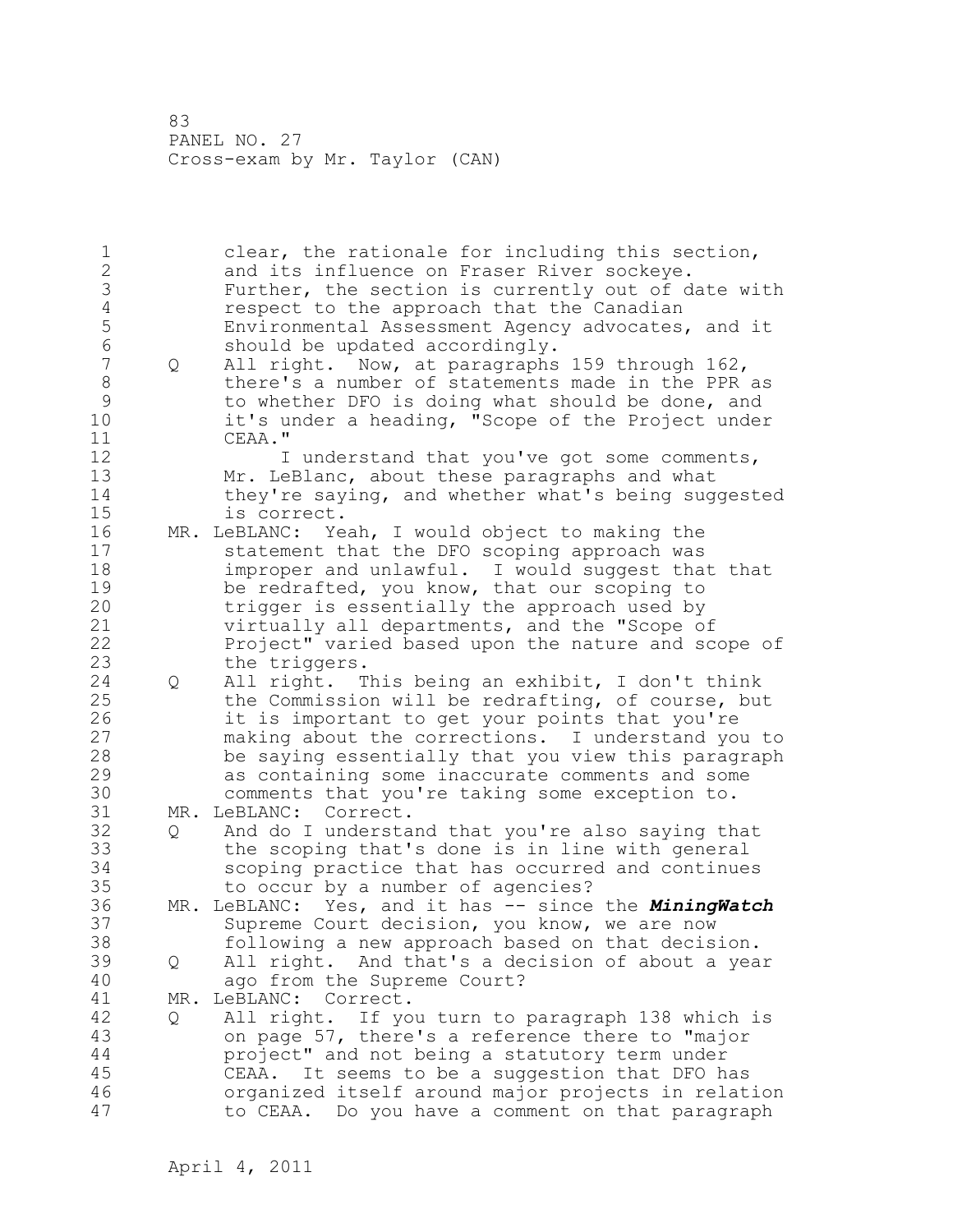1 or what I just said? 2 MR. LeBLANC: Yes. Our definition of major projects 3 wasn't around in relation to CEAA. It's built 4 around the higher risk to fish and fish -- or<br>5 brojects that have a higher risk to fish and 5 projects that have a higher risk to fish and fish 6 habitat, which in most cases tends to be a major project, and it's really not related to the 8 application of CEAA.<br>9 0 All right. Ms. Reid 9 Q All right. Ms. Reid?<br>10 MS. REID: I just wanted t MS. REID: I just wanted to add that there are other 11 risks that could apply to a major project such as 12 process risk, or socioeconomic considerations as 13 well. 14 Q Then if you look at paragraph 134, there's a 15 suggestion - and this is, I suppose, one of the 16 paragraphs that I was referring to earlier that 17 this doesn't directly say it as I read it - but it 18 alludes to DFO approving things, but with that 19 **paragraph and 133, do any of you have any comment**<br>20 **bushed insofar as it's suggestive of issuing a** on that insofar as it's suggestive of issuing a 21 licence authorizing a project? Is there anything 22 more to say beyond what you've already said? 23 MR. LeBLANC: No, I think we've already made the 24 comment that the Department, under the *Fisheries*  25 *Act*, doesn't authorize a project or licence a 26 project to proceed. It just authorizes the harm<br>27 to fish or fish habitat. to fish or fish habitat. 28 Q Okay. If you turn to paragraph 128 -- and I've 29 been asking these questions of Mr. LeBlanc, but if 30 others on the panel have something to add, jump 31 in. We're almost at the end. 31 in. We're almost at the end.<br>32 Paragraph 128 refers to Paragraph 128 refers to DFO no longer 33 conducting comprehensive studies. Do you have any 34 comment on that? 35 MR. LeBLANC: I guess just a minor correction is that 36 we do not conduct the environmental assessment. 37 We ensure that an environmental assessment is 38 conducted. That's our responsibility as a 39 responsible authority under CEAA. We are still 40 responsible for -- you know, even though there is 41 a decision for comp studies to be led by the<br>42 Canadian Environmental Assessment Agency, we Canadian Environmental Assessment Agency, we still 43 have some responsibility for a number of comp 44 studies, and some that were already in the process 45 prior to the June 2010 CEAA amendments. 46 Q All right. And almost finally, if you look at 47 paragraph 123, and in particular the last sentence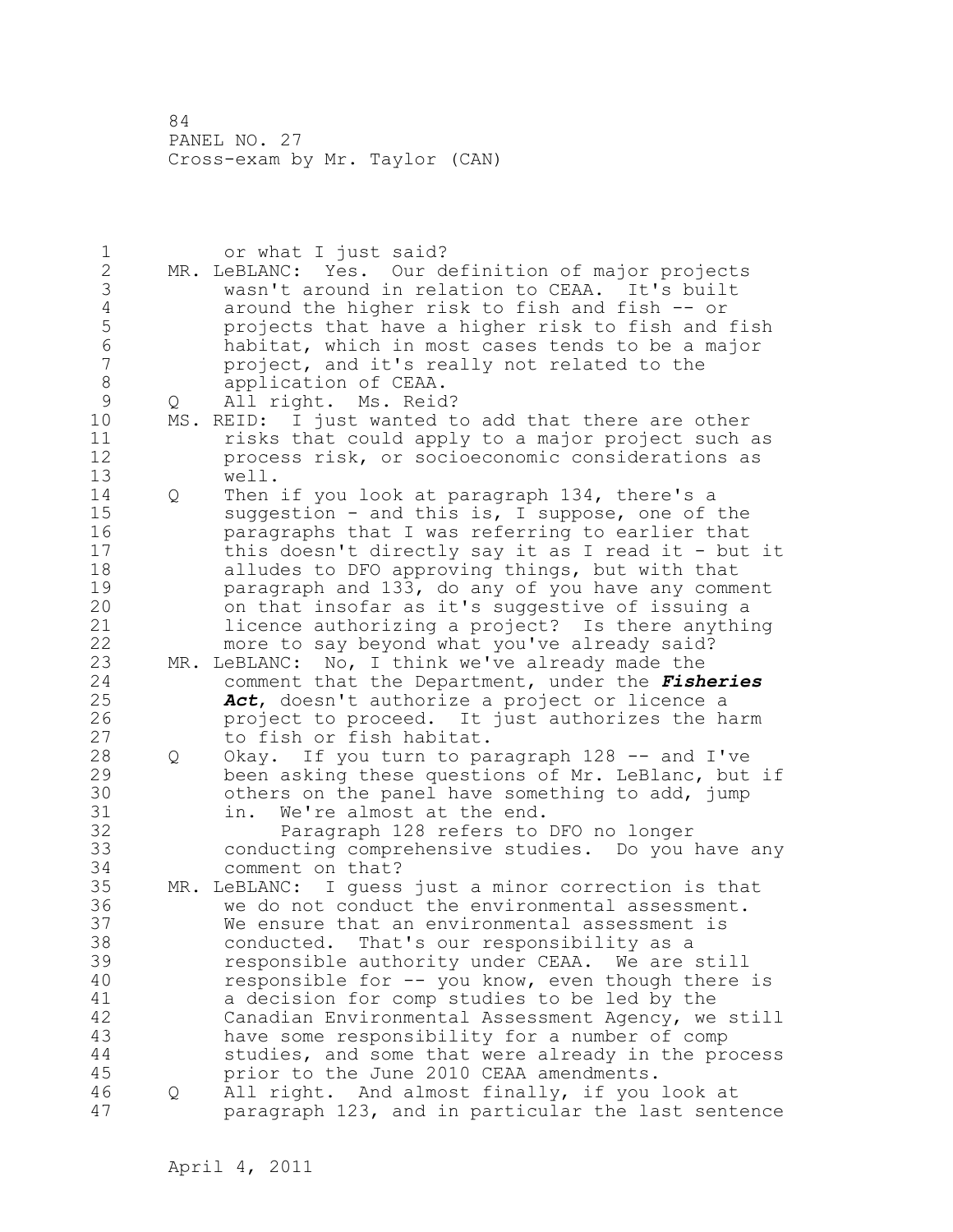1 there, is there a comment that you have about 2 that? It seems to suggest that DFO chooses an 3 3 option rather than applying the appropriate tool.<br>4 5 Is that an accurate statement or is there any 4 Is that an accurate statement or is there any<br>5 clarification to make? 5 clarification to make?<br>6 MS. REID: Yeah, I think th 6 MS. REID: Yeah, I think that's the point, that we<br>7 apply the appropriate tool depending on wheth apply the appropriate tool depending on whether 8 impacts have been mitigated. So then the choice 9 is either no authorization being acquired versus the need for an authorization if impacts cannot be 11 avoided. 12 Q All right. And then finally, and I think I can 13 leave it there for the PPR, if you turn to 14 paragraph 113 - and you can have a moment to look 15 at it if you want - the first sentence might be 16 suggestive that there is a direct linkage between 17 CEAA and the Department's authority in managing 18 Fraser sockeye. Is there any comment to make 19 about that?<br>20 MR. HWANG: I th MR. HWANG: I think our perspective there is that there 21 are circumstances where a project could be exempt 22 or otherwise not requiring an EA under CEAA. So 23 it's not to say that it would always apply. It 24 would usually apply but there may be circumstances 25 where it doesn't. There are exclusion regulations 26 or there may be -- or exclusion list or there may<br>27 be requlations that exempt a particular activity be regulations that exempt a particular activity 28 or project from CEAA. 29 Q All right. Is there an explicit relationship or 30 direct linkage between CEAA and DFO's authority?<br>31 I may be confusing you. I may be confusing you. 32 MR. LeBLANC: Well, I would say that CEAA is inclusive 33 of the determination of impacts on fish and fish 34 habitat. So the areas that we look at and we can 35 control under the environmental impact assessment 36 are those that are within the purview of the 37 federal government's responsibility, and habitat 38 is one of these areas. Irrespective of whether 39 CEAA would proceed, the *Fisheries Act* applies. So 40 it's -- an integral part of the environmental 41 assessment process is the determination of impacts<br>42 on fish and fish habitat, so... on fish and fish habitat, so... 43 Q But you're not dependent on CEAA? 44 MR. LeBLANC: No. 45 MR. TAYLOR: All right, thank you. I think I can leave 46 them there. Thanks very much. Those will be my 47 questions, then, Mr. Commissioner.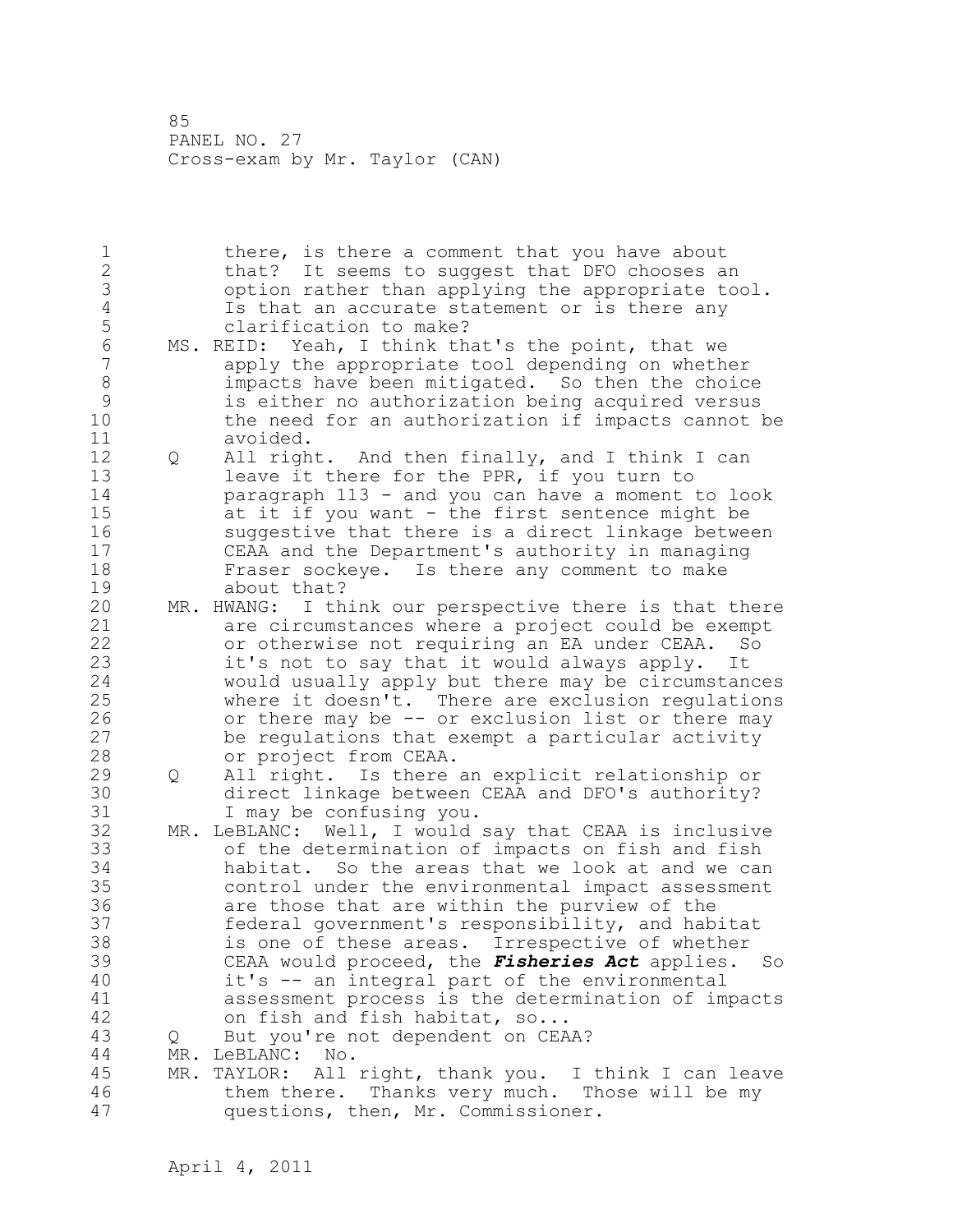1 THE COMMISSIONER: Thank you. 2 MR. MARTLAND. Thank you. I have Mr. Harrison for the 3 Conservation Coalition. I expect he will not 4 finish before 4:00, but can at least use that time<br>5 to cover some ground. Thank you. 5 to cover some ground. Thank you.<br>6 MR. HARRISON: Good afternoon. Mr. Ma 6 MR. HARRISON: Good afternoon. Mr. Martland is right,<br>7 Twill not finish today. For the record. my name I will not finish today. For the record, my name 8 is Judah Harrison, H-a-r-r-i-s-o-n, and I'm here 9 on behalf of the Conservation Coalition which is six not-for-profit non-governmental organizations, 11 and one individual sitting in the audience, Mr. 12 Otto Langer, who worked for you guys for 25 years 13 and finds this topic to be very important. So I'm 14 here representing him and I hope to do my best in 15 that capacity. 16 17 CROSS-EXAMINATION BY MR. HARRISON: 18 19 Q I wanted to start very briefly and very -- you<br>20 know, take a step back a little bit. I'll sta know, take a step back a little bit. I'll start 21 with you, Mr. Hwang. 22 It's quite clear from all these documents 23 that there has been changes, pretty significant 24 changes in the last 10 to 15 years. I'm thinking 25 with respect to staff numbers, with respect to 26 enforcement numbers, a lot of these things. I<br>27 understand that you've been working for the understand that you've been working for the 28 Department for over 15 years; is that correct? 29 MR. HWANG: Yes, that's correct. 30 Q So I just wanted to generally - or maybe I'll even<br>31 aive you some particulars - but I'd like you to give you some particulars - but I'd like you to 32 discuss changes in the last 15 years that you've 33 noticed. A couple of particulars I'd like you to 34 get at would be, number one, do you have more or 35 less staff now to do enforcement or monitoring or 36 all of the above? Number two, do you have more or 37 less managers overseeing you? 38 So when I'm thinking of asking you to compare 39 staff, I would like, you know, within your on-the-40 ground staff. I don't want to rush through and 41 give you a bunch, so let's just start there.<br>42 MR. HWANG: Sure. So the first question, as I MR. HWANG: Sure. So the first question, as I 43 understood it, was do I have more or less staff 44 now than I've had in the past. It depends when 45 you want to draw your line from the past, because 46 our staff numbers vary over the years since the 47 time, I guess, first of all, when I started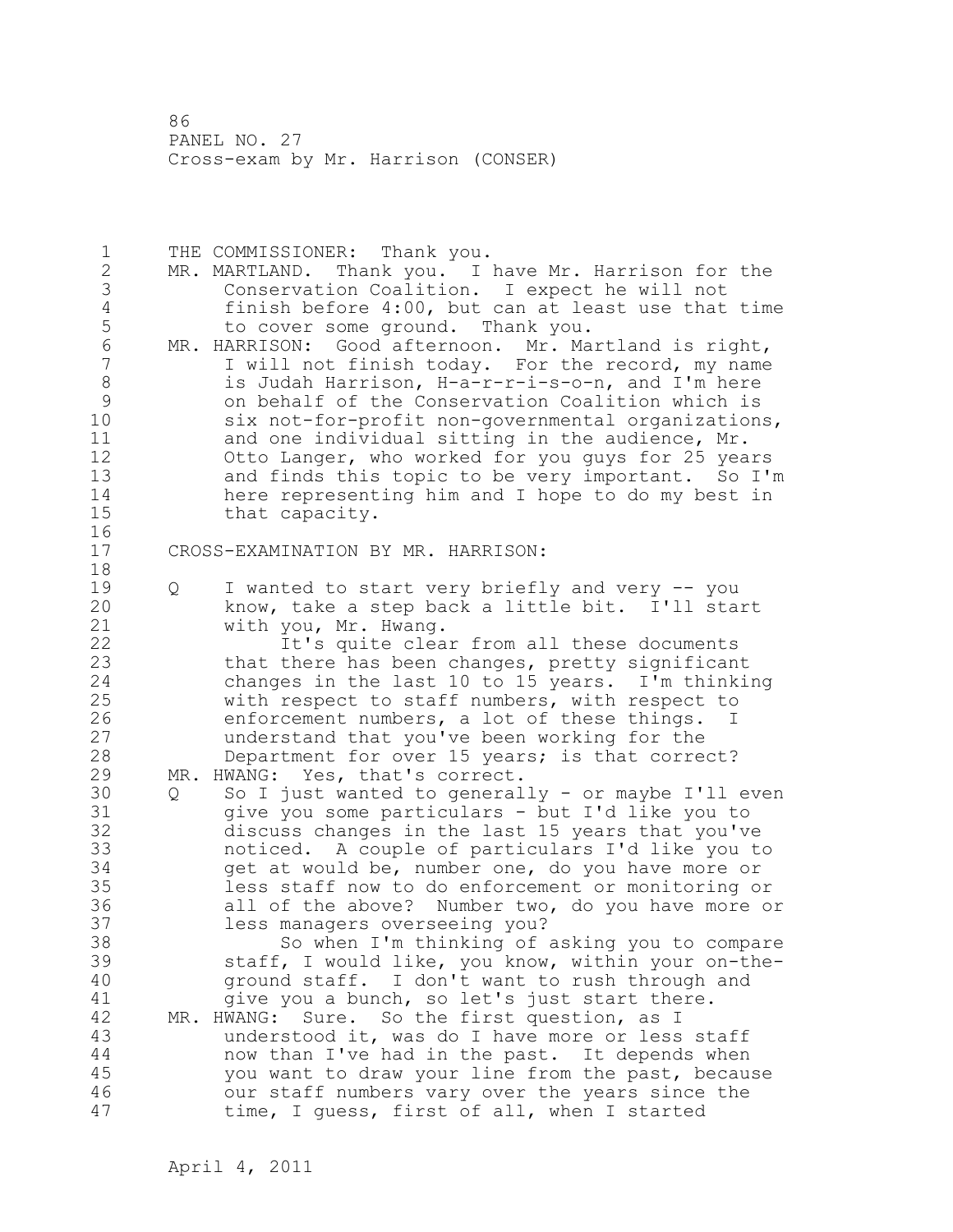1 working for the Department as an operational 2 biologist and then when I became a manager. 3 But, in general, I would say -- I'll give you<br>4 this response, and if you want more detail, feel 4 this response, and if you want more detail, feel<br>5 free to ask for more. 5 free to ask for more.<br>6 free numbers we h 6 The numbers we have now are roughly the<br>7 mumbers we had when I first started with the numbers we had when I first started with the 8 Department, in our area. There are probably a<br>9 little bit more than when we first started, bu 9 little bit more than when we first started, but in<br>10 between then, we had an expansion where we had between then, we had an expansion where we had 11 quite a few more staff, and so we kind of started 12 at a level that's close to where we're at now, 13 went up to quite few more and then we've come back 14 down to where we're at now. I might be able to 15 dredge up some specifics, but that's a rough 16 indication. 17 Q Yeah, that's fine, and in fact I think there are 18 specifics in the PPR which I do not have in front 19 of me now, but that's fine. The second question<br>20 was with respect to management. Do you feel -was with respect to management. Do you feel  $-$ - I 21 mean, I guess you are a manager now, I've heard, 22 in the regional area, but in general, is there 23 more management staff now than there was 15 years 24 ago? 25 MR. HWANG: I'm not sure. Earlier in my career, I paid 26 less attention to what was going on above because<br>27 I was really more operationally oriented and field I was really more operationally oriented and field 28 oriented. I would say it's my impression that 29 there is more management oversight, and more 30 direct need for us to explain and rationalize our 31 decisions. There's less independence, I'll call it. Whether that translates to more managers or 33 not, I'm not sure. 34 Q Okay. Thank you. And I guess the third, in the 35 same vein, do you feel that there's a significant 36 difference or a noticeable difference in the 37 amount of time that, not management, but your 38 employees spend in the field as opposed to in 39 front of a computer, let's say? Do you feel that 40 10 to 15 years ago, there was much more people 41 with boots on their feet and in the fields?<br>42 MR. HWANG: Yes, that's my impression. I'm just MR. HWANG: Yes, that's my impression. I'm just trying 43 to think back. I bet you 15 years ago, not 44 everybody even had a computer. 45 Q They were playing Pong. 46 MR. HWANG: Yeah, but the program, in terms of the 47 operational habitat side of the program, has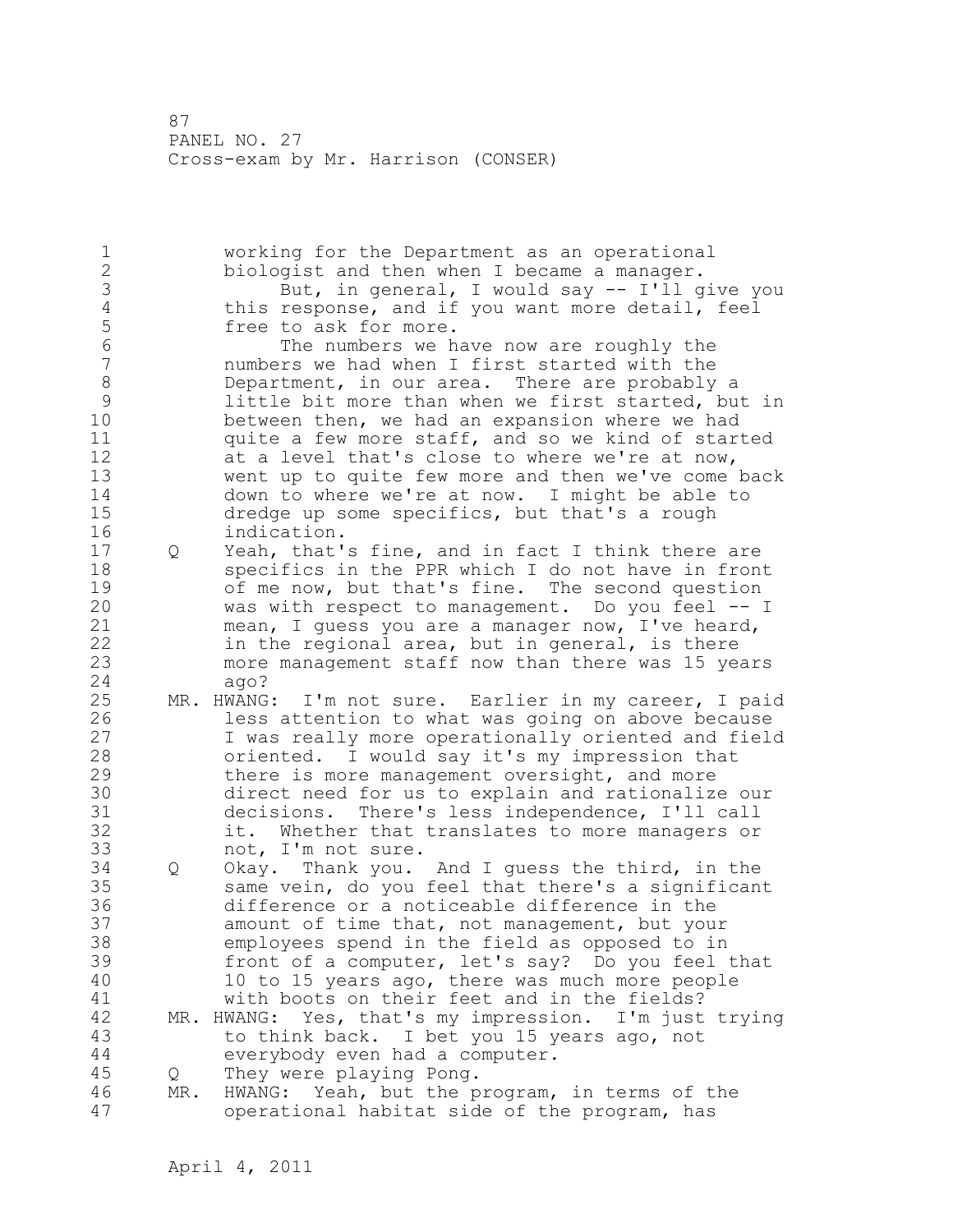1 become much more accountable to process, and there 2 has been process added on to the program in the 3 years since I first started. For instance, when I<br>4 very first started, there was no **Canadian** 4 very first started, there was no *Canadian*  5 *Environmental Assessment Act*, and then that came 6 along and it brought with it a regulatory and process workload that we had to add on into the 8 program.<br>9 Now 9 Nowadays there is the *Species At Risk Act* which isn't brand new, but the species are just 11 starting to get listed and the prohibitions are 12 starting to be put into place, and that's another 13 thing that we have to add on. 14 During that time the consultative obligations 15 and expectations, both public in general and First 16 Nations specifically, have been evolving almost 17 constantly and very rapidly at times. So all of 18 this has brought much more I'll call it process 19 obligation to our actual habitat management<br>20 biology work. biology work. 21 Q Thank you. And I guess we have heard comments to 22 that and the increasing complexity under which you 23 operate. I wondered if maybe you can attach some 24 numbers to that? I think anecdotally we hear that 25 80 percent now of staff's time is dealing with 26 regulatory compliance, I guess they say, or<br>27 referrals of the major projects. Is there referrals of the major projects. Is there a 28 chance you can put the numbers -- I mean, the 29 percentage of your staff now that are out in the 30 field versus percentage that they would have been 15 years ago? Are we talking half the time? 32 MR. HWANG: I'm not sure I can relate it that way. We 33 do undertake some what we call work planning 34 within our operating unit where we had recognized 35 that there was this increasing pressure to attend 36 to these process issues, and the result of it was 37 that our staff were less and less available to be 38 in the field. So we intentionally brought out 39 these work planning principles that looked at the 40 work roughly along the lines of the strategies in 41 the habitat policy, and said, okay, we should do<br>42 some requlatory work and that will necessarily some regulatory work and that will necessarily 43 probably be the biggest portion of our work plan, 44 but we're going to do some monitoring, we're going 45 to do some education and outreach, we're going to 46 do some basic even administrative stuff that you 47 have to do as part of the bureaucracy.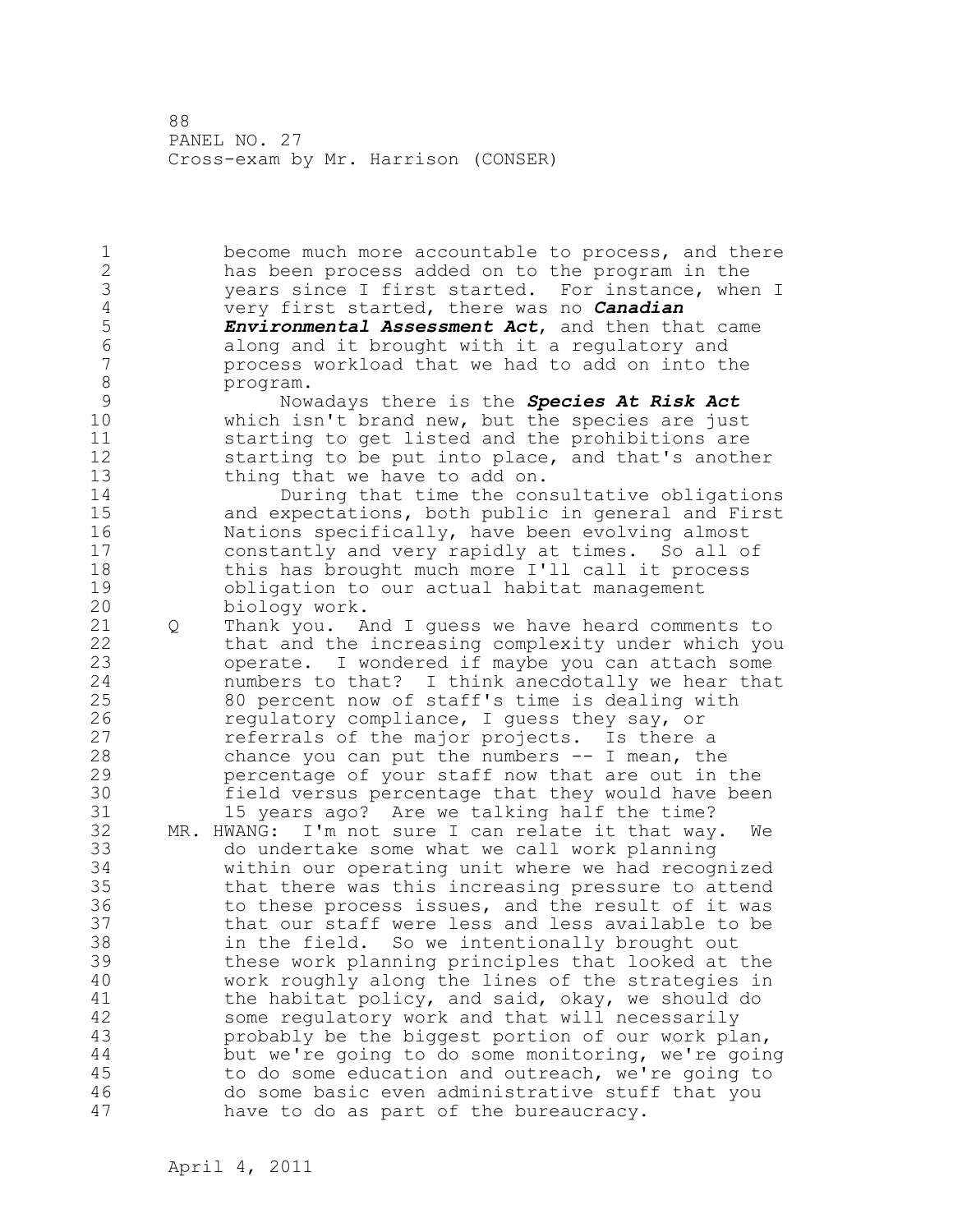1 So we tried to set up a plan that had some 2 balance with roughly 45 percent of our idealistic 3 work plan being tied to regulatory things. But<br>4 even that regulatory work doesn't just mean 4 even that regulatory work doesn't just mean<br>5 sitting at your desk typing on a computer. 5 sitting at your desk typing on a computer. That<br>6 includes doing the field visit to look at a site 6 includes doing the field visit to look at a site beforehand. It includes looking at a site perhaps 8 during or after the works are conducted. So it's 9 a bit hard for me to extract how much are our<br>10 staff in the field versus how much -- compare staff in the field versus how much -- compared to 11 what it was 15 years ago. 12 Q Okay, thank you. I will not push you then. 13 MR. HARRISON: I'm hoping, Mr. Registrar, that you can<br>14 bring up a Commission document, and this is the bring up a Commission document, and this is the 15 1986 policy itself. It's Exhibit 260, I think. 16 THE REGISRAR: Exhibit 260. 17 MR. HARRISON: If you could turn to page -- oh, the 18 page is cut off. Chapter 4 of this document, 19 yeah, one page before that, please. That's the<br>20 one, so number 4. If you can highlight number one, so number 4. If you can highlight number 4 21 there, please? Thank you. 22 Q I mean, I guess I'll just read out the first line 23 of number 4, but it says: 24 25 In jurisdictions where Fisheries and Oceans 26 manages the fisheries and in recognition of<br>27 the need to avoid cumulative habitat losses the need to avoid cumulative habitat losses 28 caused by small projects, the Department will 29 participate with the provinces, territories 30 and other federal departments in reviewing<br>31 blans for activities regulated by other 31 blans for activities regulated by other<br>32 levels of government -levels of government --33 34 We're almost getting to the point that I wanted 35 to. Well, I guess the point that I wanted to get 36 at was cumulative impacts with respect to smaller 37 projects. 38 The point that I wanted to say was, I mean, 39 would you all agree that the 1986 policy itself 40 recognizes that cumulative impacts is a serious 41 concern and that small projects have a known<br>42 tendency to lead to cumulative impacts of fi tendency to lead to cumulative impacts of fish 43 habitat? 44 MR. HWANG: I would agree with that. I wouldn't say 45 necessarily that all small projects cause an 46 impact, but there's certainly the possibility that 47 they can, and when you get a lot of them, the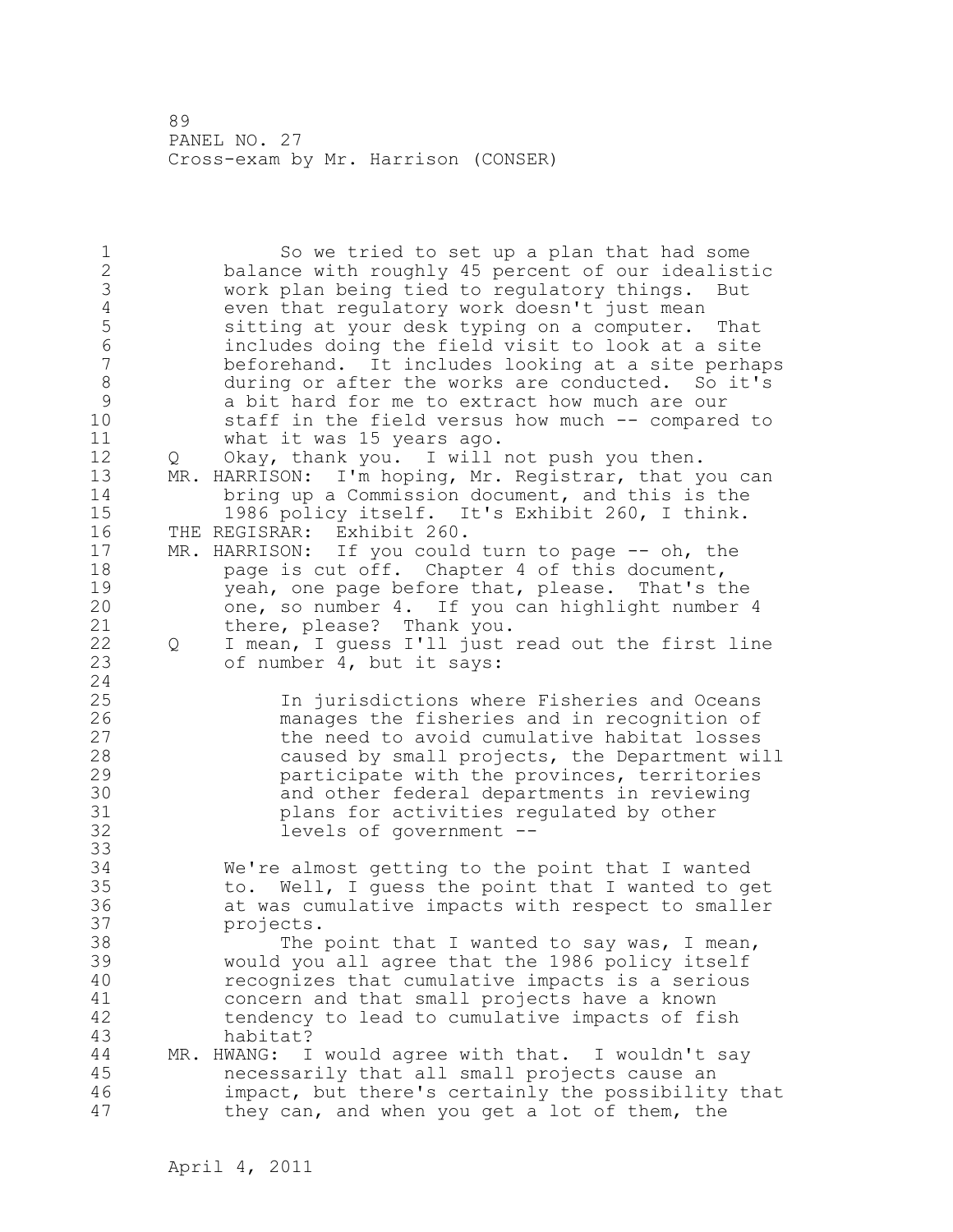1 probability that some of those will have an impact 2 increases. It's been my observation and 3 experience that that is the result that's<br>4 happening now. 4 happening now.<br>5 Q And I quess al 5 Q and I guess along the same lines, would it be<br>6 accurate to say that some major projects - an 6 accurate to say that some major projects - and I put quotations around that - would have a less 8 harmful impact on fish habitat than some smaller<br>9 projects? The size of the project does not 9 projects? The size of the project does not necessarily determine the amount of habitat 11 destruction. I see some nods and I'd 12 appreciate -- 13 MR. HWANG: Certainly I can say that operationally, 14 like as an example a major project could be a 15 windfarm, and the windfarm could be in an 16 **absolutely upland area, and it may have** 17 environmental consequences but they're not 18 particularly related to fish and fish habitat. 19 Q Mr. LeBlanc, you were nodding in agreement?<br>20 MR. LeBLANC: Correct. MR. LeBLANC: Correct. 21 Q Thank you. I mean, I only have four minutes left 22 and so I'm hesitant to start on a subject of EPMP, 23 but I guess just generally right now, EPMP we've 24 heard focuses on major projects. You know, put in 25 other words, not only does it focus on major 26 projects, is it fair to say that it will not<br>27 address smaller projects, that under the EPM address smaller projects, that under the EPMP, DFO 28 will not address the vast majority - I'll put a 29 small qualifier there - will not assess the 30 majority of projects that impact habitat?<br>31 MR. LeBLANC: First of all, the EPMP wasn't ju MR. LeBLANC: First of all, the EPMP wasn't just 32 focused on major projects. It had habitat 33 compliance, modernization, partnering, the 34 application of a risk-based approach to either 35 large major projects or small projects. We 36 developed a series of operational statements to be 37 used to streamline the regulatory process, but we 38 still do quite a large number of small referrals a 39 year across the country. The number is 40 approximately 7,000. We've reduced it over the 41 last number of years, but we still review a large<br>42 mumber of projects and we have a large number of number of projects and we have a large number of 43 smaller projects reviewed through agreements with 44 provincial agencies that have standards that are 45 equivalent to the requirements we have. 46 Q So then I guess the question directly would be 47 would you say that there are more smaller projects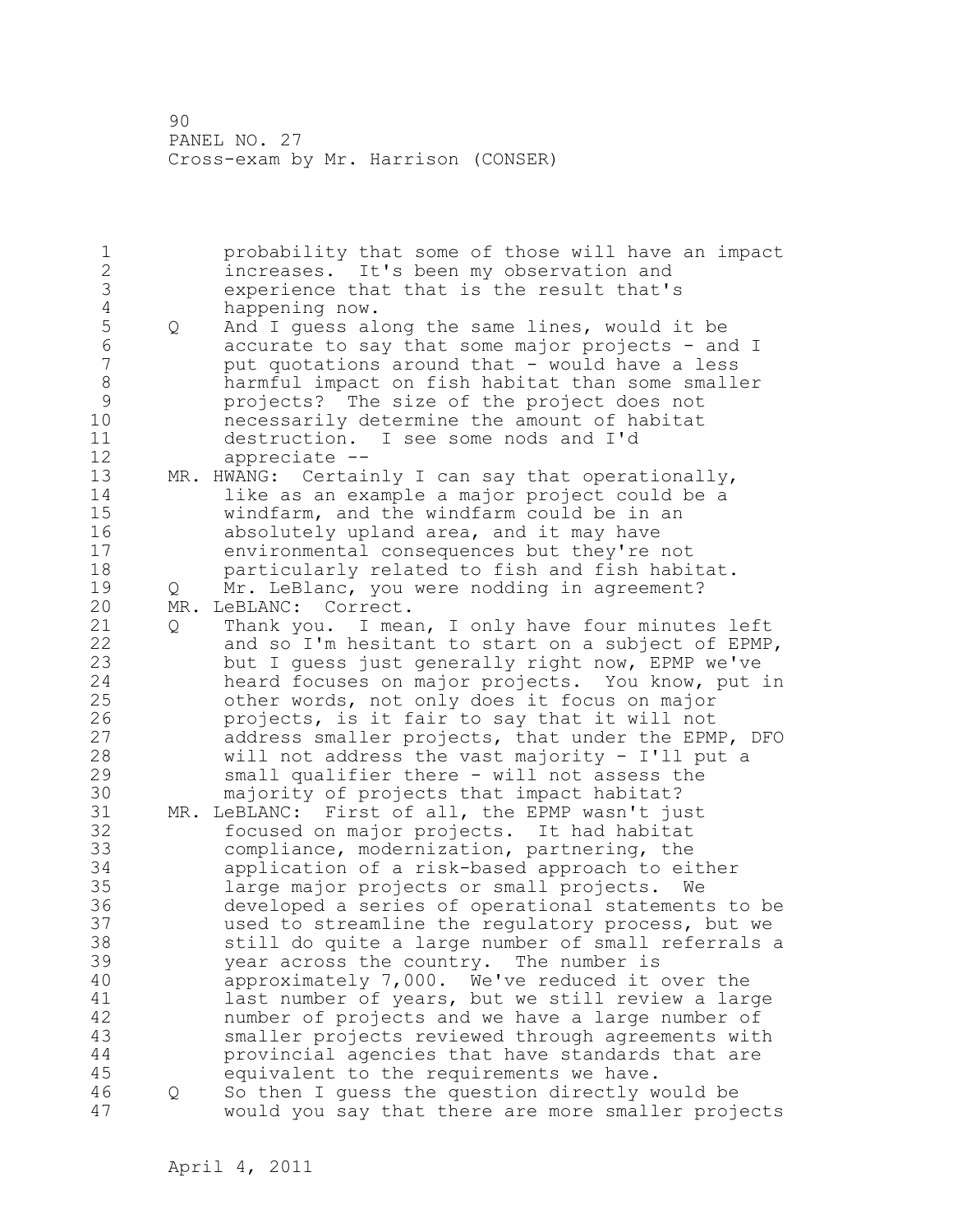1 that are assessed or more smaller projects that 2 are not assessed by DFO currently under the EPMP? 3 MR. LeBLANC: The EPMP was part of a continuous<br>4 improvement initiative and we are now, bec. 4 improvement initiative and we are now, because of<br>5 the risk management framework and the tools that 5 the risk management framework and the tools that<br>6 we developed such as I mentioned, operational 6 we developed such as I mentioned, operational statements, we do review less projects than we 8 did, let's say, five or six, seven years ago. 9 Q Okay, thank you. And, then, I guess, is it fair<br>10 to sav that the maiority of smaller projects. to say that the majority of smaller projects, 11 projects not deemed major projects, are not 12 assessed in any capacity by DFO? Is that a fair 13 statement? 14 MR. HWANG: I'm not sure I followed your question. 15 Could you reframe that? 16 Q Is it fair to say that the vast majority of 17 smaller projects that impact habitat are not 18 **assessed by DFO in any manner currently?** 19 MR. HWANG: I'm not sure I would agree with that. What<br>20 DFO has done is taken what you might consider the DFO has done is taken what you might consider the 21 lowest of the low end of the risk category of 22 projects and said we're going to try to deal with 23 those in - I'll generalize it - more streamlined 24 way through things like operational statements. 25 But there are still lots of projects that 26 come in that you would classify as relatively<br>27 small that DFO staff still review and make so small that DFO staff still review and make some 28 assessment of. So I'm not sure that it would be 29 accurate to frame it as most small projects don't 30 9et looked at now. There are certainly some, and<br>31 there are definitions for what those are. Some of there are definitions for what those are. Some of 32 those do bring some risk to the resource, and some 33 of them probably don't, and they're dealt with 34 through these streamlining tools. 35 But there is still a review of things that I 36 think the Department thinks pose some degree of 37 risk for a negative consequence. So we're looking 38 at less stuff than we used to -- 39 Q Yes. 40 MR. HWANG: -- but I don't think we -- 41 Q You still think you're catching most.<br>42 MR. HWANG: Well, I'm not sure I'd sav tha MR. HWANG: Well, I'm not sure I'd say that either, 43 'cause one of the corresponding challenges has 44 been over, say, the last three to five years, a 45 tremendous increase in economic development 46 activity, and that has brought more bigger 47 projects, more medium projects, and more smaller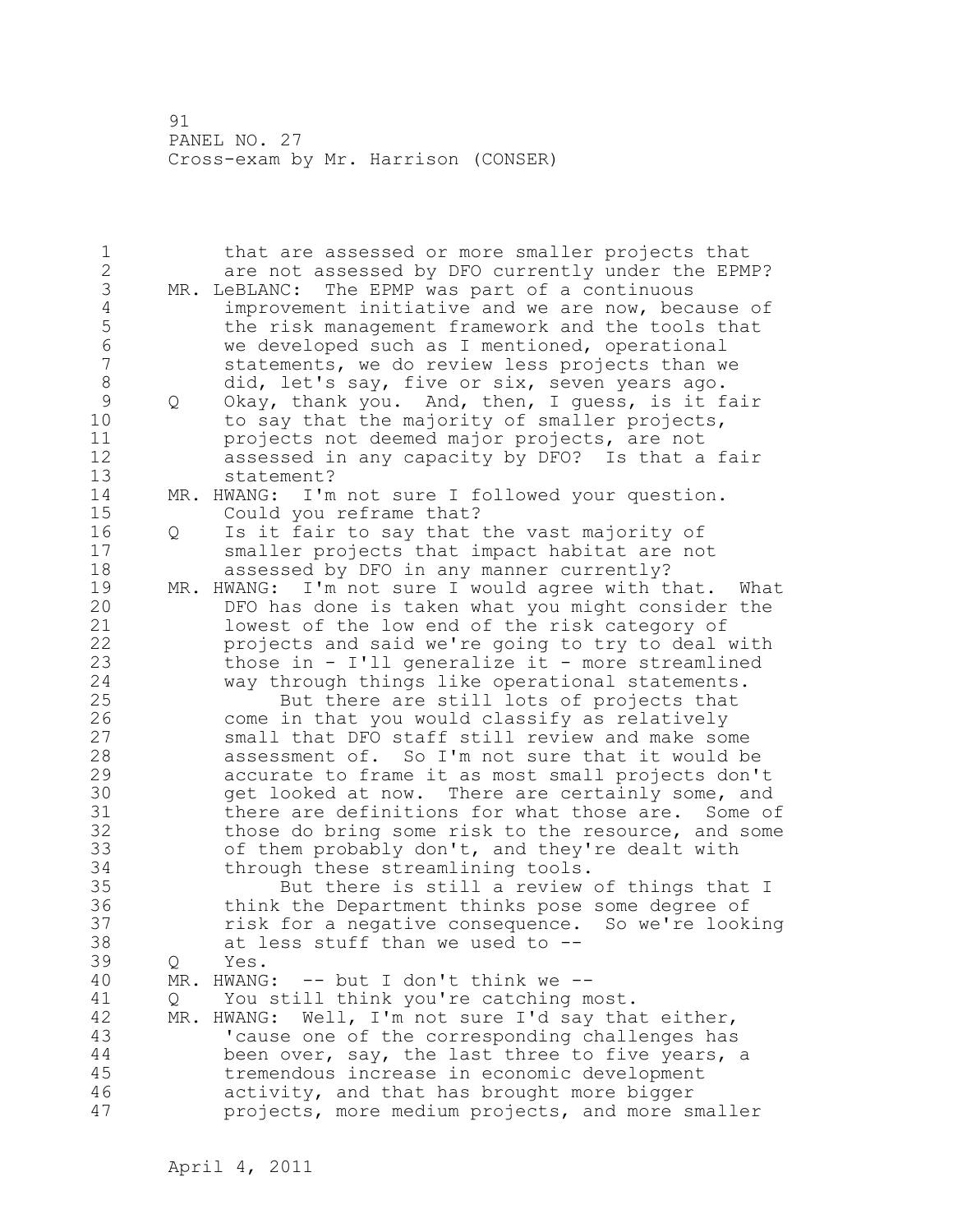1 projects through, so there is some concern that 2 even to the scale of projects that we're not 3 looking at, there are more of those coming through<br>4 iust by way of more economic development activity. 4 just by way of more economic development activity.<br>5 MR. HARRISON: Okay. That's fair. 5 MR. HARRISON: Okay. That's fair. 6 Mr. Commissioner, I note the time. Thank you. 7 THE REGISTRAR: The hearing is now adjourned for the 8 day and will resume at ten o'clock tomorrow<br>9 morning. 9 morning.  $\begin{smallmatrix}1&0\1&1\end{smallmatrix}$ 11 (PROCEEDINGS ADJOURNED AT 4:00 P.M. TO APRIL 12 5, 2010 AT 10:00 P.M.) 13 14 15 16 17 18 19 19 I HEREBY CERTIFY the foregoing to be a<br>20 120 11 20 true and accurate transcript of the 21 evidence recorded on a sound recording<br>22 apparatus, transcribed to the best of 1 apparatus, transcribed to the best of my 23 skill and ability, and in accordance 24 with applicable standards. 25 26  $\begin{array}{c} 27 \\ 28 \end{array}$ Pat Neumann 29 30 31<br>32 32 I HEREBY CERTIFY the foregoing to be a<br>33 true and accurate transcript of the 33 true and accurate transcript of the evidence recorded on a sound recording 35 apparatus, transcribed to the best of my 36 36 skill and ability, and in accordance<br>37 settled applicable standards. with applicable standards. 38 39 40 41 Karen Hefferland 42 43 44 45 46 47